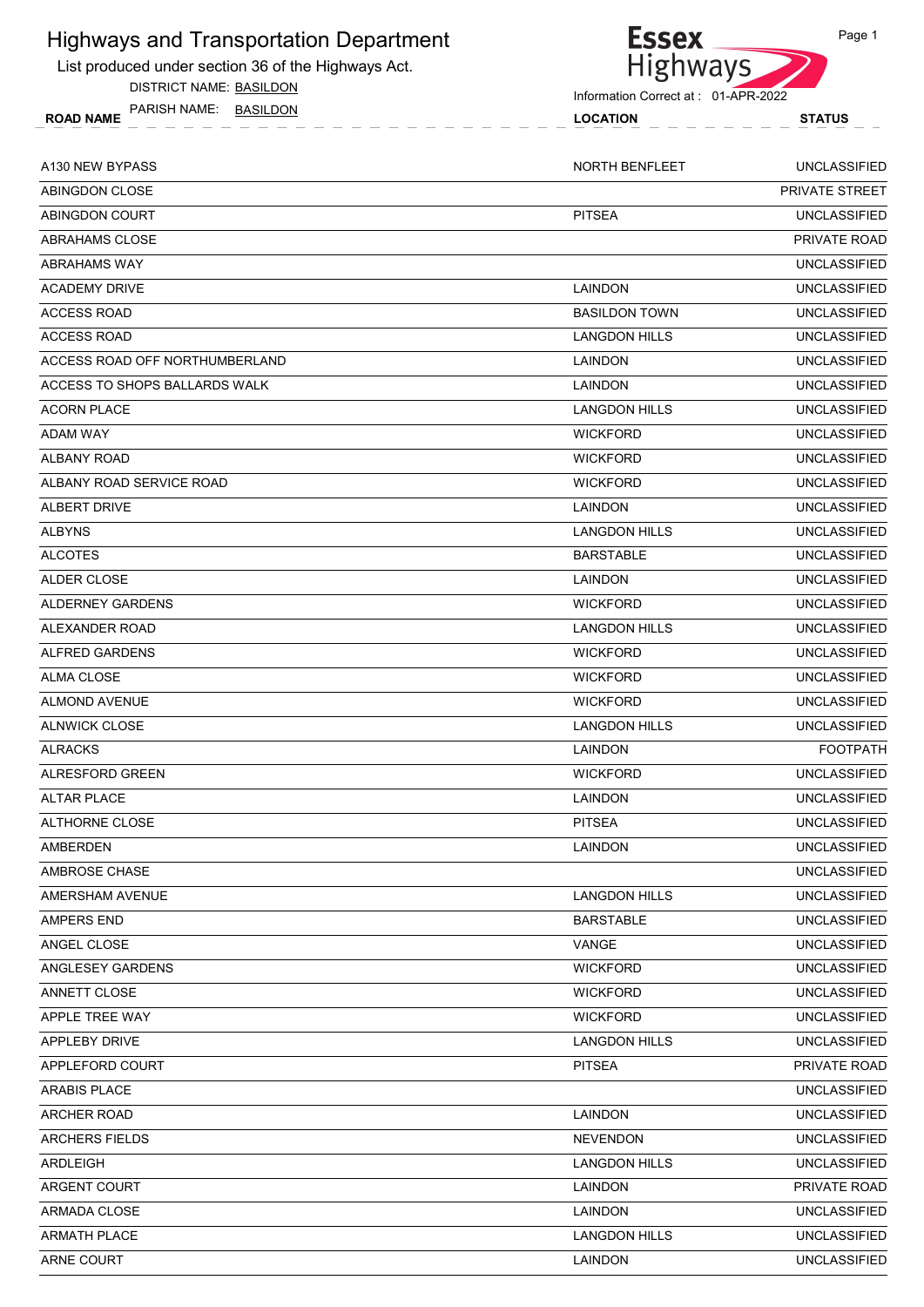

DISTRICT NAME: BASILDON

**Essex** Highways Information Correct at : 01-APR-2022

|--|--|

| ARRAN COURT            | <b>WICKFORD</b>      | <b>UNCLASSIFIED</b>   |
|------------------------|----------------------|-----------------------|
| ARUNDEL ROAD           | <b>WICKFORD</b>      | <b>UNCLASSIFIED</b>   |
| ASCOT GROVE            | <b>BARSTABLE</b>     | <b>UNCLASSIFIED</b>   |
| ASHDON WAY             | <b>KINGSWOOD</b>     | <b>UNCLASSIFIED</b>   |
| ASHELDHAM PATH         |                      | <b>FOOTPATH</b>       |
| ASHFIELDS              | <b>PITSEA</b>        | <b>UNCLASSIFIED</b>   |
| ASHLYNS                | <b>PITSEA</b>        | <b>UNCLASSIFIED</b>   |
| ASPEN COURT            | <b>LAINDON</b>       | <b>UNCLASSIFIED</b>   |
| ASTER CLOSE            |                      | PRIVATE ROAD          |
| ASTON ROAD             | LAINDON              | PRIVATE ROAD          |
| ASTON ROAD             | LAINDON              | <b>UNCLASSIFIED</b>   |
| ATHELSTAN GARDENS      | <b>WICKFORD</b>      | <b>UNCLASSIFIED</b>   |
| AUDLEY WAY             | <b>GHYLLGROVE</b>    | <b>UNCLASSIFIED</b>   |
| AVONDALE ROAD          | VANGE                | <b>UNCLASSIFIED</b>   |
| AYDON CLOSE            |                      | PRIVATE ROAD          |
| AYLESBURY DRIVE        | <b>LANGDON HILLS</b> | <b>UNCLASSIFIED</b>   |
| AYLESBURY MEWS         | <b>LAINDON</b>       | PRIVATE ROAD          |
| AYLETTS                | <b>BARSTABLE</b>     | <b>FOOTPATH</b>       |
| AZALEA AVENUE          | <b>WICKFORD</b>      | <b>UNCLASSIFIED</b>   |
| BAKER CLOSE            | LAINDON              | <b>UNCLASSIFIED</b>   |
| BALFOUR CLOSE          | <b>WICKFORD</b>      | <b>UNCLASSIFIED</b>   |
| BALLARDS WALK          | <b>LAINDON</b>       | <b>UNCLASSIFIED</b>   |
| BANNISTER GREEN        | <b>WICKFORD</b>      | <b>UNCLASSIFIED</b>   |
| BARBOUR GREEN          | <b>WICKFORD</b>      | <b>UNCLASSIFIED</b>   |
| BARDFIELD              | VANGE                | <b>UNCLASSIFIED</b>   |
| BARLEY CLOSE           | <b>LANGDON HILLS</b> | <b>UNCLASSIFIED</b>   |
| BARNABY WAY            | LAINDON              | PRIVATE ROAD          |
| BARNARD CLOSE          | VANGE                | <b>UNCLASSIFIED</b>   |
| BARONS WAY             | <b>LANGDON HILLS</b> | UNCLASSIFIED          |
| BARRA GLADE            | <b>WICKFORD</b>      | <b>UNCLASSIFIED</b>   |
| <b>BARRIE PAVEMENT</b> | <b>WICKFORD</b>      | <b>UNCLASSIFIED</b>   |
| BARRINGTON CLOSE       | <b>FRYERNS</b>       | <b>UNCLASSIFIED</b>   |
| BARRINGTON GARDENS     | <b>FRYERNS</b>       | <b>UNCLASSIFIED</b>   |
| BARTLOW END            | <b>PITSEA</b>        | <b>UNCLASSIFIED</b>   |
| BARTLOW SIDE           | <b>PITSEA</b>        | <b>PRIVATE STREET</b> |
| <b>BARTLOW SIDE</b>    | <b>PITSEA</b>        | <b>UNCLASSIFIED</b>   |
| BASILDON DRIVE         | LAINDON              | <b>UNCLASSIFIED</b>   |
| BASILDON ROAD          | LAINDON              | <b>UNCLASSIFIED</b>   |
| BATTLESWICK            | <b>FRYERNS</b>       | <b>UNCLASSIFIED</b>   |
| BEAMBRIDGE             | <b>PITSEA</b>        | <b>UNCLASSIFIED</b>   |
| BEAMBRIDGE COURT       | <b>PITSEA</b>        | <b>UNCLASSIFIED</b>   |
| BEAMBRIDGE MEWS        | <b>PITSEA</b>        | <b>UNCLASSIFIED</b>   |
| BEAMBRIDGE PLACE       | <b>PITSEA</b>        | <b>UNCLASSIFIED</b>   |
| BEARSTED DRIVE         | <b>PITSEA</b>        | <b>UNCLASSIFIED</b>   |
| BEATTY LANE            | <b>BARSTABLE</b>     | <b>UNCLASSIFIED</b>   |
|                        |                      |                       |

ROAD NAME LOCATION STATUS PARISH NAME: BASILDON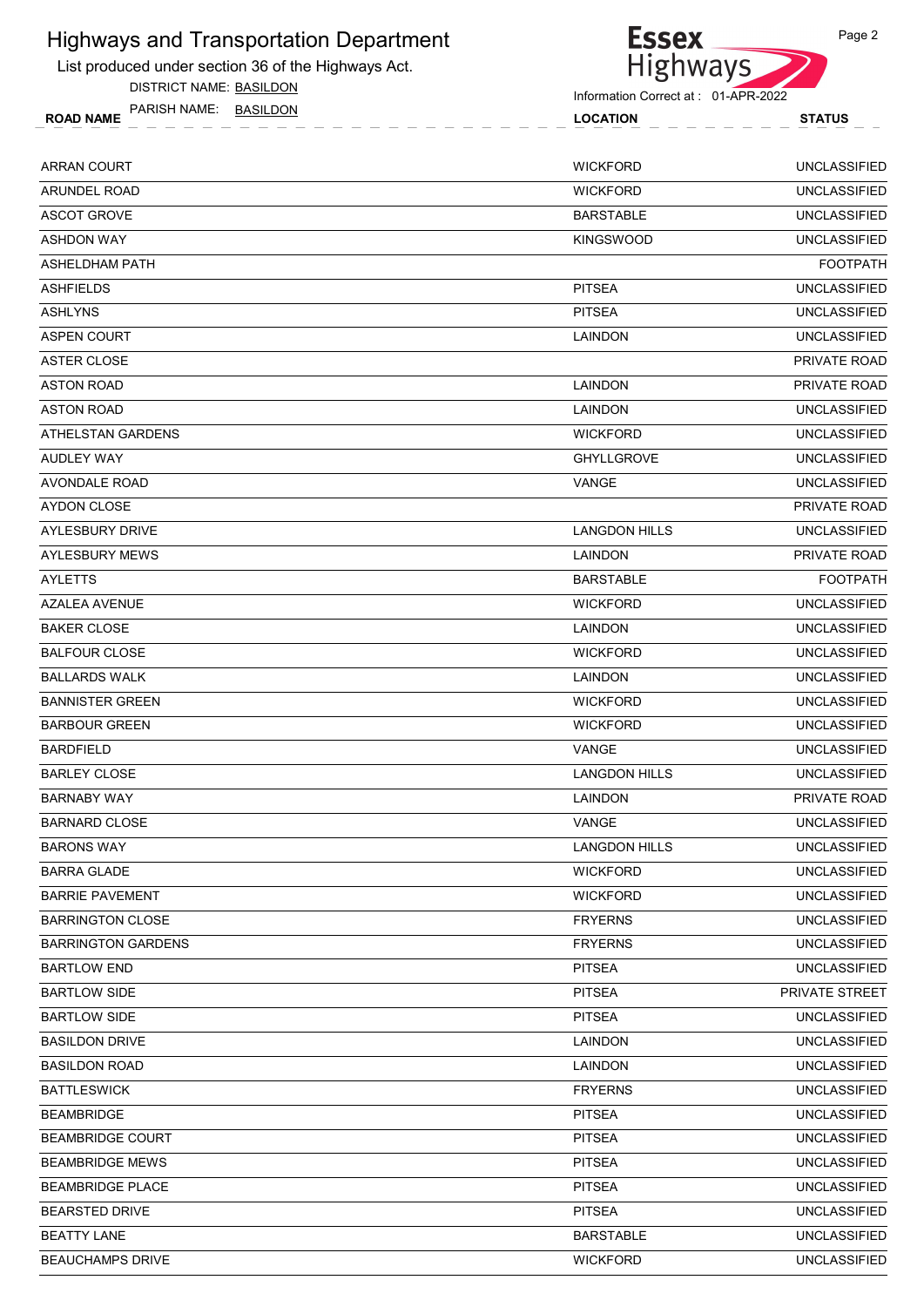

DISTRICT NAME: BASILDON



Page 3

| <b>ROAD NAME</b> | PARISH NAME: | <b>BASILDON</b> |  | <b>LOCATION</b> | <b>STATUS</b> |                     |
|------------------|--------------|-----------------|--|-----------------|---------------|---------------------|
|                  |              |                 |  |                 |               |                     |
| BEAZLEY END      |              |                 |  | <b>WICKFORD</b> |               | <b>UNCLASSIFIED</b> |

| <b>BECKETTS</b>         | LAINDON                         | <b>UNCLASSIFIED</b> |
|-------------------------|---------------------------------|---------------------|
| <b>BEDFORD ROAD</b>     | <b>LAINDON</b>                  | <b>UNCLASSIFIED</b> |
| <b>BEECH COURT</b>      | <b>BARSTABLE</b>                | PRIVATE ROAD        |
| <b>BEECH COURT</b>      | <b>BARSTABLE</b>                | <b>UNCLASSIFIED</b> |
| <b>BEECH ROAD</b>       | <b>BARSTABLE</b>                | <b>UNCLASSIFIED</b> |
| <b>BEECHAM COURT</b>    | LAINDON                         | <b>UNCLASSIFIED</b> |
| <b>BEEHIVE LANE</b>     | <b>FRYERNS</b>                  | PRIVATE ROAD        |
| <b>BEELEIGH AVENUE</b>  | <b>LANGDON HILLS</b>            | PRIVATE ROAD        |
| <b>BEELEIGH CROSS</b>   | <b>FRYERNS</b>                  | <b>UNCLASSIFIED</b> |
| <b>BEELEIGH EAST</b>    | <b>FRYERNS</b>                  | <b>UNCLASSIFIED</b> |
| <b>BEELEIGH WEST</b>    | <b>FRYERNS</b>                  | <b>UNCLASSIFIED</b> |
| <b>BEESTON COURTS</b>   |                                 | PRIVATE ROAD        |
| <b>BELCHAMPS ROAD</b>   | <b>WICKFORD</b>                 | <b>UNCLASSIFIED</b> |
| <b>BELDOWES</b>         | VANGE                           | <b>FOOTPATH</b>     |
| BELL CLOSE              |                                 | <b>UNCLASSIFIED</b> |
| <b>BELLFIELD</b>        | VANGE                           | <b>UNCLASSIFIED</b> |
| <b>BELLFLOWER MEWS</b>  |                                 | <b>UNCLASSIFIED</b> |
| <b>BELLS HILL ROAD</b>  | <b>FOBBING</b>                  | A ROAD              |
| <b>BELLS HILL ROAD</b>  | <b>FOBBING</b>                  | <b>CLASS III</b>    |
| <b>BELMONT AVENUE</b>   | <b>WICKFORD</b>                 | <b>UNCLASSIFIED</b> |
| <b>BELMONT CLOSE</b>    | <b>WICKFORD</b>                 | <b>UNCLASSIFIED</b> |
| <b>BELSTEDES</b>        | LAINDON                         | <b>FOOTPATH</b>     |
| <b>BELSTEDES</b>        | LAINDON                         | <b>UNCLASSIFIED</b> |
| <b>BENHAM WALK</b>      | <b>PITSEA</b>                   | PRIVATE ROAD        |
| <b>BENTALLS</b>         | PIPPS HILL<br><b>INDUSTRIAL</b> | <b>UNCLASSIFIED</b> |
| <b>BERBERIS CLOSE</b>   | <b>LANGDON HILLS</b>            | <b>UNCLASSIFIED</b> |
| <b>BERDENS</b>          | VANGE                           | <b>UNCLASSIFIED</b> |
| <b>BERENS CLOSE</b>     | <b>WICKFORD</b>                 | <b>UNCLASSIFIED</b> |
| BERRY CLOSE             | <b>WICKFORD</b>                 | <b>UNCLASSIFIED</b> |
| <b>BERRY CLOSE</b>      | <b>LANGDON HILLS</b>            | <b>UNCLASSIFIED</b> |
| <b>BERRY LANE</b>       | <b>LANGDON HILLS</b>            | <b>UNCLASSIFIED</b> |
| <b>BIDDENDEN COURT</b>  | <b>PITSEA</b>                   | UNCLASSIFIED        |
| <b>BIRCH GREEN</b>      | <b>WICKFORD</b>                 | <b>UNCLASSIFIED</b> |
| <b>BISHOPS CLOSE</b>    | <b>NEVENDON</b>                 | <b>UNCLASSIFIED</b> |
| <b>BISHOPS ROAD</b>     | <b>NEVENDON</b>                 | PRIVATE ROAD        |
| <b>BLACKMANS AVENUE</b> | <b>LANGDON HILLS</b>            | PRIVATE ROAD        |
| <b>BLACKMORES</b>       | <b>LAINDON</b>                  | <b>UNCLASSIFIED</b> |
| <b>BLACKTHORN CLOSE</b> |                                 | <b>UNCLASSIFIED</b> |
| <b>BLACKTHORN COURT</b> | <b>LANGDON HILLS</b>            | PRIVATE ROAD        |
| <b>BLAKE AVENUE</b>     |                                 | <b>UNCLASSIFIED</b> |
| <b>BLUEHOUSES</b>       | <b>BASILDON TOWN</b>            | PRIVATE ROAD        |
| <b>BLYTON CLOSE</b>     | <b>WICKFORD</b>                 | <b>UNCLASSIFIED</b> |
| <b>BOCKINGHAM GREEN</b> | <b>PITSEA</b>                   | <b>UNCLASSIFIED</b> |
| <b>BODIAM CLOSE</b>     | <b>PITSEA</b>                   | <b>UNCLASSIFIED</b> |
|                         |                                 |                     |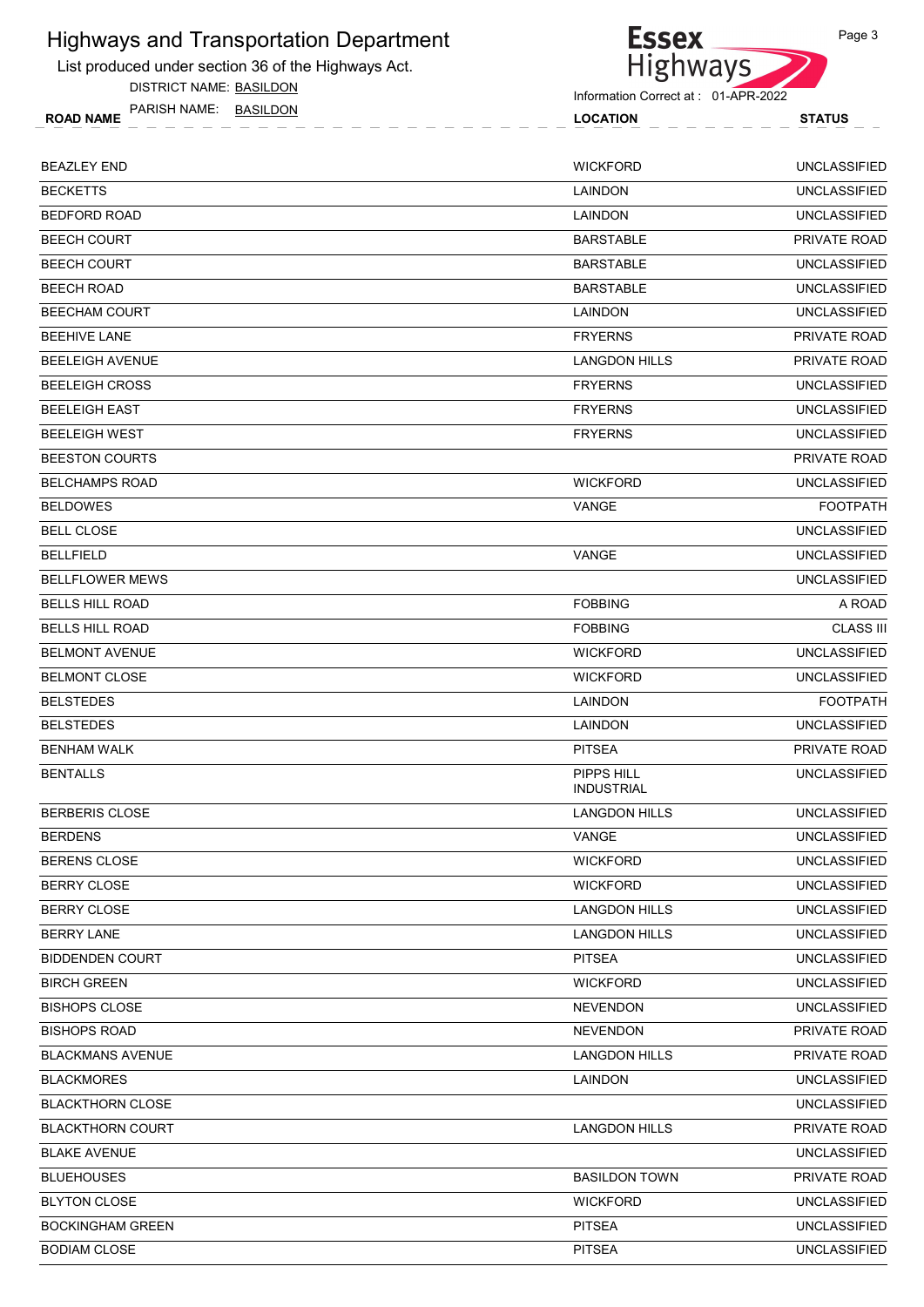

DISTRICT NAME: BASILDON



Page 4

| PARISH NAME: BASILDON<br><b>ROAD NAME</b> | <b>LOCATION</b> | <b>STATUS</b>       |
|-------------------------------------------|-----------------|---------------------|
| BOHUN LINK                                | <b>NEVENDON</b> | UNCLASSIFIED        |
| BONNYGATE                                 | <b>FRYERNS</b>  | <b>UNCLASSIFIED</b> |
| BORWICK LANE                              | <b>WICKFORD</b> | UNCLASSIFIED        |

| ם ו השני וייניש           | ,,,,,,,,,                | טוויטרהטטוו ובט     |
|---------------------------|--------------------------|---------------------|
| <b>BORWICK LANE</b>       | <b>WICKFORD</b>          | <b>UNCLASSIFIED</b> |
| <b>BOSCOMBE AVENUE</b>    | <b>WICKFORD</b>          | <b>PRIVATE ROAD</b> |
| <b>BOSTOCKE CLOSE</b>     |                          | PRIVATE ROAD        |
| <b>BOTELERS</b>           | <b>LANGDON HILLS</b>     | <b>UNCLASSIFIED</b> |
| <b>BOULT ROAD</b>         | LAINDON                  | <b>UNCLASSIFIED</b> |
| <b>BOURNE AVENUE</b>      | LAINDON                  | <b>UNCLASSIFIED</b> |
| <b>BOURNE CLOSE</b>       | LAINDON                  | <b>UNCLASSIFIED</b> |
| <b>BOWER LANE</b>         | <b>FRYERNS</b>           | <b>UNCLASSIFIED</b> |
| <b>BOWFELL DRIVE</b>      | <b>LANGDON HILLS</b>     | <b>UNCLASSIFIED</b> |
| <b>BOWLERS CROFT</b>      | <b>CRANES INDUSTRIAL</b> | PRIVATE ROAD        |
| <b>BOX CLOSE</b>          | LAINDON                  | <b>UNCLASSIFIED</b> |
| <b>BOYD COURT</b>         | <b>WICKFORD</b>          | <b>UNCLASSIFIED</b> |
| <b>BOYTONS</b>            | LAINDON                  | <b>FOOTPATH</b>     |
| <b>BOYTONS</b>            | LAINDON                  | UNCLASSIFIED        |
| <b>BRACKENDALE AVENUE</b> | PITSEA                   | <b>UNCLASSIFIED</b> |
| <b>BRACKLEY CRESCENT</b>  | <b>PITSEA</b>            | <b>UNCLASSIFIED</b> |
| <b>BRADBOURNE WAY</b>     | <b>PITSEA</b>            | <b>UNCLASSIFIED</b> |
| <b>BRADLEY GREEN</b>      | PITSEA                   | <b>UNCLASSIFIED</b> |
| <b>BRAEMAR WALK</b>       | PITSEA                   | <b>FOOTPATH</b>     |
| <b>BRAISWICK PLACE</b>    | LAINDON                  | <b>UNCLASSIFIED</b> |
| <b>BRAMLEY GARDENS</b>    | LAINDON                  | <b>UNCLASSIFIED</b> |
| <b>BRAMPSTEAD</b>         | LAINDON                  | <b>UNCLASSIFIED</b> |
| <b>BRAMSTON LINK</b>      | LAINDON                  | <b>UNCLASSIFIED</b> |
| <b>BRAMSTON WAY</b>       | LAINDON                  | <b>UNCLASSIFIED</b> |
| <b>BRANKSOME AVENUE</b>   | <b>WICKFORD</b>          | PRIVATE ROAD        |
| <b>BRAXTEDS</b>           | LAINDON                  | <b>UNCLASSIFIED</b> |
| <b>BRAYBROOKE</b>         | <b>GHYLLGROVE</b>        | <b>UNCLASSIFIED</b> |
| <b>BREAMS FIELD</b>       | <b>LANGDON HILLS</b>     | <b>UNCLASSIFIED</b> |
| <b>BRECON CLOSE</b>       | <b>PITSEA</b>            | <b>UNCLASSIFIED</b> |
| <b>BREMPSONS</b>          | <b>GHYLLGROVE</b>        | <b>UNCLASSIFIED</b> |
| BRENTWOOD ROAD            | <b>DUNTON</b>            | UNCLASSIFIED        |
| <b>BRETONS</b>            | LAINDON                  | <b>FOOTPATH</b>     |
| <b>BRIAR MEAD</b>         | LAINDON                  | UNCLASSIFIED        |
| <b>BRICKFIELD CLOSE</b>   | VANGE                    | <b>UNCLASSIFIED</b> |
| <b>BRICKFIELD ROAD</b>    | VANGE                    | PRIVATE ROAD        |
| <b>BRIDGE HOUSE CLOSE</b> | <b>WICKFORD</b>          | <b>UNCLASSIFIED</b> |
| <b>BRIMSDOWN AVENUE</b>   | <b>LAINDON</b>           | UNCLASSIFIED        |
| <b>BRIMSDOWN AVENUE</b>   | LAINDON                  | PRIVATE ROAD        |
| <b>BRISCOE ROAD</b>       | <b>PITSEA</b>            | <b>UNCLASSIFIED</b> |
| <b>BRITANNIA COURT</b>    | <b>NEVENDON</b>          | PRIVATE ROAD        |
| <b>BRITTEN CLOSE</b>      | <b>LANGDON HILLS</b>     | <b>UNCLASSIFIED</b> |
| <b>BROAD GREEN</b>        | <b>FRYERNS</b>           | <b>UNCLASSIFIED</b> |
| <b>BROAD OAKS</b>         | <b>WICKFORD</b>          | UNCLASSIFIED        |
| <b>BROADHURST PLACE</b>   |                          | <b>UNCLASSIFIED</b> |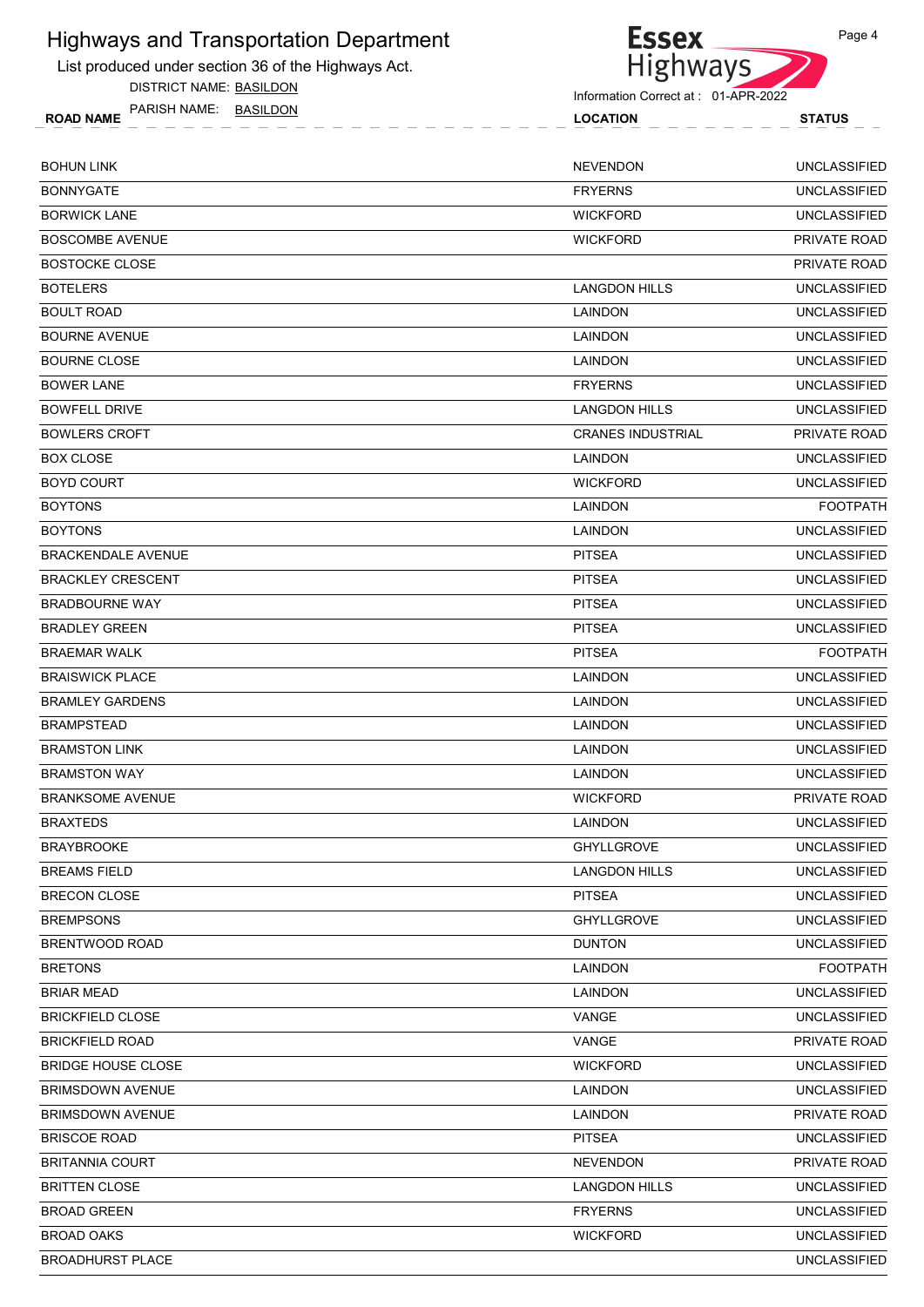List produced under section 36 of the Highways Act.

DISTRICT NAME: BASILDON



| ROAI<br>. <b>.</b> |  | SII | וחר |  |  |  |  |  |  |  |  |  |  |  |  |  |
|--------------------|--|-----|-----|--|--|--|--|--|--|--|--|--|--|--|--|--|
|                    |  |     |     |  |  |  |  |  |  |  |  |  |  |  |  |  |

| <b>BROADMAYNE</b><br><b>BASILDON TOWN</b><br>A ROAD<br><b>BROADMAYNE</b><br><b>FRYERNS</b><br>A ROAD<br><b>BROADMAYNE ROUNDABOUT</b><br><b>FRYERNS</b><br>A ROAD<br>BROADMAYNE ROUNDABOUT<br><b>BASILDON TOWN</b><br>A ROAD<br><b>UNCLASSIFIED</b><br><b>BROADWATER GREEN</b><br>LAINDON<br><b>BROADWAY LINK</b><br><b>PITSEA</b><br><b>B ROAD</b><br>BROADWAY LINK ROUNDABOUT<br><b>PITSEA</b><br>A ROAD<br><b>CLASS III</b><br><b>BROCK HILL</b><br><b>WICKFORD</b><br><b>BROCKWELL WALK</b><br><b>WICKFORD</b><br><b>FOOTPATH</b><br><b>BRODIE WALK</b><br><b>UNCLASSIFIED</b><br><b>WICKFORD</b><br><b>UNCLASSIFIED</b><br><b>BROMFORDS CLOSE</b><br><b>WICKFORD</b><br><b>BROMFORDS DRIVE</b><br><b>WICKFORD</b><br>PRIVATE ROAD<br>PRIVATE STREET<br><b>BROMFORDS DRIVE</b><br><b>WICKFORD</b><br><b>UNCLASSIFIED</b><br><b>BROMFORDS DRIVE</b><br><b>WICKFORD</b><br><b>BROOK DRIVE</b><br><b>FOBBING</b><br><b>PRIVATE ROAD</b><br><b>BROOK DRIVE</b><br><b>WICKFORD</b><br><b>UNCLASSIFIED</b><br><b>UNCLASSIFIED</b><br><b>BROOK MEAD</b><br><b>LAINDON</b><br><b>UNCLASSIFIED</b><br><b>BROOKLANDS</b><br><b>WICKFORD</b><br><b>UNCLASSIFIED</b><br><b>BROOKLANDS PARK</b><br>LAINDON<br><b>BROOMFIELDS</b><br><b>PITSEA</b><br><b>UNCLASSIFIED</b><br><b>BROOMFIELDS COURT</b><br><b>PITSEA</b><br><b>UNCLASSIFIED</b><br><b>BROOMFIELDS MEWS</b><br><b>PITSEA</b><br><b>UNCLASSIFIED</b><br><b>BROOMFIELDS PLACE</b><br><b>PITSEA</b><br><b>UNCLASSIFIED</b><br><b>UNCLASSIFIED</b><br><b>BROWNING DRIVE</b><br><b>WICKFORD</b><br><b>BROWNLOW BEND</b><br><b>BARSTABLE</b><br><b>UNCLASSIFIED</b><br><b>BROWNLOW CROSS</b><br><b>BARSTABLE</b><br><b>UNCLASSIFIED</b><br><b>UNCLASSIFIED</b><br><b>BROWNLOW GREEN</b><br><b>BARSTABLE</b><br><b>UNCLASSIFIED</b><br><b>BROWNSEA DRIVE</b><br><b>WICKFORD</b><br><b>UNCLASSIFIED</b><br><b>BROXTED DRIVE</b><br><b>WICKFORD</b><br><b>PITSEA</b><br><b>UNCLASSIFIED</b><br><b>BRUNDISH</b><br>PRIVATE ROAD<br><b>BRUNEL CLOSE</b><br><b>FRYERNS</b><br><b>UNCLASSIFIED</b><br><b>BRUNWINS CLOSE</b><br><b>WICKFORD</b><br>PRIVATE STREET<br><b>BRUTON LINK</b><br><b>BRYN FARM CLOSE</b><br><b>FRYERNS</b><br><b>UNCLASSIFIED</b><br><b>UNCLASSIFIED</b><br><b>BUCHANAN GARDENS</b><br><b>WICKFORD</b><br><b>UNCLASSIFIED</b><br><b>BUCKERILLS</b><br><b>PITSEA</b><br><b>UNCLASSIFIED</b><br><b>BUCKINGHAM ROAD</b><br>LAINDON<br><b>BUCKWINS SQUARE</b><br><b>NEVENDON</b><br>PRIVATE ROAD<br><b>BULL CLOSE</b><br>PRIVATE ROAD<br>VANGE<br><b>BULL CLOSE</b><br><b>UNCLASSIFIED</b><br>VANGE<br><b>UNCLASSIFIED</b><br><b>BULLER ROAD</b><br>LAINDON<br><b>UNCLASSIFIED</b><br><b>BULPHAN CLOSE</b><br><b>WICKFORD</b><br><b>UNCLASSIFIED</b><br><b>BURCHES</b><br>PIPPS HILL<br><b>INDUSTRIAL</b><br>PIPPS HILL<br>A ROAD<br><b>BURCHES</b><br><b>INDUSTRIAL</b> | <b>BROADMAYNE</b> | <b>BARSTABLE</b> | A ROAD |
|-----------------------------------------------------------------------------------------------------------------------------------------------------------------------------------------------------------------------------------------------------------------------------------------------------------------------------------------------------------------------------------------------------------------------------------------------------------------------------------------------------------------------------------------------------------------------------------------------------------------------------------------------------------------------------------------------------------------------------------------------------------------------------------------------------------------------------------------------------------------------------------------------------------------------------------------------------------------------------------------------------------------------------------------------------------------------------------------------------------------------------------------------------------------------------------------------------------------------------------------------------------------------------------------------------------------------------------------------------------------------------------------------------------------------------------------------------------------------------------------------------------------------------------------------------------------------------------------------------------------------------------------------------------------------------------------------------------------------------------------------------------------------------------------------------------------------------------------------------------------------------------------------------------------------------------------------------------------------------------------------------------------------------------------------------------------------------------------------------------------------------------------------------------------------------------------------------------------------------------------------------------------------------------------------------------------------------------------------------------------------------------------------------------------------------------------------------------------------------------------------------------------------------------------------------------------------------------------------------------------------------------------------------------------------------------------------------------------------------------------------------------------------------------------------------------------------------------|-------------------|------------------|--------|
|                                                                                                                                                                                                                                                                                                                                                                                                                                                                                                                                                                                                                                                                                                                                                                                                                                                                                                                                                                                                                                                                                                                                                                                                                                                                                                                                                                                                                                                                                                                                                                                                                                                                                                                                                                                                                                                                                                                                                                                                                                                                                                                                                                                                                                                                                                                                                                                                                                                                                                                                                                                                                                                                                                                                                                                                                                   |                   |                  |        |
|                                                                                                                                                                                                                                                                                                                                                                                                                                                                                                                                                                                                                                                                                                                                                                                                                                                                                                                                                                                                                                                                                                                                                                                                                                                                                                                                                                                                                                                                                                                                                                                                                                                                                                                                                                                                                                                                                                                                                                                                                                                                                                                                                                                                                                                                                                                                                                                                                                                                                                                                                                                                                                                                                                                                                                                                                                   |                   |                  |        |
|                                                                                                                                                                                                                                                                                                                                                                                                                                                                                                                                                                                                                                                                                                                                                                                                                                                                                                                                                                                                                                                                                                                                                                                                                                                                                                                                                                                                                                                                                                                                                                                                                                                                                                                                                                                                                                                                                                                                                                                                                                                                                                                                                                                                                                                                                                                                                                                                                                                                                                                                                                                                                                                                                                                                                                                                                                   |                   |                  |        |
|                                                                                                                                                                                                                                                                                                                                                                                                                                                                                                                                                                                                                                                                                                                                                                                                                                                                                                                                                                                                                                                                                                                                                                                                                                                                                                                                                                                                                                                                                                                                                                                                                                                                                                                                                                                                                                                                                                                                                                                                                                                                                                                                                                                                                                                                                                                                                                                                                                                                                                                                                                                                                                                                                                                                                                                                                                   |                   |                  |        |
|                                                                                                                                                                                                                                                                                                                                                                                                                                                                                                                                                                                                                                                                                                                                                                                                                                                                                                                                                                                                                                                                                                                                                                                                                                                                                                                                                                                                                                                                                                                                                                                                                                                                                                                                                                                                                                                                                                                                                                                                                                                                                                                                                                                                                                                                                                                                                                                                                                                                                                                                                                                                                                                                                                                                                                                                                                   |                   |                  |        |
|                                                                                                                                                                                                                                                                                                                                                                                                                                                                                                                                                                                                                                                                                                                                                                                                                                                                                                                                                                                                                                                                                                                                                                                                                                                                                                                                                                                                                                                                                                                                                                                                                                                                                                                                                                                                                                                                                                                                                                                                                                                                                                                                                                                                                                                                                                                                                                                                                                                                                                                                                                                                                                                                                                                                                                                                                                   |                   |                  |        |
|                                                                                                                                                                                                                                                                                                                                                                                                                                                                                                                                                                                                                                                                                                                                                                                                                                                                                                                                                                                                                                                                                                                                                                                                                                                                                                                                                                                                                                                                                                                                                                                                                                                                                                                                                                                                                                                                                                                                                                                                                                                                                                                                                                                                                                                                                                                                                                                                                                                                                                                                                                                                                                                                                                                                                                                                                                   |                   |                  |        |
|                                                                                                                                                                                                                                                                                                                                                                                                                                                                                                                                                                                                                                                                                                                                                                                                                                                                                                                                                                                                                                                                                                                                                                                                                                                                                                                                                                                                                                                                                                                                                                                                                                                                                                                                                                                                                                                                                                                                                                                                                                                                                                                                                                                                                                                                                                                                                                                                                                                                                                                                                                                                                                                                                                                                                                                                                                   |                   |                  |        |
|                                                                                                                                                                                                                                                                                                                                                                                                                                                                                                                                                                                                                                                                                                                                                                                                                                                                                                                                                                                                                                                                                                                                                                                                                                                                                                                                                                                                                                                                                                                                                                                                                                                                                                                                                                                                                                                                                                                                                                                                                                                                                                                                                                                                                                                                                                                                                                                                                                                                                                                                                                                                                                                                                                                                                                                                                                   |                   |                  |        |
|                                                                                                                                                                                                                                                                                                                                                                                                                                                                                                                                                                                                                                                                                                                                                                                                                                                                                                                                                                                                                                                                                                                                                                                                                                                                                                                                                                                                                                                                                                                                                                                                                                                                                                                                                                                                                                                                                                                                                                                                                                                                                                                                                                                                                                                                                                                                                                                                                                                                                                                                                                                                                                                                                                                                                                                                                                   |                   |                  |        |
|                                                                                                                                                                                                                                                                                                                                                                                                                                                                                                                                                                                                                                                                                                                                                                                                                                                                                                                                                                                                                                                                                                                                                                                                                                                                                                                                                                                                                                                                                                                                                                                                                                                                                                                                                                                                                                                                                                                                                                                                                                                                                                                                                                                                                                                                                                                                                                                                                                                                                                                                                                                                                                                                                                                                                                                                                                   |                   |                  |        |
|                                                                                                                                                                                                                                                                                                                                                                                                                                                                                                                                                                                                                                                                                                                                                                                                                                                                                                                                                                                                                                                                                                                                                                                                                                                                                                                                                                                                                                                                                                                                                                                                                                                                                                                                                                                                                                                                                                                                                                                                                                                                                                                                                                                                                                                                                                                                                                                                                                                                                                                                                                                                                                                                                                                                                                                                                                   |                   |                  |        |
|                                                                                                                                                                                                                                                                                                                                                                                                                                                                                                                                                                                                                                                                                                                                                                                                                                                                                                                                                                                                                                                                                                                                                                                                                                                                                                                                                                                                                                                                                                                                                                                                                                                                                                                                                                                                                                                                                                                                                                                                                                                                                                                                                                                                                                                                                                                                                                                                                                                                                                                                                                                                                                                                                                                                                                                                                                   |                   |                  |        |
|                                                                                                                                                                                                                                                                                                                                                                                                                                                                                                                                                                                                                                                                                                                                                                                                                                                                                                                                                                                                                                                                                                                                                                                                                                                                                                                                                                                                                                                                                                                                                                                                                                                                                                                                                                                                                                                                                                                                                                                                                                                                                                                                                                                                                                                                                                                                                                                                                                                                                                                                                                                                                                                                                                                                                                                                                                   |                   |                  |        |
|                                                                                                                                                                                                                                                                                                                                                                                                                                                                                                                                                                                                                                                                                                                                                                                                                                                                                                                                                                                                                                                                                                                                                                                                                                                                                                                                                                                                                                                                                                                                                                                                                                                                                                                                                                                                                                                                                                                                                                                                                                                                                                                                                                                                                                                                                                                                                                                                                                                                                                                                                                                                                                                                                                                                                                                                                                   |                   |                  |        |
|                                                                                                                                                                                                                                                                                                                                                                                                                                                                                                                                                                                                                                                                                                                                                                                                                                                                                                                                                                                                                                                                                                                                                                                                                                                                                                                                                                                                                                                                                                                                                                                                                                                                                                                                                                                                                                                                                                                                                                                                                                                                                                                                                                                                                                                                                                                                                                                                                                                                                                                                                                                                                                                                                                                                                                                                                                   |                   |                  |        |
|                                                                                                                                                                                                                                                                                                                                                                                                                                                                                                                                                                                                                                                                                                                                                                                                                                                                                                                                                                                                                                                                                                                                                                                                                                                                                                                                                                                                                                                                                                                                                                                                                                                                                                                                                                                                                                                                                                                                                                                                                                                                                                                                                                                                                                                                                                                                                                                                                                                                                                                                                                                                                                                                                                                                                                                                                                   |                   |                  |        |
|                                                                                                                                                                                                                                                                                                                                                                                                                                                                                                                                                                                                                                                                                                                                                                                                                                                                                                                                                                                                                                                                                                                                                                                                                                                                                                                                                                                                                                                                                                                                                                                                                                                                                                                                                                                                                                                                                                                                                                                                                                                                                                                                                                                                                                                                                                                                                                                                                                                                                                                                                                                                                                                                                                                                                                                                                                   |                   |                  |        |
|                                                                                                                                                                                                                                                                                                                                                                                                                                                                                                                                                                                                                                                                                                                                                                                                                                                                                                                                                                                                                                                                                                                                                                                                                                                                                                                                                                                                                                                                                                                                                                                                                                                                                                                                                                                                                                                                                                                                                                                                                                                                                                                                                                                                                                                                                                                                                                                                                                                                                                                                                                                                                                                                                                                                                                                                                                   |                   |                  |        |
|                                                                                                                                                                                                                                                                                                                                                                                                                                                                                                                                                                                                                                                                                                                                                                                                                                                                                                                                                                                                                                                                                                                                                                                                                                                                                                                                                                                                                                                                                                                                                                                                                                                                                                                                                                                                                                                                                                                                                                                                                                                                                                                                                                                                                                                                                                                                                                                                                                                                                                                                                                                                                                                                                                                                                                                                                                   |                   |                  |        |
|                                                                                                                                                                                                                                                                                                                                                                                                                                                                                                                                                                                                                                                                                                                                                                                                                                                                                                                                                                                                                                                                                                                                                                                                                                                                                                                                                                                                                                                                                                                                                                                                                                                                                                                                                                                                                                                                                                                                                                                                                                                                                                                                                                                                                                                                                                                                                                                                                                                                                                                                                                                                                                                                                                                                                                                                                                   |                   |                  |        |
|                                                                                                                                                                                                                                                                                                                                                                                                                                                                                                                                                                                                                                                                                                                                                                                                                                                                                                                                                                                                                                                                                                                                                                                                                                                                                                                                                                                                                                                                                                                                                                                                                                                                                                                                                                                                                                                                                                                                                                                                                                                                                                                                                                                                                                                                                                                                                                                                                                                                                                                                                                                                                                                                                                                                                                                                                                   |                   |                  |        |
|                                                                                                                                                                                                                                                                                                                                                                                                                                                                                                                                                                                                                                                                                                                                                                                                                                                                                                                                                                                                                                                                                                                                                                                                                                                                                                                                                                                                                                                                                                                                                                                                                                                                                                                                                                                                                                                                                                                                                                                                                                                                                                                                                                                                                                                                                                                                                                                                                                                                                                                                                                                                                                                                                                                                                                                                                                   |                   |                  |        |
|                                                                                                                                                                                                                                                                                                                                                                                                                                                                                                                                                                                                                                                                                                                                                                                                                                                                                                                                                                                                                                                                                                                                                                                                                                                                                                                                                                                                                                                                                                                                                                                                                                                                                                                                                                                                                                                                                                                                                                                                                                                                                                                                                                                                                                                                                                                                                                                                                                                                                                                                                                                                                                                                                                                                                                                                                                   |                   |                  |        |
|                                                                                                                                                                                                                                                                                                                                                                                                                                                                                                                                                                                                                                                                                                                                                                                                                                                                                                                                                                                                                                                                                                                                                                                                                                                                                                                                                                                                                                                                                                                                                                                                                                                                                                                                                                                                                                                                                                                                                                                                                                                                                                                                                                                                                                                                                                                                                                                                                                                                                                                                                                                                                                                                                                                                                                                                                                   |                   |                  |        |
|                                                                                                                                                                                                                                                                                                                                                                                                                                                                                                                                                                                                                                                                                                                                                                                                                                                                                                                                                                                                                                                                                                                                                                                                                                                                                                                                                                                                                                                                                                                                                                                                                                                                                                                                                                                                                                                                                                                                                                                                                                                                                                                                                                                                                                                                                                                                                                                                                                                                                                                                                                                                                                                                                                                                                                                                                                   |                   |                  |        |
|                                                                                                                                                                                                                                                                                                                                                                                                                                                                                                                                                                                                                                                                                                                                                                                                                                                                                                                                                                                                                                                                                                                                                                                                                                                                                                                                                                                                                                                                                                                                                                                                                                                                                                                                                                                                                                                                                                                                                                                                                                                                                                                                                                                                                                                                                                                                                                                                                                                                                                                                                                                                                                                                                                                                                                                                                                   |                   |                  |        |
|                                                                                                                                                                                                                                                                                                                                                                                                                                                                                                                                                                                                                                                                                                                                                                                                                                                                                                                                                                                                                                                                                                                                                                                                                                                                                                                                                                                                                                                                                                                                                                                                                                                                                                                                                                                                                                                                                                                                                                                                                                                                                                                                                                                                                                                                                                                                                                                                                                                                                                                                                                                                                                                                                                                                                                                                                                   |                   |                  |        |
|                                                                                                                                                                                                                                                                                                                                                                                                                                                                                                                                                                                                                                                                                                                                                                                                                                                                                                                                                                                                                                                                                                                                                                                                                                                                                                                                                                                                                                                                                                                                                                                                                                                                                                                                                                                                                                                                                                                                                                                                                                                                                                                                                                                                                                                                                                                                                                                                                                                                                                                                                                                                                                                                                                                                                                                                                                   |                   |                  |        |
|                                                                                                                                                                                                                                                                                                                                                                                                                                                                                                                                                                                                                                                                                                                                                                                                                                                                                                                                                                                                                                                                                                                                                                                                                                                                                                                                                                                                                                                                                                                                                                                                                                                                                                                                                                                                                                                                                                                                                                                                                                                                                                                                                                                                                                                                                                                                                                                                                                                                                                                                                                                                                                                                                                                                                                                                                                   |                   |                  |        |
|                                                                                                                                                                                                                                                                                                                                                                                                                                                                                                                                                                                                                                                                                                                                                                                                                                                                                                                                                                                                                                                                                                                                                                                                                                                                                                                                                                                                                                                                                                                                                                                                                                                                                                                                                                                                                                                                                                                                                                                                                                                                                                                                                                                                                                                                                                                                                                                                                                                                                                                                                                                                                                                                                                                                                                                                                                   |                   |                  |        |
|                                                                                                                                                                                                                                                                                                                                                                                                                                                                                                                                                                                                                                                                                                                                                                                                                                                                                                                                                                                                                                                                                                                                                                                                                                                                                                                                                                                                                                                                                                                                                                                                                                                                                                                                                                                                                                                                                                                                                                                                                                                                                                                                                                                                                                                                                                                                                                                                                                                                                                                                                                                                                                                                                                                                                                                                                                   |                   |                  |        |
|                                                                                                                                                                                                                                                                                                                                                                                                                                                                                                                                                                                                                                                                                                                                                                                                                                                                                                                                                                                                                                                                                                                                                                                                                                                                                                                                                                                                                                                                                                                                                                                                                                                                                                                                                                                                                                                                                                                                                                                                                                                                                                                                                                                                                                                                                                                                                                                                                                                                                                                                                                                                                                                                                                                                                                                                                                   |                   |                  |        |
|                                                                                                                                                                                                                                                                                                                                                                                                                                                                                                                                                                                                                                                                                                                                                                                                                                                                                                                                                                                                                                                                                                                                                                                                                                                                                                                                                                                                                                                                                                                                                                                                                                                                                                                                                                                                                                                                                                                                                                                                                                                                                                                                                                                                                                                                                                                                                                                                                                                                                                                                                                                                                                                                                                                                                                                                                                   |                   |                  |        |
|                                                                                                                                                                                                                                                                                                                                                                                                                                                                                                                                                                                                                                                                                                                                                                                                                                                                                                                                                                                                                                                                                                                                                                                                                                                                                                                                                                                                                                                                                                                                                                                                                                                                                                                                                                                                                                                                                                                                                                                                                                                                                                                                                                                                                                                                                                                                                                                                                                                                                                                                                                                                                                                                                                                                                                                                                                   |                   |                  |        |
|                                                                                                                                                                                                                                                                                                                                                                                                                                                                                                                                                                                                                                                                                                                                                                                                                                                                                                                                                                                                                                                                                                                                                                                                                                                                                                                                                                                                                                                                                                                                                                                                                                                                                                                                                                                                                                                                                                                                                                                                                                                                                                                                                                                                                                                                                                                                                                                                                                                                                                                                                                                                                                                                                                                                                                                                                                   |                   |                  |        |
|                                                                                                                                                                                                                                                                                                                                                                                                                                                                                                                                                                                                                                                                                                                                                                                                                                                                                                                                                                                                                                                                                                                                                                                                                                                                                                                                                                                                                                                                                                                                                                                                                                                                                                                                                                                                                                                                                                                                                                                                                                                                                                                                                                                                                                                                                                                                                                                                                                                                                                                                                                                                                                                                                                                                                                                                                                   |                   |                  |        |
|                                                                                                                                                                                                                                                                                                                                                                                                                                                                                                                                                                                                                                                                                                                                                                                                                                                                                                                                                                                                                                                                                                                                                                                                                                                                                                                                                                                                                                                                                                                                                                                                                                                                                                                                                                                                                                                                                                                                                                                                                                                                                                                                                                                                                                                                                                                                                                                                                                                                                                                                                                                                                                                                                                                                                                                                                                   |                   |                  |        |
|                                                                                                                                                                                                                                                                                                                                                                                                                                                                                                                                                                                                                                                                                                                                                                                                                                                                                                                                                                                                                                                                                                                                                                                                                                                                                                                                                                                                                                                                                                                                                                                                                                                                                                                                                                                                                                                                                                                                                                                                                                                                                                                                                                                                                                                                                                                                                                                                                                                                                                                                                                                                                                                                                                                                                                                                                                   |                   |                  |        |
|                                                                                                                                                                                                                                                                                                                                                                                                                                                                                                                                                                                                                                                                                                                                                                                                                                                                                                                                                                                                                                                                                                                                                                                                                                                                                                                                                                                                                                                                                                                                                                                                                                                                                                                                                                                                                                                                                                                                                                                                                                                                                                                                                                                                                                                                                                                                                                                                                                                                                                                                                                                                                                                                                                                                                                                                                                   |                   |                  |        |
|                                                                                                                                                                                                                                                                                                                                                                                                                                                                                                                                                                                                                                                                                                                                                                                                                                                                                                                                                                                                                                                                                                                                                                                                                                                                                                                                                                                                                                                                                                                                                                                                                                                                                                                                                                                                                                                                                                                                                                                                                                                                                                                                                                                                                                                                                                                                                                                                                                                                                                                                                                                                                                                                                                                                                                                                                                   |                   |                  |        |
|                                                                                                                                                                                                                                                                                                                                                                                                                                                                                                                                                                                                                                                                                                                                                                                                                                                                                                                                                                                                                                                                                                                                                                                                                                                                                                                                                                                                                                                                                                                                                                                                                                                                                                                                                                                                                                                                                                                                                                                                                                                                                                                                                                                                                                                                                                                                                                                                                                                                                                                                                                                                                                                                                                                                                                                                                                   |                   |                  |        |
|                                                                                                                                                                                                                                                                                                                                                                                                                                                                                                                                                                                                                                                                                                                                                                                                                                                                                                                                                                                                                                                                                                                                                                                                                                                                                                                                                                                                                                                                                                                                                                                                                                                                                                                                                                                                                                                                                                                                                                                                                                                                                                                                                                                                                                                                                                                                                                                                                                                                                                                                                                                                                                                                                                                                                                                                                                   |                   |                  |        |
|                                                                                                                                                                                                                                                                                                                                                                                                                                                                                                                                                                                                                                                                                                                                                                                                                                                                                                                                                                                                                                                                                                                                                                                                                                                                                                                                                                                                                                                                                                                                                                                                                                                                                                                                                                                                                                                                                                                                                                                                                                                                                                                                                                                                                                                                                                                                                                                                                                                                                                                                                                                                                                                                                                                                                                                                                                   |                   |                  |        |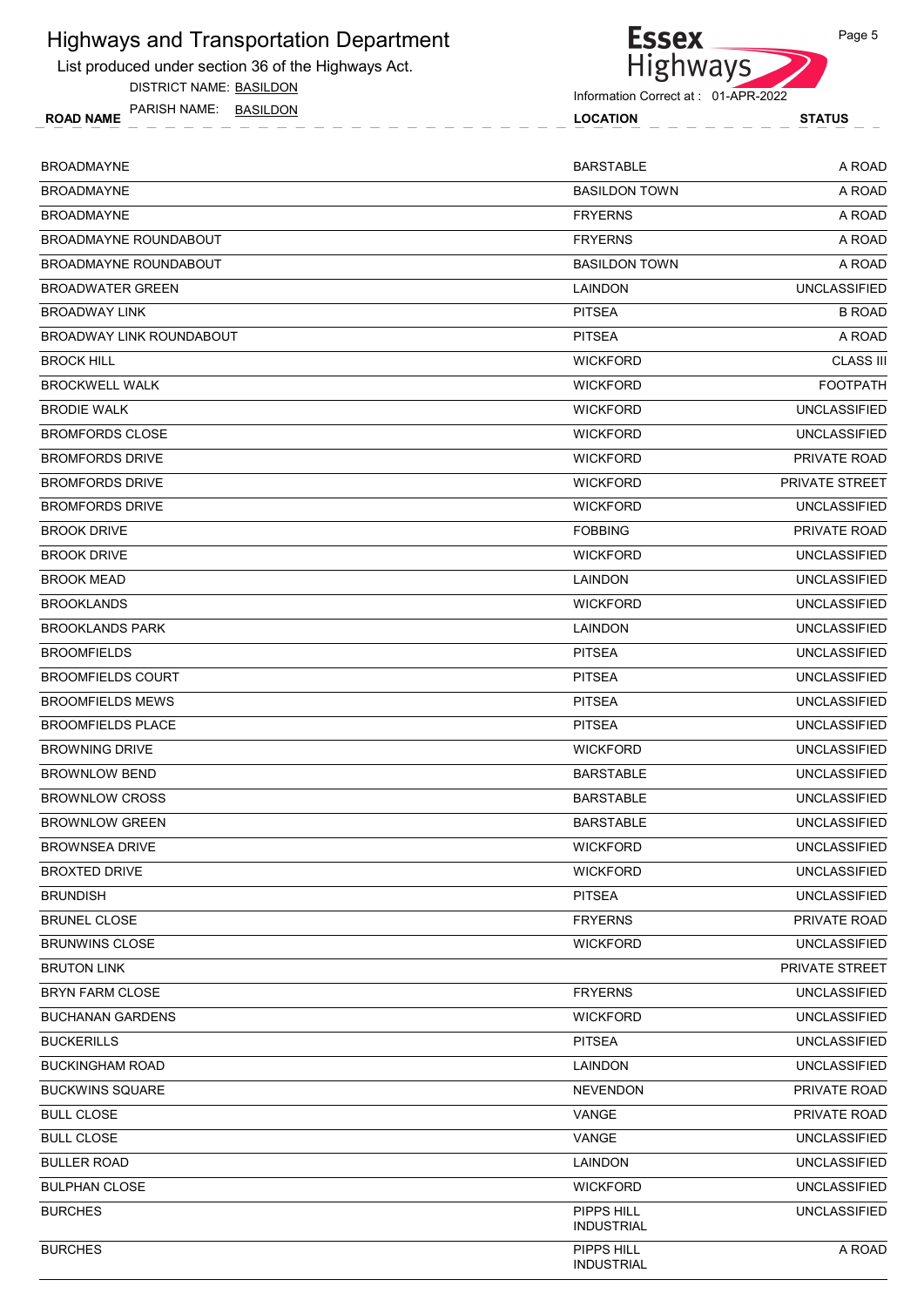

DISTRICT NAME: BASILDON

PARISH NAME: BASILDON



Page 6

| <b>LOCATION</b> | <b>STATUS</b> |  |  |
|-----------------|---------------|--|--|
|                 |               |  |  |

| <b>FANOLINAME.</b><br><b>DASILDON</b><br><b>ROAD NAME</b> | <b>LOCATION</b>                 | <b>STATUS</b>       |
|-----------------------------------------------------------|---------------------------------|---------------------|
| BURCHES ROUNDABOUT                                        | LAINDON                         | A ROAD              |
| <b>BURGUNDY GARDENS</b>                                   | <b>PITSEA</b>                   | <b>UNCLASSIFIED</b> |
| BURLINGTON COURT                                          | <b>PITSEA</b>                   | <b>UNCLASSIFIED</b> |
| BURNE AVENUE                                              | <b>WICKFORD</b>                 | <b>UNCLASSIFIED</b> |
| <b>BURNS AVENUE</b>                                       | <b>PITSEA</b>                   | PRIVATE STREET      |
| <b>BURNS AVENUE</b>                                       | <b>PITSEA</b>                   | <b>UNCLASSIFIED</b> |
| <b>BURNT MILLS ROAD</b>                                   | <b>NORTH BENFLEET</b>           | <b>UNCLASSIFIED</b> |
| BURNT MILLS ROAD                                          | <b>PITSEA</b>                   | <b>UNCLASSIFIED</b> |
| BURR CLOSE                                                | <b>LANGDON HILLS</b>            | <b>UNCLASSIFIED</b> |
| BURY FARM LANE                                            | <b>RAMSDEN CRAYS</b>            | <b>PRIVATE ROAD</b> |
| BUSHY MEAD                                                | LAINDON                         | <b>UNCLASSIFIED</b> |
| BUTLERS GROVE                                             | <b>LANGDON HILLS</b>            | <b>UNCLASSIFIED</b> |
| <b>BUTNEYS</b>                                            | <b>GHYLLGROVE</b>               | <b>UNCLASSIFIED</b> |
| BUXTON LINK                                               | LAINDON                         | <b>B ROAD</b>       |
| BUXTON LINK                                               | LAINDON                         | <b>UNCLASSIFIED</b> |
| BYFLETTS                                                  | VANGE                           | <b>UNCLASSIFIED</b> |
| <b>BYRD COURT</b>                                         | LAINDON                         | <b>UNCLASSIFIED</b> |
| BYRON COURT                                               | LAINDON                         | <b>UNCLASSIFIED</b> |
| CADOGAN TERRACE                                           | <b>PITSEA</b>                   | <b>UNCLASSIFIED</b> |
| CAISTER DRIVE                                             | <b>PITSEA</b>                   | <b>UNCLASSIFIED</b> |
| CALADONIA LANE                                            | <b>WICKFORD</b>                 | <b>UNCLASSIFIED</b> |
| CALVERT DRIVE                                             | <b>PITSEA</b>                   | <b>UNCLASSIFIED</b> |
| CAMBRIDGE CLOSE                                           | <b>LANGDON HILLS</b>            | <b>UNCLASSIFIED</b> |
| CAMELLIA PLACE                                            |                                 | <b>UNCLASSIFIED</b> |
| CAMELOT GARDENS                                           | <b>PITSEA</b>                   | <b>UNCLASSIFIED</b> |
| CAMERON PLACE                                             | <b>WICKFORD</b>                 | <b>UNCLASSIFIED</b> |
| CAMOMILE DRIVE                                            | <b>WICKFORD</b>                 | <b>UNCLASSIFIED</b> |
| CAMPBELL CLOSE                                            | <b>WICKFORD</b>                 | <b>UNCLASSIFIED</b> |
| CANFORD AVENUE                                            | <b>WICKFORD</b>                 | PRIVATE ROAD        |
| CANNA GARDENS                                             | <b>WICKFORD</b>                 | <b>UNCLASSIFIED</b> |
| <b>CANON COURT</b>                                        | <b>NEVENDON</b>                 | PRIVATE ROAD        |
| CANTERBURY CLOSE                                          | <b>FRYERNS</b>                  | <b>UNCLASSIFIED</b> |
| CARISBROOKE CLOSE                                         | <b>PITSEA</b>                   | <b>UNCLASSIFIED</b> |
| CARLISLE WAY                                              | <b>PITSEA</b>                   | <b>UNCLASSIFIED</b> |
| CARLTON ROAD                                              | <b>WICKFORD</b>                 | <b>UNCLASSIFIED</b> |
| CARLYLE GARDENS                                           | <b>WICKFORD</b>                 | <b>UNCLASSIFIED</b> |
| CARNE RASCH COURT                                         | <b>BARSTABLE</b>                | PRIVATE ROAD        |
| CARNIVAL CLOSE                                            | PIPPS HILL<br><b>INDUSTRIAL</b> | <b>UNCLASSIFIED</b> |
| CAROL CLOSE                                               | LAINDON                         | <b>UNCLASSIFIED</b> |

|                         | <b>INDUSTRIAL</b>    |                     |
|-------------------------|----------------------|---------------------|
| CAROL CLOSE             | LAINDON              | <b>UNCLASSIFIED</b> |
| <b>CAROL COURT</b>      | LAINDON              | PRIVATE ROAD        |
| CARROLL GARDENS         | <b>WICKFORD</b>      | <b>UNCLASSIFIED</b> |
| <b>CARSWELL GARDENS</b> | <b>WICKFORD</b>      | <b>UNCLASSIFIED</b> |
| CARTE PLACE             | <b>LANGDON HILLS</b> | <b>UNCLASSIFIED</b> |
| CARTLODGE AVENUE        | <b>WICKFORD</b>      | <b>UNCLASSIFIED</b> |
| <b>CASHMERE WAY</b>     | VANGE                | <b>UNCLASSIFIED</b> |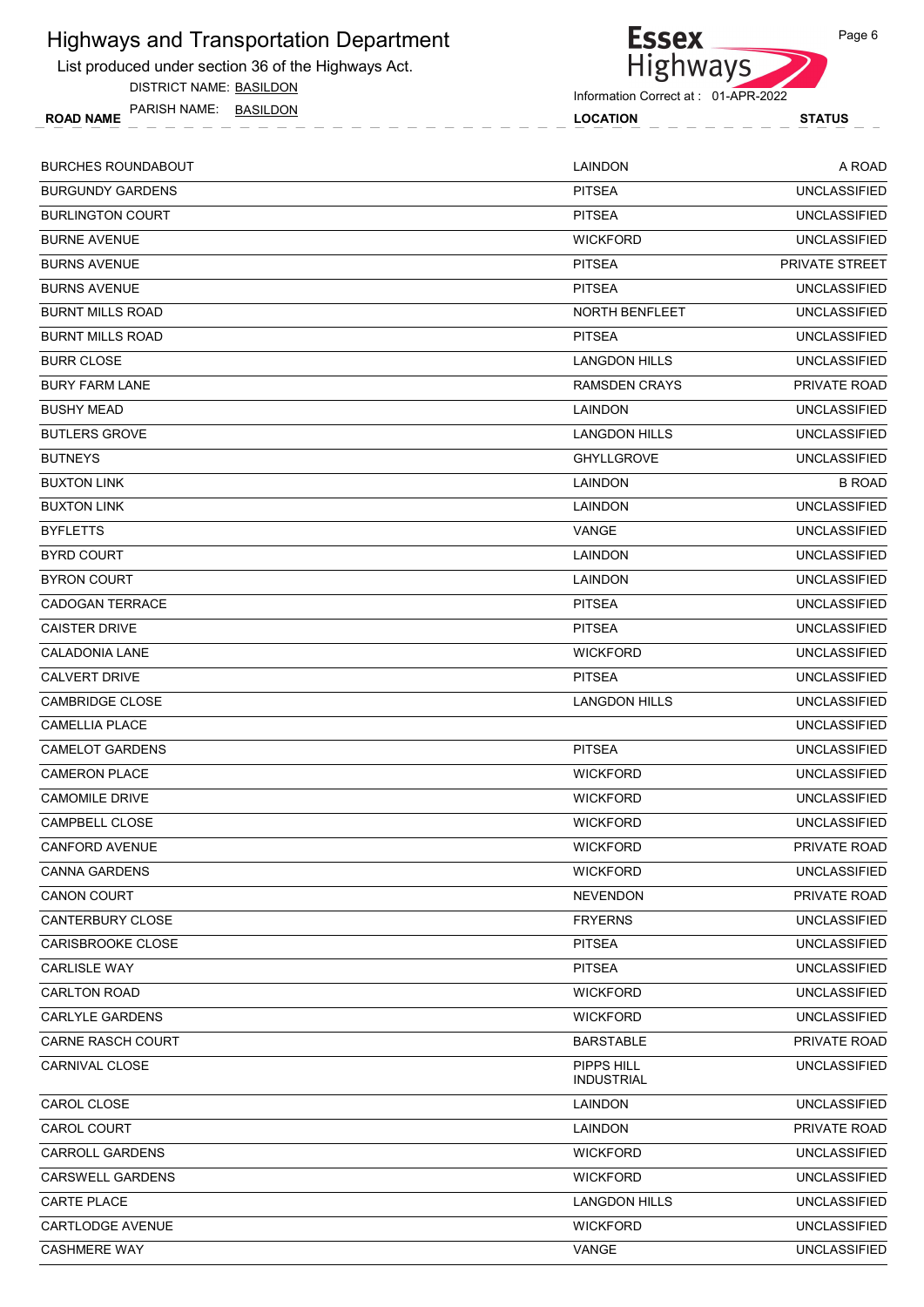

DISTRICT NAME: BASILDON



| .<br><b>ROAD</b> | <br>∵NAM∟ | SIL<br>DΛ<br>n, | JON |  |  |  |  |  |  |  |  |  |  |  |  |
|------------------|-----------|-----------------|-----|--|--|--|--|--|--|--|--|--|--|--|--|
|                  |           |                 |     |  |  |  |  |  |  |  |  |  |  |  |  |

| <b>CASTLE WALK</b>           | <b>PITSEA</b>                   | <b>FOOTPATH</b>     |
|------------------------------|---------------------------------|---------------------|
| CASTLEDON ROAD               | <b>WICKFORD</b>                 | <b>UNCLASSIFIED</b> |
| CATHEDRAL DRIVE              | LAINDON                         | <b>UNCLASSIFIED</b> |
| <b>CATTAWADE END</b>         | <b>FRYERNS</b>                  | <b>UNCLASSIFIED</b> |
| <b>CATTAWADE LINK</b>        | <b>FRYERNS</b>                  | <b>UNCLASSIFIED</b> |
| <b>CAVELL COURT</b>          | <b>FRYERNS</b>                  | <b>PRIVATE ROAD</b> |
| <b>CEDAR AVENUE</b>          | <b>WICKFORD</b>                 | <b>UNCLASSIFIED</b> |
| CHALICE CLOSE                | <b>BARSTABLE</b>                | <b>UNCLASSIFIED</b> |
| <b>CHALK END</b>             | <b>PITSEA</b>                   | <b>UNCLASSIFIED</b> |
| <b>CHALLOCK LEES</b>         | <b>PITSEA</b>                   | <b>UNCLASSIFIED</b> |
| <b>CHALVEDON AVENUE</b>      | <b>PITSEA</b>                   | <b>UNCLASSIFIED</b> |
| <b>CHALVEDON SQUARE</b>      | <b>PITSEA</b>                   | PRIVATE ROAD        |
| <b>CHAMPION CLOSE</b>        | <b>WICKFORD</b>                 | <b>UNCLASSIFIED</b> |
| <b>CHANCEL CLOSE</b>         | <b>LAINDON</b>                  | <b>UNCLASSIFIED</b> |
| <b>CHANTRY LANE</b>          | LAINDON                         | <b>UNCLASSIFIED</b> |
| <b>CHARLESTON AVENUE</b>     | <b>PITSEA</b>                   | <b>UNCLASSIFIED</b> |
| <b>CHARLESTON COURT</b>      | <b>PITSEA</b>                   | <b>UNCLASSIFIED</b> |
| <b>CHARLOTTE AVENUE</b>      | <b>WICKFORD</b>                 | <b>UNCLASSIFIED</b> |
| <b>CHARLTON CLOSE</b>        | <b>PITSEA</b>                   | PRIVATE ROAD        |
| <b>CHARTERS COURT</b>        | <b>WICKFORD</b>                 | <b>UNCLASSIFIED</b> |
| CHASEWAY                     | VANGE                           | <b>UNCLASSIFIED</b> |
| <b>CHATFIELD WAY</b>         | <b>PITSEA</b>                   | <b>UNCLASSIFIED</b> |
| <b>CHATTON CLOSE</b>         | <b>WICKFORD</b>                 | <b>UNCLASSIFIED</b> |
| <b>CHAUCER WALK</b>          | <b>WICKFORD</b>                 | <b>UNCLASSIFIED</b> |
| <b>CHENIES DRIVE</b>         | LAINDON                         | <b>UNCLASSIFIED</b> |
| <b>CHERRYDOWN EAST</b>       | <b>KINGSWOOD</b>                | <b>UNCLASSIFIED</b> |
| <b>CHERRYDOWN WEST</b>       | <b>KINGSWOOD</b>                | <b>UNCLASSIFIED</b> |
| <b>CHESHAM DRIVE</b>         | <b>LAINDON</b>                  | <b>UNCLASSIFIED</b> |
| <b>CHESHUNTS</b>             | <b>PITSEA</b>                   | <b>UNCLASSIFIED</b> |
| CHESTER HALL LANE            | PIPPS HILL<br><b>INDUSTRIAL</b> | <b>UNCLASSIFIED</b> |
| CHESTER HALL LANE ROUNDABOUT | <b>GHYLLGROVE</b>               | A ROAD              |
| <b>CHESTER WAY</b>           | <b>FRYERNS</b>                  | <b>FOOTPATH</b>     |
| <b>CHESTERFORD GARDENS</b>   | <b>FRYERNS</b>                  | <b>UNCLASSIFIED</b> |
| <b>CHESTERFORD GREEN</b>     | <b>FRYERNS</b>                  | <b>UNCLASSIFIED</b> |
| CHESTNUT COURT               | VANGE                           | PRIVATE ROAD        |
| CHESTNUT ROAD                | VANGE                           | <b>UNCLASSIFIED</b> |
| <b>CHEVERS PAWEN</b>         | <b>PITSEA</b>                   | <b>UNCLASSIFIED</b> |
| CHEYNE COURT                 | <b>WICKFORD</b>                 | <b>UNCLASSIFIED</b> |
| CHICHESTER CLOSE             | <b>FRYERNS</b>                  | <b>UNCLASSIFIED</b> |
| CHILHAM CLOSE                | <b>PITSEA</b>                   | <b>UNCLASSIFIED</b> |
| CHISHOLM COURT               | <b>WICKFORD</b>                 | <b>UNCLASSIFIED</b> |
| <b>CHITTOCK GATE</b>         | <b>BARSTABLE</b>                | <b>UNCLASSIFIED</b> |
| <b>CHITTOCK MEAD</b>         | <b>BARSTABLE</b>                | <b>UNCLASSIFIED</b> |
| <b>CHORLEY CLOSE</b>         | <b>LANGDON HILLS</b>            | <b>UNCLASSIFIED</b> |
| <b>CHRISTCHURCH AVENUE</b>   | <b>WICKFORD</b>                 | PRIVATE ROAD        |
|                              |                                 |                     |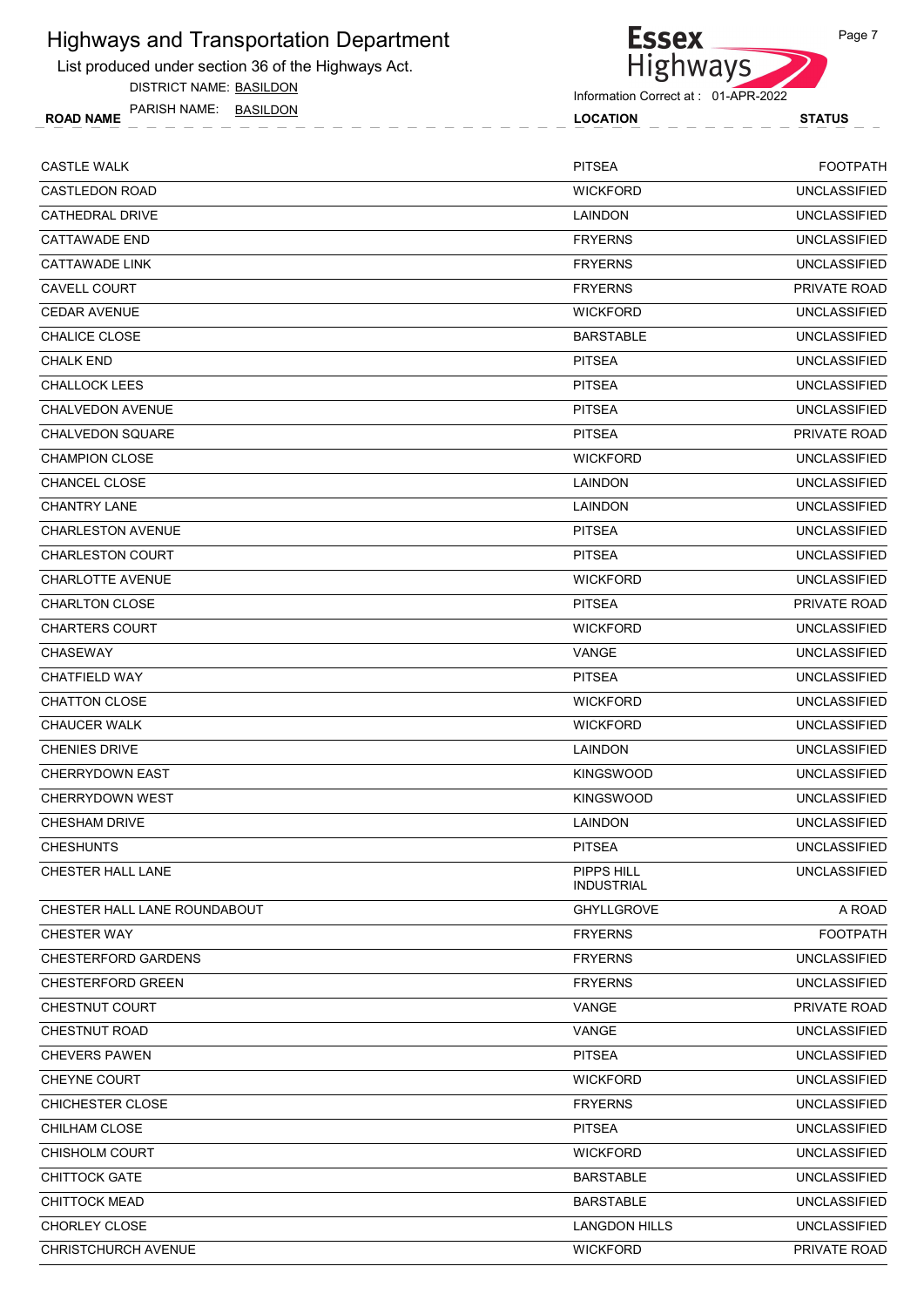List produced under section 36 of the Highways Act.

DISTRICT NAME: BASILDON



| PARISH NAME: BASILDON<br><b>ROAD NAME</b> | <b>LOCATION</b>          | <b>STATUS</b>       |
|-------------------------------------------|--------------------------|---------------------|
| CHRISTOPHER MARTIN ROAD                   | <b>CRANES INDUSTRIAL</b> | UNCLASSIFIED        |
| <b>CHRISTY CLOSE</b>                      | LAINDON                  | <b>UNCLASSIFIED</b> |

| <b>CHRISTY CLOSE</b>         | LAINDON              | <b>UNCLASSIFIED</b> |
|------------------------------|----------------------|---------------------|
| <b>CHRISTY WAY</b>           | LAINDON              | PRIVATE STREET      |
| <b>CHRISTY WAY</b>           | LAINDON              | <b>UNCLASSIFIED</b> |
| <b>CHURCH HILL</b>           | LAINDON              | <b>UNCLASSIFIED</b> |
| <b>CHURCH LANE</b>           | <b>NEVENDON</b>      | <b>UNCLASSIFIED</b> |
| <b>CHURCH MEWS</b>           | LAINDON              | PRIVATE ROAD        |
| <b>CHURCH PARK ROAD</b>      | <b>PITSEA</b>        | <b>UNCLASSIFIED</b> |
| <b>CHURCH ROAD</b>           | <b>BARSTABLE</b>     | <b>CLASS III</b>    |
| <b>CHURCH ROAD</b>           | <b>DUNTON</b>        | <b>UNCLASSIFIED</b> |
| <b>CHURCH ROAD</b>           | <b>FRYERNS</b>       | <b>CLASS III</b>    |
| <b>CHURCH ROAD</b>           | <b>FRYERNS</b>       | <b>UNCLASSIFIED</b> |
| <b>CHURCH ROAD</b>           | LAINDON              | <b>UNCLASSIFIED</b> |
| <b>CHURCH ROAD</b>           | VANGE                | <b>CLASS III</b>    |
| CHURCH ROAD ROUNDABOUT SOUTH | LAINDON              | <b>UNCLASSIFIED</b> |
| CHURCHILL AVENUE             | <b>FRYERNS</b>       | PRIVATE ROAD        |
| <b>CLAREMONT DRIVE</b>       | VANGE                | <b>UNCLASSIFIED</b> |
| <b>CLAREMONT ROAD</b>        | LAINDON              | <b>UNCLASSIFIED</b> |
| <b>CLARENDON ROAD</b>        | <b>PITSEA</b>        | <b>UNCLASSIFIED</b> |
| <b>CLAVERING</b>             | <b>VANGE</b>         | <b>FOOTPATH</b>     |
| <b>CLAY HILL LANE</b>        | <b>KINGSWOOD</b>     | <b>UNCLASSIFIED</b> |
| <b>CLAY HILL ROAD</b>        | <b>KINGSWOOD</b>     | <b>CLASS III</b>    |
| <b>CLAY HILL ROAD</b>        | <b>KINGSWOOD</b>     | <b>UNCLASSIFIED</b> |
| <b>CLAY HILL ROAD</b>        | VANGE                | B ROAD              |
| <b>CLAY HILL ROAD</b>        | VANGE                | <b>CLASS III</b>    |
| <b>CLAY HILL ROAD</b>        | VANGE                | <b>UNCLASSIFIED</b> |
| <b>CLAYBURN CIRCLE</b>       | <b>BARSTABLE</b>     | <b>UNCLASSIFIED</b> |
| <b>CLAYDON CRESCENT</b>      | <b>FRYERNS</b>       | <b>UNCLASSIFIED</b> |
| <b>CLENSHAW PATH</b>         |                      | <b>UNCLASSIFIED</b> |
| CLEVELAND ROAD               | <b>BARSTABLE</b>     | UNCLASSIFIED        |
| <b>CLICKETT END</b>          | <b>BARSTABLE</b>     | <b>UNCLASSIFIED</b> |
| <b>CLICKETT HILL</b>         | <b>BARSTABLE</b>     | <b>UNCLASSIFIED</b> |
| <b>CLICKETT SIDE</b>         | <b>BARSTABLE</b>     | UNCLASSIFIED        |
| CLIFFORD CLOSE               | LAINDON              | UNCLASSIFIED        |
| <b>CLOPTON GREEN</b>         | <b>GHYLLGROVE</b>    | <b>UNCLASSIFIED</b> |
| <b>CLOVELLY GARDENS</b>      | <b>WICKFORD</b>      | PRIVATE ROAD        |
| CLOVER CLOSE                 | VANGE                | <b>UNCLASSIFIED</b> |
| <b>CLOVER WAY</b>            | VANGE                | UNCLASSIFIED        |
| <b>COBDEN WALK</b>           | <b>PITSEA</b>        | UNCLASSIFIED        |
| <b>COBURG LANE</b>           | <b>LANGDON HILLS</b> | <b>UNCLASSIFIED</b> |
| COCKERELL CLOSE              | <b>PITSEA</b>        | UNCLASSIFIED        |
| <b>CODENHAM GREEN</b>        | <b>KINGSWOOD</b>     | <b>UNCLASSIFIED</b> |
| <b>CODENHAM STRAIGHT</b>     | <b>KINGSWOOD</b>     | <b>UNCLASSIFIED</b> |
| <b>COLLEGE LANE</b>          | LAINDON              | UNCLASSIFIED        |
| <b>COLLEGE ROAD</b>          | <b>LANGDON HILLS</b> | PRIVATE ROAD        |
| COLLINGWOOD ROAD             | VANGE                | <b>UNCLASSIFIED</b> |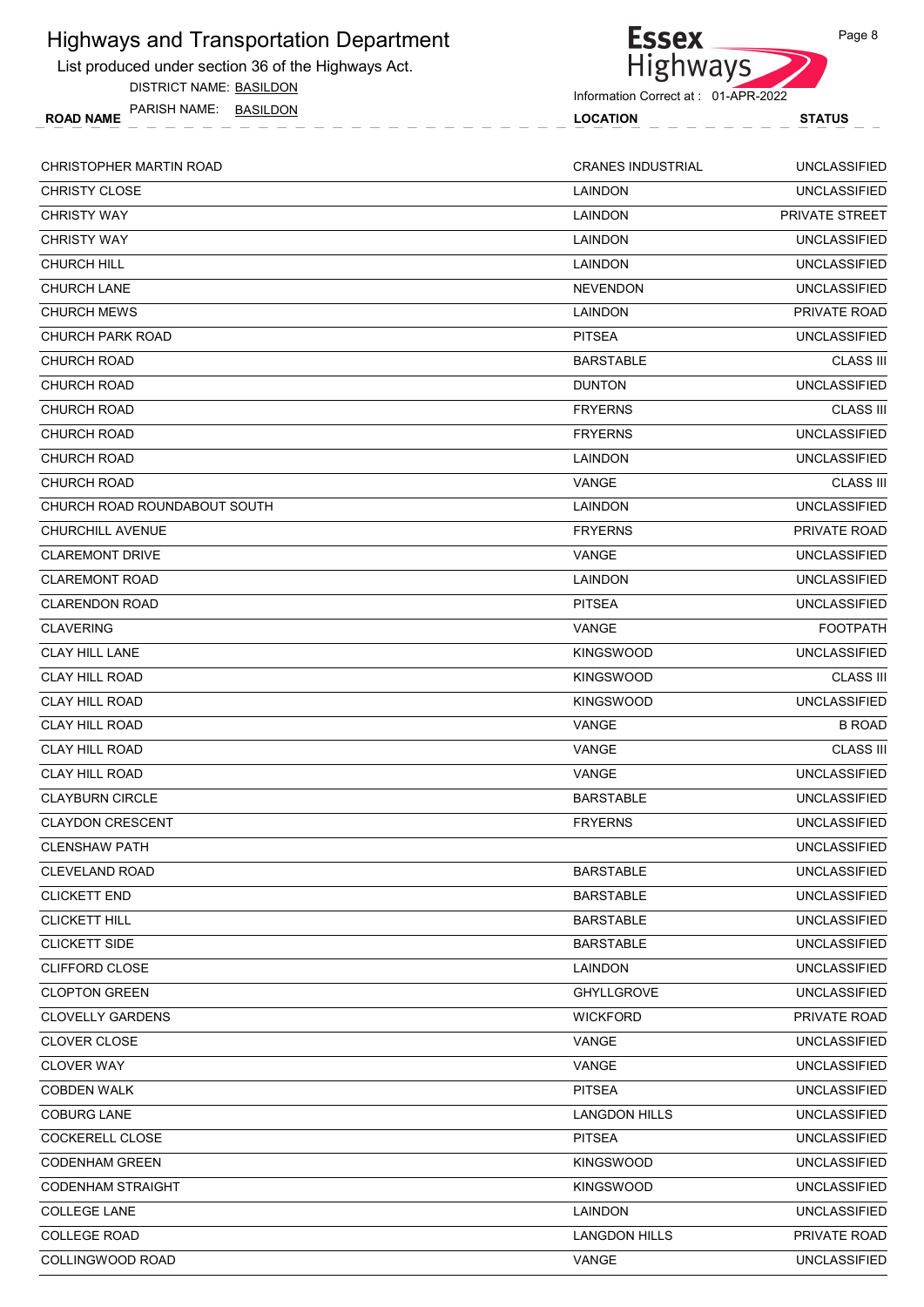List produced under section 36 of the Highways Act.

DISTRICT NAME: BASILDON



| <b>ROAD NAME</b> | NAME:<br>PARISH | DON<br><b>BASIL</b> |  | <b>_OCATION</b> | <b>STATUS</b> |
|------------------|-----------------|---------------------|--|-----------------|---------------|
|                  |                 |                     |  |                 |               |
|                  |                 |                     |  |                 |               |
|                  |                 |                     |  |                 |               |

| COLLINGWOOD TERRACE                          | VANGE                           | <b>FOOTPATH</b>       |
|----------------------------------------------|---------------------------------|-----------------------|
| <b>COLLINGWOOD WALK</b>                      | VANGE                           | <b>UNCLASSIFIED</b>   |
| <b>COLNE PLACE</b>                           | <b>KINGSWOOD</b>                | <b>UNCLASSIFIED</b>   |
| <b>COMPTON WALK</b>                          | LAINDON                         | <b>FOOTPATH</b>       |
| <b>CONVENT CLOSE</b>                         | LAINDON                         | <b>UNCLASSIFIED</b>   |
| <b>COOKS GREEN</b>                           | <b>PITSEA</b>                   | <b>UNCLASSIFIED</b>   |
| <b>COOMBE DRIVE</b>                          | <b>LANGDON HILLS</b>            | PRIVATE ROAD          |
| <b>COOPERSALES</b>                           | LAINDON                         | <b>UNCLASSIFIED</b>   |
| <b>COPDOEK</b>                               | <b>FRYERNS</b>                  | <b>UNCLASSIFIED</b>   |
| <b>COPPENS GREEN</b>                         | <b>WICKFORD</b>                 | <b>UNCLASSIFIED</b>   |
| <b>COPPERFIELDS</b>                          | LAINDON                         | <b>UNCLASSIFIED</b>   |
| <b>CORFE CLOSE</b>                           | <b>PITSEA</b>                   | <b>UNCLASSIFIED</b>   |
| <b>CORMORANT CLOSE</b>                       | <b>FRYERNS</b>                  | <b>PRIVATE STREET</b> |
| <b>CORONA ROAD</b>                           | <b>LANGDON HILLS</b>            | <b>UNCLASSIFIED</b>   |
| <b>COTELANDS</b>                             | VANGE                           | <b>UNCLASSIFIED</b>   |
| COTTIS CLOSE                                 | <b>LANGDON HILLS</b>            | <b>UNCLASSIFIED</b>   |
| <b>COURTAULD ROAD</b>                        | <b>NEVENDON</b>                 | <b>UNCLASSIFIED</b>   |
| <b>COURTNEY PARK ROAD</b>                    | <b>LANGDON HILLS</b>            | <b>UNCLASSIFIED</b>   |
| <b>COWSLIP MEAD</b>                          | <b>GHYLLGROVE</b>               | <b>PRIVATE ROAD</b>   |
| <b>CRANES CLOSE</b>                          | <b>CRANES INDUSTRIAL</b>        | <b>UNCLASSIFIED</b>   |
| <b>CRANES COURT</b>                          | <b>CRANES INDUSTRIAL</b>        | PRIVATE ROAD          |
| <b>CRANES FARM ROAD</b>                      | <b>FRYERNS</b>                  | A ROAD                |
| <b>CRANES FARM ROAD</b>                      | <b>GHYLLGROVE</b>               | A ROAD                |
| <b>CRANES FARM ROAD</b>                      | PIPPS HILL<br><b>INDUSTRIAL</b> | A ROAD                |
| <b>CRANES FARM ROAD INTERCHANGE</b>          | <b>GHYLLGROVE</b>               | A ROAD                |
| CRANES FARM ROAD ROUNDABOUT                  | <b>FRYERNS</b>                  | A ROAD                |
| CRANES FARM ROAD ROUNDABOUT                  | PIPPS HILL<br><b>INDUSTRIAL</b> | A ROAD                |
| CRANES INDUSTRIAL ESTATE SLIP ROAD FROM A127 | <b>CRANES INDUSTRIAL</b>        | A ROAD                |
| CRANES INDUSTRIAL ESTATE SLIP ROAD TO A127   | <b>CRANES INDUSTRIAL</b>        | A ROAD                |
| <b>CRANES LANE</b>                           | <b>FRYERNS</b>                  | <b>UNCLASSIFIED</b>   |
| <b>CRANES LANE ROUNDABOUT</b>                | <b>FRYERNS</b>                  | A ROAD                |
| <b>CRANFIELD COURT</b>                       | <b>WICKFORD</b>                 | PRIVATE ROAD          |
| <b>CRANFIELD PARK AVENUE</b>                 |                                 | PRIVATE ROAD          |
| <b>CRANFIELD PARK ROAD</b>                   | <b>NEVENDON</b>                 | <b>UNCLASSIFIED</b>   |
| <b>CRANFIELD PARK ROAD</b>                   | <b>WICKFORD</b>                 | <b>UNCLASSIFIED</b>   |
| CRANFIELD PARK ROAD ROUNDABOUT               | <b>WICKFORD</b>                 | <b>UNCLASSIFIED</b>   |
| <b>CRAWFORD CHASE</b>                        | <b>WICKFORD</b>                 | <b>UNCLASSIFIED</b>   |
| CRAYLANDS                                    | <b>FRYERNS</b>                  | <b>UNCLASSIFIED</b>   |
| <b>CREEK VIEW</b>                            | VANGE                           | <b>UNCLASSIFIED</b>   |
| <b>CRESSELLS</b>                             | LAINDON                         | <b>UNCLASSIFIED</b>   |
| CREST AVENUE                                 | <b>PITSEA</b>                   | <b>UNCLASSIFIED</b>   |
| <b>CREST AVENUE SERVICE ROAD</b>             | <b>PITSEA</b>                   | <b>UNCLASSIFIED</b>   |
| <b>CRICKETERS ROAD</b>                       | <b>FRYERNS</b>                  | PRIVATE ROAD          |
| <b>CRICKETERS WAY</b>                        | <b>NEVENDON</b>                 | <b>UNCLASSIFIED</b>   |
| CRICKETERS WAY ROUNDABOUT                    | <b>NEVENDON</b>                 | <b>UNCLASSIFIED</b>   |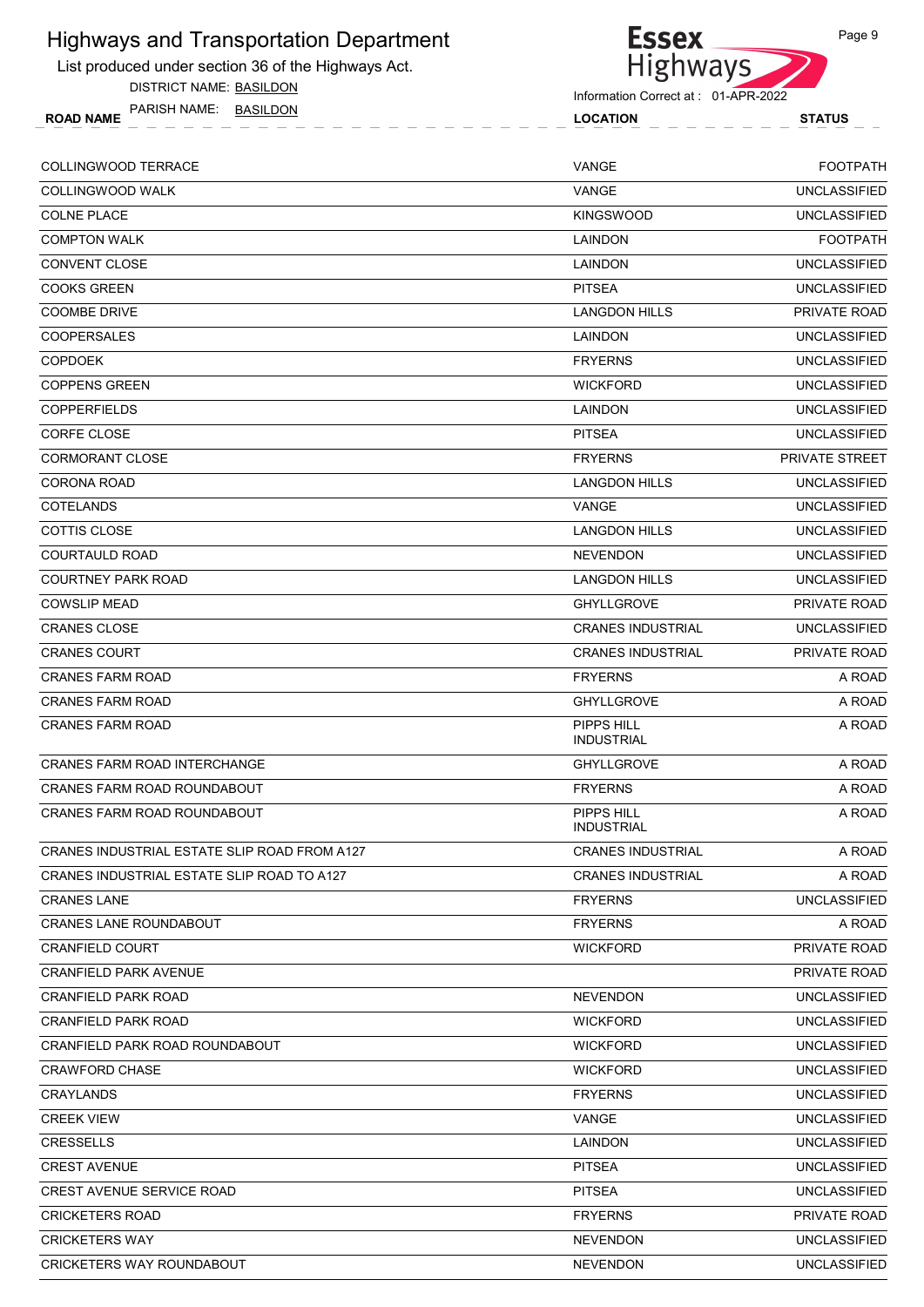List produced under section 36 of the Highways Act.

DISTRICT NAME: BASILDON



Page 10

| <b>ROAD NAME</b> | <b>PARISH NAME:</b> |  | <b>BASILDON</b> |  |  |  |  |  |  |  | <b>LOCATION</b> |  |  |  |  |  | <b>STATUS</b> |  |
|------------------|---------------------|--|-----------------|--|--|--|--|--|--|--|-----------------|--|--|--|--|--|---------------|--|
|                  |                     |  |                 |  |  |  |  |  |  |  |                 |  |  |  |  |  |               |  |
| CROMER AVENUE    |                     |  |                 |  |  |  |  |  |  |  | I AINDON        |  |  |  |  |  | UNCLASSIFIED  |  |

| <b>CROMER CLOSE</b>     | LAINDON                         | UNCLASSIFIED        |
|-------------------------|---------------------------------|---------------------|
| <b>CROMPTON CLOSE</b>   | PIPPS HILL<br><b>INDUSTRIAL</b> | <b>UNCLASSIFIED</b> |
| <b>CROSS AVENUE</b>     | <b>WICKFORD</b>                 | <b>UNCLASSIFIED</b> |
| <b>CROSS GREEN</b>      | <b>LANGDON HILLS</b>            | <b>FOOTPATH</b>     |
| <b>CROSSE COURTS</b>    |                                 | PRIVATE ROAD        |
| <b>CROUCH DRIVE</b>     | <b>WICKFORD</b>                 | <b>UNCLASSIFIED</b> |
| <b>CROWN AVENUE</b>     | <b>PITSEA</b>                   | <b>UNCLASSIFIED</b> |
| <b>CROWN CLOSE</b>      | <b>PITSEA</b>                   | <b>UNCLASSIFIED</b> |
| <b>CULVERDOWN</b>       | <b>GHYLLGROVE</b>               | <b>UNCLASSIFIED</b> |
| <b>CUMBERLAND DRIVE</b> | LAINDON                         | <b>UNCLASSIFIED</b> |
| <b>CUMBRAE MEWS</b>     | <b>WICKFORD</b>                 | <b>UNCLASSIFIED</b> |
| <b>CUNNINGHAM DRIVE</b> | <b>WICKFORD</b>                 | <b>UNCLASSIFIED</b> |
| <b>CURLEW CRESCENT</b>  | <b>KINGSWOOD</b>                | <b>UNCLASSIFIED</b> |
| <b>CURLING TYE</b>      | <b>FRYERNS</b>                  | <b>UNCLASSIFIED</b> |
| <b>CURLING WALK</b>     | <b>FRYERNS</b>                  | <b>UNCLASSIFIED</b> |
| <b>CYPRESS CLOSE</b>    | LAINDON                         | PRIVATE ROAD        |
| <b>CZARINA RISE</b>     | LAINDON                         | <b>UNCLASSIFIED</b> |
| <b>DALMENY</b>          | <b>LANGDON HILLS</b>            | <b>UNCLASSIFIED</b> |
| DALTONS FEN             | <b>PITSEA</b>                   | <b>UNCLASSIFIED</b> |
| <b>DANACRE</b>          | LAINDON                         | <b>UNCLASSIFIED</b> |
| DANBURY DOWN            | <b>FRYERNS</b>                  | <b>UNCLASSIFIED</b> |
| DARWIN COURT            | <b>FRYERNS</b>                  | PRIVATE ROAD        |
| <b>DAVENANTS</b>        | <b>PITSEA</b>                   | <b>UNCLASSIFIED</b> |
| DAVIDSON GARDENS        | <b>WICKFORD</b>                 | <b>UNCLASSIFIED</b> |
| <b>DEACON DRIVE</b>     | LAINDON                         | <b>UNCLASSIFIED</b> |
| <b>DEBDEN GREEN</b>     | LANGDON HILLS                   | UNCLASSIFIED        |
| <b>DEEPDENE</b>         | <b>KINGSWOOD</b>                | PRIVATE ROAD        |
| <b>DEESIDE WALK</b>     | <b>WICKFORD</b>                 | <b>UNCLASSIFIED</b> |
| <b>DEIRDRE AVENUE</b>   | <b>WICKFORD</b>                 | <b>UNCLASSIFIED</b> |
| DEIRDRE CLOSE           | <b>WICKFORD</b>                 | <b>UNCLASSIFIED</b> |
| DELHI ROAD              | <b>PITSEA</b>                   | <b>UNCLASSIFIED</b> |
| <b>DELIMANDS</b>        | LAINDON                         | <b>UNCLASSIFIED</b> |
| <b>DELMORES</b>         | <b>LANGDON HILLS</b>            | <b>UNCLASSIFIED</b> |
| <b>DELVINS</b>          | <b>PITSEA</b>                   | <b>UNCLASSIFIED</b> |
| <b>DENBIGH ROAD</b>     | LAINDON                         | <b>UNCLASSIFIED</b> |
| DENCOURT CRESCENT       | <b>BARSTABLE</b>                | UNCLASSIFIED        |
| DENEHURST GARDENS       | <b>LANGDON HILLS</b>            | <b>UNCLASSIFIED</b> |
| <b>DENEWAY</b>          | VANGE                           | <b>UNCLASSIFIED</b> |
| DENGAYNE                | <b>BARSTABLE</b>                | <b>UNCLASSIFIED</b> |
| DENNINGTON CRESCENT     |                                 | <b>UNCLASSIFIED</b> |
| <b>DENVER DRIVE</b>     | <b>PITSEA</b>                   | <b>UNCLASSIFIED</b> |
| <b>DENYS DRIVE</b>      | <b>FRYERNS</b>                  | UNCLASSIFIED        |
| DERBY CLOSE             | <b>LANGDON HILLS</b>            | <b>UNCLASSIFIED</b> |
| DEVONSHIRE CLOSE        | LAINDON                         | UNCLASSIFIED        |
|                         |                                 |                     |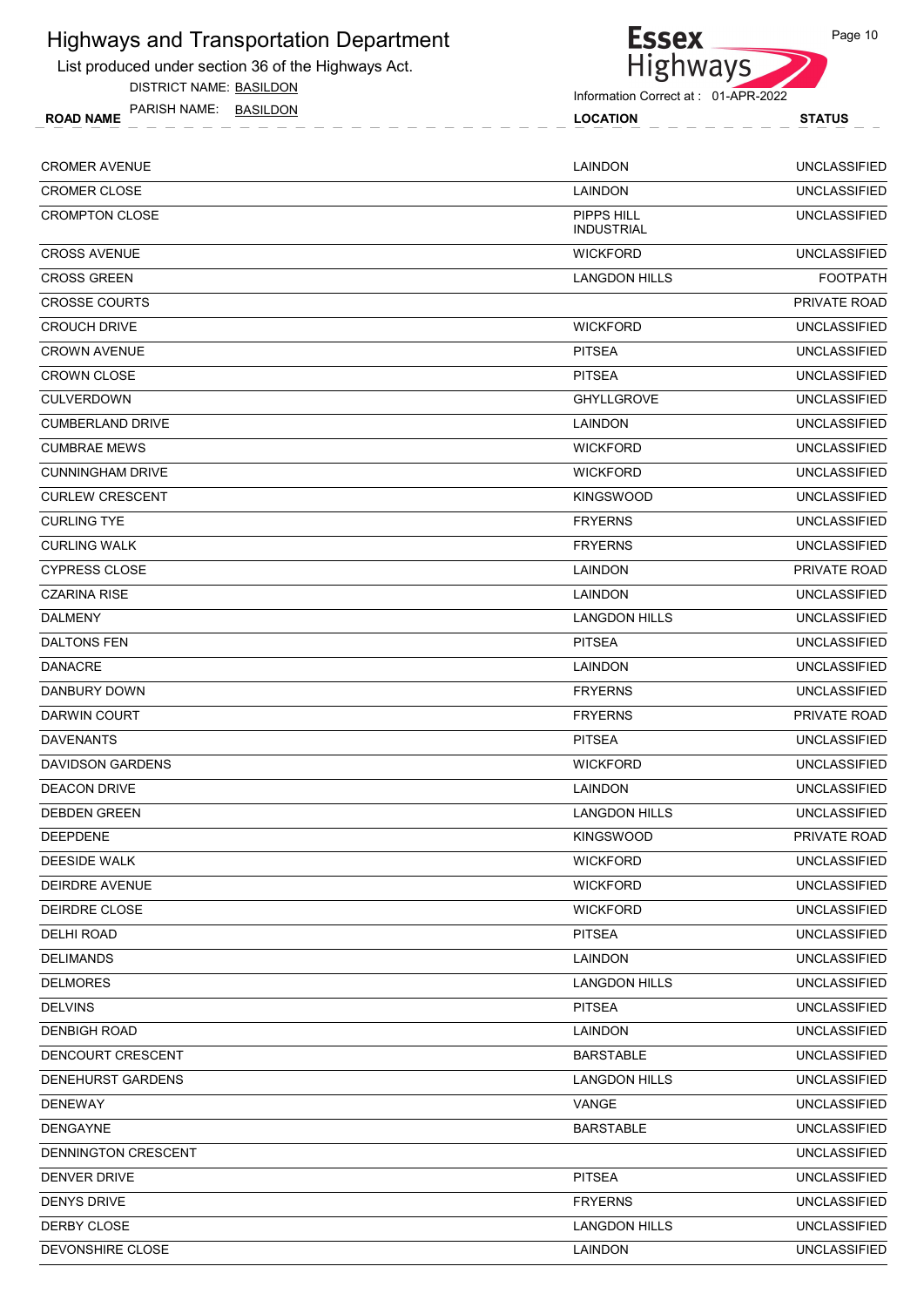

DISTRICT NAME: BASILDON



Page 11

| <b>ROAD NAME</b> | <b>NAME</b><br>PARISH | <b>DON</b><br><b>BASIL</b> | <b>LOCATION</b> | <b>STATUS</b> |
|------------------|-----------------------|----------------------------|-----------------|---------------|
|                  |                       |                            |                 |               |

| DEVONSHIRE ROAD                                 | LAINDON                  | <b>UNCLASSIFIED</b> |
|-------------------------------------------------|--------------------------|---------------------|
| <b>DEWSGREEN</b>                                | VANGE                    | <b>UNCLASSIFIED</b> |
| <b>DICKENS COURT</b>                            | LAINDON                  | <b>UNCLASSIFIED</b> |
| <b>DICKENS DRIVE</b>                            | LAINDON                  | <b>UNCLASSIFIED</b> |
| <b>DICKENS MEWS</b>                             | <b>WICKFORD</b>          | <b>UNCLASSIFIED</b> |
| <b>DOESHILL DRIVE</b>                           | <b>WICKFORD</b>          | <b>UNCLASSIFIED</b> |
| DONALD THORN CLOSE                              | <b>WICKFORD</b>          | <b>UNCLASSIFIED</b> |
| <b>DORDELLS</b>                                 | LAINDON                  | <b>FOOTPATH</b>     |
| <b>DORDELLS</b>                                 | LAINDON                  | <b>UNCLASSIFIED</b> |
| <b>DOUGLAS DRIVE</b>                            | <b>WICKFORD</b>          | <b>UNCLASSIFIED</b> |
| DOVEDALE CLOSE                                  | <b>LANGDON HILLS</b>     | <b>UNCLASSIFIED</b> |
| DOVER WAY                                       | <b>PITSEA</b>            | <b>UNCLASSIFIED</b> |
| DOVES MEWS                                      | LAINDON                  | <b>UNCLASSIFIED</b> |
| DOWLAND WALK                                    | LAINDON                  | <b>FOOTPATH</b>     |
| DOWNEY CLOSE                                    | <b>FRYERNS</b>           | <b>UNCLASSIFIED</b> |
| DOWNHAM ROAD                                    | <b>WICKFORD</b>          | <b>UNCLASSIFIED</b> |
| DOWNS GROVE                                     | VANGE                    | <b>PRIVATE ROAD</b> |
| <b>DOWNS GROVE</b>                              | VANGE                    | <b>UNCLASSIFIED</b> |
| DRAKE COURT                                     | <b>BARSTABLE</b>         | PRIVATE ROAD        |
| DRAKE ROAD                                      | LAINDON                  | <b>UNCLASSIFIED</b> |
| <b>DRIFTWAY</b>                                 | VANGE                    | <b>UNCLASSIFIED</b> |
| DRUMMOND PLACE                                  | <b>WICKFORD</b>          | <b>UNCLASSIFIED</b> |
| DRY STREET                                      | <b>LANGDON HILLS</b>     | <b>CLASS III</b>    |
| DRY STREET                                      | <b>LANGDON HILLS</b>     | <b>UNCLASSIFIED</b> |
| <b>DUKE PLACE</b>                               | LAINDON                  | <b>UNCLASSIFIED</b> |
| <b>DULWICH AVENUE</b>                           |                          | PRIVATE STREET      |
| <b>DUNBAR PLACE</b>                             | <b>WICKFORD</b>          | <b>UNCLASSIFIED</b> |
| <b>DUNCAN CLOSE</b>                             | <b>WICKFORD</b>          | <b>UNCLASSIFIED</b> |
| DUNLIN DRIVE                                    | <b>FRYERNS</b>           | PRIVATE STREET      |
| DUNTON FORD LINK                                |                          | PRIVATE ROAD        |
| <b>DUNTON ROAD</b>                              | <b>DUNTON</b>            | <b>UNCLASSIFIED</b> |
| <b>DUNTON ROAD</b>                              | LAINDON                  | <b>UNCLASSIFIED</b> |
| <b>DUNTON ROAD</b>                              | <b>DUNTON</b>            | <b>CLASS III</b>    |
| <b>DURANTS WALK</b>                             | <b>WICKFORD</b>          | <b>UNCLASSIFIED</b> |
| <b>DURHAM ROAD</b>                              | <b>LAINDON</b>           | <b>UNCLASSIFIED</b> |
| <b>DURLEY AVENUE</b>                            | <b>WICKFORD</b>          | PRIVATE ROAD        |
| <b>DURRINGTON CLOSE</b>                         | <b>KINGSWOOD</b>         | <b>UNCLASSIFIED</b> |
| <b>EAST MAYNE</b>                               | <b>CRANES INDUSTRIAL</b> | A ROAD              |
| <b>EAST MAYNE</b>                               | <b>FRYERNS</b>           | A ROAD              |
| EAST MAYNE ROUNDABOUT JUNCTION CRANES FARM ROAD | <b>FRYERNS</b>           | A ROAD              |
| <b>EAST THORPE</b>                              | <b>BARSTABLE</b>         | UNCLASSIFIED        |
| <b>EAST WALK</b>                                | <b>BASILDON TOWN</b>     | PRIVATE ROAD        |
| <b>EASTBROOKS</b>                               | <b>PITSEA</b>            | <b>UNCLASSIFIED</b> |
| <b>EASTBROOKS MEWS</b>                          | <b>PITSEA</b>            | <b>UNCLASSIFIED</b> |
| <b>EASTBROOKS PLACE</b>                         | <b>PITSEA</b>            | <b>UNCLASSIFIED</b> |
| <b>EASTGATE</b>                                 | <b>BASILDON TOWN</b>     | PRIVATE ROAD        |
|                                                 |                          |                     |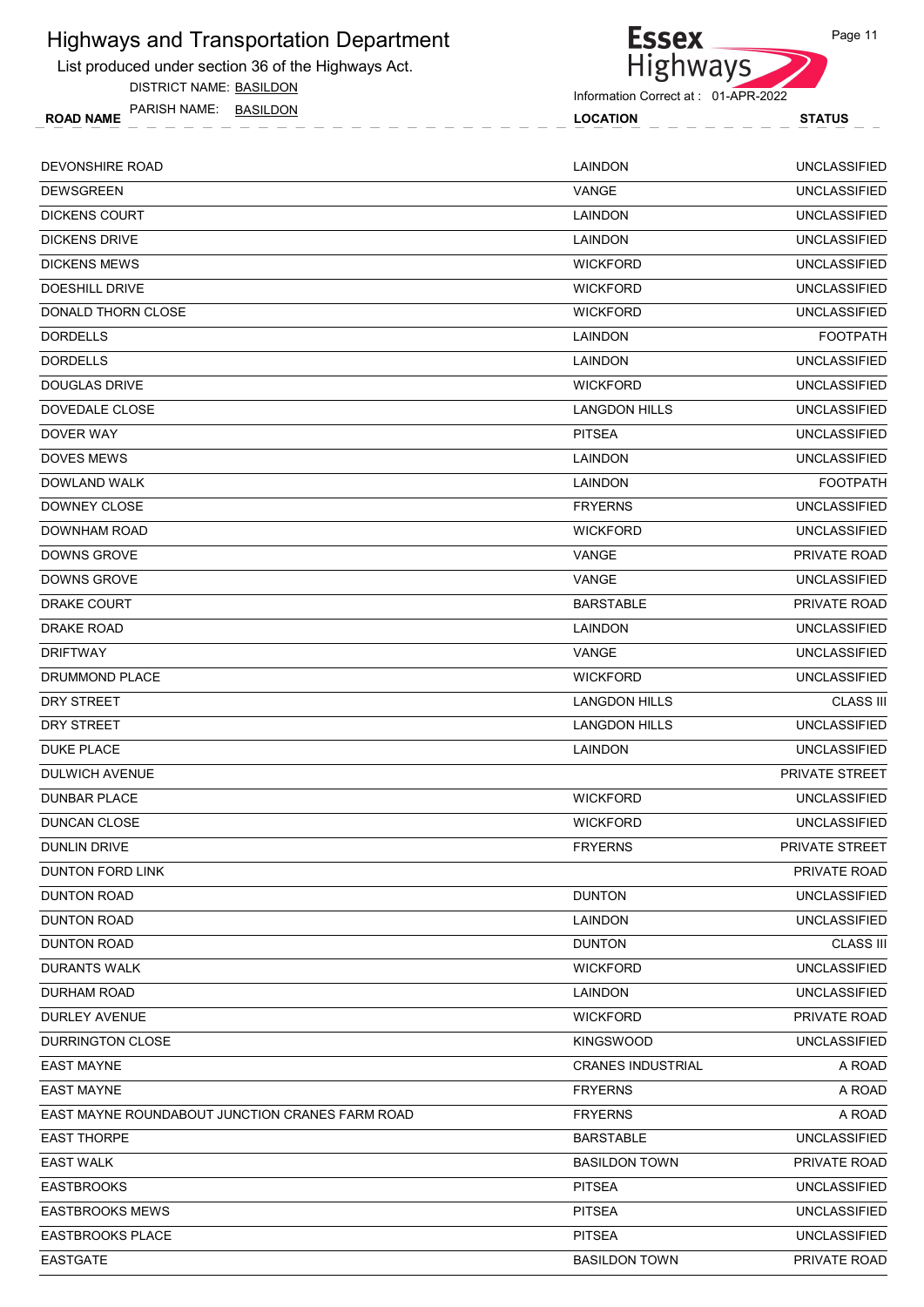List produced under section 36 of the Highways Act.

DISTRICT NAME: BASILDON



| PARISH NAME:<br>BASILDON<br><b>ROAD NAME</b> | <b>LOCATION</b>      | <b>STATUS</b>                         |
|----------------------------------------------|----------------------|---------------------------------------|
| EASTLEY                                      | <b>LANGDON HILLS</b> | <b>UNCLASSIFIED</b>                   |
| EASTON END                                   | LAINDON              | <b>UNCLASSIFIED</b>                   |
| <b>EATOM OOUDT</b>                           |                      | $\overline{111101}$ $\overline{1001}$ |

| <b>EASTON END</b>        | LAINDON                         | <b>UNCLASSIFIED</b> |
|--------------------------|---------------------------------|---------------------|
| <b>EATON COURT</b>       |                                 | <b>UNCLASSIFIED</b> |
| <b>EDGECOTTS</b>         | <b>LANGDON HILLS</b>            | <b>UNCLASSIFIED</b> |
| <b>EDINBURGH WAY</b>     | <b>PITSEA</b>                   | <b>UNCLASSIFIED</b> |
| <b>EDNEY PATH</b>        | <b>CRANES INDUSTRIAL</b>        | <b>UNCLASSIFIED</b> |
| <b>EDNEY PATH</b>        | <b>FRYERNS</b>                  | <b>UNCLASSIFIED</b> |
| <b>EDWARD GARDENS</b>    | <b>WICKFORD</b>                 | <b>UNCLASSIFIED</b> |
| <b>EGERTON DRIVE</b>     | <b>LANGDON HILLS</b>            | <b>UNCLASSIFIED</b> |
| <b>EISENHOWER ROAD</b>   | LAINDON                         | <b>UNCLASSIFIED</b> |
| <b>ELDELAND</b>          | LAINDON                         | <b>UNCLASSIFIED</b> |
| ELDER AVENUE             | <b>WICKFORD</b>                 | <b>UNCLASSIFIED</b> |
| <b>ELDER WAY</b>         | <b>WICKFORD</b>                 | <b>UNCLASSIFIED</b> |
| ELDERBERRY CLOSE         | <b>LANGDON HILLS</b>            | <b>UNCLASSIFIED</b> |
| <b>ELEANOR CHASE</b>     | <b>WICKFORD</b>                 | <b>UNCLASSIFIED</b> |
| <b>ELGAR CLOSE</b>       | <b>LAINDON</b>                  | <b>UNCLASSIFIED</b> |
| <b>ELHAM DRIVE</b>       | <b>PITSEA</b>                   | <b>UNCLASSIFIED</b> |
| <b>ELIOT CLOSE</b>       | <b>WICKFORD</b>                 | PRIVATE ROAD        |
| ELIZABETH DRIVE          | <b>WICKFORD</b>                 | <b>UNCLASSIFIED</b> |
| <b>ELIZABETH GARDENS</b> | LAINDON                         | <b>UNCLASSIFIED</b> |
| ELIZABETH WAY            | LAINDON                         | <b>UNCLASSIFIED</b> |
| <b>ELLSWOOD</b>          | LAINDON                         | PRIVATE ROAD        |
| <b>ELM GREEN</b>         | <b>PITSEA</b>                   | <b>UNCLASSIFIED</b> |
| <b>ELM ROAD</b>          | <b>WICKFORD</b>                 | <b>UNCLASSIFIED</b> |
| <b>ELMBROOK CLOSE</b>    |                                 | <b>UNCLASSIFIED</b> |
| <b>ELMTREE ROAD</b>      | VANGE                           | <b>UNCLASSIFIED</b> |
| <b>ELSENHAM CRESCENT</b> | <b>BARSTABLE</b>                | <b>UNCLASSIFIED</b> |
| <b>ELSENHAM MEWS</b>     | <b>BARSTABLE</b>                | PRIVATE ROAD        |
| <b>ELVERSTON CLOSE</b>   | LAINDON                         | <b>UNCLASSIFIED</b> |
| <b>EMANUEL ROAD</b>      | <b>LANGDON HILLS</b>            | <b>UNCLASSIFIED</b> |
| <b>ENDEAVOUR DRIVE</b>   | PIPPS HILL<br><b>INDUSTRIAL</b> | <b>UNCLASSIFIED</b> |
| <b>ERSKINE PLACE</b>     | <b>WICKFORD</b>                 | <b>UNCLASSIFIED</b> |
| <b>ESSEX CLOSE</b>       | <b>LAINDON</b>                  | <b>UNCLASSIFIED</b> |
| <b>EVERARD ROAD</b>      | <b>FRYERNS</b>                  | <b>UNCLASSIFIED</b> |
| <b>EVERSLEY ROAD</b>     | <b>PITSEA</b>                   | PRIVATE ROAD        |
| <b>EXETER CLOSE</b>      | <b>FRYERNS</b>                  | <b>UNCLASSIFIED</b> |
| <b>EYNSHAM WAY</b>       | <b>PITSEA</b>                   | <b>UNCLASSIFIED</b> |
| <b>FAIRFAX AVENUE</b>    | <b>PITSEA</b>                   | <b>UNCLASSIFIED</b> |
| <b>FAIRLEIGH AVENUE</b>  | <b>PITSEA</b>                   | <b>UNCLASSIFIED</b> |
| <b>FAIRLEIGH AVENUE</b>  | <b>PITSEA</b>                   | PRIVATE ROAD        |
| <b>FAIRLEIGH ROAD</b>    | <b>PITSEA</b>                   | PRIVATE STREET      |
| <b>FAIRLEIGH ROAD</b>    | <b>PITSEA</b>                   | <b>UNCLASSIFIED</b> |
| <b>FAIRLOP GARDENS</b>   | <b>BARSTABLE</b>                | <b>UNCLASSIFIED</b> |
| <b>FAIRMEAD</b>          | <b>FRYERNS</b>                  | <b>UNCLASSIFIED</b> |
| <b>FAIRVIEW ROAD</b>     | <b>BARSTABLE</b>                | PRIVATE ROAD        |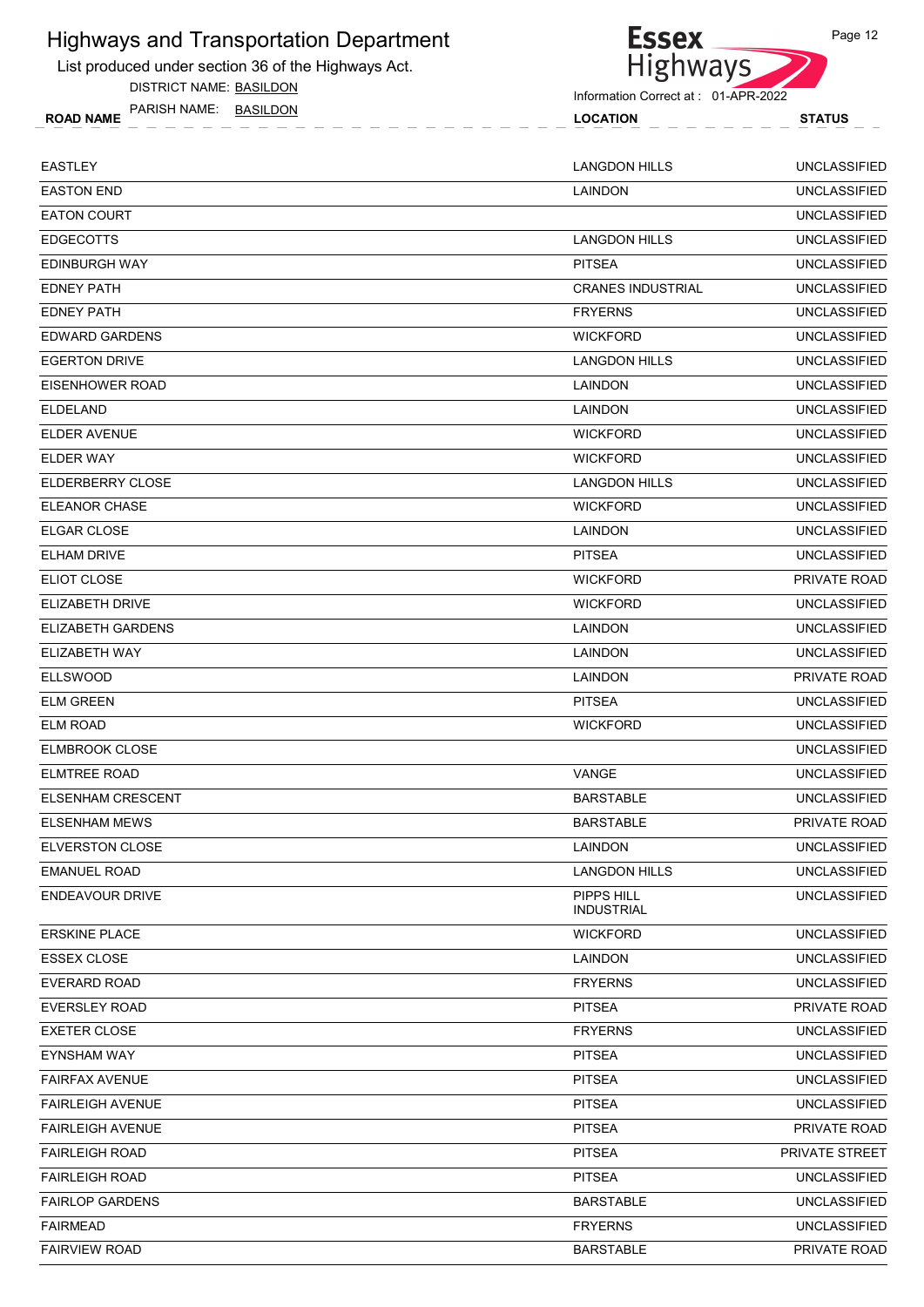List produced under section 36 of the Highways Act.

DISTRICT NAME: BASILDON



| <b>ROAD NAME</b> | PAP. |  |  | <b>BASIL</b> | ארר |  |  |  |  |  |  |  |  | <b>OCATION</b> |  |  |  |  |  | <b>CTATIIC</b> |  |  |
|------------------|------|--|--|--------------|-----|--|--|--|--|--|--|--|--|----------------|--|--|--|--|--|----------------|--|--|
|                  |      |  |  |              |     |  |  |  |  |  |  |  |  |                |  |  |  |  |  |                |  |  |

| <b>FAIRVIEW ROAD</b>                              | <b>BARSTABLE</b>                | <b>UNCLASSIFIED</b> |
|---------------------------------------------------|---------------------------------|---------------------|
| <b>FAIRWAY</b>                                    | <b>NEVENDON</b>                 | PRIVATE ROAD        |
| <b>FALCON WAY</b>                                 | KINGSWOOD                       | <b>UNCLASSIFIED</b> |
| <b>FALKENHAM END</b>                              | <b>FRYERNS</b>                  | <b>UNCLASSIFIED</b> |
| <b>FALKENHAM PATH</b>                             | <b>FRYERNS</b>                  | <b>FOOTPATH</b>     |
| <b>FALKENHAM RISE</b>                             | <b>FRYERNS</b>                  | <b>UNCLASSIFIED</b> |
| <b>FALKENHAM ROW</b>                              | <b>FRYERNS</b>                  | <b>UNCLASSIFIED</b> |
| <b>FALSTONES</b>                                  | LAINDON                         | <b>UNCLASSIFIED</b> |
| <b>FAMBRIDGE DRIVE</b>                            | <b>WICKFORD</b>                 | <b>UNCLASSIFIED</b> |
| <b>FANTON AVENUE</b>                              | <b>NEVENDON</b>                 | PRIVATE ROAD        |
| <b>FARNE DRIVE</b>                                | <b>WICKFORD</b>                 | <b>UNCLASSIFIED</b> |
| <b>FARNES AVENUE</b>                              | <b>WICKFORD</b>                 | <b>UNCLASSIFIED</b> |
| <b>FARNHAM AVENUE</b>                             |                                 | PRIVATE ROAD        |
| <b>FAUNERS</b>                                    | KINGSWOOD                       | <b>UNCLASSIFIED</b> |
| <b>FAWCETT DRIVE</b>                              | LAINDON                         | <b>UNCLASSIFIED</b> |
| <b>FEERING DRIVE</b>                              | <b>BARSTABLE</b>                | <b>UNCLASSIFIED</b> |
| <b>FEERING GREEN</b>                              | <b>BARSTABLE</b>                | <b>UNCLASSIFIED</b> |
| <b>FEERING ROW</b>                                | <b>BARSTABLE</b>                | <b>UNCLASSIFIED</b> |
| <b>FELMORES</b>                                   | <b>PITSEA</b>                   | <b>UNCLASSIFIED</b> |
| <b>FELMORES END</b>                               | <b>PITSEA</b>                   | PRIVATE ROAD        |
| <b>FELMORES ROUNDABOUT</b>                        | <b>FRYERNS</b>                  | A ROAD              |
| <b>FENNERS WAY</b>                                | <b>NEVENDON</b>                 | <b>UNCLASSIFIED</b> |
| <b>FENTON WAY</b>                                 | LAINDON                         | <b>B ROAD</b>       |
| <b>FENTON WAY</b>                                 | LAINDON                         | <b>UNCLASSIFIED</b> |
| <b>FERN HILL</b>                                  | <b>LANGDON HILLS</b>            | <b>UNCLASSIFIED</b> |
| <b>FERN WALK</b>                                  | <b>LANGDON HILLS</b>            | <b>UNCLASSIFIED</b> |
| <b>FERNDALE CLOSE</b>                             | LAINDON                         | <b>UNCLASSIFIED</b> |
| <b>FESTIVAL LINK</b>                              | PIPPS HILL<br><b>INDUSTRIAL</b> | <b>UNCLASSIFIED</b> |
| FESTIVAL WAY                                      | PIPPS HILL<br><b>INDUSTRIAL</b> | PRIVATE ROAD        |
| <b>FESTIVAL WAY</b>                               | PIPPS HILL<br><b>INDUSTRIAL</b> | <b>UNCLASSIFIED</b> |
| FESTIVAL WAY ROUNDABOUT                           | PIPPS HILL<br><b>INDUSTRIAL</b> | <b>UNCLASSIFIED</b> |
| <b>FIELDWAY</b>                                   | <b>NEVENDON</b>                 | PRIVATE ROAD        |
| <b>FIELDWAY</b>                                   | PITSEA                          | <b>UNCLASSIFIED</b> |
| <b>FINCHES CHASE</b>                              |                                 | PRIVATE ROAD        |
| <b>FINCHINGFIELD WAY</b>                          | <b>WICKFORD</b>                 | <b>UNCLASSIFIED</b> |
| <b>FIR COURT</b>                                  | LAINDON                         | PRIVATE STREET      |
| <b>FIRMANS</b>                                    | <b>LANGDON HILLS</b>            | <b>UNCLASSIFIED</b> |
| FIVE BELLS LINK ROAD                              | <b>FOBBING</b>                  | A ROAD              |
| <b>FIVE BELLS ROAD</b>                            | <b>FOBBING</b>                  | A ROAD              |
| FIVE BELLS ROUNDABOUT NORTH                       | <b>FOBBING</b>                  | A ROAD              |
| FIVE BELLS ROUNDABOUT SOUTH                       | <b>FOBBING</b>                  | A ROAD              |
| FIVE BELLS SLIP ROAD FROM SOUTHEND ROAD EASTBOUND | <b>FOBBING</b>                  | A ROAD              |
| FIVE BELLS SLIP ROAD FROM SOUTHEND ROAD EASTBOUND | VANGE                           | A ROAD              |
|                                                   |                                 |                     |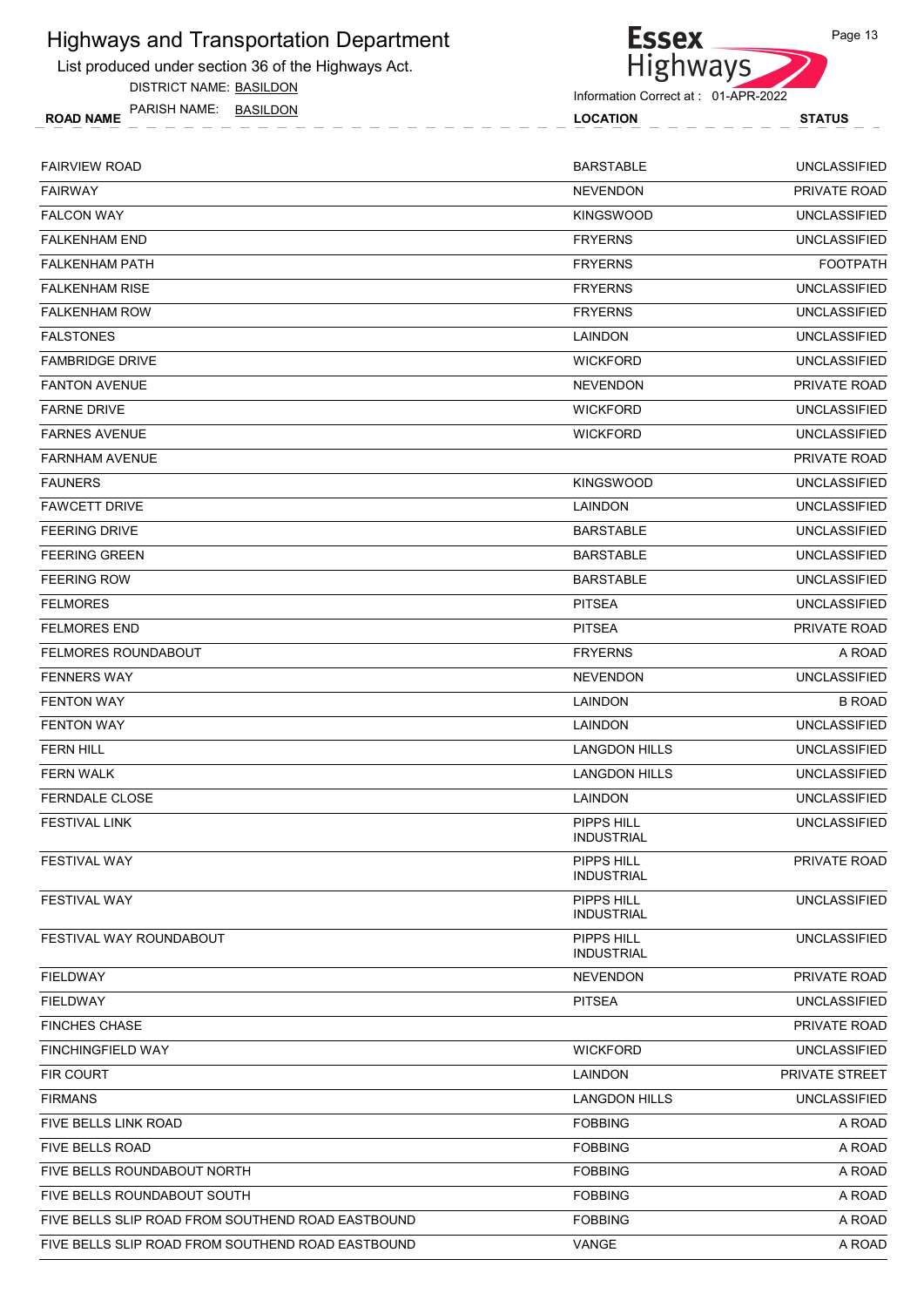| <b>Highways and Transportation Department</b>       | <b>Essex</b>                                           | Page 14                                    |
|-----------------------------------------------------|--------------------------------------------------------|--------------------------------------------|
| List produced under section 36 of the Highways Act. | Highways                                               |                                            |
| DISTRICT NAME: BASILDON                             |                                                        |                                            |
| PARISH NAME:<br>BASILDON<br><b>ROAD NAME</b>        | Information Correct at: 01-APR-2022<br><b>LOCATION</b> | <b>STATUS</b>                              |
|                                                     |                                                        |                                            |
| FIVE BELLS SLIP ROAD FROM SOUTHEND ROAD WESTBOUND   | <b>FOBBING</b>                                         | A ROAD                                     |
| FIVE BELLS SLIP ROAD TO SOUTHEND ROAD WESTBOUND     | <b>FOBBING</b>                                         | A ROAD                                     |
| FIVE BELLS SLIP ROAD TO SOUTHEND ROAD WESTBOUND     | <b>VANGE</b>                                           | A ROAD                                     |
| <b>FLETCHER DRIVE</b>                               | <b>WICKFORD</b>                                        | <b>UNCLASSIFIED</b>                        |
| <b>FLETCHERS</b>                                    | <b>LANGDON HILLS</b>                                   | <b>UNCLASSIFIED</b>                        |
| <b>FLINT CLOSE</b>                                  | <b>LANGDON HILLS</b>                                   | <b>UNCLASSIFIED</b>                        |
| <b>FLORENCE WAY</b>                                 | <b>LANGDON HILLS</b>                                   | <b>UNCLASSIFIED</b>                        |
| <b>FOBBING FARM CLOSE</b>                           | <b>LANGDON HILLS</b>                                   | PRIVATE ROAD                               |
| FOBBING FARM ROUNDABOUT                             | <b>KINGSWOOD</b>                                       | A ROAD                                     |
| <b>FODDERWICK</b>                                   | <b>BASILDON TOWN</b>                                   | <b>UNCLASSIFIED</b>                        |
| FONT CLOSE                                          | <b>LAINDON</b>                                         | <b>UNCLASSIFIED</b>                        |
| <b>FONTEYN CLOSE</b>                                | LAINDON                                                | <b>UNCLASSIFIED</b>                        |
| <b>FORD CLOSE</b>                                   | LAINDON                                                | <b>UNCLASSIFIED</b>                        |
| <b>FOREST GLADE</b>                                 | <b>LANGDON HILLS</b>                                   | <b>UNCLASSIFIED</b>                        |
| FORTUNE OF WAR ROUNDABOUT                           | LAINDON                                                | A ROAD                                     |
| <b>FOURTH AVENUE</b>                                | <b>LANGDON HILLS</b>                                   | PRIVATE ROAD                               |
| <b>FOXGLOVE COURT</b>                               |                                                        | <b>PRIVATE ROAD</b>                        |
| <b>FOXHATCH</b>                                     | <b>WICKFORD</b>                                        | <b>UNCLASSIFIED</b>                        |
| <b>FRAMPTON ROAD</b>                                | <b>FRYERNS</b>                                         | <b>UNCLASSIFIED</b>                        |
| <b>FRANCIS COURT</b>                                | <b>BARSTABLE</b>                                       | PRIVATE ROAD                               |
| <b>FRANKLINS WAY</b>                                | <b>WICKFORD</b>                                        | <b>UNCLASSIFIED</b>                        |
| <b>FRASER CLOSE</b>                                 | LAINDON                                                | <b>UNCLASSIFIED</b>                        |
| <b>FRERICHS CLOSE</b>                               | <b>WICKFORD</b>                                        | <b>UNCLASSIFIED</b>                        |
| <b>FRESHWATER DRIVE</b>                             | VANGE                                                  | <b>UNCLASSIFIED</b>                        |
| <b>FRETTONS</b>                                     | <b>BARSTABLE</b>                                       | <b>UNCLASSIFIED</b>                        |
| <b>FRIARS CLOSE</b>                                 | LAINDON                                                | <b>UNCLASSIFIED</b>                        |
| <b>FRIERN GARDENS</b>                               | <b>WICKFORD</b>                                        | <b>UNCLASSIFIED</b>                        |
| <b>FRIERN PLACE</b>                                 | <b>WICKFORD</b>                                        | <b>UNCLASSIFIED</b>                        |
| <b>FRIERN WALK</b>                                  | <b>WICKFORD</b>                                        | <b>UNCLASSIFIED</b>                        |
| <b>FROBISHER CLOSE</b>                              | LAINDON                                                | <b>UNCLASSIFIED</b>                        |
| <b>FURLONGS</b>                                     | VANGE                                                  | <b>UNCLASSIFIED</b>                        |
| <b>FURROWFELDE</b>                                  | <b>KINGSWOOD</b>                                       | <b>UNCLASSIFIED</b>                        |
| <b>FURZE GLADE</b>                                  | <b>LANGDON HILLS</b>                                   | <b>UNCLASSIFIED</b>                        |
| <b>FYFIELD AVENUE</b>                               | <b>WICKFORD</b>                                        | <b>UNCLASSIFIED</b>                        |
| <b>FYFIELDS</b>                                     | <b>PITSEA</b>                                          | <b>UNCLASSIFIED</b>                        |
| <b>GAINSBOROUGH CLOSE</b>                           | <b>FRYERNS</b>                                         | PRIVATE ROAD                               |
| <b>GALT CLOSE</b>                                   | <b>WICKFORD</b>                                        | <b>UNCLASSIFIED</b>                        |
| <b>GAMBLESIDE</b>                                   | VANGE                                                  | <b>UNCLASSIFIED</b>                        |
|                                                     |                                                        |                                            |
| <b>GARDENIA COURT</b>                               |                                                        | <b>UNCLASSIFIED</b>                        |
| <b>GARDINERS CLOSE</b>                              | <b>CRANES INDUSTRIAL</b>                               | <b>UNCLASSIFIED</b><br><b>UNCLASSIFIED</b> |
| <b>GARDINERS LANE SOUTH</b>                         | <b>CRANES INDUSTRIAL</b>                               |                                            |
| <b>GARDINERS LINK</b>                               | <b>CRANES INDUSTRIAL</b>                               | <b>UNCLASSIFIED</b>                        |
| <b>GARDINERS LINK ROUNDABOUT</b>                    | <b>CRANES INDUSTRIAL</b>                               | <b>UNCLASSIFIED</b>                        |
| <b>GARDINERS WAY</b>                                | <b>CRANES INDUSTRIAL</b>                               | PRIVATE ROAD                               |
| <b>GATEWAY</b>                                      | <b>BASILDON TOWN</b>                                   | <b>UNCLASSIFIED</b>                        |
| <b>GATEWAY SERVICE ROAD</b>                         | <b>WICKFORD</b>                                        | <b>UNCLASSIFIED</b>                        |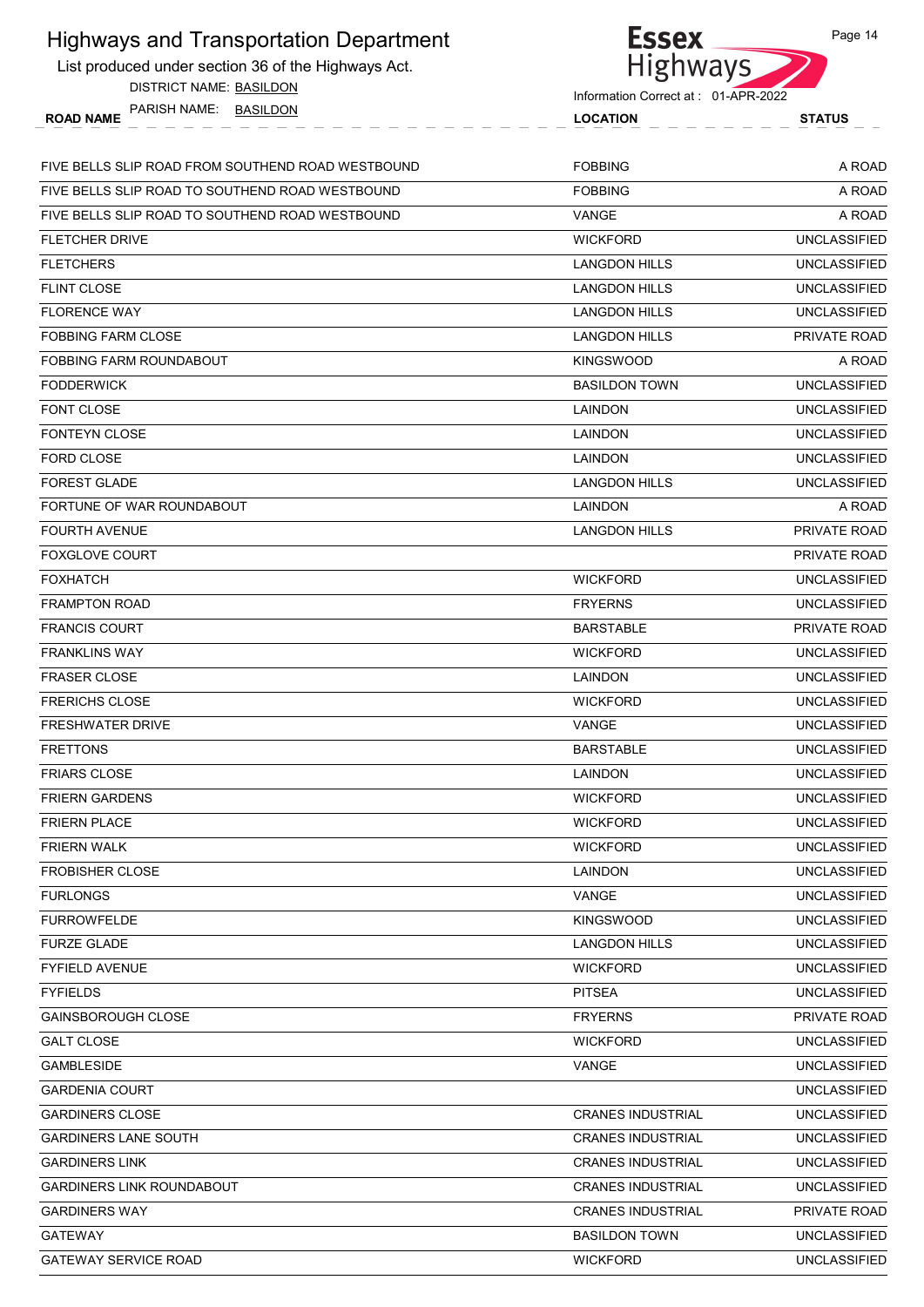List produced under section 36 of the Highways Act.

DISTRICT NAME: BASILDON

PARISH NAME: BASILDON



Information Correct at : 01-APR-2022

ROAD NAME TANISH IVAIVIE. **BASILDON EXAMPLE 1999 COLLEGE IN THE LOCATION STATUS** 

GAY BOWERS GARE IN THE SERVER STATES OF THE SERVER STATES OF THE SERVER STATES OF THE SERVER STATES OF THE SERVER STATES OF THE SERVER STATES OF THE SERVER STATES OF THE SERVER STATES OF THE SERVER STATES OF THE SERVER STA GAY LINKS GHYLLGROVE FOOTPATH GAYNESFORD **EXAMPLE SERVICE SERVICE SERVICE SERVICE SERVICE SERVICE SERVICE SERVICE SERVICE SERVICE SERVICE SERVICE SERVICE SERVICE SERVICE SERVICE SERVICE SERVICE SERVICE SERVICE SERVICE SERVICE SERVICE SERVICE SERVICE SE** GAYWOOD LAINDON UNCLASSIFIED GERBERA CLOSE PRIVATE STREET GERNONS LANGDON HILLS UNCLASSIFIED GHYLLGROVE UNCLASSIFIED GHYLLGROVE CLOSE FRYERNS UNCLASSIFIED GIBCRACKS BARSTABLE PRIVATE ROAD GIBCRACKS BARSTABLE UNCLASSIFIED GIBRALTAR WALK WICKFORD UNCLASSIFIED GIFFORD GREEN PITSEA UNCLASSIFIED GILBERT DRIVE UNCLASSIFIED GIPPESWYK FRYERNS UNCLASSIFIED GLADWYNS LAINDON FOOTPATH GLADWYNS LAINDON UNCLASSIFIED GLEBE FIELD FRYERNS UNCLASSIFIED GLEBE ROAD WICKFORD UNCLASSIFIED GLENCOE DRIVE UNCLASSIFIED GLENMERE UNCLASSIFIED GLENWOOD GARDENS LANGDON HILLS UNCLASSIFIED GOBIONS KINGSWOOD UNCLASSIFIED GOLDEN JUBILEE WAY A ROAD A ROAD A ROAD A ROAD A ROAD A ROAD A ROAD A ROAD A ROAD A ROAD A ROAD A ROAD A ROAD A ROAD **GOLDHANGER CROSS FRYERNS** FRYERNS UNCLASSIFIED GOLDINGS CRESCENT VANGE UNCLASSIFIED **GOODMAYES WALK FOOTPATH** GORDON ROAD GORDON ROAD GORDON ROAD CONSUMING THE BARSTABLE STATES OF LOCAL SERVICE STATES OF LOCAL SERVICE STATES OF LOCAL SERVICE STATES OF LOCAL SERVICE STATES OF LOCAL SERVICE STATES OF LOCAL SERVICE STATES OF LOCAL SE GORDONS PITSEA UNCLASSIFIED GOWER CHASE PRIVATE ROAD GRACE ROAD NEVENDON UNCLASSIFIED GRANGE AVENUE **EXECUTE STREET** WICKFORD WICKFORD PRIVATE STREET GRANGE AVENUE **EXECUTE EXECUTE EXECUTE SOME SERVICE EXECUTE EXECUTE EXECUTE UNCLASSIFIED** GRANT CLOSE WICKFORD UNCLASSIFIED GRAPNELLS UNCLASSIFIED GRATMORE GREEN VANGE UNCLASSIFIED GRAYS AVENUE LANGDON HILLS PRIVATE ROAD GREAT BERRY BUSWAY LANGDON HILLS PRIVATE ROAD GREAT BERRY FARM CHASE LANGDON HILLS PRIVATE ROAD GREAT BERRY LANE LANGDON HILLS UNCLASSIFIED GREAT GREGORIE LANGDON HILLS UNCLASSIFIED GREAT KNIGHTLEYS LAINDON UNCLASSIFIED **GREAT LEIGHS WAY CONSULTED ASSETS ON A LIGHT CONSULTED ASSETS ON A LIGHT CONSULTED AND RELATED ASSETS ON A LIGHT CONSULTED AND RELATED ASSETS ON A LIGHT CONSULTED AND RELATED ASSETS ON A LIGHT CONSULTANT CONSULTED ASSETS** GREAT MISTLEY GALLER STATES AND THE SERVICE OF STATES OF MANGE AND MISSIFIED UNCLASSIFIED GREAT OAKS BASILDON TOWN UNCLASSIFIED GREAT OXCROFT AND RESOLUTION CONTRACT CONTRACT AND A CONTRACT CONTRACT CONTRACT CONTRACT CONTRACT CONTRACT CONTRACT CONTRACT CONTRACT CONTRACT CONTRACT CONTRACT CONTRACT CONTRACT CONTRACT CONTRACT CONTRACT CONTRACT CONTRAC GREAT RANTON GALLER STATES AND RESERVE THE SERIES OF PITSEA THE UNCLASSIFIED ON A SERIES OF STATES OF STATES OF STATES AND RESERVE THE STATES OF STATES OF STATES OF STATES OF STATES OF STATES OF STATES OF STATES OF STATES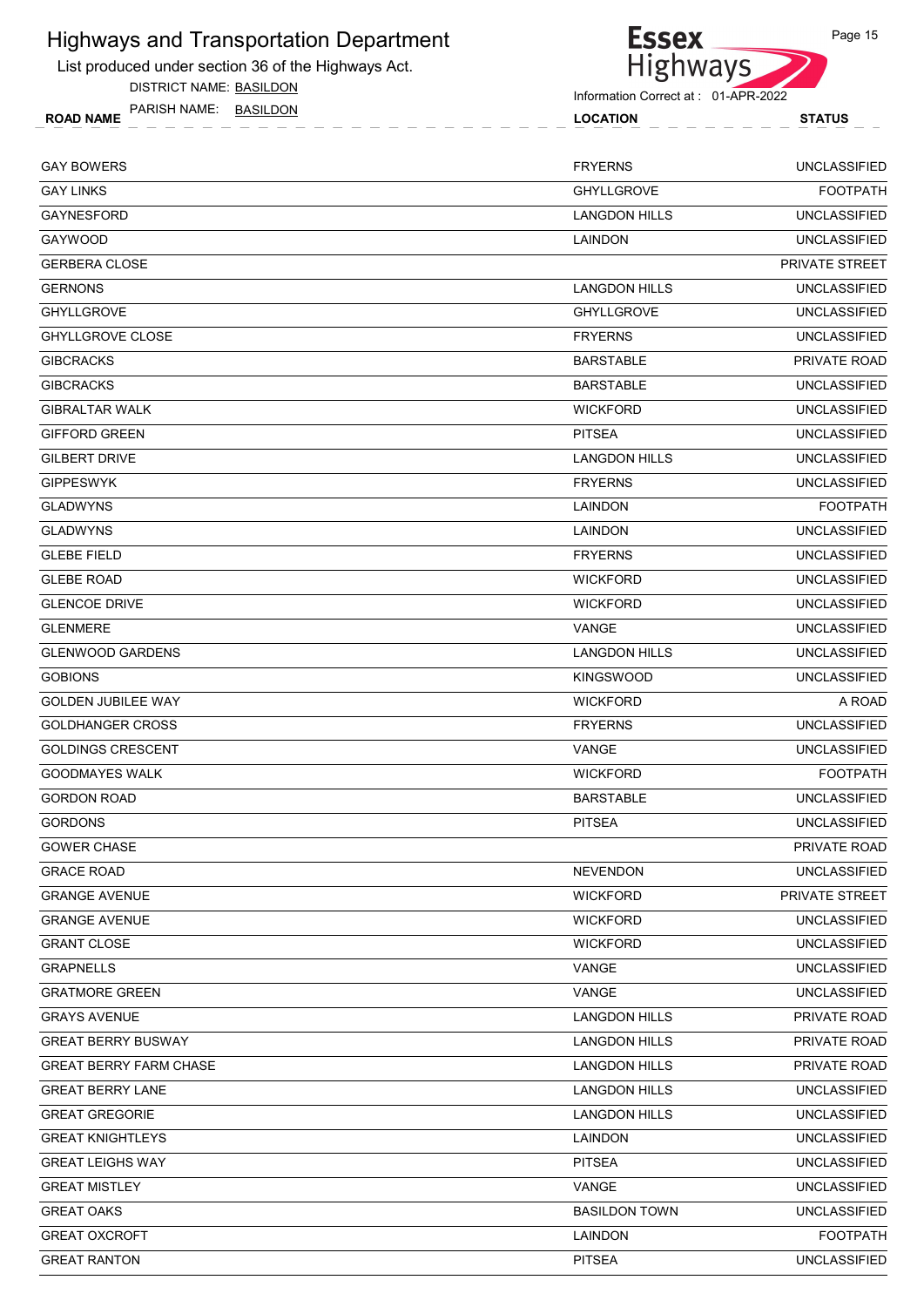

DISTRICT NAME: BASILDON



| <b>ROAD NAME</b> | <b>PARISH</b> | NAME: | <b>BASIL</b> | <b>DON</b> |  |  |  |  |  |  |  | <b>OCATION</b> |  |  |  |  | <b>STATUS</b> |  |
|------------------|---------------|-------|--------------|------------|--|--|--|--|--|--|--|----------------|--|--|--|--|---------------|--|
|                  |               |       |              |            |  |  |  |  |  |  |  |                |  |  |  |  |               |  |
|                  |               |       |              |            |  |  |  |  |  |  |  |                |  |  |  |  |               |  |

| <b>GREAT SPENDERS</b>       | <b>FRYERNS</b>       | <b>UNCLASSIFIED</b>   |
|-----------------------------|----------------------|-----------------------|
| <b>GREENSTED CLOSE</b>      | <b>BARSTABLE</b>     | <b>UNCLASSIFIED</b>   |
| <b>GRIMSTON ROAD</b>        | <b>FRYERNS</b>       | <b>UNCLASSIFIED</b>   |
| <b>GROVE AVENUE</b>         | <b>LANGDON HILLS</b> | <b>UNCLASSIFIED</b>   |
| <b>GROVELANDS ROAD</b>      | <b>WICKFORD</b>      | <b>UNCLASSIFIED</b>   |
| <b>GUERNSEY GARDENS</b>     | <b>WICKFORD</b>      | <b>UNCLASSIFIED</b>   |
| <b>GUN HILL PLACE</b>       | <b>KINGSWOOD</b>     | <b>UNCLASSIFIED</b>   |
| <b>HALSTEAD CLOSE</b>       | <b>WICKFORD</b>      | <b>PRIVATE STREET</b> |
| <b>HALSTOW WAY</b>          | <b>PITSEA</b>        | <b>UNCLASSIFIED</b>   |
| <b>HANOVER CLOSE</b>        | <b>BARSTABLE</b>     | PRIVATE ROAD          |
| <b>HANOVER DRIVE</b>        | <b>BARSTABLE</b>     | PRIVATE ROAD          |
| <b>HARLECH CLOSE</b>        | <b>PITSEA</b>        | <b>UNCLASSIFIED</b>   |
| <b>HAROLD GARDENS</b>       | <b>WICKFORD</b>      | <b>UNCLASSIFIED</b>   |
| <b>HARRIS CLOSE</b>         | <b>WICKFORD</b>      | <b>UNCLASSIFIED</b>   |
| <b>HARTFORD END</b>         | <b>PITSEA</b>        | <b>UNCLASSIFIED</b>   |
| <b>HARVEY ROAD</b>          | <b>NEVENDON</b>      | <b>UNCLASSIFIED</b>   |
| <b>HASLEMERE ROAD</b>       | <b>WICKFORD</b>      | <b>UNCLASSIFIED</b>   |
| <b>HATTERILL</b>            | <b>LAINDON</b>       | <b>UNCLASSIFIED</b>   |
| <b>HAVALON CLOSE</b>        | <b>FRYERNS</b>       | <b>UNCLASSIFIED</b>   |
| <b>HAVEN CLOSE</b>          | VANGE                | <b>UNCLASSIFIED</b>   |
| <b>HAVENGORE</b>            | <b>PITSEA</b>        | <b>UNCLASSIFIED</b>   |
| <b>HAWBUSH GREEN</b>        | <b>PITSEA</b>        | <b>UNCLASSIFIED</b>   |
| <b>HAWKESBURY BUSH LANE</b> | <b>LANGDON HILLS</b> | PRIVATE ROAD          |
| <b>HAWKINS CLOSE</b>        | <b>WICKFORD</b>      | <b>UNCLASSIFIED</b>   |
| <b>HAWKSWAY</b>             | <b>KINGSWOOD</b>     | <b>UNCLASSIFIED</b>   |
| <b>HAWTHORN PATH</b>        | <b>LANGDON HILLS</b> | <b>UNCLASSIFIED</b>   |
| <b>HAYLING GROVE</b>        | <b>WICKFORD</b>      | <b>UNCLASSIFIED</b>   |
| <b>HAYRICK CLOSE</b>        | <b>LANGDON HILLS</b> | <b>UNCLASSIFIED</b>   |
| <b>HAZELMERE</b>            | <b>PITSEA</b>        | <b>UNCLASSIFIED</b>   |
| HAZELMERE ROUNDABOUT        | <b>PITSEA</b>        | <b>UNCLASSIFIED</b>   |
| <b>HEADCORN CLOSE</b>       | <b>PITSEA</b>        | <b>UNCLASSIFIED</b>   |
| <b>HEADINGLEY CLOSE</b>     | <b>NEVENDON</b>      | <b>UNCLASSIFIED</b>   |
| <b>HEATHLEIGH DRIVE</b>     | <b>LANGDON HILLS</b> | <b>UNCLASSIFIED</b>   |
| <b>HEDINGHAM DRIVE</b>      |                      | <b>UNCLASSIFIED</b>   |
| <b>HELMORES</b>             | <b>LAINDON</b>       | <b>UNCLASSIFIED</b>   |
| <b>HELPESTON</b>            | <b>BARSTABLE</b>     | <b>UNCLASSIFIED</b>   |
| <b>HEMMELLS</b>             | LAINDON              | <b>UNCLASSIFIED</b>   |
| <b>HEMPSTALLS</b>           | LAINDON              | PRIVATE ROAD          |
| <b>HENDERSON GARDENS</b>    | <b>WICKFORD</b>      | <b>UNCLASSIFIED</b>   |
| <b>HENDON CLOSE</b>         | <b>WICKFORD</b>      | <b>UNCLASSIFIED</b>   |
| <b>HENGIST GARDENS</b>      | <b>WICKFORD</b>      | <b>UNCLASSIFIED</b>   |
| <b>HEREFORD WALK</b>        | <b>FRYERNS</b>       | <b>FOOTPATH</b>       |
| <b>HEREWARD GARDENS</b>     | <b>WICKFORD</b>      | <b>UNCLASSIFIED</b>   |
| <b>HERMITAGE DRIVE</b>      | LAINDON              | <b>UNCLASSIFIED</b>   |
| <b>HERON DALE</b>           | <b>BARSTABLE</b>     | <b>UNCLASSIFIED</b>   |
| HERSCHELL COURT             | <b>FRYERNS</b>       | PRIVATE ROAD          |
|                             |                      |                       |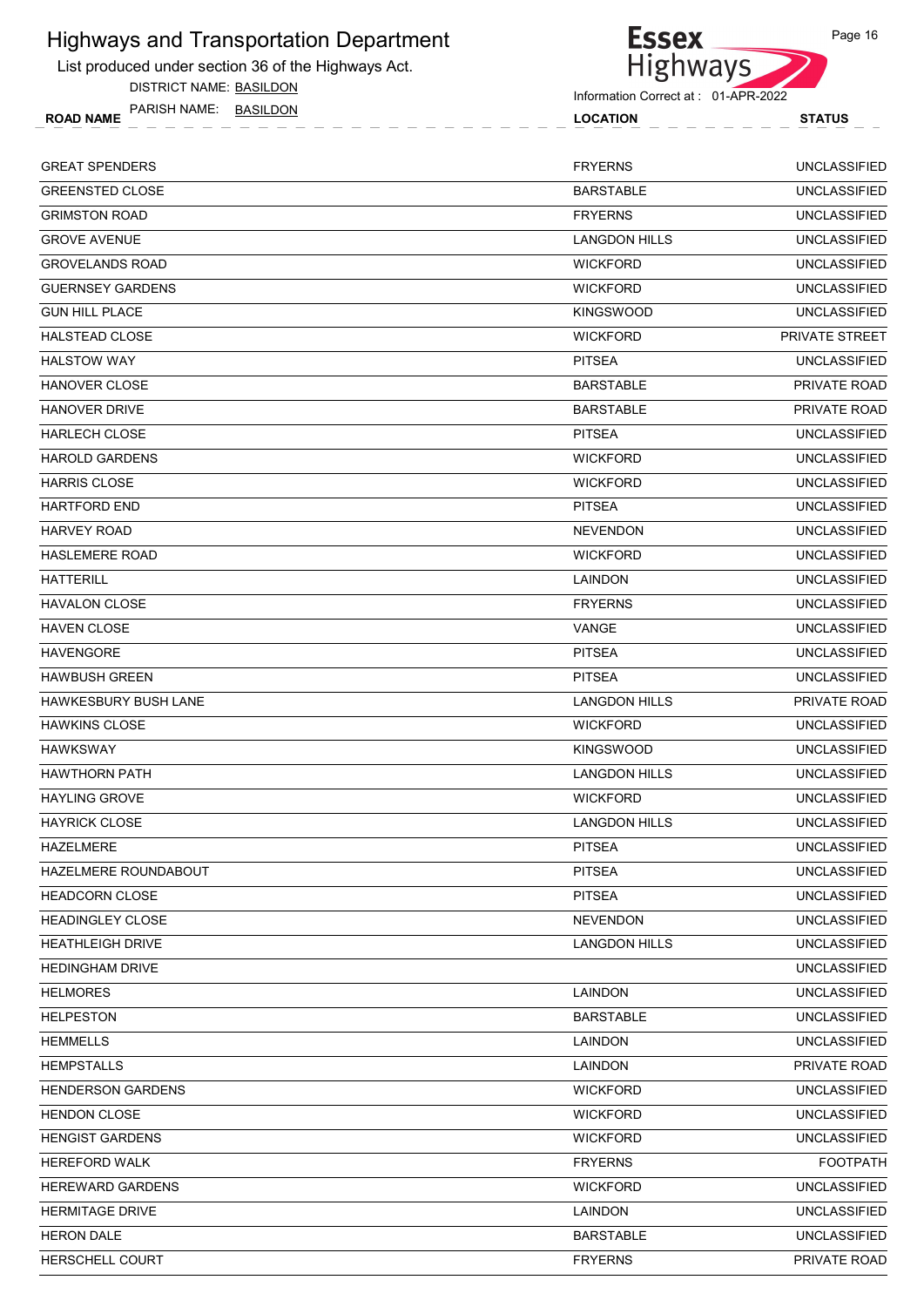List produced under section 36 of the Highways Act.

DISTRICT NAME: BASILDON



| .<br><b>ROAD</b> |  | RΔ<br>- | SII |  |  |  |  |  |  |  | Y<br>__ | $-$ |  |  |  | _____ |  |
|------------------|--|---------|-----|--|--|--|--|--|--|--|---------|-----|--|--|--|-------|--|
|                  |  |         |     |  |  |  |  |  |  |  |         |     |  |  |  |       |  |

| <b>HERTFORD DRIVE</b>   | <b>FOBBING</b>       | PRIVATE ROAD        |
|-------------------------|----------------------|---------------------|
| <b>HEYBRIDGE DRIVE</b>  | <b>WICKFORD</b>      | <b>UNCLASSIFIED</b> |
| <b>HIGH BANK</b>        | <b>LANGDON HILLS</b> | <b>UNCLASSIFIED</b> |
| <b>HIGH BARRETS</b>     | <b>BARSTABLE</b>     | <b>FOOTPATH</b>     |
| <b>HIGH OAKS</b>        | <b>LANGDON HILLS</b> | PRIVATE ROAD        |
| <b>HIGH ROAD</b>        | <b>FOBBING</b>       | <b>CLASS III</b>    |
| <b>HIGH ROAD</b>        | <b>FOBBING</b>       | <b>UNCLASSIFIED</b> |
| <b>HIGH ROAD</b>        | LAINDON              | <b>CLASS III</b>    |
| <b>HIGH ROAD</b>        | <b>LANGDON HILLS</b> | <b>B ROAD</b>       |
| <b>HIGH ROAD</b>        | <b>LANGDON HILLS</b> | <b>CLASS III</b>    |
| <b>HIGH ROAD</b>        | <b>LANGDON HILLS</b> | <b>UNCLASSIFIED</b> |
| <b>HIGH ROAD</b>        | <b>PITSEA</b>        | <b>B ROAD</b>       |
| <b>HIGH ROAD</b>        | VANGE                | <b>B ROAD</b>       |
| HIGH ROAD CAR PARK ROAD | <b>PITSEA</b>        | <b>B ROAD</b>       |
| <b>HIGH ROAD NORTH</b>  | LAINDON              | <b>CLASS III</b>    |
| HIGH ROAD ROUNDABOUT    | LAINDON              | <b>B ROAD</b>       |
| HIGH ROAD ROUNDABOUT    | <b>PITSEA</b>        | <b>B ROAD</b>       |
| HIGH ROAD ROUNDABOUT    | LAINDON              | <b>CLASS III</b>    |
| HIGH ROAD ROUNDABOUT    | <b>LANGDON HILLS</b> | <b>CLASS III</b>    |
| <b>HIGH STREET</b>      | <b>WICKFORD</b>      | <b>CLASS III</b>    |
| <b>HIGHCLIFFE CLOSE</b> | <b>WICKFORD</b>      | <b>UNCLASSIFIED</b> |
| <b>HIGHCLIFFE DRIVE</b> | <b>WICKFORD</b>      | PRIVATE ROAD        |
| <b>HIGHCLIFFE ROAD</b>  | <b>WICKFORD</b>      | <b>UNCLASSIFIED</b> |
| <b>HIGHCLIFFE WAY</b>   | <b>WICKFORD</b>      | <b>UNCLASSIFIED</b> |
| <b>HIGHLANDS AVENUE</b> | VANGE                | <b>UNCLASSIFIED</b> |
| <b>HIGHVIEW AVENUE</b>  | <b>LANGDON HILLS</b> | <b>B ROAD</b>       |
| <b>HIGHVIEW AVENUE</b>  | <b>LANGDON HILLS</b> | <b>UNCLASSIFIED</b> |
| <b>HILL AVENUE</b>      | <b>WICKFORD</b>      | <b>UNCLASSIFIED</b> |
| <b>HILL TOP RISE</b>    | <b>LANGDON HILLS</b> | <b>UNCLASSIFIED</b> |
| <b>HILLCREST VIEW</b>   | VANGE                | <b>UNCLASSIFIED</b> |
| <b>HILLWOOD GROVE</b>   | <b>SHOTGATE</b>      | <b>UNCLASSIFIED</b> |
| <b>HINCKFIELD PLACE</b> | <b>GHYLLGROVE</b>    | <b>UNCLASSIFIED</b> |
| <b>HOCKLEY CLOSE</b>    | <b>BARSTABLE</b>     | <b>UNCLASSIFIED</b> |
| <b>HOCKLEY GREEN</b>    | <b>BARSTABLE</b>     | <b>UNCLASSIFIED</b> |
| <b>HOCKLEY ROAD</b>     | <b>BARSTABLE</b>     | <b>UNCLASSIFIED</b> |
| <b>HOLBECH ROAD</b>     | <b>FRYERNS</b>       | <b>UNCLASSIFIED</b> |
| <b>HOLDEN GARDENS</b>   | <b>FRYERNS</b>       | <b>UNCLASSIFIED</b> |
| <b>HOLDEN ROAD</b>      | <b>FRYERNS</b>       | <b>UNCLASSIFIED</b> |
| <b>HOLGATE</b>          | <b>PITSEA</b>        | PRIVATE STREET      |
| <b>HOLGATE</b>          | <b>PITSEA</b>        | <b>UNCLASSIFIED</b> |
| <b>HOLLANDS WALK</b>    | VANGE                | <b>UNCLASSIFIED</b> |
| <b>HOLLY BANK</b>       | <b>LANGDON HILLS</b> | <b>UNCLASSIFIED</b> |
| <b>HOLLY GROVE</b>      | <b>LANGDON HILLS</b> | <b>UNCLASSIFIED</b> |
| <b>HOLME WALK</b>       | <b>WICKFORD</b>      | <b>UNCLASSIFIED</b> |
| <b>HOLST AVENUE</b>     | LAINDON              | <b>UNCLASSIFIED</b> |
| <b>HOME MEAD</b>        | LAINDON              | <b>UNCLASSIFIED</b> |
|                         |                      |                     |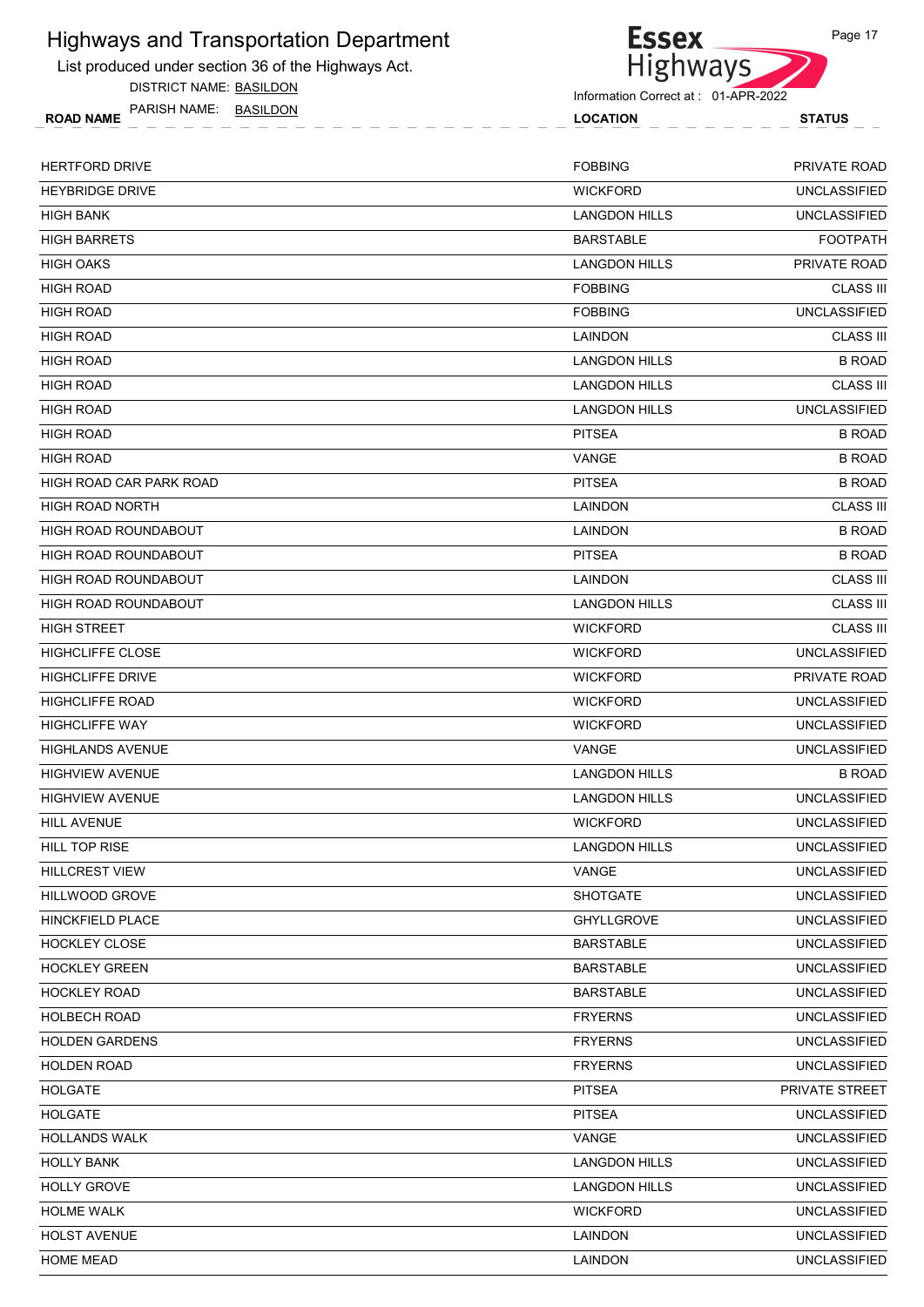List produced under section 36 of the Highways Act.

DISTRICT NAME: BASILDON

HOMESTEAD DRIVE



| PARISH NAME: BASILDON<br><b>ROAD NAME</b> | <b>LOCATION</b> | <b>STATUS</b> |
|-------------------------------------------|-----------------|---------------|
| IOMESTEAD DRIVE                           | LANGDON HILLS   | PRIVATE ROAD  |
| IONEYPOT LANE                             | <b>FRYERNS</b>  | UNCLASSIFIED  |
| IONILEY AVENUE                            | <b>NEVENDON</b> | PRIVATE ROAD  |

| HONEYPOT LANE            | <b>FRYERNS</b>                  | <b>UNCLASSIFIED</b> |
|--------------------------|---------------------------------|---------------------|
| <b>HONILEY AVENUE</b>    | <b>NEVENDON</b>                 | PRIVATE ROAD        |
| <b>HONYWOOD ROAD</b>     | <b>CRANES INDUSTRIAL</b>        | <b>UNCLASSIFIED</b> |
| <b>HOOD CLOSE</b>        | <b>WICKFORD</b>                 | <b>UNCLASSIFIED</b> |
| <b>HOOVER DRIVE</b>      | LAINDON                         | <b>UNCLASSIFIED</b> |
| <b>HORKESLEY WAY</b>     | <b>WICKFORD</b>                 | <b>UNCLASSIFIED</b> |
| <b>HORNBEAM WAY</b>      | LAINDON                         | <b>UNCLASSIFIED</b> |
| <b>HORNSBY SQUARE</b>    | <b>LAINDON</b>                  | PRIVATE ROAD        |
| <b>HORNSBY WAY</b>       | <b>LAINDON</b>                  | <b>UNCLASSIFIED</b> |
| <b>HORNSBY WAY</b>       | LAINDON                         | PRIVATE STREET      |
| <b>HORSLEY CROSS</b>     | <b>FRYERNS</b>                  | <b>UNCLASSIFIED</b> |
| <b>HOSPITAL ROAD</b>     | <b>LANGDON HILLS</b>            | <b>UNCLASSIFIED</b> |
| HOVEFIELDS AVENUE        | <b>NEVENDON</b>                 | PRIVATE ROAD        |
| <b>HOVEFIELDS AVENUE</b> | <b>NEVENDON</b>                 | <b>UNCLASSIFIED</b> |
| <b>HOVEFIELDS DRIVE</b>  | <b>NEVENDON</b>                 | PRIVATE ROAD        |
| <b>HOWARD CHASE</b>      | PIPPS HILL<br><b>INDUSTRIAL</b> | <b>UNCLASSIFIED</b> |
| <b>HOWARD CRESCENT</b>   | <b>PITSEA</b>                   | <b>UNCLASSIFIED</b> |
| <b>HUNTER DRIVE</b>      | <b>WICKFORD</b>                 | <b>UNCLASSIFIED</b> |
| <b>HYDE WAY</b>          | <b>WICKFORD</b>                 | <b>UNCLASSIFIED</b> |
| <b>ILGARS ROAD</b>       | <b>WICKFORD</b>                 | <b>UNCLASSIFIED</b> |
| <b>ILMINGTON DRIVE</b>   | <b>PITSEA</b>                   | <b>UNCLASSIFIED</b> |
| <b>INGAWAY</b>           | <b>LANGDON HILLS</b>            | <b>UNCLASSIFIED</b> |
| <b>INGRAVE CLOSE</b>     | <b>WICKFORD</b>                 | <b>UNCLASSIFIED</b> |
| <b>INNES CLOSE</b>       | <b>WICKFORD</b>                 | <b>UNCLASSIFIED</b> |
| <b>INWORTH WALK</b>      | <b>WICKFORD</b>                 | <b>UNCLASSIFIED</b> |
| <b>IONA WAY</b>          | <b>WICKFORD</b>                 | PRIVATE ROAD        |
| <b>IONA WAY</b>          | <b>WICKFORD</b>                 | <b>UNCLASSIFIED</b> |
| <b>IPSWICH MEWS</b>      | <b>LANGDON HILLS</b>            | <b>UNCLASSIFIED</b> |
| <b>IRIS MEWS</b>         |                                 | PRIVATE ROAD        |
| <b>IRVINE PLACE</b>      | <b>WICKFORD</b>                 | <b>UNCLASSIFIED</b> |
| <b>IRVON HILL ROAD</b>   | <b>WICKFORD</b>                 | <b>UNCLASSIFIED</b> |
| <b>JACKS CLOSE</b>       | <b>WICKFORD</b>                 | <b>UNCLASSIFIED</b> |
| <b>JARDINE ROAD</b>      | <b>PITSEA</b>                   | <b>UNCLASSIFIED</b> |
| <b>JASMINE CLOSE</b>     | <b>LANGDON HILLS</b>            | <b>UNCLASSIFIED</b> |
| <b>JEFFERSON AVENUE</b>  | LAINDON                         | <b>UNCLASSIFIED</b> |
| <b>JERMAYNS</b>          | LAINDON                         | <b>UNCLASSIFIED</b> |
| <b>JERMAYNS</b>          | <b>LAINDON</b>                  | <b>FOOTPATH</b>     |
| <b>JERSEY GARDENS</b>    | <b>WICKFORD</b>                 | <b>UNCLASSIFIED</b> |
| <b>JOHNSON CLOSE</b>     | <b>WICKFORD</b>                 | <b>UNCLASSIFIED</b> |
| <b>JOSSELIN COURT</b>    | <b>NEVENDON</b>                 | PRIVATE ROAD        |
| <b>JOSSELIN ROAD</b>     | <b>NEVENDON</b>                 | <b>UNCLASSIFIED</b> |
| <b>JOTMANS LANE</b>      | <b>BOWERS GIFFORD</b>           | PRIVATE ROAD        |
| <b>JUBILEE DRIVE</b>     | <b>WICKFORD</b>                 | <b>UNCLASSIFIED</b> |
| <b>KAREN CLOSE</b>       | <b>WICKFORD</b>                 | <b>UNCLASSIFIED</b> |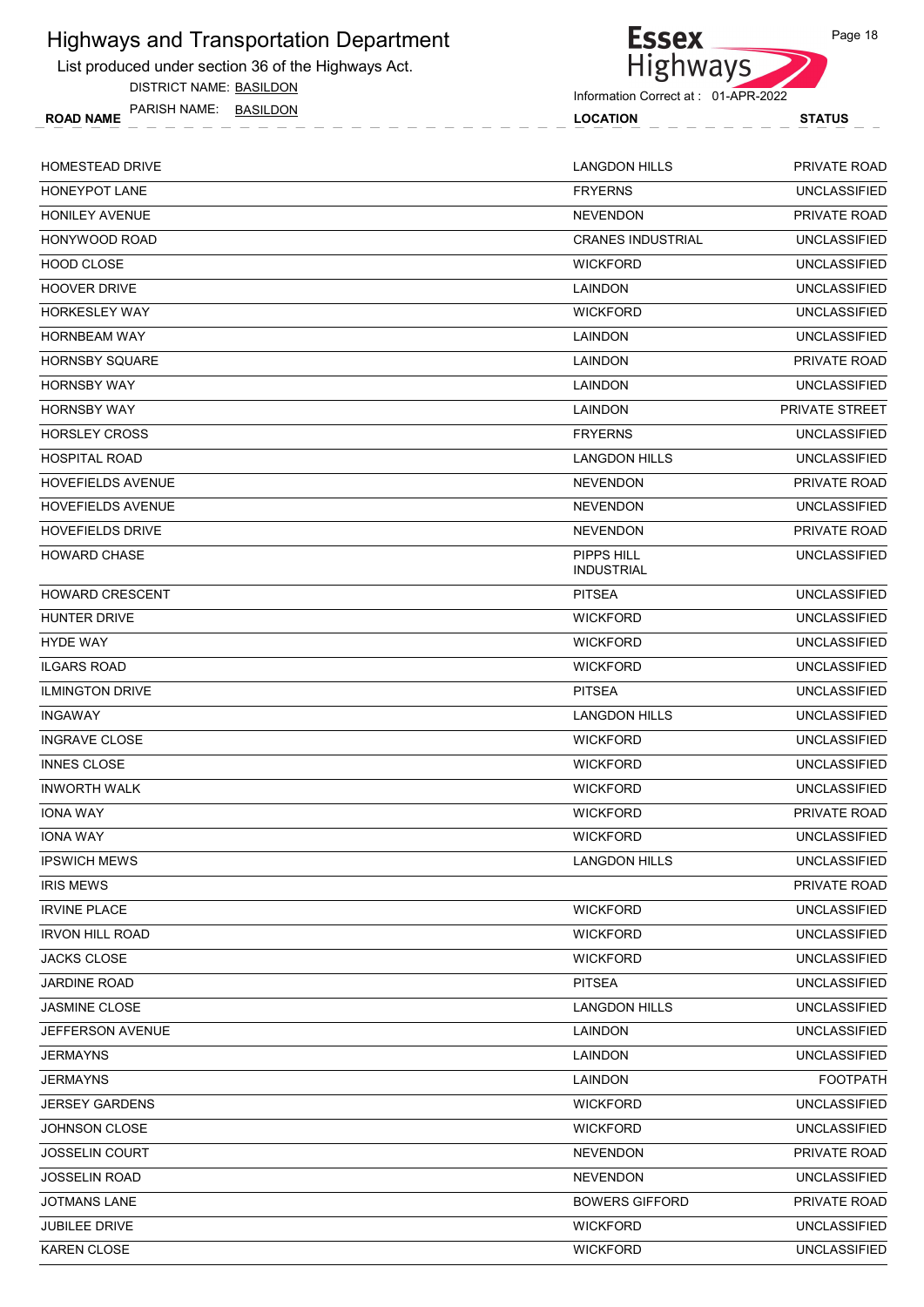#### **Essex** Highways and Transportation Department Highways List produced under section 36 of the Highways Act. DISTRICT NAME: BASILDON



ROAD NAME LOCATION STATUS PARISH NAME: BASILDON

| KATHLEEN FERRIER CRESCENT  | LAINDON              | <b>UNCLASSIFIED</b> |
|----------------------------|----------------------|---------------------|
| <b>KEATS WAY</b>           | <b>WICKFORD</b>      | <b>UNCLASSIFIED</b> |
| <b>KENNEDY AVENUE</b>      | LAINDON              | <b>UNCLASSIFIED</b> |
| <b>KENNEDY AVENUE MEWS</b> | LAINDON              | <b>UNCLASSIFIED</b> |
| <b>KENNETH ROAD</b>        | <b>PITSEA</b>        | <b>UNCLASSIFIED</b> |
| <b>KENT CLOSE</b>          | LAINDON              | <b>UNCLASSIFIED</b> |
| <b>KENT VIEW ROAD</b>      | VANGE                | <b>UNCLASSIFIED</b> |
| <b>KENTON WAY</b>          | <b>LANGDON HILLS</b> | <b>UNCLASSIFIED</b> |
| <b>KERSHAWS CLOSE</b>      | <b>WICKFORD</b>      | <b>UNCLASSIFIED</b> |
| <b>KIBCAPS</b>             | <b>LANGDON HILLS</b> | PRIVATE ROAD        |
| KILOWAN CLOSE              | <b>LANGDON HILLS</b> | <b>UNCLASSIFIED</b> |
| KING EDWARD ROAD           | LAINDON              | <b>UNCLASSIFIED</b> |
| <b>KINGFISHERS</b>         | <b>KINGSWOOD</b>     | <b>UNCLASSIFIED</b> |
| KINGLEY CLOSE              | <b>WICKFORD</b>      | <b>UNCLASSIFIED</b> |
| KINGLEY DRIVE              | <b>WICKFORD</b>      | <b>UNCLASSIFIED</b> |
| KINGS CRESCENT             | LAINDON              | <b>UNCLASSIFIED</b> |
| <b>KINGS ROAD</b>          | LAINDON              | <b>UNCLASSIFIED</b> |
| <b>KINGSDOWN CLOSE</b>     | <b>PITSEA</b>        | <b>UNCLASSIFIED</b> |
| KINGSLEY MEADOWS           | <b>WICKFORD</b>      | <b>UNCLASSIFIED</b> |
| KINGSWOOD COURT            | VANGE                | PRIVATE ROAD        |
| KINGSWOOD ROAD             | <b>KINGSWOOD</b>     | <b>UNCLASSIFIED</b> |
| <b>KIRBY ROAD</b>          | <b>BARSTABLE</b>     | <b>UNCLASSIFIED</b> |
| <b>KNIGHTS</b>             | LAINDON              | <b>UNCLASSIFIED</b> |
| KNOX COURT                 | <b>WICKFORD</b>      | <b>UNCLASSIFIED</b> |
| <b>LABURNUM AVENUE</b>     | <b>WICKFORD</b>      | <b>UNCLASSIFIED</b> |
| <b>LABURNUM CLOSE</b>      | <b>WICKFORD</b>      | <b>UNCLASSIFIED</b> |
| LADYGATE SERVICE ROAD      | <b>WICKFORD</b>      | <b>UNCLASSIFIED</b> |
| <b>LAINDON CENTRE</b>      | LAINDON              | <b>PRIVATE ROAD</b> |
| <b>LAINDON LINK</b>        | LAINDON              | <b>B ROAD</b>       |
| <b>LAINDON LINK</b>        | LAINDON              | <b>CLASS III</b>    |
| <b>LAINDON LINK BUSWAY</b> | <b>LAINDON</b>       | PRIVATE ROAD        |
| LAINDON LINK INTERSECTION  | LAINDON              | <b>B ROAD</b>       |
| LAINDON LINK ROUNDABOUT    | <b>LAINDON</b>       | <b>B ROAD</b>       |
| <b>LAKE VIEW</b>           | <b>LANGDON HILLS</b> | <b>UNCLASSIFIED</b> |
| LAMBOURNE CRESCENT         | <b>BARSTABLE</b>     | <b>UNCLASSIFIED</b> |
| <b>LAMONT CLOSE</b>        | <b>WICKFORD</b>      | <b>UNCLASSIFIED</b> |
| LANCASTER DRIVE            | <b>LANGDON HILLS</b> | <b>UNCLASSIFIED</b> |
| LANDERMERE                 | <b>GHYLLGROVE</b>    | <b>UNCLASSIFIED</b> |
| LANGENHOE                  | <b>WICKFORD</b>      | <b>UNCLASSIFIED</b> |
| <b>LANGFORD GROVE</b>      | <b>PITSEA</b>        | <b>UNCLASSIFIED</b> |
| LANGLEYS                   | <b>KINGSWOOD</b>     | <b>UNCLASSIFIED</b> |
| <b>LANGSIDE CLOSE</b>      | LAINDON              | <b>UNCLASSIFIED</b> |
| <b>LANHAMS</b>             | <b>PITSEA</b>        | <b>UNCLASSIFIED</b> |
| <b>LAPWING ROAD</b>        | <b>WICKFORD</b>      | <b>UNCLASSIFIED</b> |
| LARCH CLOSE                | <b>LAINDON</b>       | <b>UNCLASSIFIED</b> |
| <b>LARKSPUR WAY</b>        |                      | PRIVATE ROAD        |
|                            |                      |                     |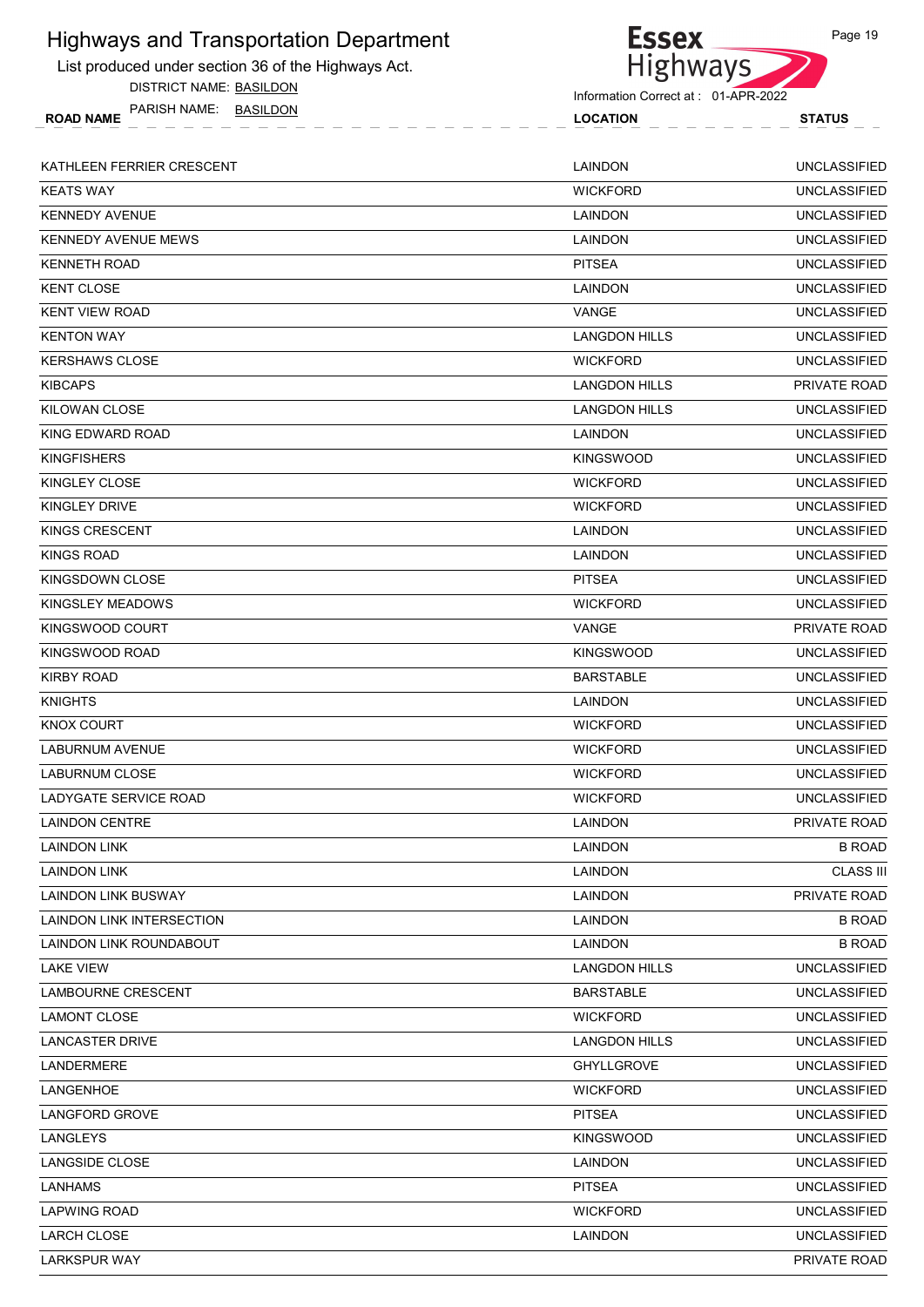List produced under section 36 of the Highways Act.

DISTRICT NAME: BASILDON



| <b>ROAD NAME</b> | NAME.<br>PARISH | <b>DON</b><br><b>BASII</b> |  | <b>OCATION</b> | <b>CTATIIC</b> |
|------------------|-----------------|----------------------------|--|----------------|----------------|
|                  |                 |                            |  |                |                |

| LARKSWOOD WALK          | <b>WICKFORD</b>      | <b>FOOTPATH</b>     |
|-------------------------|----------------------|---------------------|
| <b>LATCHETTS SHAW</b>   | <b>KINGSWOOD</b>     | <b>UNCLASSIFIED</b> |
| LATIMER DRIVE           | LAINDON              | <b>UNCLASSIFIED</b> |
| <b>LAUREL AVENUE</b>    | <b>WICKFORD</b>      | <b>UNCLASSIFIED</b> |
| LAVENDER WAY            | <b>WICKFORD</b>      | <b>UNCLASSIFIED</b> |
| LEASWAY                 | <b>WICKFORD</b>      | <b>UNCLASSIFIED</b> |
| <b>LECTERN MEWS</b>     |                      | <b>UNCLASSIFIED</b> |
| LEE CHAPEL LANE         | <b>LANGDON HILLS</b> | <b>UNCLASSIFIED</b> |
| <b>LEE WALK</b>         | <b>LANGDON HILLS</b> | <b>FOOTPATH</b>     |
| LEE WOOTTENS LANE       | <b>KINGSWOOD</b>     | <b>UNCLASSIFIED</b> |
| LEIGH FELLS             | <b>PITSEA</b>        | <b>UNCLASSIFIED</b> |
| LEINSTER ROAD           | LAINDON              | <b>UNCLASSIFIED</b> |
| <b>LENHAM WAY</b>       | <b>PITSEA</b>        | <b>UNCLASSIFIED</b> |
| LENNOX DRIVE            | <b>WICKFORD</b>      | <b>UNCLASSIFIED</b> |
| <b>LEON DRIVE</b>       | VANGE                | <b>UNCLASSIFIED</b> |
| <b>LEONARD ROAD</b>     | <b>FOBBING</b>       | PRIVATE ROAD        |
| <b>LEWIS WALK</b>       |                      | <b>FOOTPATH</b>     |
| <b>LEYSINGS</b>         | <b>LANGDON HILLS</b> | <b>UNCLASSIFIED</b> |
| LIDDELL DRIVE           |                      | <b>UNCLASSIFIED</b> |
| LILAC AVENUE            | <b>WICKFORD</b>      | <b>UNCLASSIFIED</b> |
| LIME PLACE              | LAINDON              | <b>UNCLASSIFIED</b> |
| <b>LINCEFIELD</b>       | <b>LANGDON HILLS</b> | <b>UNCLASSIFIED</b> |
| LINCOLN ROAD            | <b>FRYERNS</b>       | <b>UNCLASSIFIED</b> |
| LINDISFARNE COURT       | <b>WICKFORD</b>      | <b>UNCLASSIFIED</b> |
| LINDSELL GREEN          | <b>BARSTABLE</b>     | <b>UNCLASSIFIED</b> |
| LINDSELL LANE           | <b>BARSTABLE</b>     | <b>UNCLASSIFIED</b> |
| LINDSEY COURT           | <b>WICKFORD</b>      | PRIVATE ROAD        |
| LINFORD DRIVE           | <b>BARSTABLE</b>     | <b>UNCLASSIFIED</b> |
| <b>LINGCROFT</b>        | <b>KINGSWOOD</b>     | <b>UNCLASSIFIED</b> |
| LINKWAY                 | <b>BASILDON TOWN</b> | <b>UNCLASSIFIED</b> |
| <b>LINNETS</b>          | <b>KINGSWOOD</b>     | <b>UNCLASSIFIED</b> |
| <b>LIPPITS HILL</b>     | <b>LANGDON HILLS</b> | <b>UNCLASSIFIED</b> |
| LITTLE BENTLEY          | <b>FRYERNS</b>       | <b>UNCLASSIFIED</b> |
| LITTLE BERRY LANE       | <b>LANGDON HILLS</b> | <b>UNCLASSIFIED</b> |
| <b>LITTLE CHARLTON</b>  | <b>PITSEA</b>        | <b>UNCLASSIFIED</b> |
| LITTLE CHITTOCK         | <b>BARSTABLE</b>     | <b>UNCLASSIFIED</b> |
| LITTLE GARTH            | <b>PITSEA</b>        | PRIVATE STREET      |
| LITTLE GARTH            | <b>PITSEA</b>        | <b>UNCLASSIFIED</b> |
| LITTLE LULLAWAY         | LAINDON              | <b>UNCLASSIFIED</b> |
| LITTLE OAKS             | <b>BASILDON TOWN</b> | <b>UNCLASSIFIED</b> |
| LITTLE OXCROFT          | LAINDON              | UNCLASSIFIED        |
| <b>LITTLE SEARLES</b>   | <b>PITSEA</b>        | <b>UNCLASSIFIED</b> |
| <b>LITTLE SPENDERS</b>  | <b>FRYERNS</b>       | <b>UNCLASSIFIED</b> |
| <b>LITTLEBURY COURT</b> | <b>PITSEA</b>        | PRIVATE ROAD        |
| <b>LITTLEBURY GREEN</b> | <b>PITSEA</b>        | <b>UNCLASSIFIED</b> |
| <b>LITTLEBURY GREEN</b> | <b>PITSEA</b>        | PRIVATE ROAD        |
|                         |                      |                     |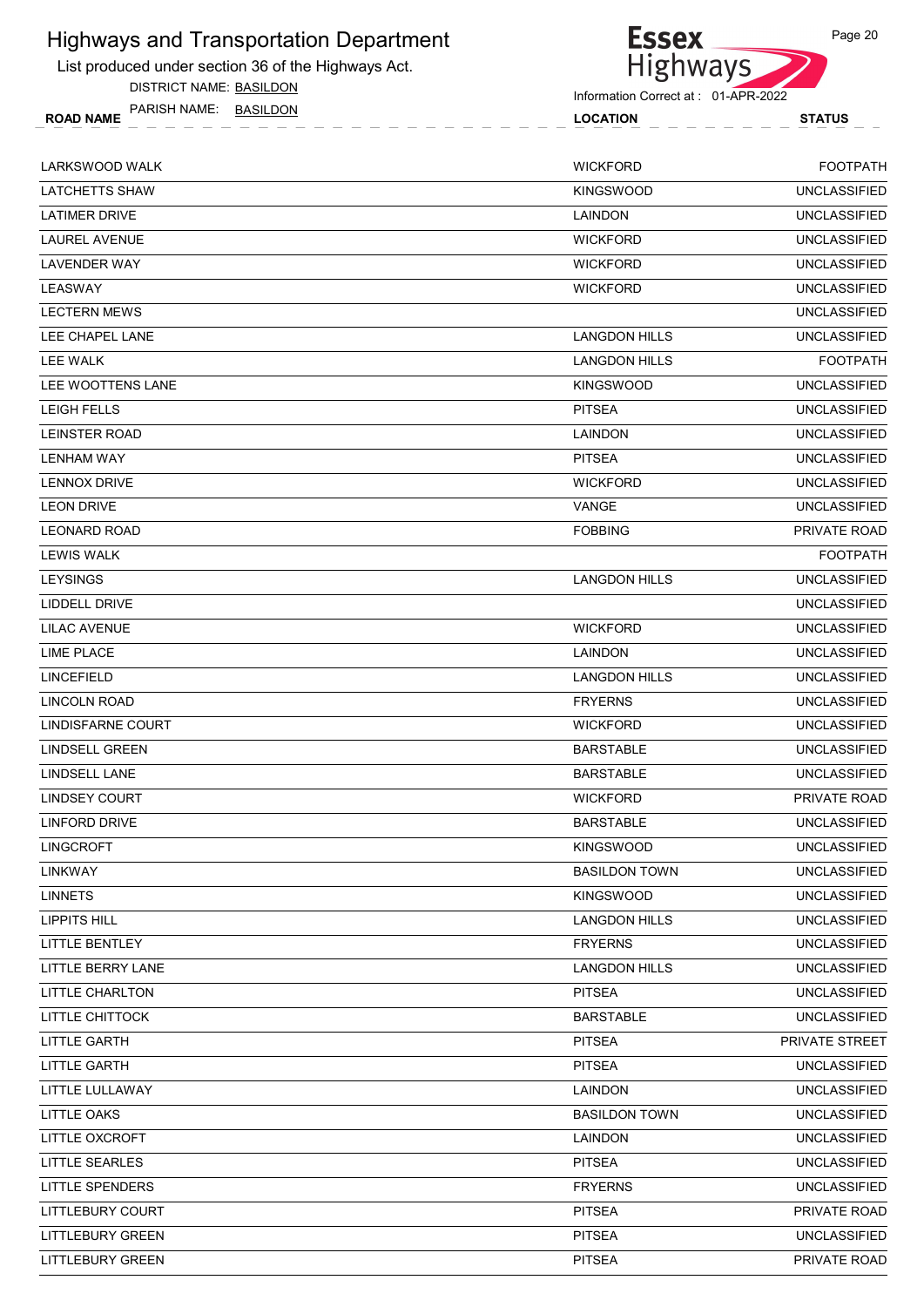List produced under section 36 of the Highways Act.

DISTRICT NAME: BASILDON



Information Correct at : 01-APR-2022

ROAD NAME LOCATION STATUS PARISH NAME: BASILDON

| LITTLETHORPE             | VANGE                           | <b>UNCLASSIFIED</b>   |
|--------------------------|---------------------------------|-----------------------|
| <b>LOBELIA MEWS</b>      |                                 | <b>UNCLASSIFIED</b>   |
| <b>LOGAN LINK</b>        | <b>WICKFORD</b>                 | <b>UNCLASSIFIED</b>   |
| <b>LOMBARDY CLOSE</b>    | <b>PITSEA</b>                   | <b>UNCLASSIFIED</b>   |
| <b>LONDON ROAD</b>       | <b>PITSEA</b>                   | <b>B ROAD</b>         |
| <b>LONDON ROAD</b>       | VANGE                           | <b>B ROAD</b>         |
| <b>LONDON ROAD</b>       | <b>WICKFORD</b>                 | A ROAD                |
| LONDON ROAD ROUNDABOUT   | <b>WICKFORD</b>                 | A ROAD                |
| LONG GAGES               | <b>GHYLLGROVE</b>               | <b>UNCLASSIFIED</b>   |
| LONG LYNDERSWOOD         | LAINDON                         | <b>UNCLASSIFIED</b>   |
| LONG MEADOW DRIVE        | <b>WICKFORD</b>                 | <b>UNCLASSIFIED</b>   |
| <b>LONG RIDING</b>       | <b>BARSTABLE</b>                | <b>UNCLASSIFIED</b>   |
| LONGACRE                 | <b>FRYERNS</b>                  | <b>UNCLASSIFIED</b>   |
| LONGBOROUGH CLOSE        | <b>PITSEA</b>                   | <b>UNCLASSIFIED</b>   |
| LONGMEAD                 | <b>PITSEA</b>                   | <b>UNCLASSIFIED</b>   |
| LONGWICK                 | <b>LANGDON HILLS</b>            | <b>UNCLASSIFIED</b>   |
| <b>LORDS WAY</b>         | <b>NEVENDON</b>                 | <b>UNCLASSIFIED</b>   |
| LOUVAINE AVENUE          | <b>WICKFORD</b>                 | <b>PRIVATE STREET</b> |
| LOWER DUNTON ROAD        | <b>DUNTON</b>                   | <b>B ROAD</b>         |
| LOWER DUNTON ROAD        | <b>DUNTON</b>                   | <b>CLASS III</b>      |
| LOWER DUNTON ROAD        | <b>DUNTON</b>                   | <b>UNCLASSIFIED</b>   |
| <b>LOWER DUNTON ROAD</b> | <b>LANGDON HILLS</b>            | <b>CLASS III</b>      |
| LOWER PARK ROAD          | <b>WICKFORD</b>                 | <b>UNCLASSIFIED</b>   |
| LOWER PARK ROAD          | <b>NEVENDON</b>                 | PRIVATE ROAD          |
| LOWER PARK ROAD          | <b>NEVENDON</b>                 | <b>UNCLASSIFIED</b>   |
| LOWER SOUTHEND ROAD      | <b>WICKFORD</b>                 | <b>UNCLASSIFIED</b>   |
| <b>LOXFORD</b>           | <b>PITSEA</b>                   | <b>UNCLASSIFIED</b>   |
| <b>LUCKYN LANE</b>       | PIPPS HILL<br><b>INDUSTRIAL</b> | <b>UNCLASSIFIED</b>   |
| LUNCIES ROAD             | <b>BARSTABLE</b>                | <b>UNCLASSIFIED</b>   |
| <b>LUTEA CLOSE</b>       | <b>LAINDON</b>                  | <b>UNCLASSIFIED</b>   |
| LYCH GATE                | LAINDON                         | <b>UNCLASSIFIED</b>   |
| LYNSTEDE                 | <b>BARSTABLE</b>                | <b>UNCLASSIFIED</b>   |
| <b>MACAULAY PATH</b>     | <b>LANGDON HILLS</b>            | <b>UNCLASSIFIED</b>   |
| <b>MACAULAY ROAD</b>     | <b>LANGDON HILLS</b>            | <b>UNCLASSIFIED</b>   |
| <b>MACGREGOR DRIVE</b>   | <b>WICKFORD</b>                 | <b>UNCLASSIFIED</b>   |
| MACKENZIE CLOSE          | <b>WICKFORD</b>                 | <b>UNCLASSIFIED</b>   |
| <b>MACLAREN WAY</b>      | <b>WICKFORD</b>                 | <b>UNCLASSIFIED</b>   |
| <b>MAGNOLIA LANE</b>     | LAINDON                         | <b>UNCLASSIFIED</b>   |
| <b>MAHONIA DRIVE</b>     | <b>LANGDON HILLS</b>            | <b>UNCLASSIFIED</b>   |
| <b>MAITLAND ROAD</b>     | <b>WICKFORD</b>                 | <b>UNCLASSIFIED</b>   |
| MALGRAVES                | <b>PITSEA</b>                   | <b>UNCLASSIFIED</b>   |
| <b>MALGRAVES PLACE</b>   | <b>PITSEA</b>                   | <b>UNCLASSIFIED</b>   |
| <b>MALLARD MEWS</b>      | <b>FRYERNS</b>                  | PRIVATE ROAD          |
| <b>MALLARD MEWS</b>      | <b>FRYERNS</b>                  | PRIVATE STREET        |
| <b>MALYONS</b>           | <b>PITSEA</b>                   | <b>UNCLASSIFIED</b>   |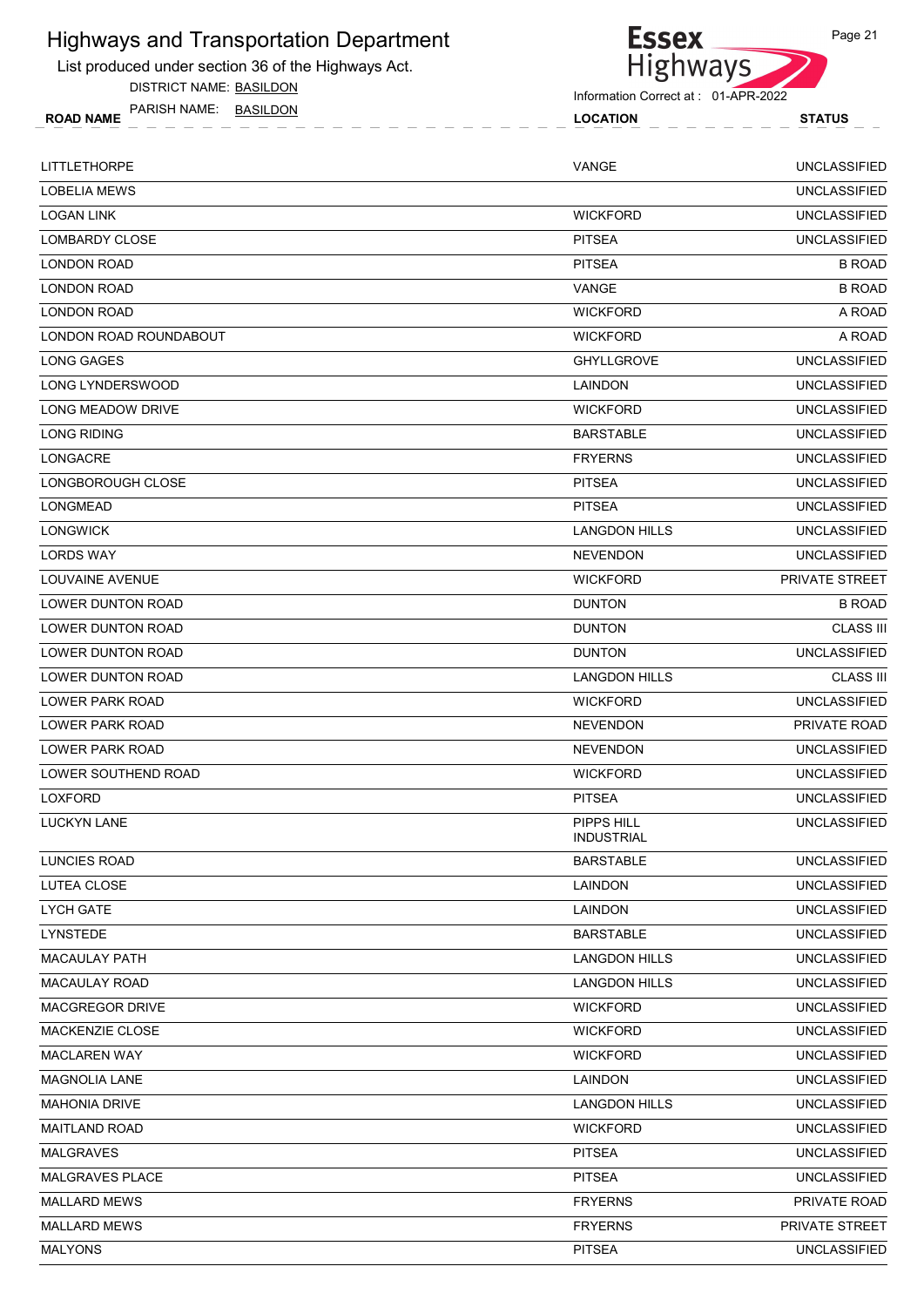

DISTRICT NAME: BASILDON

ROAD NAME LOCATION STATUS PARISH NAME: BASILDON



Information Correct at : 01-APR-2022

| <b>MALYONS CLOSE</b>      | <b>PITSEA</b>        | <b>UNCLASSIFIED</b> |
|---------------------------|----------------------|---------------------|
| <b>MALYONS GREEN</b>      | <b>PITSEA</b>        | <b>UNCLASSIFIED</b> |
| <b>MALYONS MEWS</b>       | <b>PITSEA</b>        | <b>UNCLASSIFIED</b> |
| <b>MALYONS PLACE</b>      | <b>PITSEA</b>        | <b>UNCLASSIFIED</b> |
| <b>MANDEVILLE WAY</b>     | LAINDON              | <b>B ROAD</b>       |
| <b>MANDEVILLE WAY</b>     | <b>LANGDON HILLS</b> | <b>B ROAD</b>       |
| <b>MANNING GROVE</b>      | <b>LANGDON HILLS</b> | <b>UNCLASSIFIED</b> |
| <b>MANOR AVENUE</b>       | <b>PITSEA</b>        | <b>UNCLASSIFIED</b> |
| <b>MANOR ROAD</b>         | LAINDON              | PRIVATE ROAD        |
| <b>MAPLE LANE</b>         |                      | <b>UNCLASSIFIED</b> |
| <b>MAPLE TREE LANE</b>    | <b>LANGDON HILLS</b> | <b>UNCLASSIFIED</b> |
| MAPLEFORD SWEEP           | <b>VANGE</b>         | <b>UNCLASSIFIED</b> |
| <b>MAPLELEAF GARDENS</b>  | <b>WICKFORD</b>      | <b>UNCLASSIFIED</b> |
| <b>MAPLESTEAD</b>         | <b>FRYERNS</b>       | <b>UNCLASSIFIED</b> |
| <b>MAPLIN GARDENS</b>     | <b>BARSTABLE</b>     | <b>UNCLASSIFIED</b> |
| <b>MARDEN ASH</b>         | LAINDON              | <b>UNCLASSIFIED</b> |
| <b>MARGARITE WAY</b>      | <b>WICKFORD</b>      | <b>UNCLASSIFIED</b> |
| <b>MARISKALS</b>          | <b>PITSEA</b>        | <b>UNCLASSIFIED</b> |
| <b>MARKET AVENUE</b>      | <b>WICKFORD</b>      | <b>UNCLASSIFIED</b> |
| <b>MARKET PAVEMENT</b>    | <b>BASILDON TOWN</b> | PRIVATE ROAD        |
| <b>MARKET ROAD</b>        | <b>WICKFORD</b>      | <b>UNCLASSIFIED</b> |
| <b>MARKET SQUARE</b>      | <b>BASILDON TOWN</b> | PRIVATE ROAD        |
| <b>MARKHAMS CHASE</b>     | LAINDON              | <b>UNCLASSIFIED</b> |
| <b>MARKHAMS CLOSE</b>     |                      | <b>UNCLASSIFIED</b> |
| <b>MARNEY DRIVE</b>       | <b>BARSTABLE</b>     | <b>UNCLASSIFIED</b> |
| <b>MARSH VIEW COURT</b>   | VANGE                | <b>UNCLASSIFIED</b> |
| <b>MASTERS CRESCENT</b>   | LAINDON              | <b>UNCLASSIFIED</b> |
| <b>MATCHING GREEN</b>     | <b>FRYERNS</b>       | <b>UNCLASSIFIED</b> |
| <b>MAUGHAM CLOSE</b>      | <b>WICKFORD</b>      | <b>UNCLASSIFIED</b> |
| <b>MAYDELLS</b>           | <b>PITSEA</b>        | <b>UNCLASSIFIED</b> |
| <b>MAYFAIR AVENUE</b>     | <b>PITSEA</b>        | <b>UNCLASSIFIED</b> |
| <b>MAYLAND PATH</b>       | LAINDON              | <b>UNCLASSIFIED</b> |
| MEADGATE                  | <b>PITSEA</b>        | <b>UNCLASSIFIED</b> |
| <b>MEADOW COURT</b>       | <b>WICKFORD</b>      | <b>UNCLASSIFIED</b> |
| <b>MEADOW VIEW</b>        | <b>LANGDON HILLS</b> | <b>UNCLASSIFIED</b> |
| <b>MEADOW WAY</b>         | <b>NEVENDON</b>      | PRIVATE ROAD        |
| MEDOC CLOSE               | <b>PITSEA</b>        | <b>UNCLASSIFIED</b> |
| <b>MELLOW MEAD</b>        | LAINDON              | <b>FOOTPATH</b>     |
| <b>MELLOW PURGESS</b>     | LAINDON              | <b>UNCLASSIFIED</b> |
| MELLOW PURGESS CLOSE      | LAINDON              | <b>UNCLASSIFIED</b> |
| <b>MELLOW PURGESS END</b> | LAINDON              | PRIVATE ROAD        |
| <b>MELVILLE DRIVE</b>     | <b>WICKFORD</b>      | <b>UNCLASSIFIED</b> |
| <b>MENTMORE</b>           | <b>LANGDON HILLS</b> | <b>UNCLASSIFIED</b> |
| MENZIES AVENUE            | LAINDON              | <b>UNCLASSIFIED</b> |
| MERCURY CLOSE             | <b>WICKFORD</b>      | <b>UNCLASSIFIED</b> |
| <b>MEREDENE</b>           | <b>BARSTABLE</b>     | <b>UNCLASSIFIED</b> |
|                           |                      |                     |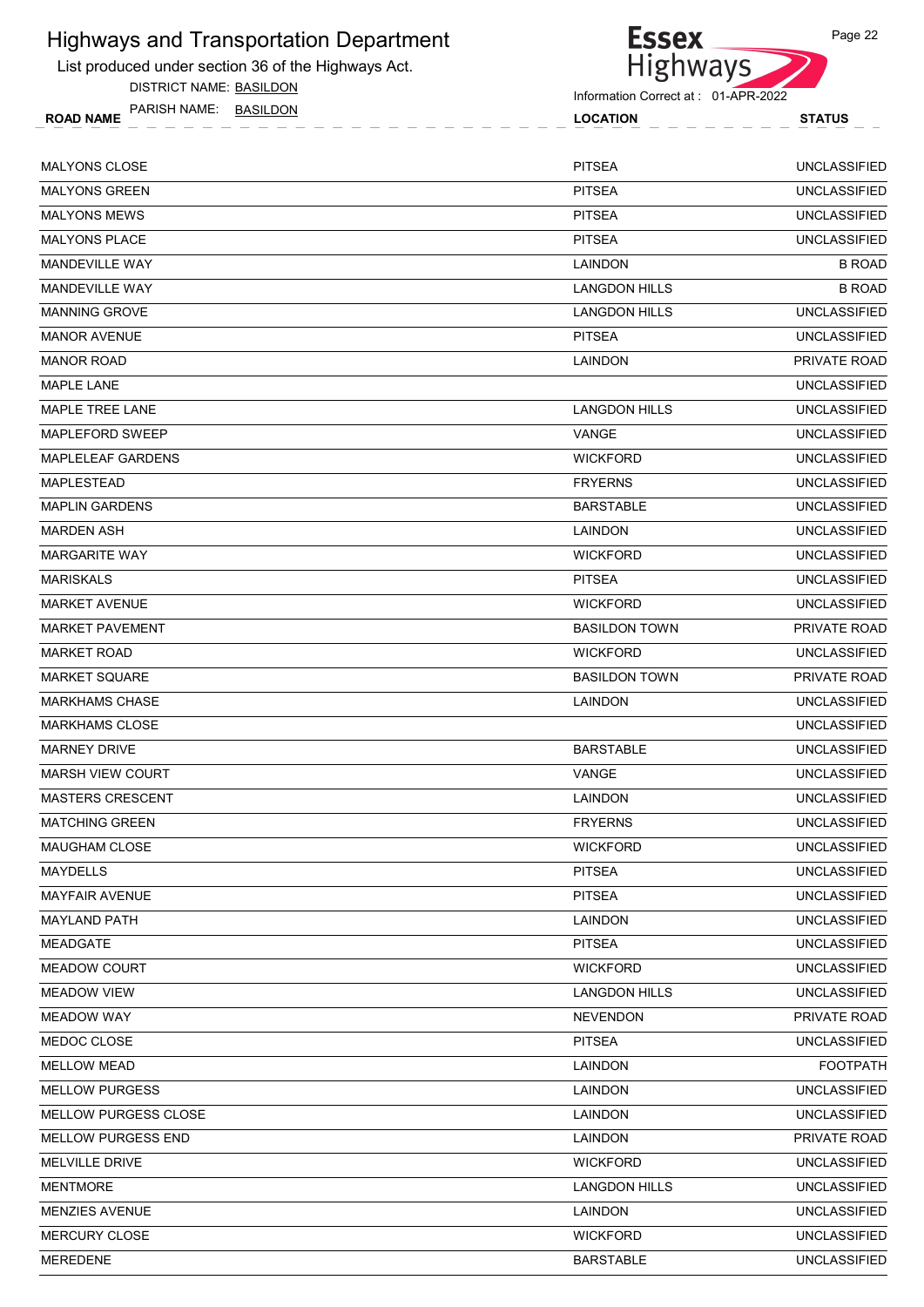List produced under section 36 of the Highways Act.

DISTRICT NAME: BASILDON



| <b>ROAD NAME</b> | PARISH NAME: | BASILDON |  |  | <b>LOCATION</b> | <b>STATUS</b>       |
|------------------|--------------|----------|--|--|-----------------|---------------------|
|                  |              |          |  |  |                 |                     |
| MERLIN WAY       |              |          |  |  | <b>WICKFORD</b> | <b>UNCLASSIFIED</b> |

| <b>MERRICKS LANE</b>      | VANGE                           | <b>UNCLASSIFIED</b> |
|---------------------------|---------------------------------|---------------------|
| <b>MERRYLANDS</b>         | <b>LAINDON</b>                  | <b>UNCLASSIFIED</b> |
| <b>MERRYLANDS CHASE</b>   | <b>DUNTON</b>                   | PRIVATE ROAD        |
| <b>MERSEA CRESCENT</b>    | <b>WICKFORD</b>                 | <b>UNCLASSIFIED</b> |
| <b>METHERSGATE</b>        | <b>FRYERNS</b>                  | <b>UNCLASSIFIED</b> |
| MID COLNE                 | VANGE                           | <b>FOOTPATH</b>     |
| <b>MIDDLE CROCKERFORD</b> | VANGE                           | <b>UNCLASSIFIED</b> |
| MIDDLE MEAD               | <b>WICKFORD</b>                 | <b>FOOTPATH</b>     |
| <b>MILDMAYES</b>          | <b>LANGDON HILLS</b>            | <b>UNCLASSIFIED</b> |
| <b>MILES GRAY ROAD</b>    | PIPPS HILL<br><b>INDUSTRIAL</b> | <b>UNCLASSIFIED</b> |
| <b>MILL GREEN</b>         | <b>PITSEA</b>                   | <b>UNCLASSIFIED</b> |
| MILL GREEN COURT          | <b>PITSEA</b>                   | PRIVATE ROAD        |
| <b>MILL GREEN PLACE</b>   | <b>PITSEA</b>                   | <b>UNCLASSIFIED</b> |
| <b>MILTON AVENUE</b>      | <b>LANGDON HILLS</b>            | <b>UNCLASSIFIED</b> |
| MIMOSA CLOSE              | <b>LANGDON HILLS</b>            | <b>UNCLASSIFIED</b> |
| <b>MINSTER ROAD</b>       | LAINDON                         | <b>UNCLASSIFIED</b> |
| <b>MISTLEY END</b>        | VANGE                           | <b>UNCLASSIFIED</b> |
| <b>MISTLEY PATH</b>       | VANGE                           | <b>UNCLASSIFIED</b> |
| <b>MISTLEY SIDE</b>       | VANGE                           | <b>UNCLASSIFIED</b> |
| <b>MOAT FIELD</b>         | <b>FRYERNS</b>                  | <b>UNCLASSIFIED</b> |
| <b>MOLLANDS</b>           | VANGE                           | <b>UNCLASSIFIED</b> |
| <b>MONARCH CLOSE</b>      |                                 | <b>UNCLASSIFIED</b> |
| <b>MONASTERY ROAD</b>     | LAINDON                         | <b>UNCLASSIFIED</b> |
| <b>MONKSIDE</b>           | <b>FRYERNS</b>                  | <b>UNCLASSIFIED</b> |
| <b>MONMOUTH MEWS</b>      | <b>LANGDON HILLS</b>            | <b>UNCLASSIFIED</b> |
| <b>MONTAGUE SIDE</b>      |                                 | <b>UNCLASSIFIED</b> |
| MONTAGUE STREET           |                                 | <b>UNCLASSIFIED</b> |
| <b>MONTGOMERY DRIVE</b>   | <b>FRYERNS</b>                  | PRIVATE ROAD        |
| <b>MONTSALE</b>           | <b>PITSEA</b>                   | <b>UNCLASSIFIED</b> |
| MOORES AVENUE             | <b>FOBBING</b>                  | PRIVATE ROAD        |
| MOPSIES ROAD              | <b>BARSTABLE</b>                | <b>UNCLASSIFIED</b> |
| MOPSIES ROUNDABOUT        | <b>BARSTABLE</b>                | A ROAD              |
| <b>MORELAND ROAD</b>      | <b>WICKFORD</b>                 | <b>UNCLASSIFIED</b> |
| <b>MORETONS</b>           | <b>PITSEA</b>                   | <b>UNCLASSIFIED</b> |
| MORETONS COURT            | <b>PITSEA</b>                   | <b>UNCLASSIFIED</b> |
| <b>MORETONS MEWS</b>      | <b>PITSEA</b>                   | UNCLASSIFIED        |
| MORETONS PLACE            | <b>PITSEA</b>                   | <b>UNCLASSIFIED</b> |
| <b>MORRELLS</b>           | <b>LANGDON HILLS</b>            | <b>UNCLASSIFIED</b> |
| <b>MORRIS COURT</b>       | LAINDON                         | <b>UNCLASSIFIED</b> |
| MOSS CLOSE                | VANGE                           | <b>UNCLASSIFIED</b> |
| <b>MOSS DRIVE</b>         | VANGE                           | <b>UNCLASSIFIED</b> |
| <b>MOTEHILL</b>           | <b>LANGDON HILLS</b>            | <b>UNCLASSIFIED</b> |
| MOUNT CLOSE               | <b>WICKFORD</b>                 | <b>UNCLASSIFIED</b> |
| <b>MOUNT ROAD</b>         | <b>WICKFORD</b>                 | <b>UNCLASSIFIED</b> |
|                           |                                 |                     |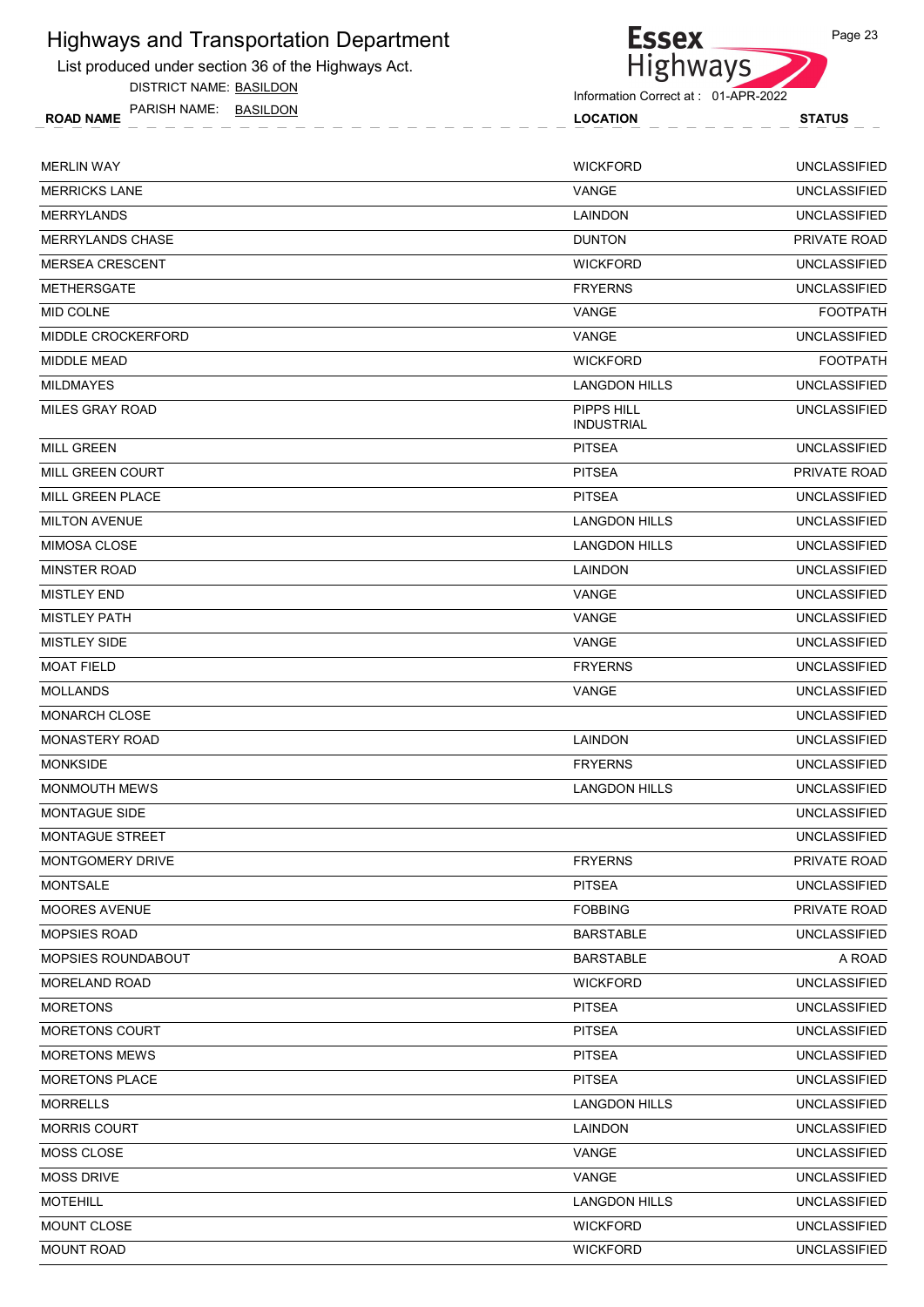List produced under section 36 of the Highways Act.

DISTRICT NAME: BASILDON

ROAD NAME LOCATION STATUS PARISH NAME: BASILDON



Information Correct at : 01-APR-2022

|  | <b>STATUS</b> |
|--|---------------|
|  | UNCLASSIFIED  |
|  | UNCLASSIFIED  |
|  | LINCLASSIFIED |

| <b>MOUNT WAY</b>            | <b>WICKFORD</b>          | <b>UNCLASSIFIED</b> |
|-----------------------------|--------------------------|---------------------|
| <b>MOUNTFIELDS</b>          | <b>PITSEA</b>            | <b>UNCLASSIFIED</b> |
| <b>MOUNTVIEW CLOSE</b>      | VANGE                    | <b>UNCLASSIFIED</b> |
| <b>MUIR PLACE</b>           | <b>WICKFORD</b>          | <b>UNCLASSIFIED</b> |
| <b>MULBERRY GARDENS</b>     | <b>LANGDON HILLS</b>     | <b>UNCLASSIFIED</b> |
| <b>MUNDELLS DRIVE</b>       |                          | PRIVATE ROAD        |
| <b>MUNRO COURT</b>          | <b>WICKFORD</b>          | <b>UNCLASSIFIED</b> |
| <b>MURRAY WAY</b>           | <b>WICKFORD</b>          | <b>UNCLASSIFIED</b> |
| <b>MYNCHENS</b>             | <b>LAINDON</b>           | <b>UNCLASSIFIED</b> |
| <b>MYNCHENS</b>             | LAINDON                  | <b>FOOTPATH</b>     |
| NAPIER CLOSE                | <b>BARSTABLE</b>         | <b>UNCLASSIFIED</b> |
| <b>NAPIER CRESCENT</b>      | <b>WICKFORD</b>          | <b>UNCLASSIFIED</b> |
| NAYLAND CLOSE               | <b>WICKFORD</b>          | <b>UNCLASSIFIED</b> |
| <b>NELSON ROAD</b>          | <b>BARSTABLE</b>         | <b>UNCLASSIFIED</b> |
| <b>NESBIT CLOSE</b>         | <b>WICKFORD</b>          | <b>UNCLASSIFIED</b> |
| <b>NETHER MAYNE</b>         | <b>KINGSWOOD</b>         | A ROAD              |
| <b>NETHER MAYNE</b>         | <b>BASILDON TOWN</b>     | A ROAD              |
| <b>NETHER MAYNE</b>         | VANGE                    | A ROAD              |
| <b>NETHER MAYNE</b>         | <b>FOBBING</b>           | A ROAD              |
| <b>NETHER PRIORS</b>        | <b>BARSTABLE</b>         | <b>UNCLASSIFIED</b> |
| <b>NEVENDON MEWS</b>        | <b>NEVENDON</b>          | PRIVATE ROAD        |
| <b>NEVENDON ROAD</b>        | <b>WICKFORD</b>          | <b>CLASS III</b>    |
| <b>NEVENDON ROAD</b>        | <b>NEVENDON</b>          | <b>UNCLASSIFIED</b> |
| <b>NEVENDON ROAD</b>        | <b>WICKFORD</b>          | <b>UNCLASSIFIED</b> |
| NEVENDON ROAD BYPASS        | <b>NEVENDON</b>          | A ROAD              |
| <b>NEVENDON ROAD BYPASS</b> | <b>WICKFORD</b>          | A ROAD              |
| NEVENDON ROAD ROUNDABOUT    | <b>WICKFORD</b>          | A ROAD              |
| NEVENDON ROAD ROUNDABOUT    | <b>NEVENDON</b>          | A ROAD              |
| NEVENDON ROAD ROUNDABOUT    | <b>CRANES INDUSTRIAL</b> | A ROAD              |
| <b>NEVILLE SHAW</b>         | <b>GHYLLGROVE</b>        | <b>UNCLASSIFIED</b> |
| <b>NEW AVENUE</b>           | <b>LANGDON HILLS</b>     | <b>UNCLASSIFIED</b> |
| NEW CENTURY ROAD            | LAINDON                  | <b>UNCLASSIFIED</b> |
| NEWBERRY SIDE               | LAINDON                  | <b>UNCLASSIFIED</b> |
| NEWHOUSE AVENUE             | <b>WICKFORD</b>          | PRIVATE ROAD        |
| <b>NEWLANDS END</b>         | LAINDON                  | <b>UNCLASSIFIED</b> |
| <b>NEWLANDS ROAD</b>        | <b>NEVENDON</b>          | PRIVATE ROAD        |
| NICHOLL ROAD                | LAINDON                  | <b>UNCLASSIFIED</b> |
| NICHOLSON GROVE             | <b>WICKFORD</b>          | <b>UNCLASSIFIED</b> |
| NIGHTINGALE GROVE           | <b>FRYERNS</b>           | PRIVATE ROAD        |
| <b>NIGHTINGALES</b>         | <b>LANGDON HILLS</b>     | <b>UNCLASSIFIED</b> |
| <b>NIVEN CLOSE</b>          | <b>WICKFORD</b>          | <b>UNCLASSIFIED</b> |
| <b>NOAK HILL ROAD</b>       | LAINDON                  | A ROAD              |
| <b>NOBEL SQUARE</b>         | <b>NEVENDON</b>          | PRIVATE ROAD        |
| <b>NORE VIEW</b>            | <b>LANGDON HILLS</b>     | <b>UNCLASSIFIED</b> |
| NORFOLK CLOSE               | LAINDON                  | <b>UNCLASSIFIED</b> |
| NORTH COLNE                 | VANGE                    | <b>UNCLASSIFIED</b> |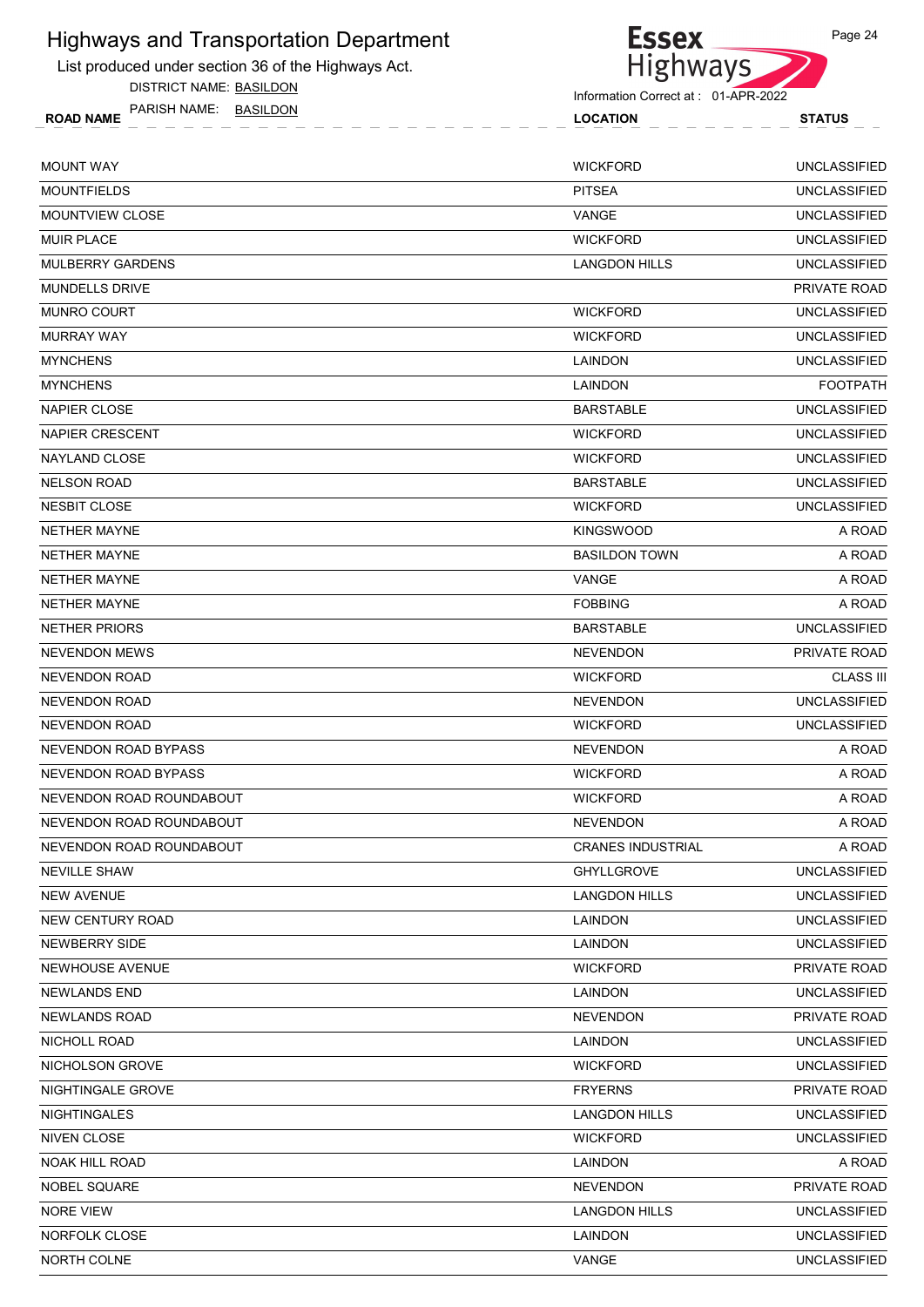List produced under section 36 of the Highways Act.

DISTRICT NAME: BASILDON



| NORTH CRESCENT                            | <b>WICKFORD</b> | UNCLASSIFIED  |
|-------------------------------------------|-----------------|---------------|
| PARISH NAME: BASILDON<br><b>ROAD NAME</b> | <b>LOCATION</b> | <b>STATUS</b> |

| NORTH CROCKERFORD      | VANGE                | <b>UNCLASSIFIED</b> |
|------------------------|----------------------|---------------------|
| <b>NORTH GUNNELS</b>   | <b>BASILDON TOWN</b> | PRIVATE ROAD        |
| NORTHAMPTON GROVE      | <b>LANGDON HILLS</b> | <b>UNCLASSIFIED</b> |
| NORTHLANDS APPROACH    | <b>LANGDON HILLS</b> | PRIVATE ROAD        |
| NORTHLANDS PAVEMENT    | PITSEA               | PRIVATE ROAD        |
| NORTHLANDS PLACE       |                      | <b>UNCLASSIFIED</b> |
| NORTHUMBERLAND AVENUE  | <b>LAINDON</b>       | <b>UNCLASSIFIED</b> |
| <b>NORWICH WALK</b>    | <b>FRYERNS</b>       | <b>FOOTPATH</b>     |
| NORWOOD END            | <b>FRYERNS</b>       | <b>UNCLASSIFIED</b> |
| NOTTINGHAM WAY         | <b>LANGDON HILLS</b> | <b>UNCLASSIFIED</b> |
| <b>NURSERY GARDENS</b> | LAINDON              | <b>UNCLASSIFIED</b> |
| OAK CHASE              | <b>WICKFORD</b>      | PRIVATE ROAD        |
| <b>OAK CRESCENT</b>    |                      | <b>UNCLASSIFIED</b> |
| OAKDENE ROAD           | <b>PITSEA</b>        | <b>UNCLASSIFIED</b> |
| OAKHAM CLOSE           | <b>LANGDON HILLS</b> | <b>UNCLASSIFIED</b> |
| <b>OAKHURST CLOSE</b>  | <b>WICKFORD</b>      | <b>UNCLASSIFIED</b> |
| <b>OAKHURST DRIVE</b>  | <b>WICKFORD</b>      | <b>UNCLASSIFIED</b> |
| OAKWOOD GROVE          | <b>PITSEA</b>        | PRIVATE ROAD        |
| OGILVIE COURT          | <b>WICKFORD</b>      | <b>UNCLASSIFIED</b> |
| OLD CLAY HILL ROAD     | VANGE                | <b>B ROAD</b>       |
| OLD NEVENDON ROAD      | <b>NEVENDON</b>      | <b>UNCLASSIFIED</b> |
| <b>OLDWYK</b>          | VANGE                | <b>UNCLASSIFIED</b> |
| ONE TREE HILL          | <b>LANGDON HILLS</b> | <b>UNCLASSIFIED</b> |
| ORCHID PLACE           |                      | PRIVATE ROAD        |
| <b>ORKNEY GARDENS</b>  | <b>WICKFORD</b>      | <b>UNCLASSIFIED</b> |
| <b>ORLANDO DRIVE</b>   | <b>PITSEA</b>        | <b>UNCLASSIFIED</b> |
| ORSETT END             | <b>FRYERNS</b>       | <b>UNCLASSIFIED</b> |
| <b>OSBORNE ROAD</b>    | VANGE                | <b>UNCLASSIFIED</b> |
| OSIER DRIVE            | LAINDON              | <b>UNCLASSIFIED</b> |
| <b>OSTERLEY DRIVE</b>  | <b>LANGDON HILLS</b> | <b>UNCLASSIFIED</b> |
| <b>OXCROFT COURT</b>   | LAINDON              | <b>UNCLASSIFIED</b> |
| OXFORD CLOSE           | <b>LANGDON HILLS</b> | <b>UNCLASSIFIED</b> |
| <b>OZONIA AVENUE</b>   | <b>WICKFORD</b>      | <b>UNCLASSIFIED</b> |
| <b>OZONIA CLOSE</b>    | <b>WICKFORD</b>      | <b>UNCLASSIFIED</b> |
| <b>OZONIA WALK</b>     | <b>WICKFORD</b>      | <b>UNCLASSIFIED</b> |
| <b>OZONIA WAY</b>      | <b>WICKFORD</b>      | <b>UNCLASSIFIED</b> |
| PALACE GROVE           | <b>LAINDON</b>       | <b>UNCLASSIFIED</b> |
| PALATINE PARK          | <b>LAINDON</b>       | <b>UNCLASSIFIED</b> |
| <b>PALM MEWS</b>       | LAINDON              | <b>UNCLASSIFIED</b> |
| PALMER CLOSE           | <b>LAINDON</b>       | <b>UNCLASSIFIED</b> |
| <b>PAMPLINS</b>        | LAINDON              | <b>FOOTPATH</b>     |
| <b>PANADOWN</b>        | LAINDON              | <b>UNCLASSIFIED</b> |
| <b>PANFIELDS</b>       | LAINDON              | <b>UNCLASSIFIED</b> |
| <b>PAPRILLS</b>        | <b>LANGDON HILLS</b> | <b>UNCLASSIFIED</b> |
| PARISH WAY             | <b>LAINDON</b>       | <b>UNCLASSIFIED</b> |
|                        |                      |                     |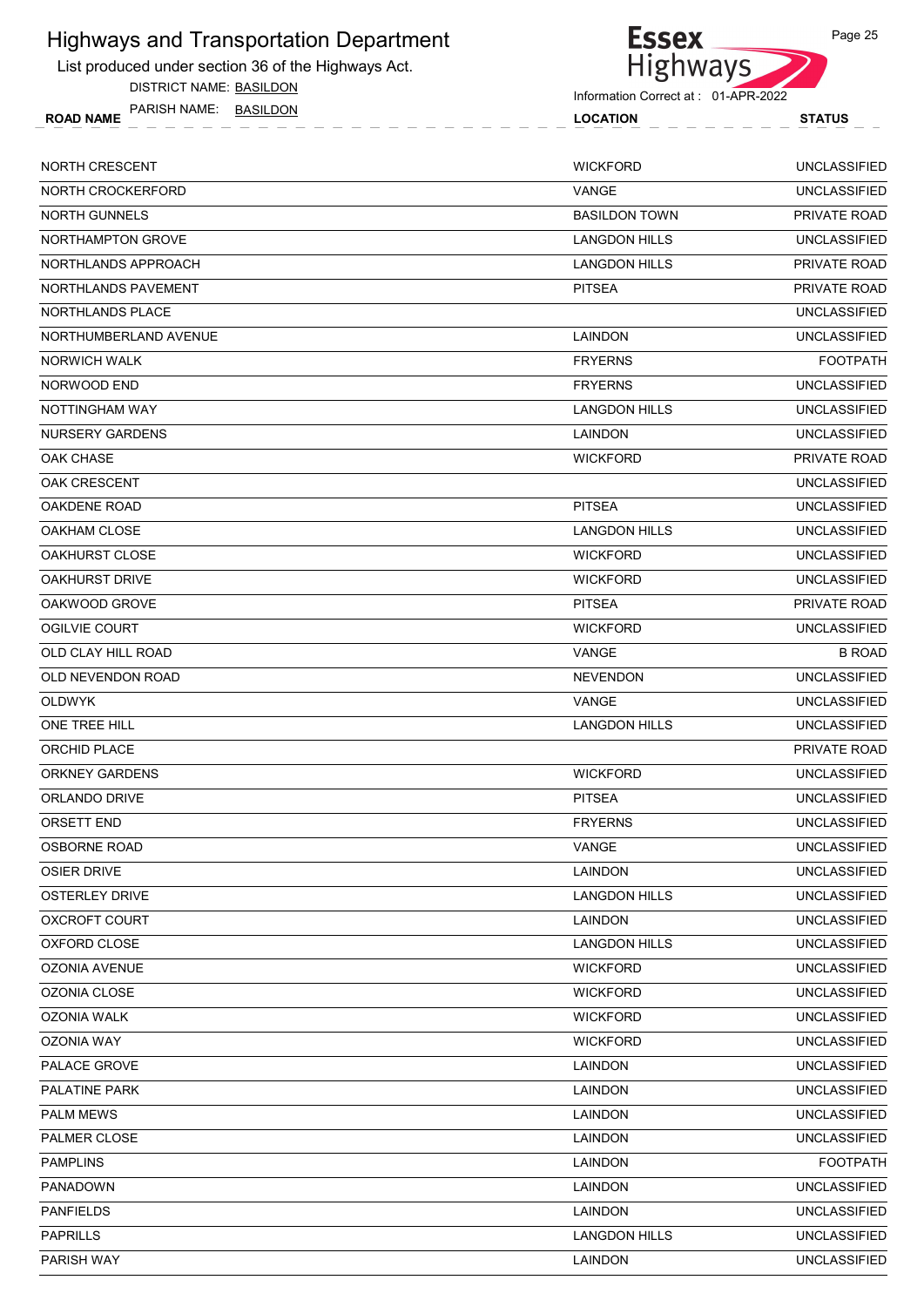List produced under section 36 of the Highways Act.

DISTRICT NAME: BASILDON

ROAD NAME LOCATION STATUS PARISH NAME: BASILDON



| <b>LOCATION</b> | <b>STATUS</b>      |  |  |
|-----------------|--------------------|--|--|
|                 | __                 |  |  |
| <i>WICKEODD</i> | <b>INOLACCIEIE</b> |  |  |

| PARK CLOSE               | <b>WICKFORD</b>          | <b>UNCLASSIFIED</b> |
|--------------------------|--------------------------|---------------------|
| <b>PARK DRIVE</b>        | <b>WICKFORD</b>          | <b>UNCLASSIFIED</b> |
| <b>PARK SIDE</b>         | <b>PITSEA</b>            | <b>UNCLASSIFIED</b> |
| PARKHURST ROAD           | <b>PITSEA</b>            | <b>UNCLASSIFIED</b> |
| <b>PARKSTONE AVENUE</b>  | <b>WICKFORD</b>          | PRIVATE ROAD        |
| PARSONAGE LANE           | LAINDON                  | <b>UNCLASSIFIED</b> |
| <b>PARTRIDGE GREEN</b>   | <b>PITSEA</b>            | <b>UNCLASSIFIED</b> |
| <b>PASLOWES</b>          | VANGE                    | <b>UNCLASSIFIED</b> |
| <b>PATHWAYS</b>          | <b>BARSTABLE</b>         | <b>UNCLASSIFIED</b> |
| <b>PATTISWICK CORNER</b> | <b>FRYERNS</b>           | <b>UNCLASSIFIED</b> |
| <b>PATTISWICK SQUARE</b> | <b>FRYERNS</b>           | <b>UNCLASSIFIED</b> |
| <b>PATTOCKS</b>          | <b>BARSTABLE</b>         | <b>UNCLASSIFIED</b> |
| PAULS ROAD               | LAINDON                  | <b>UNCLASSIFIED</b> |
| <b>PAXFORDS</b>          | LAINDON                  | <b>UNCLASSIFIED</b> |
| PAYCOCKE CLOSE           | <b>CRANES INDUSTRIAL</b> | PRIVATE ROAD        |
| PAYCOCKE ROAD            | <b>CRANES INDUSTRIAL</b> | <b>UNCLASSIFIED</b> |
| <b>PAYNTERS MEAD</b>     | VANGE                    | <b>UNCLASSIFIED</b> |
| PEAR TREE CLOSE          | LAINDON                  | <b>UNCLASSIFIED</b> |
| PEBMARSH DRIVE           | <b>WICKFORD</b>          | <b>UNCLASSIFIED</b> |
| PELDON PAVEMENT          | <b>FRYERNS</b>           | <b>UNCLASSIFIED</b> |
| PEMBROKE MEWS            | <b>PITSEA</b>            | <b>UNCLASSIFIED</b> |
| PENDLE CLOSE             | <b>FRYERNS</b>           | <b>UNCLASSIFIED</b> |
| PENDLE DRIVE             | <b>FRYERNS</b>           | <b>UNCLASSIFIED</b> |
| PENRITH CRESCENT         |                          | <b>PRIVATE ROAD</b> |
| PEREGRINE CLOSE          | <b>KINGSWOOD</b>         | <b>UNCLASSIFIED</b> |
| <b>PERRY GREEN</b>       | <b>FRYERNS</b>           | <b>UNCLASSIFIED</b> |
| PERRY SPRING             | VANGE                    | <b>FOOTPATH</b>     |
| PETERBOROUGH WAY         | <b>FRYERNS</b>           | <b>UNCLASSIFIED</b> |
| PEVENSEY CLOSE           | <b>PITSEA</b>            | <b>UNCLASSIFIED</b> |
| PICKWICK CLOSE           | LAINDON                  | <b>UNCLASSIFIED</b> |
| <b>PIERCYS</b>           | <b>PITSEA</b>            | <b>UNCLASSIFIED</b> |
| PILGRIM WAY              | LAINDON                  | <b>UNCLASSIFIED</b> |
| PINCEY MEAD              | <b>PITSEA</b>            | <b>FOOTPATH</b>     |
| PINE CLOSE               | <b>WICKFORD</b>          | <b>UNCLASSIFIED</b> |
| PINMILL                  | <b>BARSTABLE</b>         | <b>FOOTPATH</b>     |
| PITSEA BYPASS            | <b>PITSEA</b>            | A ROAD              |
| PITSEA BYPASS            | VANGE                    | A ROAD              |
| PITSEA HALL LANE         | <b>PITSEA</b>            | <b>UNCLASSIFIED</b> |
| PITSEA HALL LANE         | <b>PITSEA</b>            | PRIVATE ROAD        |
| PITSEA ROAD              | <b>PITSEA</b>            | <b>UNCLASSIFIED</b> |
| PITSEAVILLE GROVE        | VANGE                    | UNCLASSIFIED        |
| <b>PITTFIELDS</b>        | <b>LANGDON HILLS</b>     | <b>UNCLASSIFIED</b> |
| PLADDA MEWS              | <b>WICKFORD</b>          | <b>UNCLASSIFIED</b> |
| <b>PLASHETTS</b>         | <b>FRYERNS</b>           | <b>UNCLASSIFIED</b> |
| PLESHEY CLOSE            | <b>WICKFORD</b>          | <b>UNCLASSIFIED</b> |
| PLUMBEROW                | <b>LAINDON</b>           | <b>UNCLASSIFIED</b> |
|                          |                          |                     |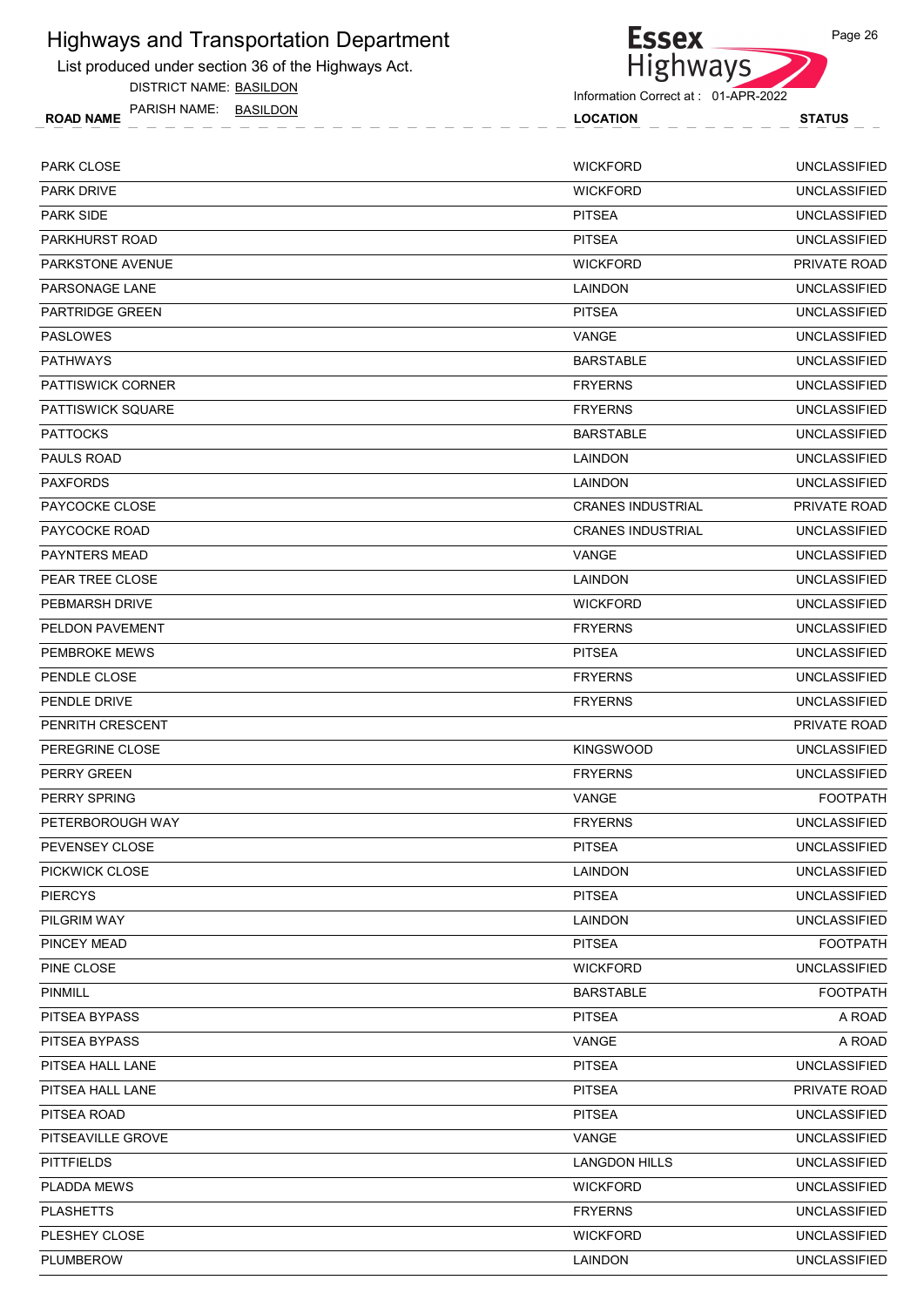List produced under section 36 of the Highways Act.

DISTRICT NAME: BASILDON

ROAD NAME LOCATION STATUS PARISH NAME: BASILDON



**Essex** 

Page 27

| <b>PLUMBEROW</b>         | LAINDON              | <b>FOOTPATH</b>     |
|--------------------------|----------------------|---------------------|
| <b>PLUMLEYS</b>          | <b>PITSEA</b>        | <b>UNCLASSIFIED</b> |
| <b>POLSTEADS</b>         | VANGE                | <b>UNCLASSIFIED</b> |
| POMFRET MEAD             | <b>GHYLLGROVE</b>    | <b>UNCLASSIFIED</b> |
| POPES CRESCENT           | <b>PITSEA</b>        | <b>UNCLASSIFIED</b> |
| <b>POPPY GARDENS</b>     |                      | PRIVATE ROAD        |
| <b>PORTERS</b>           | <b>PITSEA</b>        | <b>UNCLASSIFIED</b> |
| PORTLAND VIEW            |                      | PRIVATE ROAD        |
| POTTON DRIVE             | <b>WICKFORD</b>      | <b>UNCLASSIFIED</b> |
| POUND LANE               | LAINDON              | <b>UNCLASSIFIED</b> |
| POUND LANE CENTRAL       | LAINDON              | <b>UNCLASSIFIED</b> |
| POWELL ROAD              | LAINDON              | <b>UNCLASSIFIED</b> |
| <b>PRESCOTT</b>          | <b>LANGDON HILLS</b> | <b>UNCLASSIFIED</b> |
| PRIMROSE CLOSE           | <b>LANGDON HILLS</b> | <b>UNCLASSIFIED</b> |
| PRIMULA COURT            |                      | PRIVATE ROAD        |
| PRINCES CLOSE            | LAINDON              | <b>UNCLASSIFIED</b> |
| <b>PRINCES CLOSE</b>     | LAINDON              | PRIVATE ROAD        |
| <b>PRIORS CLOSE</b>      | <b>BARSTABLE</b>     | <b>UNCLASSIFIED</b> |
| PRIORS EAST              | <b>BARSTABLE</b>     | <b>UNCLASSIFIED</b> |
| <b>PUCK LANE</b>         | VANGE                | <b>FOOTPATH</b>     |
| <b>PUCKLESIDE</b>        | <b>LANGDON HILLS</b> | <b>UNCLASSIFIED</b> |
| PUFFIN CLOSE             | <b>WICKFORD</b>      | <b>UNCLASSIFIED</b> |
| PULLMAN COURT            | <b>WICKFORD</b>      | <b>UNCLASSIFIED</b> |
| PURCELL CLOSE            | LAINDON              | <b>UNCLASSIFIED</b> |
| PURLEIGH CLOSE           | <b>PITSEA</b>        | <b>UNCLASSIFIED</b> |
| <b>QUEENS ROAD</b>       | LAINDON              | <b>UNCLASSIFIED</b> |
| <b>QUENDON ROAD</b>      | <b>FRYERNS</b>       | <b>UNCLASSIFIED</b> |
| QUILTERS CLOSE           | <b>FRYERNS</b>       | <b>UNCLASSIFIED</b> |
| <b>QUILTERS STRAIGHT</b> | <b>FRYERNS</b>       | <b>UNCLASSIFIED</b> |
| RADWINTER AVENUE         | <b>WICKFORD</b>      | <b>UNCLASSIFIED</b> |
| RAILWAY APPROACH         | LAINDON              | <b>UNCLASSIFIED</b> |
| RALEIGH DRIVE            | <b>LAINDON</b>       | <b>UNCLASSIFIED</b> |
| <b>RAMSAY DRIVE</b>      | VANGE                | <b>UNCLASSIFIED</b> |
| <b>RAMSAY DRIVE</b>      | VANGE                | PRIVATE STREET      |
| RAMSDEN VIEW ROAD        | <b>WICKFORD</b>      | PRIVATE ROAD        |
| RAMSEY CHASE             | <b>WICKFORD</b>      | <b>UNCLASSIFIED</b> |
| RANTREE FOLD             | <b>LANGDON HILLS</b> | <b>UNCLASSIFIED</b> |
| <b>RAPHAELS</b>          | <b>LAINDON</b>       | <b>UNCLASSIFIED</b> |
| RAVENSCOURT DRIVE        | VANGE                | <b>UNCLASSIFIED</b> |
| <b>RAVENSDALE</b>        | <b>KINGSWOOD</b>     | <b>UNCLASSIFIED</b> |
| RAVENSFIELD              | <b>BARSTABLE</b>     | <b>UNCLASSIFIED</b> |
| <b>RAYSIDE</b>           | <b>BARSTABLE</b>     | <b>UNCLASSIFIED</b> |
| <b>READING CLOSE</b>     | <b>LANGDON HILLS</b> | <b>UNCLASSIFIED</b> |
| RECREATION CLOSE         | LAINDON              | PRIVATE ROAD        |
| <b>RECTORY GARDENS</b>   | <b>PITSEA</b>        | <b>UNCLASSIFIED</b> |

RECTORY GROVE UNCLASSIFIED WICKFORD WICKFORD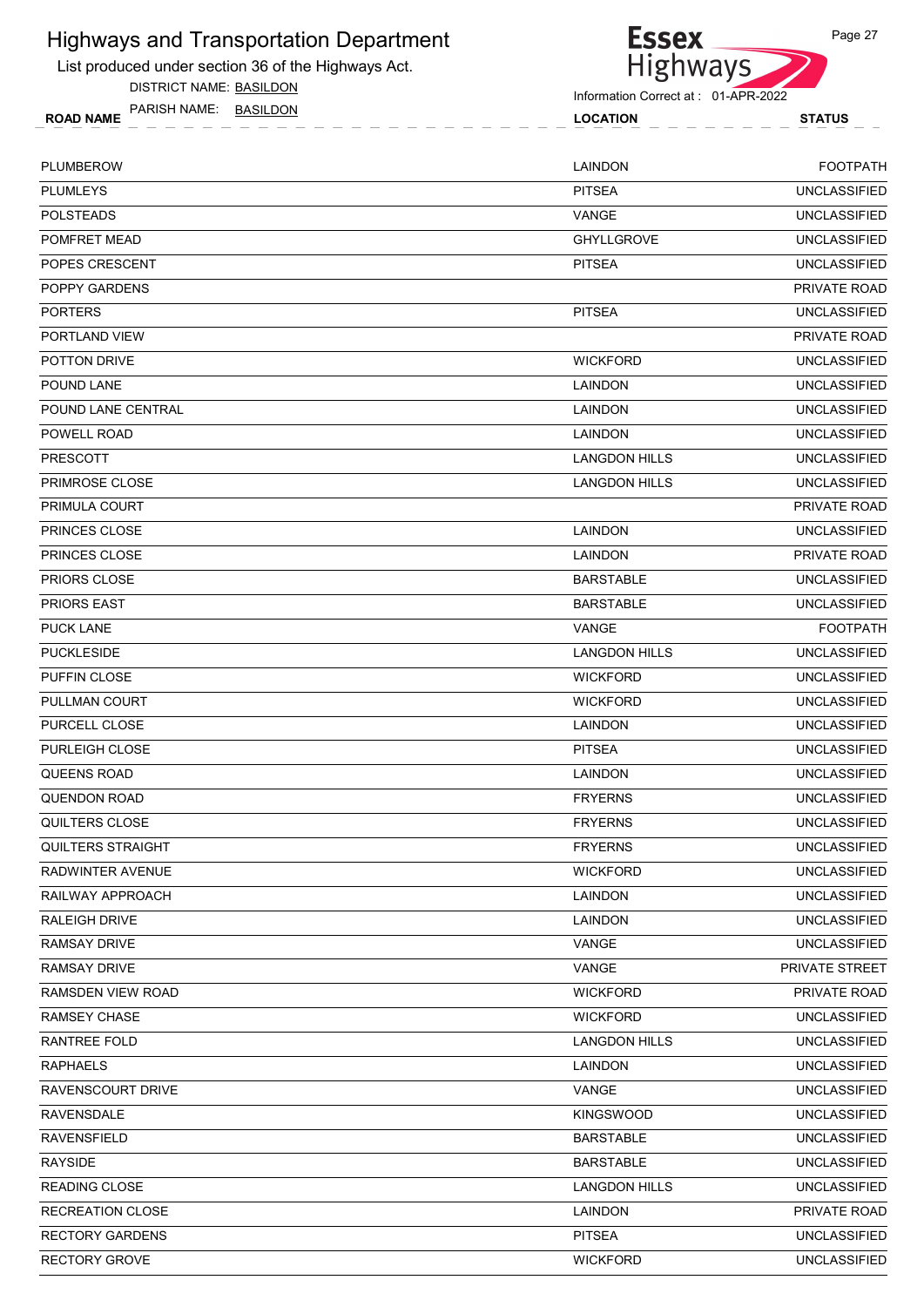List produced under section 36 of the Highways Act.

DISTRICT NAME: BASILDON



Information Correct at : 01-APR-2022

| BASILDON<br>PARISH NAME:<br><b>ROAD NAME</b> | <b>LOCATION</b> | <b>STATUS</b>       |
|----------------------------------------------|-----------------|---------------------|
| RECTORY PARK DRIVE                           | <b>PITSEA</b>   | UNCLASSIFIED        |
| RECTORY ROAD                                 | <b>PITSEA</b>   | <b>UNCLASSIFIED</b> |
| RECTORY ROAD                                 | LAINDON         | <b>UNCLASSIFIED</b> |
| REDGATE CLOSE                                | <b>WICKFORD</b> | <b>UNCLASSIFIED</b> |
|                                              | $\cdots$        | $\cdots$            |

| <b>RECTORY ROAD</b>      | <b>PITSEA</b>        | <b>UNCLASSIFIED</b>   |
|--------------------------|----------------------|-----------------------|
| <b>RECTORY ROAD</b>      | LAINDON              | <b>UNCLASSIFIED</b>   |
| REDGATE CLOSE            | <b>WICKFORD</b>      | <b>UNCLASSIFIED</b>   |
| REDGRAVE ROAD            | VANGE                | <b>UNCLASSIFIED</b>   |
| <b>REDSHANK CLOSE</b>    | <b>FRYERNS</b>       | <b>PRIVATE STREET</b> |
| REDWOOD DRIVE            | LAINDON              | <b>UNCLASSIFIED</b>   |
| <b>REED POND WALK</b>    | <b>LANGDON HILLS</b> | <b>UNCLASSIFIED</b>   |
| <b>REEDS CLOSE</b>       |                      | <b>PRIVATE STREET</b> |
| <b>REEDS WAY</b>         | <b>WICKFORD</b>      | <b>UNCLASSIFIED</b>   |
| REEVES CLOSE             | <b>LANGDON HILLS</b> | <b>UNCLASSIFIED</b>   |
| <b>REGENT COURT</b>      | LAINDON              | <b>UNCLASSIFIED</b>   |
| <b>RENACRES</b>          | <b>LANGDON HILLS</b> | <b>UNCLASSIFIED</b>   |
| <b>REPTON CLOSE</b>      | <b>NEVENDON</b>      | <b>UNCLASSIFIED</b>   |
| <b>RETTENDON GARDENS</b> | <b>WICKFORD</b>      | <b>UNCLASSIFIED</b>   |
| <b>RETTENDON VIEW</b>    | <b>WICKFORD</b>      | <b>UNCLASSIFIED</b>   |
| <b>RHUM MEWS</b>         | <b>WICKFORD</b>      | <b>UNCLASSIFIED</b>   |
| <b>RICHMOND ROAD</b>     | <b>WICKFORD</b>      | <b>UNCLASSIFIED</b>   |
| <b>RICKLING</b>          | VANGE                | <b>UNCLASSIFIED</b>   |
| RIDLEY ROAD              | <b>NEVENDON</b>      | <b>UNCLASSIFIED</b>   |
| <b>RIFFAMS COURT</b>     | <b>PITSEA</b>        | <b>UNCLASSIFIED</b>   |
| <b>RIFFAMS DRIVE</b>     | <b>PITSEA</b>        | <b>UNCLASSIFIED</b>   |
| <b>RIPPLESIDE</b>        | <b>BARSTABLE</b>     | <b>UNCLASSIFIED</b>   |
| <b>RISE PARK</b>         | LAINDON              | <b>UNCLASSIFIED</b>   |
| <b>RIVER VIEW CLOSE</b>  | LAINDON              | <b>UNCLASSIFIED</b>   |
| <b>RIVERSIDE WALK</b>    | <b>WICKFORD</b>      | <b>UNCLASSIFIED</b>   |
| <b>RIVERTONS</b>         | VANGE                | <b>UNCLASSIFIED</b>   |
| <b>RIVERVIEW</b>         | VANGE                | <b>UNCLASSIFIED</b>   |
| ROBERTS ROAD             | LAINDON              | <b>UNCLASSIFIED</b>   |
| <b>ROBERTSON DRIVE</b>   | <b>WICKFORD</b>      | PRIVATE ROAD          |
| <b>ROBERTSON DRIVE</b>   | <b>WICKFORD</b>      | <b>UNCLASSIFIED</b>   |
| ROBINIA CLOSE            | LAINDON              | <b>UNCLASSIFIED</b>   |
| ROCHESTER WAY            | <b>FRYERNS</b>       | <b>FOOTPATH</b>       |
| RODING WAY               | <b>WICKFORD</b>      | <b>UNCLASSIFIED</b>   |
| ROEDEAN CRESCENT         |                      | PRIVATE STREET        |
| <b>ROKELLS</b>           | <b>GHYLLGROVE</b>    | <b>UNCLASSIFIED</b>   |
| <b>ROKESCROFT</b>        | <b>PITSEA</b>        | <b>UNCLASSIFIED</b>   |
| <b>ROODEGATE</b>         | <b>GHYLLGROVE</b>    | <b>UNCLASSIFIED</b>   |
| <b>ROOKYARDS</b>         | VANGE                | <b>UNCLASSIFIED</b>   |
| ROOSEVELT ROAD           | LAINDON              | <b>UNCLASSIFIED</b>   |
| ROSE ACRE                | <b>BARSTABLE</b>     | <b>UNCLASSIFIED</b>   |
| ROSE CLOSE               | <b>WICKFORD</b>      | <b>UNCLASSIFIED</b>   |
| ROSEBERRY AVENUE         | <b>LANGDON HILLS</b> | <b>UNCLASSIFIED</b>   |
| ROSECROFT CLOSE          | <b>LANGDON HILLS</b> | <b>UNCLASSIFIED</b>   |
| <b>ROSELAINE</b>         | <b>GHYLLGROVE</b>    | <b>UNCLASSIFIED</b>   |
| <b>ROSS WAY</b>          | <b>LANGDON HILLS</b> | <b>UNCLASSIFIED</b>   |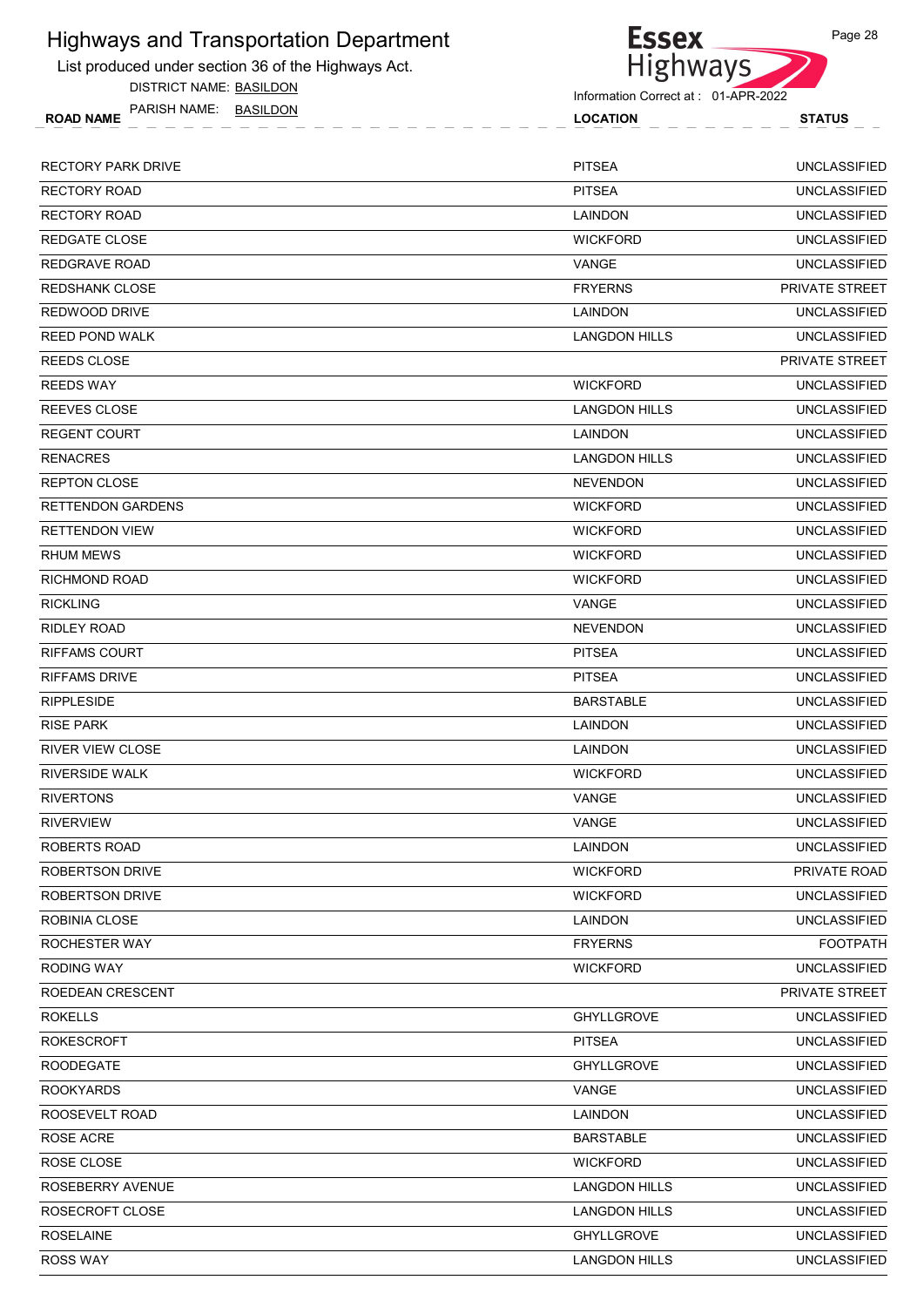List produced under section 36 of the Highways Act.

DISTRICT NAME: BASILDON

ROAD NAME LOCATION STATUS PARISH NAME: BASILDON

| <b>Essex</b>    | Page 29 |
|-----------------|---------|
| <b>Highways</b> |         |

| <b>ROUNDACRE</b>            |                      | A ROAD              |
|-----------------------------|----------------------|---------------------|
| ROUNDACRE NEW ROUNDABOUT    | <b>BASILDON TOWN</b> | A ROAD              |
| <b>ROWANS WAY</b>           | <b>WICKFORD</b>      | <b>UNCLASSIFIED</b> |
| <b>ROWENHALL</b>            | LAINDON              | <b>UNCLASSIFIED</b> |
| ROWHEDGE CLOSE              | <b>NEVENDON</b>      | PRIVATE ROAD        |
| ROXWELL CRESCENT            | <b>WICKFORD</b>      | PRIVATE STREET      |
| ROYAL COURT                 | LAINDON              | PRIVATE ROAD        |
| ROYAL OAK CHASE             | <b>LAINDON</b>       | <b>UNCLASSIFIED</b> |
| ROYAL OAK DRIVE             | <b>WICKFORD</b>      | <b>UNCLASSIFIED</b> |
| ROYDON BRIDGE               | <b>FRYERNS</b>       | <b>UNCLASSIFIED</b> |
| <b>RUBICON AVENUE</b>       | <b>WICKFORD</b>      | <b>UNCLASSIFIED</b> |
| RUNDELLS WALK               | <b>FRYERNS</b>       | <b>UNCLASSIFIED</b> |
| RUNWELL ROAD                | <b>WICKFORD</b>      | <b>CLASS III</b>    |
| <b>RUNWELL ROAD</b>         | <b>WICKFORD</b>      | A ROAD              |
| RUNWELL ROAD ROUNDABOUT     | <b>WICKFORD</b>      | A ROAD              |
| <b>RUSHLEY</b>              | <b>PITSEA</b>        | <b>UNCLASSIFIED</b> |
| <b>RUSKIN PATH</b>          | <b>WICKFORD</b>      | <b>UNCLASSIFIED</b> |
| RUSSELL CLOSE               | LAINDON              | <b>UNCLASSIFIED</b> |
| <b>RUSSETTS</b>             |                      | <b>UNCLASSIFIED</b> |
| RUTHVEN CLOSE               | <b>WICKFORD</b>      | <b>UNCLASSIFIED</b> |
| RUTLAND CLOSE               | LAINDON              | <b>UNCLASSIFIED</b> |
| <b>RYDER WAY</b>            | <b>NEVENDON</b>      | PRIVATE ROAD        |
| <b>RYE MEAD</b>             | <b>LANGDON HILLS</b> | <b>UNCLASSIFIED</b> |
| <b>RYEDENE</b>              | VANGE                | <b>UNCLASSIFIED</b> |
| RYEDENE CLOSE               | <b>WICKFORD</b>      | PRIVATE ROAD        |
| <b>RYEDENE PLACE</b>        | <b>WICKFORD</b>      | PRIVATE ROAD        |
| SABLE WAY                   | LAINDON              | PRIVATE ROAD        |
| <b>SAFFRON COURT</b>        | LAINDON              | PRIVATE ROAD        |
| SALCOTT CRESCENT            | <b>WICKFORD</b>      | PRIVATE STREET      |
| SALCOTT CRESCENT            | <b>WICKFORD</b>      | <b>UNCLASSIFIED</b> |
| SALCOTT CRESCENT ROUNDABOUT | <b>WICKFORD</b>      | <b>UNCLASSIFIED</b> |
| SAMUEL ROAD                 | <b>LANGDON HILLS</b> | <b>UNCLASSIFIED</b> |
| SANDON CLOSE                | <b>BARSTABLE</b>     | <b>UNCLASSIFIED</b> |
| <b>SANDON COURT</b>         | <b>BARSTABLE</b>     | <b>UNCLASSIFIED</b> |
| <b>SANDON ROAD</b>          | <b>BARSTABLE</b>     | <b>UNCLASSIFIED</b> |
| SANDPIPER LANE              | <b>FRYERNS</b>       | PRIVATE STREET      |
| <b>SANDRINGHAM ROAD</b>     | LAINDON              | PRIVATE ROAD        |
| SANDRINGHAM ROAD            | LAINDON              | <b>UNCLASSIFIED</b> |
| SARK GROVE                  | <b>WICKFORD</b>      | <b>UNCLASSIFIED</b> |
| SAVOY CLOSE                 | <b>LANGDON HILLS</b> | <b>UNCLASSIFIED</b> |
| <b>SCALDHURST</b>           | <b>PITSEA</b>        | <b>UNCLASSIFIED</b> |
| <b>SCARLETTS</b>            | <b>FRYERNS</b>       | <b>UNCLASSIFIED</b> |
| <b>SCHOLARS CRESCENT</b>    | LAINDON              | <b>UNCLASSIFIED</b> |
| <b>SCHOOL AVENUE</b>        | LAINDON              | PRIVATE STREET      |
| SCHOOL AVENUE               | LAINDON              | <b>UNCLASSIFIED</b> |
| <b>SCHOOL PATH</b>          |                      | PRIVATE STREET      |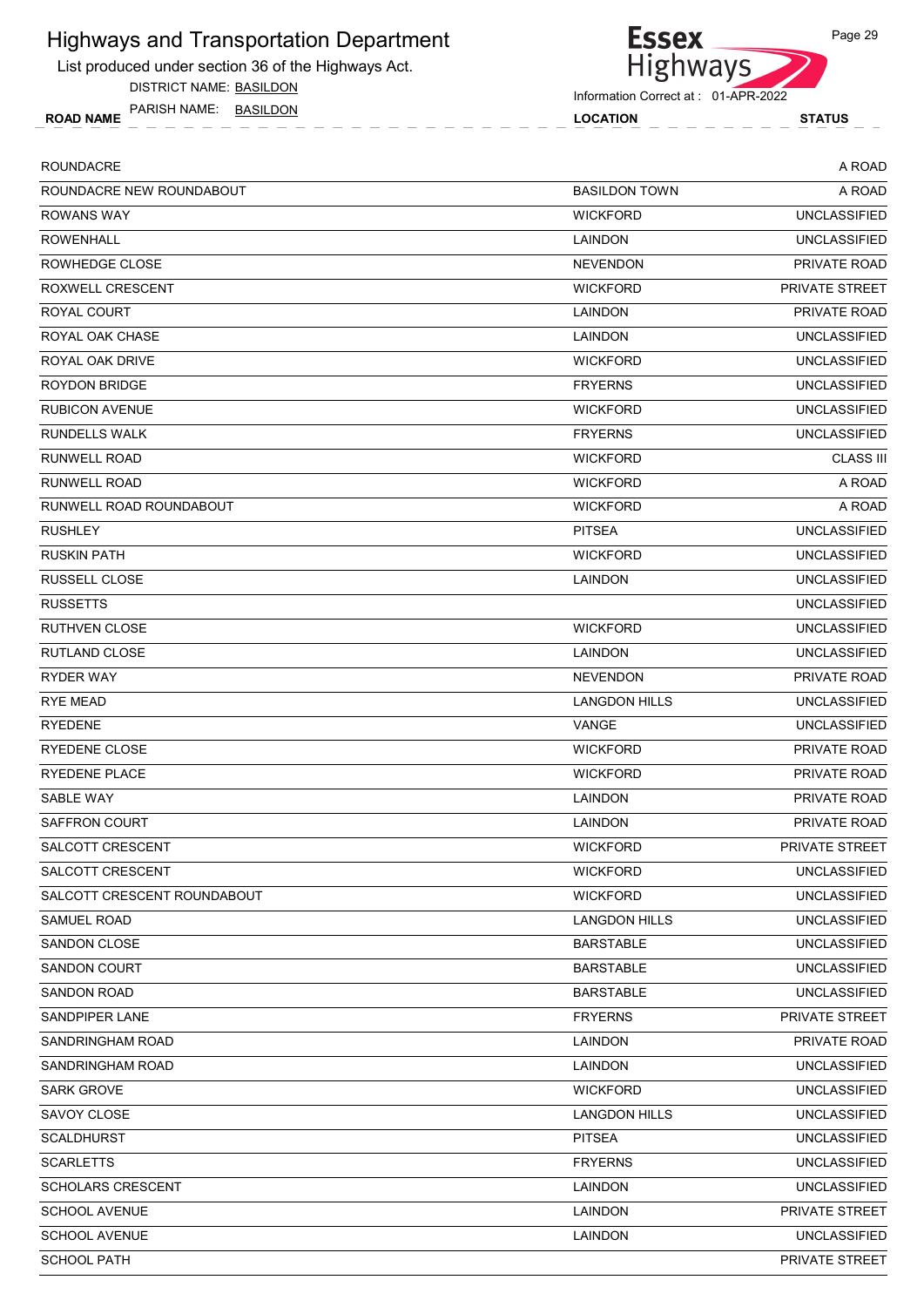List produced under section 36 of the Highways Act.

DISTRICT NAME: BASILDON



Page 30

| PARISH NAME:<br>BASILDON<br><b>ROAD NAME</b> | <b>LOCATION</b> | <b>STATUS</b>       |
|----------------------------------------------|-----------------|---------------------|
| SCOTT DRIVE                                  | <b>WICKFORD</b> | <b>UNCLASSIFIED</b> |
| SEAVIEW AVENUE                               | VANGE           | <b>UNCLASSIFIED</b> |
| -- - - - - - - - - -                         | .               | _______             |

| <b>06716161106</b>     | 11111                | 000000000000        |
|------------------------|----------------------|---------------------|
| <b>SEAX COURT</b>      | LAINDON              | PRIVATE ROAD        |
| <b>SEAX WAY</b>        | LAINDON              | <b>UNCLASSIFIED</b> |
| <b>SELLARS WAY</b>     |                      | PRIVATE ROAD        |
| <b>SEVEN ACRES</b>     | <b>WICKFORD</b>      | <b>UNCLASSIFIED</b> |
| <b>SEWARDS END</b>     | <b>WICKFORD</b>      | <b>UNCLASSIFIED</b> |
| <b>SEYMOUR CLOSE</b>   | LAINDON              | <b>UNCLASSIFIED</b> |
| SHAKESPEARE AVENUE     | <b>LANGDON HILLS</b> | <b>UNCLASSIFIED</b> |
| SHARLANDS CLOSE        | <b>WICKFORD</b>      | <b>UNCLASSIFIED</b> |
| SHAW CLOSE             | <b>WICKFORD</b>      | <b>UNCLASSIFIED</b> |
| SHELLEY AVENUE         | <b>LANGDON HILLS</b> | PRIVATE ROAD        |
| SHELLEY AVENUE         | <b>LANGDON HILLS</b> | <b>UNCLASSIFIED</b> |
| <b>SHELSLEY DRIVE</b>  | <b>LANGDON HILLS</b> | <b>UNCLASSIFIED</b> |
| SHEPESHALL             | LAINDON              | <b>UNCLASSIFIED</b> |
| <b>SHEPESHALL</b>      | LAINDON              | <b>FOOTPATH</b>     |
| SHERBORNE DRIVE        | <b>PITSEA</b>        | <b>UNCLASSIFIED</b> |
| SHERWOOD CLOSE         | <b>LANGDON HILLS</b> | PRIVATE ROAD        |
| SHERWOOD CLOSE         | <b>LANGDON HILLS</b> | <b>UNCLASSIFIED</b> |
| <b>SHIRLEY GARDENS</b> | <b>PITSEA</b>        | <b>UNCLASSIFIED</b> |
| <b>SHORT ACRE</b>      | <b>FRYERNS</b>       | <b>UNCLASSIFIED</b> |
| SHREWSBURY CLOSE       | LANGDON HILLS        | <b>UNCLASSIFIED</b> |
| SHRUBBERY CLOSE        | LAINDON              | <b>UNCLASSIFIED</b> |
| SILVA ISLAND WAY       | WICKFORD             | PRIVATE ROAD        |
| SILVER WAY             | <b>WICKFORD</b>      | <b>UNCLASSIFIED</b> |
| <b>SILVERMERE</b>      | <b>LANGDON HILLS</b> | <b>UNCLASSIFIED</b> |
| SINCLAIR WALK          | <b>WICKFORD</b>      | <b>UNCLASSIFIED</b> |
| SMOLLETT PLACE         | <b>WICKFORD</b>      | <b>UNCLASSIFIED</b> |
| SNOWDONIA CLOSE        | PITSEA               | <b>UNCLASSIFIED</b> |
| SOANE STREET           | <b>PITSEA</b>        | <b>UNCLASSIFIED</b> |
| <b>SOMERCOTES</b>      | <b>LAINDON</b>       | <b>UNCLASSIFIED</b> |
| <b>SOMERDENE</b>       | <b>PITSEA</b>        | <b>UNCLASSIFIED</b> |
| SOMERSET GARDENS       | <b>PITSEA</b>        | UNCLASSIFIED        |
| SOMERSET ROAD          | LAINDON              | <b>UNCLASSIFIED</b> |
| SORREL COURT           |                      | <b>UNCLASSIFIED</b> |
| SOUTH BEECH AVENUE     | <b>WICKFORD</b>      | <b>UNCLASSIFIED</b> |
| SOUTH COLNE            | VANGE                | <b>UNCLASSIFIED</b> |
| SOUTH CROCKERFORD      | VANGE                | UNCLASSIFIED        |
| SOUTH MAYNE            | PITSEA               | A ROAD              |
| SOUTH MAYNE            | <b>BARSTABLE</b>     | A ROAD              |
| SOUTH RIDING           | <b>BARSTABLE</b>     | <b>UNCLASSIFIED</b> |
| <b>SOUTH WALK</b>      | <b>BASILDON TOWN</b> | PRIVATE ROAD        |
| SOUTHBOURNE GROVE      | <b>WICKFORD</b>      | PRIVATE ROAD        |
| SOUTHCOTE CRESCENT     | <b>FRYERNS</b>       | <b>UNCLASSIFIED</b> |
| SOUTHCOTE ROW          | <b>FRYERNS</b>       | <b>UNCLASSIFIED</b> |
| SOUTHCOTE SQUARE       | <b>FRYERNS</b>       | <b>UNCLASSIFIED</b> |
|                        |                      |                     |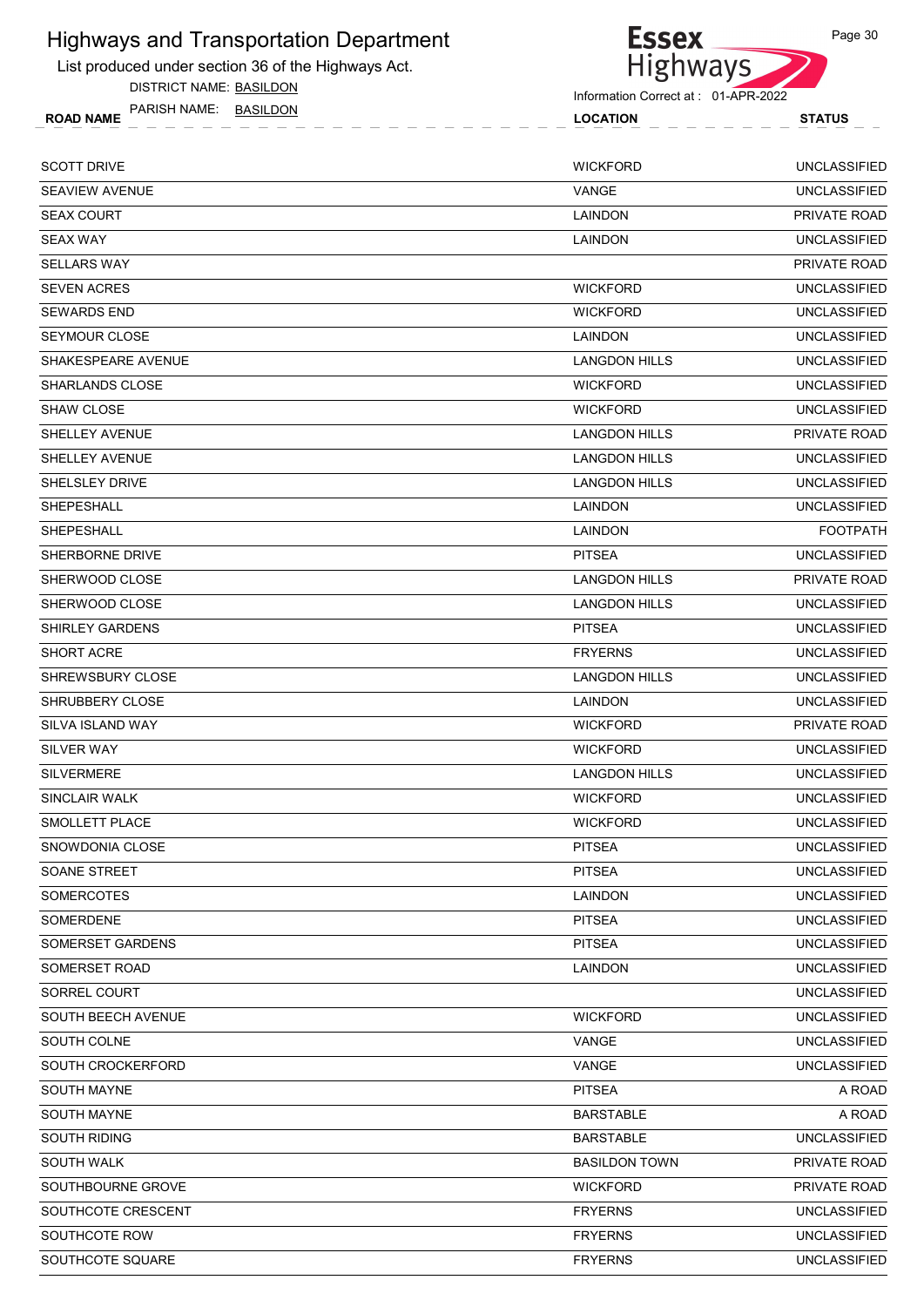List produced under section 36 of the Highways Act.

DISTRICT NAME: BASILDON

ROAD NAME LOCATION STATUS PARISH NAME: BASILDON



Page 31

Information Correct at : 01-APR-2022

| SOUTHEND ARTERIAL ROAD                                                        | PIPPS HILL<br><b>INDUSTRIAL</b> | A ROAD              |
|-------------------------------------------------------------------------------|---------------------------------|---------------------|
| SOUTHEND ARTERIAL ROAD                                                        | <b>NEVENDON</b>                 | A ROAD              |
| SOUTHEND ARTERIAL ROAD                                                        | <b>LAINDON</b>                  | A ROAD              |
| SOUTHEND ARTERIAL ROAD                                                        | <b>DUNTON</b>                   | A ROAD              |
| SOUTHEND ARTERIAL ROAD                                                        | <b>CRANES INDUSTRIAL</b>        | A ROAD              |
| SOUTHEND ARTERIAL ROAD                                                        | <b>NORTH BENFLEET</b>           | A ROAD              |
| SOUTHEND ARTERIAL ROAD SLIP ROAD FROM A127 TO A130<br><b>EASTBOUND</b>        | NORTH BENFLEET                  | A ROAD              |
| SOUTHEND ARTERIAL ROAD SLIP ROAD FROM A127 TO A132<br><b>EASTBOUND</b>        | <b>NEVENDON</b>                 | A ROAD              |
| SOUTHEND ARTERIAL ROAD SLIP ROAD FROM A127 TO A132<br><b>WESTBOUND</b>        | NEVENDON                        | A ROAD              |
| SOUTHEND ARTERIAL ROAD SLIP ROAD FROM A127 TO UPPER<br><b>MAYNE WESTBOUND</b> | <b>LAINDON</b>                  | A ROAD              |
| SOUTHEND ARTERIAL ROAD SLIP ROAD FROM A127 TO WEST<br><b>MAYNE EASTBOUND</b>  | <b>DUNTON</b>                   | A ROAD              |
| SOUTHEND ARTERIAL ROAD SLIP ROAD FROM A127 TO WEST<br><b>MAYNE WESTBOUND</b>  | <b>LAINDON</b>                  | A ROAD              |
| SOUTHEND ARTERIAL ROAD SLIP ROAD FROM A127 TO WEST<br><b>MAYNE WESTBOUND</b>  | <b>DUNTON</b>                   | A ROAD              |
| SOUTHEND ARTERIAL ROAD SLIP ROAD FROM A130 TO A127<br><b>WESTBOUND</b>        | NORTH BENFLEET                  | A ROAD              |
| SOUTHEND ARTERIAL ROAD SLIP ROAD FROM A132 TO A127<br><b>EASTBOUND</b>        | <b>NEVENDON</b>                 | A ROAD              |
| SOUTHEND ARTERIAL ROAD SLIP ROAD FROM A132 TO A127<br>WESTBOUND               | <b>CRANES INDUSTRIAL</b>        | A ROAD              |
| SOUTHEND ARTERIAL ROAD SLIP ROAD FROM UPPER MAYNE TO<br>A127 WESTBOUND        | LAINDON                         | A ROAD              |
| SOUTHEND ARTERIAL ROAD SLIP ROAD FROM WEST MAYNE TO<br>A127 EASTBOUND         | <b>LAINDON</b>                  | A ROAD              |
| SOUTHEND ARTERIAL ROAD SLIP ROAD FROM WEST MAYNE TO<br>A127 EASTBOUND         | <b>DUNTON</b>                   | A ROAD              |
| SOUTHEND ARTERIAL ROAD SLIP ROAD FROM WEST MAYNE TO<br>A127 WESTBOUND         | <b>DUNTON</b>                   | A ROAD              |
| SOUTHEND ARTERIAL ROAD TO UPPER MAYNE LINK ROAD                               | LAINDON                         | A ROAD              |
| SOUTHEND ROAD                                                                 | <b>FOBBING</b>                  | A ROAD              |
| SOUTHEND ROAD                                                                 | <b>WICKFORD</b>                 | A ROAD              |
| SOUTHEND ROAD                                                                 | VANGE                           | A ROAD              |
| <b>SOUTHERNHAY</b>                                                            | <b>BASILDON TOWN</b>            | <b>UNCLASSIFIED</b> |
| <b>SOUTHERNHAY</b>                                                            | <b>BASILDON TOWN</b>            | PRIVATE ROAD        |
| SOUTHFIELD ROUNDABOUT                                                         | <b>LAINDON</b>                  | <b>B ROAD</b>       |
| SOUTHVIEW ROAD                                                                | VANGE                           | UNCLASSIFIED        |
| SOUTHVIEW ROAD                                                                | VANGE                           | PRIVATE ROAD        |
| SOUTHWARK PATH                                                                | <b>FRYERNS</b>                  | <b>FOOTPATH</b>     |
| SOUTHWAY                                                                      | <b>LANGDON HILLS</b>            | PRIVATE ROAD        |
| SOUTHWELL LINK                                                                |                                 | PRIVATE ROAD        |
| SOUTHWICK CLOSE                                                               | <b>WICKFORD</b>                 | <b>UNCLASSIFIED</b> |
| <b>SPAINS HALL PLACE</b>                                                      | KINGSWOOD                       | <b>UNCLASSIFIED</b> |
| <b>SPARKBRIDGE</b>                                                            | LAINDON                         | <b>UNCLASSIFIED</b> |
| <b>SPARROWS HERNE</b>                                                         | <b>KINGSWOOD</b>                | <b>UNCLASSIFIED</b> |

SPELLBROOK CLOSE UNCLASSIFIED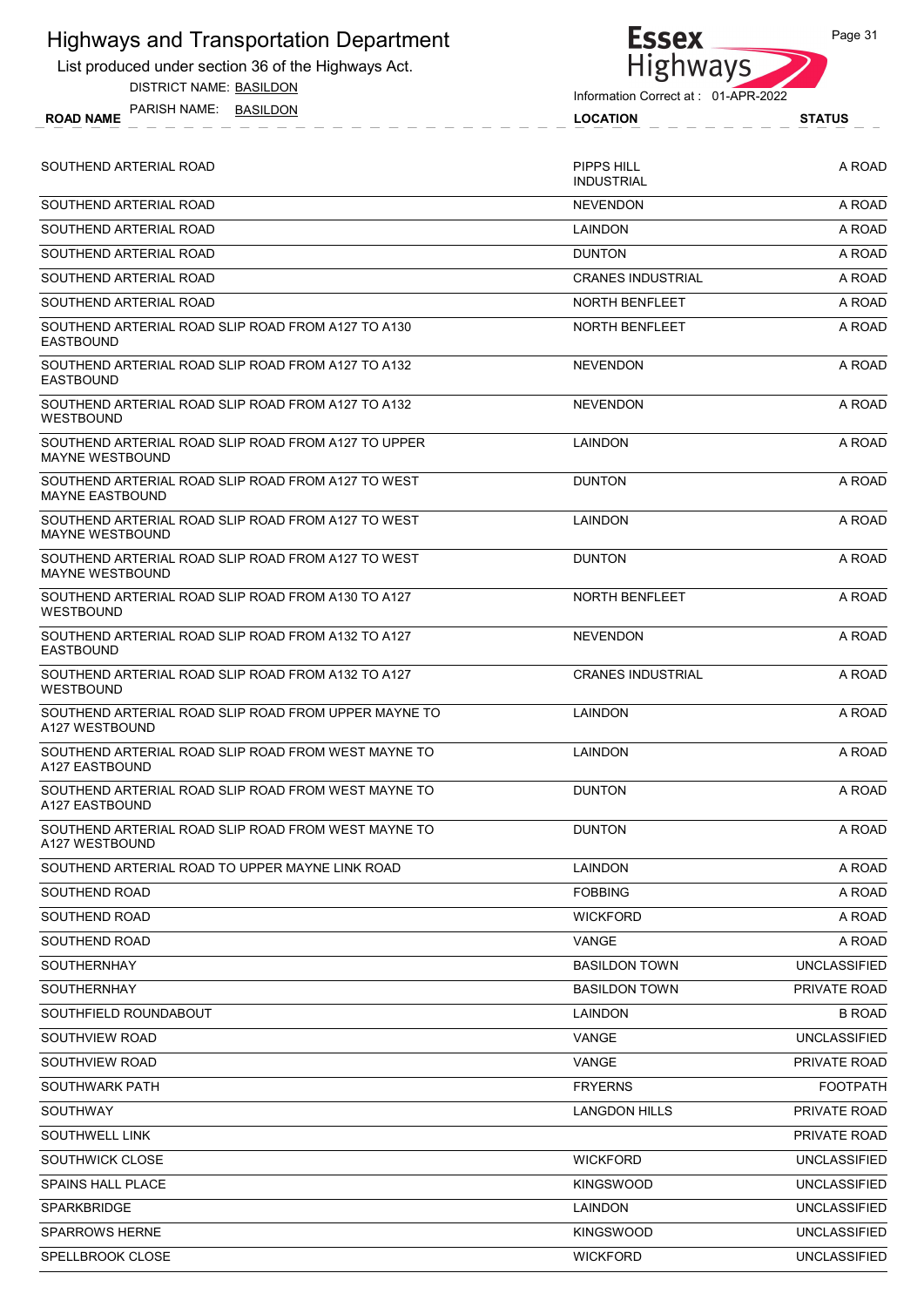List produced under section 36 of the Highways Act.

DISTRICT NAME: BASILDON



| <br><b>ROAD</b> | ◡<br>Ήľ | NVIE | <b>BASI</b> | ∟∩ר |  | ּ ∿רוד |  |  |  |  |  |  |  |  |  | __ |  |  |  |  |  |  |  |  |  |  |  |  |  |  |  |  |  |  |
|-----------------|---------|------|-------------|-----|--|--------|--|--|--|--|--|--|--|--|--|----|--|--|--|--|--|--|--|--|--|--|--|--|--|--|--|--|--|--|
|                 |         |      |             |     |  |        |  |  |  |  |  |  |  |  |  |    |  |  |  |  |  |  |  |  |  |  |  |  |  |  |  |  |  |  |

| <b>STATION ROAD</b>       | <b>WICKFORD</b>      | PRIVATE ROAD        |
|---------------------------|----------------------|---------------------|
| <b>STATION LANE</b>       | <b>PITSEA</b>        | <b>CLASS III</b>    |
| <b>STATION AVENUE</b>     | <b>WICKFORD</b>      | <b>UNCLASSIFIED</b> |
| <b>STATION APPROACH</b>   | <b>WICKFORD</b>      | <b>UNCLASSIFIED</b> |
| <b>STATION APPROACH</b>   | <b>PITSEA</b>        | PRIVATE ROAD        |
| <b>STATION APPROACH</b>   | LAINDON              | <b>UNCLASSIFIED</b> |
| <b>STANNETTS</b>          | LAINDON              | <b>UNCLASSIFIED</b> |
| STANEWAY                  | <b>LANGDON HILLS</b> | <b>B ROAD</b>       |
| <b>STAMFORD DRIVE</b>     |                      | PRIVATE STREET      |
| <b>STAGDEN CROSS</b>      | <b>BARSTABLE</b>     | <b>UNCLASSIFIED</b> |
| <b>STAFFORD GREEN</b>     | <b>LANGDON HILLS</b> | <b>UNCLASSIFIED</b> |
| <b>STAFFORD GREEN</b>     | <b>LANGDON HILLS</b> | PRIVATE STREET      |
| STAFFA CLOSE              | <b>WICKFORD</b>      | <b>UNCLASSIFIED</b> |
| <b>STACK AVENUE</b>       | <b>LANGDON HILLS</b> | PRIVATE ROAD        |
| <b>STACEY DRIVE</b>       | <b>LANGDON HILLS</b> | PRIVATE STREET      |
| <b>STACEY DRIVE</b>       | <b>LANGDON HILLS</b> | PRIVATE ROAD        |
| ST TERESA'S CLOSE         | <b>BARSTABLE</b>     | <b>UNCLASSIFIED</b> |
| ST PETERS TERRACE         | <b>WICKFORD</b>      | <b>UNCLASSIFIED</b> |
| <b>ST PETERS PAVEMENT</b> | <b>FRYERNS</b>       | <b>UNCLASSIFIED</b> |
| ST OMAR CLOSE             | <b>WICKFORD</b>      | <b>UNCLASSIFIED</b> |
| <b>ST NICHOLAS LANE</b>   | LAINDON              | <b>B ROAD</b>       |
| <b>ST MICHAELS AVENUE</b> | <b>PITSEA</b>        | <b>UNCLASSIFIED</b> |
| <b>ST MARYS ROAD</b>      | <b>WICKFORD</b>      | PRIVATE ROAD        |
| ST MARY'S CRESCENT        | <b>PITSEA</b>        | <b>UNCLASSIFIED</b> |
| ST MARTINS SQUARE         | <b>BASILDON TOWN</b> | PRIVATE ROAD        |
| ST LUKES CLOSE            | LAINDON              | <b>UNCLASSIFIED</b> |
| ST JOHNS CLOSE            | LAINDON              | <b>UNCLASSIFIED</b> |
| <b>ST JAMES ROAD</b>      | VANGE                | <b>UNCLASSIFIED</b> |
| ST GABRIELS COURT         | <b>PITSEA</b>        | PRIVATE ROAD        |
| ST DAVIDS WAY             | <b>WICKFORD</b>      | <b>UNCLASSIFIED</b> |
| ST DAVIDS ROAD            | <b>LANGDON HILLS</b> | <b>UNCLASSIFIED</b> |
| ST CLERES CRESCENT        | <b>WICKFORD</b>      | <b>UNCLASSIFIED</b> |
| <b>ST CHARLES DRIVE</b>   | <b>WICKFORD</b>      | <b>UNCLASSIFIED</b> |
| ST CHADS CLOSE            | LAINDON              | <b>UNCLASSIFIED</b> |
| ST CATHERINES CLOSE       | <b>WICKFORD</b>      | <b>UNCLASSIFIED</b> |
| ST ANNS CLOSE             | LAINDON              | <b>UNCLASSIFIED</b> |
| ST ANDREWS LANE           | LAINDON              | <b>UNCLASSIFIED</b> |
| <b>SQUIRRELS</b>          | <b>LANGDON HILLS</b> | <b>UNCLASSIFIED</b> |
| SPRUCE CLOSE              | LAINDON              | <b>UNCLASSIFIED</b> |
| <b>SPRINGFIELDS</b>       | VANGE                | <b>UNCLASSIFIED</b> |
| SPRINGFIELD ROAD          | <b>WICKFORD</b>      | <b>UNCLASSIFIED</b> |
| <b>SPORHAMS</b>           | <b>LANGDON HILLS</b> | <b>UNCLASSIFIED</b> |
| <b>SPIRE ROAD</b>         | LAINDON              | <b>UNCLASSIFIED</b> |
| <b>SPINNEY CLOSE</b>      | <b>WICKFORD</b>      | <b>UNCLASSIFIED</b> |
| <b>SPEYSIDE WALK</b>      | <b>WICKFORD</b>      | <b>FOOTPATH</b>     |
| SPENDERS CLOSE            | <b>FRYERNS</b>       | <b>UNCLASSIFIED</b> |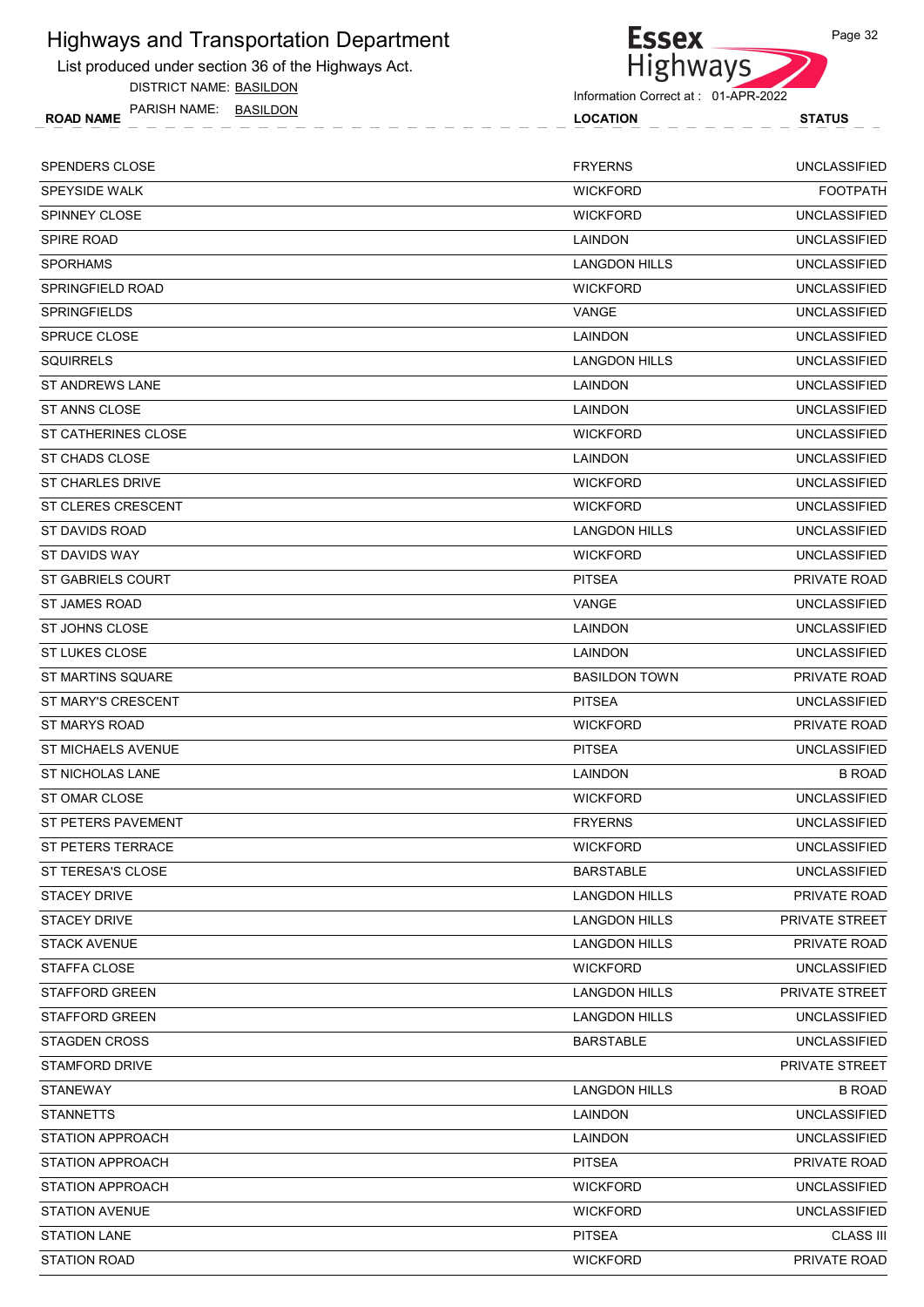List produced under section 36 of the Highways Act.

DISTRICT NAME: BASILDON



| <br><b>ROAD</b> | ◡<br>Ήľ | NVIE | <b>BASI</b> | ∟∩ר |  | ּ ∿רוד |  |  |  |  |  |  |  |  |  | __ |  |  |  |  |  |  |  |  |  |  |  |  |  |  |  |  |  |  |
|-----------------|---------|------|-------------|-----|--|--------|--|--|--|--|--|--|--|--|--|----|--|--|--|--|--|--|--|--|--|--|--|--|--|--|--|--|--|--|
|                 |         |      |             |     |  |        |  |  |  |  |  |  |  |  |  |    |  |  |  |  |  |  |  |  |  |  |  |  |  |  |  |  |  |  |

| <b>STATION ROAD</b>          | <b>WICKFORD</b>      | <b>UNCLASSIFIED</b> |
|------------------------------|----------------------|---------------------|
| <b>STATION WAY</b>           | <b>BASILDON TOWN</b> | <b>UNCLASSIFIED</b> |
| <b>STATION WAY</b>           | <b>KINGSWOOD</b>     | <b>UNCLASSIFIED</b> |
| <b>STEBBINGS</b>             | <b>LANGDON HILLS</b> | <b>UNCLASSIFIED</b> |
| STEEPLEHALL                  | <b>PITSEA</b>        | <b>UNCLASSIFIED</b> |
| <b>STEVENSON WAY</b>         | <b>WICKFORD</b>      | <b>UNCLASSIFIED</b> |
| <b>STEWART PLACE</b>         | <b>WICKFORD</b>      | <b>UNCLASSIFIED</b> |
| <b>STILEMANS</b>             | <b>WICKFORD</b>      | <b>UNCLASSIFIED</b> |
| <b>STIRLING PLACE</b>        | <b>PITSEA</b>        | <b>UNCLASSIFIED</b> |
| <b>STOKEFELDE</b>            | <b>PITSEA</b>        | <b>UNCLASSIFIED</b> |
| <b>STORMONTS WAY</b>         | <b>LANGDON HILLS</b> | PRIVATE ROAD        |
| STRADBROKE ROAD              |                      | <b>UNCLASSIFIED</b> |
| <b>STUBLANDS</b>             | <b>BARSTABLE</b>     | <b>UNCLASSIFIED</b> |
| STUDLAND AVENUE              | <b>WICKFORD</b>      | PRIVATE ROAD        |
| <b>STURROCKS</b>             | VANGE                | <b>UNCLASSIFIED</b> |
| SUDBROOK CLOSE               | <b>WICKFORD</b>      | <b>UNCLASSIFIED</b> |
| <b>SUFFOLK DRIVE</b>         | LAINDON              | <b>UNCLASSIFIED</b> |
| SUGDEN AVENUE                | <b>WICKFORD</b>      | PRIVATE ROAD        |
| SULLIVAN WAY                 | <b>LANGDON HILLS</b> | <b>UNCLASSIFIED</b> |
| <b>SUMPNERS LINK</b>         | LAINDON              | <b>UNCLASSIFIED</b> |
| <b>SUNNEDON</b>              | VANGE                | <b>UNCLASSIFIED</b> |
| <b>SUNNYSIDE</b>             | <b>LANGDON HILLS</b> | <b>UNCLASSIFIED</b> |
| SURREY WAY                   | LAINDON              | <b>UNCLASSIFIED</b> |
| SUSSEX CLOSE                 | LAINDON              | <b>UNCLASSIFIED</b> |
| SUTCLIFFE CLOSE              | <b>WICKFORD</b>      | <b>UNCLASSIFIED</b> |
| SUTHERLAND PLACE             | <b>WICKFORD</b>      | <b>UNCLASSIFIED</b> |
| <b>SWALLOW DALE</b>          | <b>KINGSWOOD</b>     | <b>UNCLASSIFIED</b> |
| SWALLOW ROAD                 | <b>WICKFORD</b>      | <b>UNCLASSIFIED</b> |
| <b>SWAN LANE</b>             | <b>WICKFORD</b>      | <b>UNCLASSIFIED</b> |
| <b>SWAN MEAD</b>             | VANGE                | <b>UNCLASSIFIED</b> |
| SWANSTEAD                    | VANGE                | <b>UNCLASSIFIED</b> |
| <b>SWEET BRIAR DRIVE</b>     | <b>LAINDON</b>       | <b>UNCLASSIFIED</b> |
| SWINBOURNE COURT             | <b>NEVENDON</b>      | PRIVATE ROAD        |
| SWINBOURNE ROAD              | <b>NEVENDON</b>      | <b>UNCLASSIFIED</b> |
| SYLVAN CLOSE                 | LAINDON              | <b>UNCLASSIFIED</b> |
| SYLVAN WAY                   | <b>LAINDON</b>       | PRIVATE ROAD        |
| <b>TAKELY END</b>            | <b>KINGSWOOD</b>     | <b>UNCLASSIFIED</b> |
| <b>TAKELY RIDE</b>           | <b>KINGSWOOD</b>     | <b>UNCLASSIFIED</b> |
| <b>TALLIS ROAD</b>           | LAINDON              | <b>UNCLASSIFIED</b> |
| <b>TAMWORTH DRIVE</b>        |                      | PRIVATE ROAD        |
| <b>TANGHAM WALK</b>          | <b>FRYERNS</b>       | <b>UNCLASSIFIED</b> |
| TANSWELL AVENUE              | <b>PITSEA</b>        | <b>UNCLASSIFIED</b> |
| <b>TANSWELL CLOSE</b>        | <b>PITSEA</b>        | <b>UNCLASSIFIED</b> |
| TATE CLOSE                   | <b>LAINDON</b>       | PRIVATE ROAD        |
| <b>TATTENHAM ROAD</b>        | LAINDON              | <b>UNCLASSIFIED</b> |
| <b>TAVERNERS GREEN CLOSE</b> | <b>WICKFORD</b>      | <b>UNCLASSIFIED</b> |
|                              |                      |                     |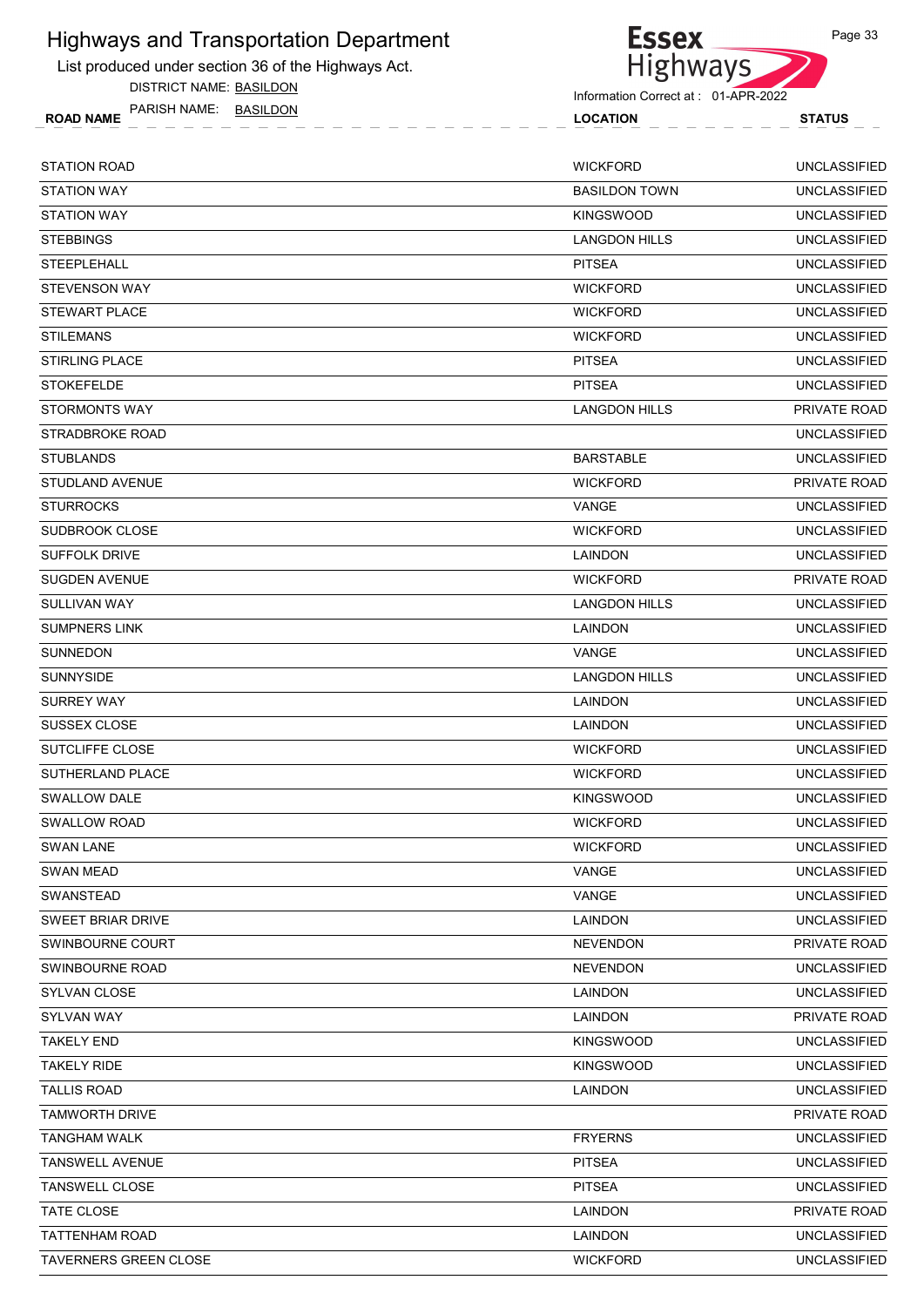List produced under section 36 of the Highways Act.

DISTRICT NAME: BASILDON



Information Correct at : 01-APR-2022

ROAD NAME LOCATION STATUS PARISH NAME: BASILDON

| <b>TAVISTOCK ROAD</b>       | <b>LAINDON</b>       | <b>UNCLASSIFIED</b> |
|-----------------------------|----------------------|---------------------|
| <b>TEAGLES</b>              | <b>LAINDON</b>       | <b>UNCLASSIFIED</b> |
| <b>TEMPLE CLOSE</b>         | <b>LAINDON</b>       | <b>UNCLASSIFIED</b> |
| <b>TENNYSON DRIVE</b>       | <b>PITSEA</b>        | <b>UNCLASSIFIED</b> |
| <b>TENTERFIELDS</b>         | <b>PITSEA</b>        | <b>UNCLASSIFIED</b> |
| <b>TERENCE WEBSTER ROAD</b> | <b>WICKFORD</b>      | <b>UNCLASSIFIED</b> |
| <b>TERLING</b>              | <b>KINGSWOOD</b>     | <b>UNCLASSIFIED</b> |
| <b>TERMINUS DRIVE</b>       | <b>PITSEA</b>        | PRIVATE STREET      |
| <b>THACKERAY ROW</b>        | <b>WICKFORD</b>      | <b>UNCLASSIFIED</b> |
| <b>THAMES VIEW</b>          | <b>LANGDON HILLS</b> | PRIVATE ROAD        |
| THE AVENUE                  | <b>FRYERNS</b>       | <b>PRIVATE ROAD</b> |
| THE BADGERS                 | <b>LANGDON HILLS</b> | <b>UNCLASSIFIED</b> |
| THE BARNYARD                | <b>LANGDON HILLS</b> | PRIVATE ROAD        |
| THE BARNYARD                | <b>LANGDON HILLS</b> | <b>UNCLASSIFIED</b> |
| THE BRIARY                  | <b>WICKFORD</b>      | <b>UNCLASSIFIED</b> |
| THE BROADWALK               | <b>WICKFORD</b>      | <b>UNCLASSIFIED</b> |
| THE BROADWAY                | <b>WICKFORD</b>      | <b>CLASS III</b>    |
| THE CHASE                   | <b>WICKFORD</b>      | <b>UNCLASSIFIED</b> |
| THE CHASE                   | <b>NEVENDON</b>      | PRIVATE ROAD        |
| THE CHASE                   | LAINDON              | PRIVATE ROAD        |
| THE CHIGNALLS               | LAINDON              | <b>UNCLASSIFIED</b> |
| THE CLOISTERS               | LAINDON              | <b>UNCLASSIFIED</b> |
| THE DELL                    | <b>WICKFORD</b>      | <b>UNCLASSIFIED</b> |
| THE DELL                    | <b>KINGSWOOD</b>     | <b>UNCLASSIFIED</b> |
| THE DURDANS                 | <b>LANGDON HILLS</b> | <b>UNCLASSIFIED</b> |
| THE FIRLE                   | <b>LANGDON HILLS</b> | <b>UNCLASSIFIED</b> |
| THE FRAME                   | LAINDON              | <b>UNCLASSIFIED</b> |
| THE FRAME                   | LAINDON              | <b>FOOTPATH</b>     |
| THE FREMNELLS               | <b>FRYERNS</b>       | <b>UNCLASSIFIED</b> |
| THE FRYTH                   | <b>FRYERNS</b>       | <b>UNCLASSIFIED</b> |
| THE GABLES                  | <b>PITSEA</b>        | <b>UNCLASSIFIED</b> |
| THE GALLOPS                 | <b>LANGDON HILLS</b> | <b>UNCLASSIFIED</b> |
| THE GLADE                   | <b>KINGSWOOD</b>     | <b>UNCLASSIFIED</b> |
| THE GLEN                    | VANGE                | <b>UNCLASSIFIED</b> |
| THE GORE                    | <b>GHYLLGROVE</b>    | <b>UNCLASSIFIED</b> |
| THE GREENSTED               | <b>BARSTABLE</b>     | <b>UNCLASSIFIED</b> |
| THE HASTINGS                | <b>WICKFORD</b>      | <b>UNCLASSIFIED</b> |
| THE HATHERLEY               | <b>FRYERNS</b>       | <b>UNCLASSIFIED</b> |
| THE HYDE                    | <b>LANGDON HILLS</b> | <b>UNCLASSIFIED</b> |
| THE KNARES                  | <b>LANGDON HILLS</b> | <b>UNCLASSIFIED</b> |
| THE KNOWLE                  | VANGE                | <b>UNCLASSIFIED</b> |
| THE LEYS                    | VANGE                | <b>UNCLASSIFIED</b> |
| THE LICHFIELDS              | <b>FRYERNS</b>       | <b>UNCLASSIFIED</b> |
| THE LINDENS                 | <b>LANGDON HILLS</b> | <b>UNCLASSIFIED</b> |
| THE MAPLES                  | <b>WICKFORD</b>      | <b>UNCLASSIFIED</b> |
| THE MEAD                    | <b>LAINDON</b>       | <b>UNCLASSIFIED</b> |
|                             |                      |                     |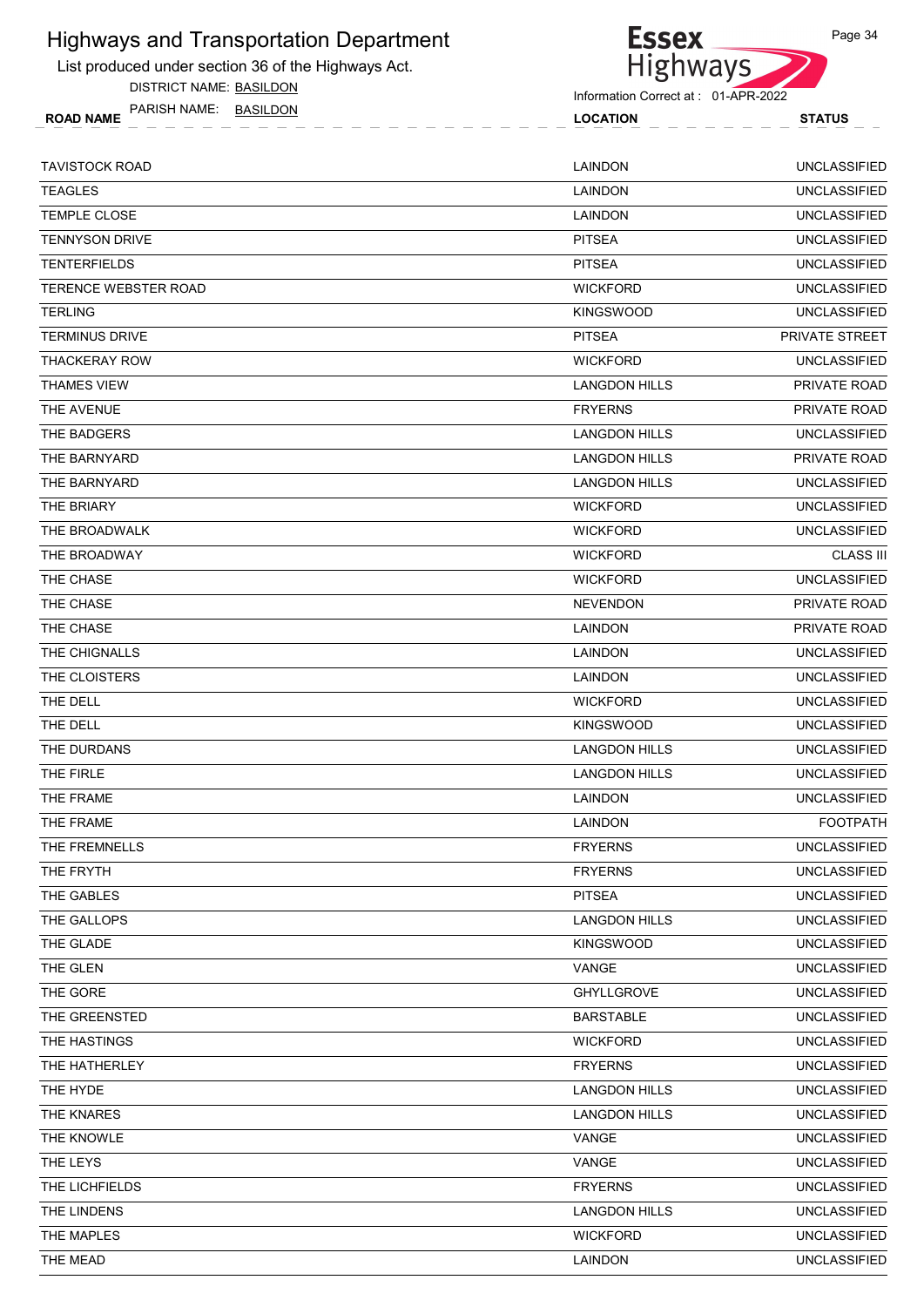List produced under section 36 of the Highways Act.

DISTRICT NAME: BASILDON

**Essex** Highways

Page 35

| <b>ROAD NAME</b> | PARISH NAME:            | BASILDON | LOCATION                            | <b>STATUS</b> |
|------------------|-------------------------|----------|-------------------------------------|---------------|
|                  | DISTRICT NAME: BASILDON |          | Information Correct at: 01-APR-2022 |               |

| THE MEADS                | <b>VANGE</b>                    | <b>UNCLASSIFIED</b> |
|--------------------------|---------------------------------|---------------------|
| THE NAVE                 | <b>LAINDON</b>                  | <b>UNCLASSIFIED</b> |
| THE NAZEING              | <b>BARSTABLE</b>                | <b>UNCLASSIFIED</b> |
| THE ORCHARD              | <b>WICKFORD</b>                 | <b>UNCLASSIFIED</b> |
| THE PARKS                | <b>NEVENDON</b>                 | <b>UNCLASSIFIED</b> |
| THE PINES                | <b>LAINDON</b>                  | <b>UNCLASSIFIED</b> |
| THE POPLARS              | <b>PITSEA</b>                   | <b>FOOTPATH</b>     |
| THE SLADES               | <b>VANGE</b>                    | <b>UNCLASSIFIED</b> |
| THE SYCAMORES            | <b>PITSEA</b>                   | <b>UNCLASSIFIED</b> |
| THE TITHE                | <b>WICKFORD</b>                 | <b>UNCLASSIFIED</b> |
| THE UPWAY                | <b>FRYERNS</b>                  | <b>UNCLASSIFIED</b> |
| THE VALE                 | <b>VANGE</b>                    | <b>UNCLASSIFIED</b> |
| THE WATERFALLS           | <b>LANGDON HILLS</b>            | <b>UNCLASSIFIED</b> |
| THE WILLINGALES          | LAINDON                         | <b>UNCLASSIFIED</b> |
| THE WILLOWS              | <b>PITSEA</b>                   | <b>UNCLASSIFIED</b> |
| THEYDON CRESCENT         | <b>FRYERNS</b>                  | <b>UNCLASSIFIED</b> |
| <b>THISTLEDOWN</b>       | <b>BARSTABLE</b>                | <b>UNCLASSIFIED</b> |
| THOMASIN ROAD            | <b>NEVENDON</b>                 | <b>UNCLASSIFIED</b> |
| THORNBUSH                | LAINDON                         | <b>UNCLASSIFIED</b> |
| THORNBUSH                | LAINDON                         | <b>FOOTPATH</b>     |
| THORNTON WAY             | LAINDON                         | <b>UNCLASSIFIED</b> |
| THOROLDS                 | <b>VANGE</b>                    | <b>UNCLASSIFIED</b> |
| THORPE CLOSE             | <b>WICKFORD</b>                 | <b>UNCLASSIFIED</b> |
| <b>THORRINGTON CROSS</b> | <b>BARSTABLE</b>                | <b>FOOTPATH</b>     |
| THRESHELFORD             | <b>LANGDON HILLS</b>            | <b>UNCLASSIFIED</b> |
| THROWLEY CLOSE           | <b>PITSEA</b>                   | <b>UNCLASSIFIED</b> |
| <b>TILLINGHAM GREEN</b>  | <b>LAINDON</b>                  | <b>UNCLASSIFIED</b> |
| TILNEY TURN              | VANGE                           | <b>UNCLASSIFIED</b> |
| TIMBERLOG CLOSE          | <b>BARSTABLE</b>                | <b>UNCLASSIFIED</b> |
| TIMBERLOG LANE           | <b>BARSTABLE</b>                | <b>B ROAD</b>       |
| <b>TIMBERLOG LANE</b>    | VANGE                           | <b>B ROAD</b>       |
| TIMBERMANS VIEW          | VANGE                           | <b>UNCLASSIFIED</b> |
| TINKLER SIDE             | <b>BARSTABLE</b>                | <b>UNCLASSIFIED</b> |
| TIPTREE GROVE            | <b>WICKFORD</b>                 | <b>UNCLASSIFIED</b> |
| TIREE CHASE              | <b>WICKFORD</b>                 | <b>UNCLASSIFIED</b> |
| TOLLESBURY CLOSE         | <b>WICKFORD</b>                 | <b>UNCLASSIFIED</b> |
| TONBRIDGE DRIVE          |                                 | PRIVATE ROAD        |
| TOPPESFIELD AVENUE       | <b>WICKFORD</b>                 | <b>UNCLASSIFIED</b> |
| TORNEY CLOSE             | <b>LANGDON HILLS</b>            | <b>UNCLASSIFIED</b> |
| TOUCAN WAY               | <b>KINGSWOOD</b>                | <b>UNCLASSIFIED</b> |
| TOWER AVENUE             | LAINDON                         | <b>UNCLASSIFIED</b> |
| TOWN SQUARE              | <b>BASILDON TOWN</b>            | PRIVATE ROAD        |
| TRADING ESTATE ROAD      | PIPPS HILL<br><b>INDUSTRIAL</b> | PRIVATE ROAD        |
| <b>TRAVERS WAY</b>       | <b>PITSEA</b>                   | <b>UNCLASSIFIED</b> |

TRENHAM AVENUE PITSEA PRIVATE ROAD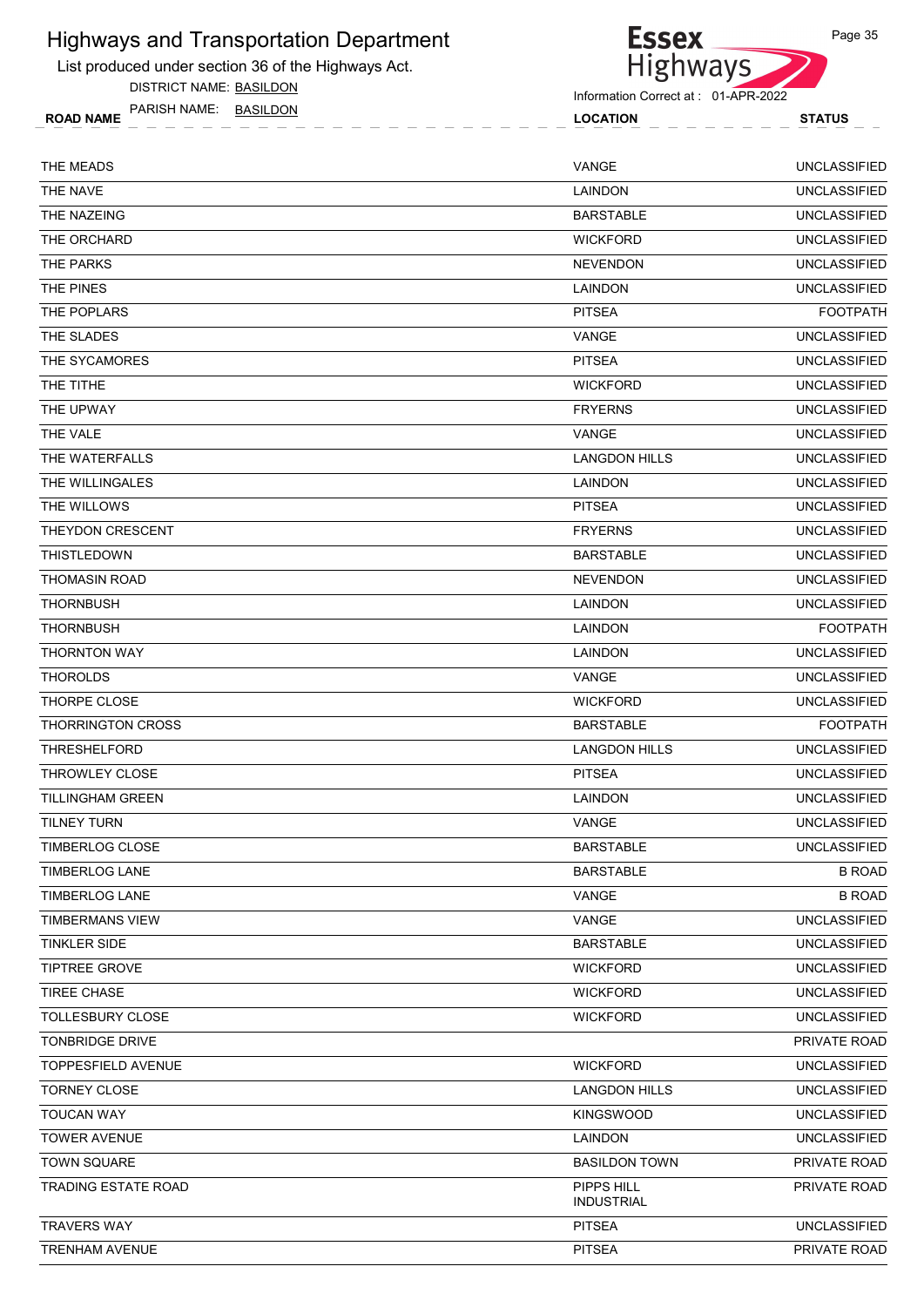List produced under section 36 of the Highways Act.

DISTRICT NAME: BASILDON



| <b>LOCATION</b> | <b>STATUS</b>       |
|-----------------|---------------------|
| <b>WICKFORD</b> | UNCLASSIFIED        |
| <b>WICKFORD</b> | <b>UNCLASSIFIED</b> |
| <b>WICKFORD</b> | PRIVATE ROAD        |
| <b>FRYERNS</b>  | UNCLASSIFIED        |
| <b>LAINDON</b>  | <b>UNCLASSIFIED</b> |
|                 |                     |

| TRESCO WAY ROUNDABOUT        | <b>WICKFORD</b>                 | PRIVATE ROAD        |
|------------------------------|---------------------------------|---------------------|
| TRIMLEY CLOSE                | <b>FRYERNS</b>                  | <b>UNCLASSIFIED</b> |
| <b>TRINDEHAY</b>             | LAINDON                         | <b>UNCLASSIFIED</b> |
| <b>TRINDER WAY</b>           | <b>WICKFORD</b>                 | <b>UNCLASSIFIED</b> |
| <b>TRINITY CLOSE</b>         | LAINDON                         | PRIVATE ROAD        |
| <b>TRUMAN CLOSE</b>          | LAINDON                         | <b>UNCLASSIFIED</b> |
| <b>TUDOR WAY</b>             | <b>WICKFORD</b>                 | <b>UNCLASSIFIED</b> |
| <b>TUNSTALL CLOSE</b>        | <b>PITSEA</b>                   | <b>UNCLASSIFIED</b> |
| <b>TURNER CLOSE</b>          |                                 | PRIVATE ROAD        |
| <b>TURPINS</b>               | <b>FRYERNS</b>                  | <b>UNCLASSIFIED</b> |
| <b>TWAIN TERRACE</b>         | <b>WICKFORD</b>                 | <b>FOOTPATH</b>     |
| <b>TWINSTEAD</b>             | <b>WICKFORD</b>                 | PRIVATE STREET      |
| <b>TWINSTEAD</b>             | <b>WICKFORD</b>                 | <b>UNCLASSIFIED</b> |
| <b>TYEFIELDS</b>             | <b>PITSEA</b>                   | <b>UNCLASSIFIED</b> |
| <b>TYLER AVENUE</b>          | <b>LAINDON</b>                  | <b>UNCLASSIFIED</b> |
| <b>ULTING WAY</b>            | <b>WICKFORD</b>                 | <b>UNCLASSIFIED</b> |
| <b>UPPER MARKET ROAD</b>     | <b>WICKFORD</b>                 | <b>UNCLASSIFIED</b> |
| <b>UPPER MAYNE</b>           | PIPPS HILL<br><b>INDUSTRIAL</b> | A ROAD              |
| <b>UPPER MAYNE</b>           | LAINDON                         | A ROAD              |
| <b>UPPER MAYNE</b>           | <b>GHYLLGROVE</b>               | A ROAD              |
| UPPER MAYNE INTERSECTION     | LAINDON                         | A ROAD              |
| UPPER PARK ROAD              | <b>NEVENDON</b>                 | PRIVATE ROAD        |
| <b>VALENCE WAY</b>           | <b>LANGDON HILLS</b>            | <b>UNCLASSIFIED</b> |
| <b>VANGE HILL DRIVE</b>      | VANGE                           | <b>UNCLASSIFIED</b> |
| VANGE HILL DRIVE             | VANGE                           | PRIVATE ROAD        |
| <b>VAUGHAN WILLIAMS ROAD</b> | LAINDON                         | <b>UNCLASSIFIED</b> |
| <b>VERMONT CLOSE</b>         | <b>PITSEA</b>                   | <b>UNCLASSIFIED</b> |
| <b>VERNONS WALK</b>          | <b>FRYERNS</b>                  | <b>FOOTPATH</b>     |
| <b>VESTRY CLOSE</b>          | LAINDON                         | <b>UNCLASSIFIED</b> |
| <b>VICARAGE CLOSE</b>        | LAINDON                         | UNCLASSIFIED        |
| <b>VICTOR AVENUE</b>         | <b>PITSEA</b>                   | PRIVATE ROAD        |
| <b>VICTOR MEW CLOSE</b>      | <b>WICKFORD</b>                 | <b>UNCLASSIFIED</b> |
| <b>VICTORIA AVENUE</b>       | <b>LANGDON HILLS</b>            | PRIVATE ROAD        |
| <b>VICTORIA AVENUE</b>       | <b>LANGDON HILLS</b>            | <b>UNCLASSIFIED</b> |
| VICTORIA AVENUE              | <b>WICKFORD</b>                 | <b>UNCLASSIFIED</b> |
| <b>VICTORIA CLOSE</b>        | LAINDON                         | <b>UNCLASSIFIED</b> |
| <b>VICTORIA CRESCENT</b>     | <b>WICKFORD</b>                 | <b>UNCLASSIFIED</b> |
| <b>VICTORIA ROAD</b>         | VANGE                           | PRIVATE ROAD        |
| <b>VICTORIA ROAD</b>         | <b>LAINDON</b>                  | PRIVATE ROAD        |
| <b>VICTORIA ROAD</b>         | <b>LAINDON</b>                  | <b>UNCLASSIFIED</b> |
| VINE CLOSE                   | <b>BARSTABLE</b>                | <b>UNCLASSIFIED</b> |
| VIOLA CLOSE                  |                                 | PRIVATE ROAD        |
| <b>VISTA ROAD</b>            | <b>WICKFORD</b>                 | <b>UNCLASSIFIED</b> |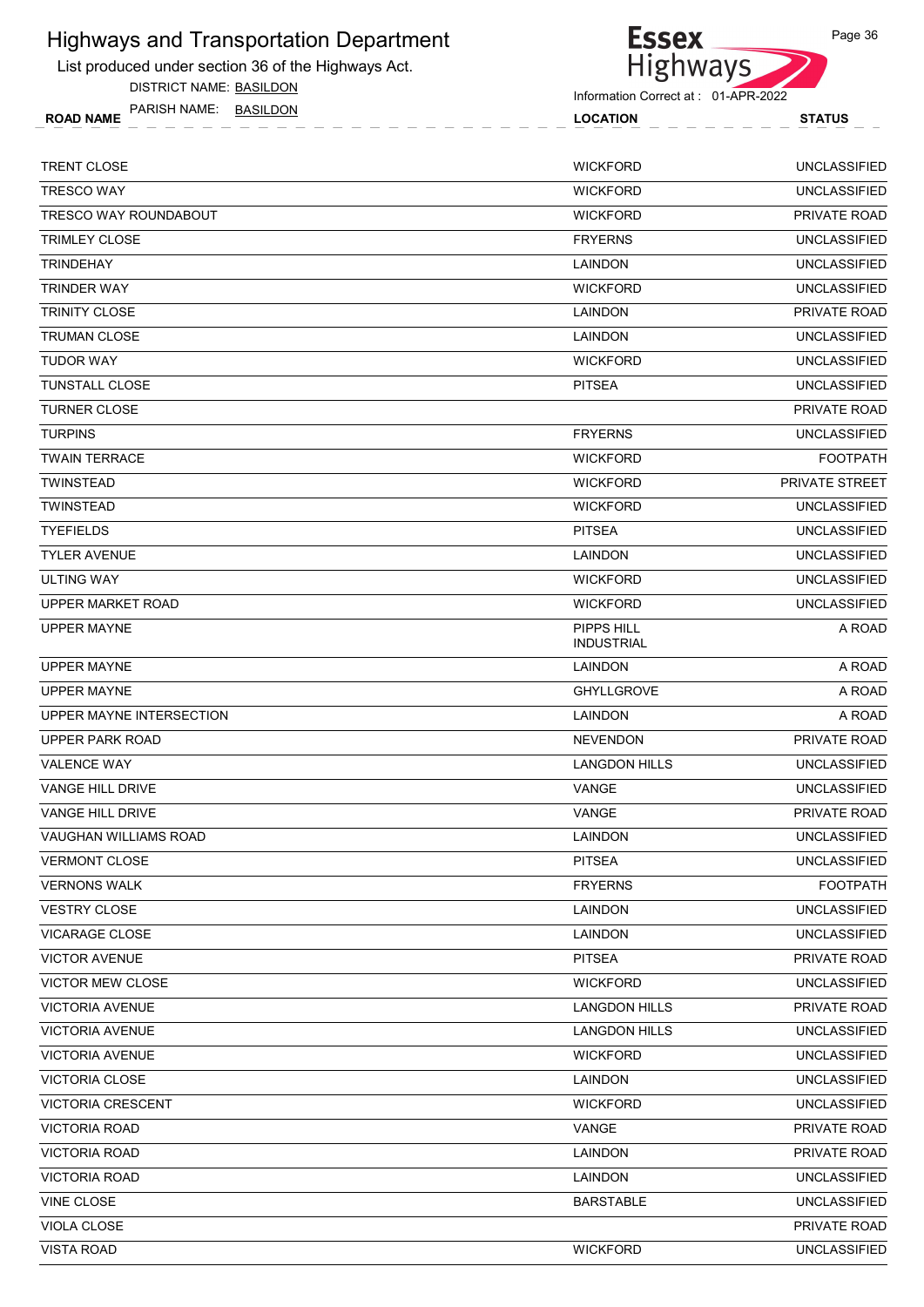List produced under section 36 of the Highways Act.

DISTRICT NAME: BASILDON



| PARISH NAME:<br>BASILDON<br><b>ROAD NAME</b> | <b>LOCATION</b>      | <b>STATUS</b>       |
|----------------------------------------------|----------------------|---------------------|
| VOWLER ROAD                                  | <b>LANGDON HILLS</b> | <b>UNCLASSIFIED</b> |
| VOYSEY GARDENS                               | <b>PITSEA</b>        | <b>UNCLASSIFIED</b> |
| WALDEGRAVE                                   | <b>KINGSWOOD</b>     | <b>UNCLASSIFIED</b> |

| <b>VOYSEY GARDENS</b>        | <b>PITSEA</b>        | <b>UNCLASSIFIED</b>   |
|------------------------------|----------------------|-----------------------|
| <b>WALDEGRAVE</b>            | <b>KINGSWOOD</b>     | <b>UNCLASSIFIED</b>   |
| WALDRINGFIELD                | <b>FRYERNS</b>       | <b>UNCLASSIFIED</b>   |
| <b>WALLACE DRIVE</b>         | <b>WICKFORD</b>      | <b>UNCLASSIFIED</b>   |
| <b>WALNUT CLOSE</b>          | LAINDON              | <b>UNCLASSIFIED</b>   |
| <b>WALSINGHAM CLOSE</b>      | LAINDON              | <b>UNCLASSIFIED</b>   |
| <b>WALTHAMS</b>              | <b>PITSEA</b>        | <b>UNCLASSIFIED</b>   |
| <b>WALTHAMS PLACE</b>        | <b>PITSEA</b>        | <b>UNCLASSIFIED</b>   |
| <b>WALTON COURT</b>          | LAINDON              | <b>UNCLASSIFIED</b>   |
| <b>WARD CLOSE</b>            | LAINDON              | <b>UNCLASSIFIED</b>   |
| <b>WARREN DRIVE</b>          | <b>BARSTABLE</b>     | <b>UNCLASSIFIED</b>   |
| <b>WARREN DRIVE</b>          | <b>WICKFORD</b>      | <b>UNCLASSIFIED</b>   |
| <b>WARWICK CRESCENT</b>      |                      | <b>PRIVATE STREET</b> |
| <b>WARWICK PLACE</b>         | <b>LANGDON HILLS</b> | <b>UNCLASSIFIED</b>   |
| <b>WASHINGTON AVENUE</b>     | <b>LAINDON</b>       | <b>UNCLASSIFIED</b>   |
| <b>WATER MEADOWS</b>         | VANGE                | PRIVATE ROAD          |
| <b>WATERFRONT WALK</b>       |                      | PRIVATE ROAD          |
| <b>WATERVILLE DRIVE</b>      | VANGE                | <b>UNCLASSIFIED</b>   |
| <b>WATKINS CLOSE</b>         | <b>NEVENDON</b>      | <b>UNCLASSIFIED</b>   |
| <b>WATKINS CLOSE</b>         | <b>NEVENDON</b>      | PRIVATE ROAD          |
| <b>WAVERLEY CRESCENT</b>     | <b>WICKFORD</b>      | <b>UNCLASSIFIED</b>   |
| <b>WAVERLEY ROAD</b>         | LAINDON              | <b>UNCLASSIFIED</b>   |
| <b>WAYLETTS</b>              | LAINDON              | <b>UNCLASSIFIED</b>   |
| <b>WEAVERS</b>               | VANGE                | <b>UNCLASSIFIED</b>   |
| <b>WELBECK DRIVE</b>         | <b>LANGDON HILLS</b> | <b>UNCLASSIFIED</b>   |
| <b>WELBECK RISE</b>          | <b>LANGDON HILLS</b> | <b>UNCLASSIFIED</b>   |
| <b>WELLS GARDENS</b>         | <b>FRYERNS</b>       | <b>FOOTPATH</b>       |
| <b>WELLSTYE GREEN</b>        | <b>FRYERNS</b>       | <b>UNCLASSIFIED</b>   |
| WENDENE                      | VANGE                | <b>UNCLASSIFIED</b>   |
| <b>WEST AVENUE</b>           | <b>LANGDON HILLS</b> | <b>UNCLASSIFIED</b>   |
| WEST BEECH AVENUE            | <b>WICKFORD</b>      | <b>UNCLASSIFIED</b>   |
| <b>WEST BEECH CLOSE</b>      | <b>WICKFORD</b>      | <b>UNCLASSIFIED</b>   |
| WEST HOOK                    | <b>LANGDON HILLS</b> | <b>UNCLASSIFIED</b>   |
| <b>WEST MAYNE</b>            | LAINDON              | <b>B ROAD</b>         |
| <b>WEST MAYNE</b>            | <b>DUNTON</b>        | <b>B ROAD</b>         |
| <b>WEST MAYNE ROUNDABOUT</b> | <b>DUNTON</b>        | <b>B ROAD</b>         |
| <b>WEST THORPE</b>           | <b>BARSTABLE</b>     | <b>FOOTPATH</b>       |
| WESTFIELD                    | LAINDON              | <b>UNCLASSIFIED</b>   |
| <b>WESTFIELD CLOSE</b>       | <b>WICKFORD</b>      | <b>UNCLASSIFIED</b>   |
| <b>WESTGATE</b>              | <b>BASILDON TOWN</b> | <b>UNCLASSIFIED</b>   |
| <b>WESTGATE PARK</b>         | <b>BASILDON TOWN</b> | PRIVATE ROAD          |
| <b>WESTLEY ROAD</b>          | <b>LANGDON HILLS</b> | <b>UNCLASSIFIED</b>   |
| WESTMEDE                     | <b>LANGDON HILLS</b> | <b>UNCLASSIFIED</b>   |
| <b>WESTRAY WALK</b>          | <b>WICKFORD</b>      | <b>UNCLASSIFIED</b>   |
| WETHERLAND                   | <b>LANGDON HILLS</b> | <b>UNCLASSIFIED</b>   |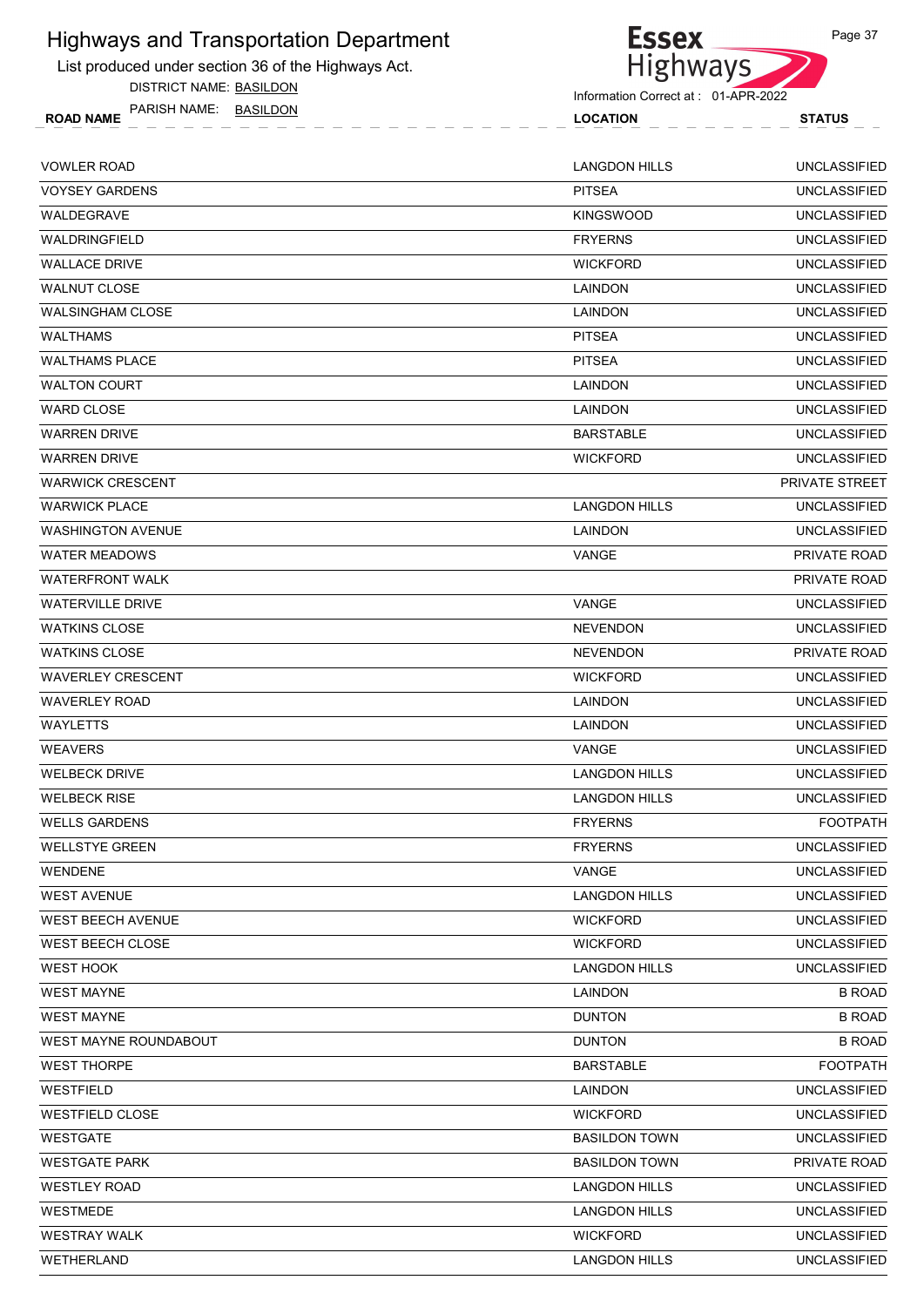List produced under section 36 of the Highways Act.

DISTRICT NAME: BASILDON



Page 38

| ROAD<br>nu L | . .<br>- د ۲۰ | ' IUN |  |
|--------------|---------------|-------|--|
|              |               |       |  |

| <b>WEYMARKS</b>           | <b>LAINDON</b>       | <b>UNCLASSIFIED</b>   |
|---------------------------|----------------------|-----------------------|
| <b>WHARF LANE</b>         | VANGE                | PRIVATE ROAD          |
| <b>WHEATFIELD WAY</b>     | <b>LANGDON HILLS</b> | <b>UNCLASSIFIED</b>   |
| <b>WHEATFIELD WAY</b>     | <b>LANGDON HILLS</b> | PRIVATE STREET        |
| <b>WHIST AVENUE</b>       | <b>WICKFORD</b>      | <b>UNCLASSIFIED</b>   |
| <b>WHITCROFT</b>          | <b>LANGDON HILLS</b> | <b>UNCLASSIFIED</b>   |
| <b>WHITELANDS CLOSE</b>   | <b>WICKFORD</b>      | <b>UNCLASSIFIED</b>   |
| <b>WHITESHOTT</b>         | <b>KINGSWOOD</b>     | <b>UNCLASSIFIED</b>   |
| <b>WHITMORE COURT</b>     | <b>FRYERNS</b>       | PRIVATE ROAD          |
| <b>WHITMORE WAY</b>       | <b>FRYERNS</b>       | <b>UNCLASSIFIED</b>   |
| <b>WHITMORE WAY</b>       | <b>FRYERNS</b>       | <b>CLASS III</b>      |
| <b>WHYTEWATERS</b>        | <b>VANGE</b>         | <b>UNCLASSIFIED</b>   |
| <b>WICK BEECH AVENUE</b>  | <b>WICKFORD</b>      | <b>UNCLASSIFIED</b>   |
| <b>WICK CRESCENT</b>      | <b>WICKFORD</b>      | PRIVATE STREET        |
| <b>WICK DRIVE</b>         | <b>WICKFORD</b>      | <b>PRIVATE STREET</b> |
| <b>WICK DRIVE</b>         | <b>WICKFORD</b>      | <b>UNCLASSIFIED</b>   |
| <b>WICK LANE</b>          | <b>WICKFORD</b>      | <b>UNCLASSIFIED</b>   |
| <b>WICKFORD AVENUE</b>    | <b>PITSEA</b>        | <b>UNCLASSIFIED</b>   |
| <b>WICKFORD COURT</b>     | <b>PITSEA</b>        | <b>UNCLASSIFIED</b>   |
| <b>WICKFORD MEWS</b>      | <b>PITSEA</b>        | <b>UNCLASSIFIED</b>   |
| <b>WICKFORD PLACE</b>     | <b>PITSEA</b>        | <b>UNCLASSIFIED</b>   |
| <b>WICKHAM PLACE</b>      | <b>KINGSWOOD</b>     | <b>UNCLASSIFIED</b>   |
| <b>WICKHAY</b>            | LAINDON              | <b>UNCLASSIFIED</b>   |
| <b>WIDGEONS</b>           | <b>PITSEA</b>        | <b>UNCLASSIFIED</b>   |
| <b>WILLOWDALE CENTRE</b>  | <b>WICKFORD</b>      | PRIVATE ROAD          |
| WILLOWFIELD               | LAINDON              | <b>UNCLASSIFIED</b>   |
| <b>WILMOTT CLOSE</b>      |                      | <b>UNCLASSIFIED</b>   |
| <b>WILSNER</b>            | <b>PITSEA</b>        | <b>UNCLASSIFIED</b>   |
| <b>WIMBISH COURT</b>      | <b>PITSEA</b>        | <b>UNCLASSIFIED</b>   |
| <b>WIMBISH END</b>        | <b>PITSEA</b>        | <b>UNCLASSIFIED</b>   |
| WIMBISH MEWS              | <b>PITSEA</b>        | <b>UNCLASSIFIED</b>   |
| <b>WIMBOURNE</b>          | LAINDON              | <b>UNCLASSIFIED</b>   |
| <b>WINCHESTER GARDENS</b> | LAINDON              | <b>UNCLASSIFIED</b>   |
| <b>WINFIELDS</b>          | <b>PITSEA</b>        | <b>UNCLASSIFIED</b>   |
| <b>WINIFRED ROAD</b>      | <b>PITSEA</b>        | <b>UNCLASSIFIED</b>   |
| <b>WINSTREE</b>           | <b>PITSEA</b>        | <b>UNCLASSIFIED</b>   |
| <b>WINTER FOLLY</b>       | LAINDON              | <b>UNCLASSIFIED</b>   |
| <b>WINTON AVENUE</b>      | <b>WICKFORD</b>      | PRIVATE ROAD          |
| <b>WISCOMBE HILL</b>      | <b>LANGDON HILLS</b> | <b>UNCLASSIFIED</b>   |
| <b>WISTERIA COURT</b>     |                      | <b>UNCLASSIFIED</b>   |
| <b>WITCHARDS</b>          | <b>KINGSWOOD</b>     | <b>UNCLASSIFIED</b>   |
| <b>WOLLASTON CRESCENT</b> | <b>NEVENDON</b>      | PRIVATE ROAD          |
| <b>WOLLASTON WAY</b>      | <b>NEVENDON</b>      | <b>UNCLASSIFIED</b>   |
| <b>WOOD GREEN</b>         | <b>PITSEA</b>        | <b>UNCLASSIFIED</b>   |
| WOODCOTE CRESCENT         | <b>PITSEA</b>        | <b>UNCLASSIFIED</b>   |
| <b>WOODFIELD</b>          | <b>WICKFORD</b>      | <b>FOOTPATH</b>       |
|                           |                      |                       |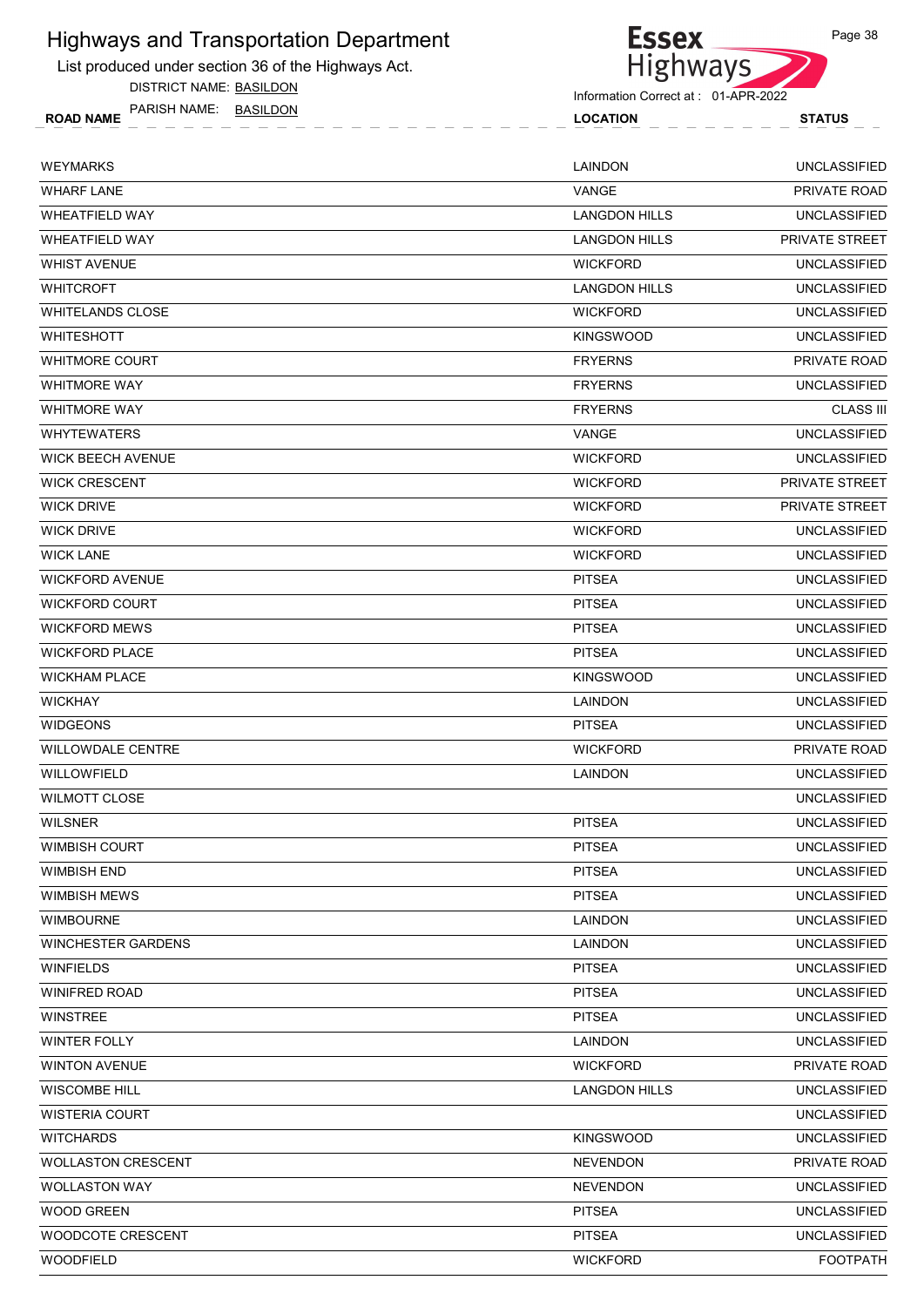List produced under section 36 of the Highways Act.

DISTRICT NAME: BASILDON



Information Correct at : 01-APR-2022

| <b>BASILDON</b><br><b>PARISH NAME:</b><br><b>ROAD NAME</b>           | <b>OCATION</b> | <b>STATUS</b> |
|----------------------------------------------------------------------|----------------|---------------|
|                                                                      |                |               |
| $\cdots$ $\sim$ $\sim$ $\sim$ $\cdots$ $\sim$ $\sim$ $\cdots$ $\sim$ | .              |               |

| <b>WOODGRANGE AVENUE</b>  | <b>LANGDON HILLS</b> | PRIVATE ROAD        |
|---------------------------|----------------------|---------------------|
| <b>WOODHAYS</b>           | <b>PITSEA</b>        | <b>UNCLASSIFIED</b> |
| <b>WOODLANDS CLOSE</b>    | VANGE                | <b>UNCLASSIFIED</b> |
| <b>WOODLANDS DRIVE</b>    | <b>FOBBING</b>       | PRIVATE ROAD        |
| <b>WOODLANDS ROAD</b>     | <b>WICKFORD</b>      | <b>UNCLASSIFIED</b> |
| <b>WOODSTOCK CRESCENT</b> | LAINDON              | <b>UNCLASSIFIED</b> |
| <b>WOODSTOCK GARDENS</b>  | LAINDON              | <b>UNCLASSIFIED</b> |
| <b>WOODVIEW</b>           | <b>LANGDON HILLS</b> | <b>UNCLASSIFIED</b> |
| <b>WOOLMER GREEN</b>      | LAINDON              | <b>FOOTPATH</b>     |
| <b>WOOLMER GREEN</b>      | <b>LAINDON</b>       | <b>UNCLASSIFIED</b> |
| <b>WOOLSHOTS ROAD</b>     | <b>WICKFORD</b>      | <b>UNCLASSIFIED</b> |
| <b>WORCESTER CLOSE</b>    | <b>LANGDON HILLS</b> | <b>UNCLASSIFIED</b> |
| <b>WORTHING ROAD</b>      | <b>LAINDON</b>       | <b>UNCLASSIFIED</b> |
| <b>WRAYSBURY DRIVE</b>    | LAINDON              | <b>UNCLASSIFIED</b> |
| <b>WREXHAM ROAD</b>       | <b>LAINDON</b>       | <b>UNCLASSIFIED</b> |
| <b>WYCH MEWS</b>          | LAINDON              | <b>UNCLASSIFIED</b> |
| <b>WYKES GREEN</b>        | <b>FRYERNS</b>       | <b>UNCLASSIFIED</b> |
| <b>WYNTERS</b>            | <b>KINGSWOOD</b>     | <b>UNCLASSIFIED</b> |
| <b>WYTHAMS</b>            | <b>PITSEA</b>        | PRIVATE ROAD        |
| <b>WYTHEFIELD</b>         | <b>PITSEA</b>        | <b>UNCLASSIFIED</b> |
| YARDELEY                  | LAINDON              | <b>FOOTPATH</b>     |
| YARDELEY                  | <b>LAINDON</b>       | <b>UNCLASSIFIED</b> |
| YEW CLOSE                 | <b>LAINDON</b>       | PRIVATE ROAD        |
| YEW CLOSE                 | LAINDON              | <b>UNCLASSIFIED</b> |
| <b>TOTAL</b>              | 1748                 |                     |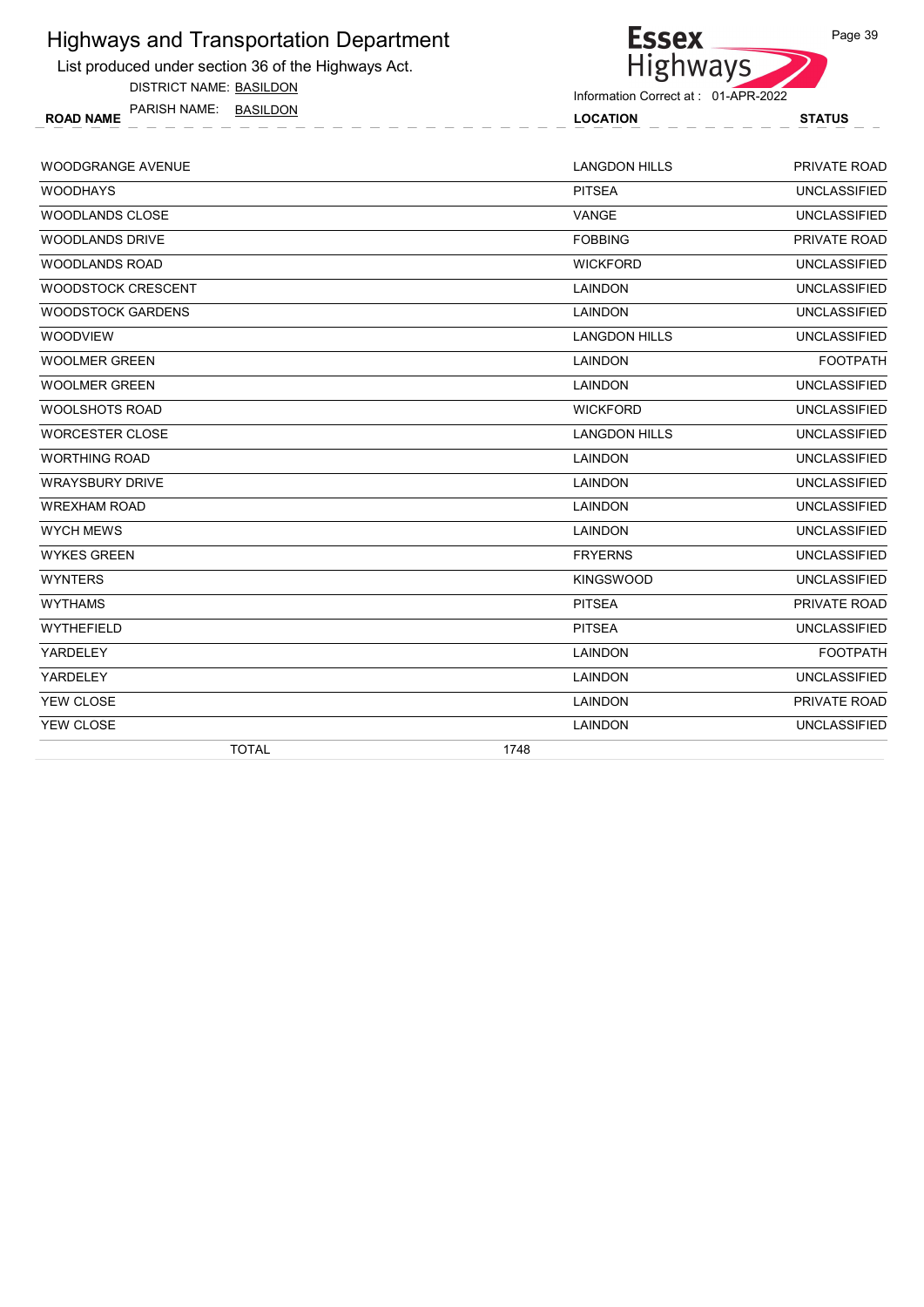List produced under section 36 of the Highways Act.

DISTRICT NAME: BASILDON

Essex<br>Highways

Information Correct at : 01-APR-2022

ROAD NAME LOCATION STATUS PARISH NAME: BILLERICAY

| <b>ABBEY ROAD</b>        | <b>UNCLASSIFIED</b> |
|--------------------------|---------------------|
| <b>ABBOTS RIDE</b>       | <b>UNCLASSIFIED</b> |
| <b>ALBION PATH</b>       | <b>FOOTPATH</b>     |
| <b>ALLYSUM WALK</b>      | <b>FOOTPATH</b>     |
| <b>ALMA LINK</b>         | <b>UNCLASSIFIED</b> |
| ANVIL WAY                | <b>UNCLASSIFIED</b> |
| <b>ARCHERS CLOSE</b>     | <b>UNCLASSIFIED</b> |
| <b>ARLINGTON WAY</b>     | <b>UNCLASSIFIED</b> |
| <b>ARUNDEL CLOSE</b>     | <b>UNCLASSIFIED</b> |
| <b>ARUNDEL MEWS</b>      | <b>UNCLASSIFIED</b> |
| ARUNDEL WAY              | <b>UNCLASSIFIED</b> |
| <b>ATRIDGE CHASE</b>     | <b>UNCLASSIFIED</b> |
| <b>BALMORAL CLOSE</b>    | <b>UNCLASSIFIED</b> |
| <b>BEAUFORT ROAD</b>     | <b>UNCLASSIFIED</b> |
| <b>BEBINGTON CLOSE</b>   | <b>UNCLASSIFIED</b> |
| <b>BELGRAVE ROAD</b>     | <b>UNCLASSIFIED</b> |
| BELL HILL ROUNDABOUT     | A ROAD              |
| <b>BELLEVUE ROAD</b>     | <b>UNCLASSIFIED</b> |
| <b>BERESFORD COURT</b>   | <b>UNCLASSIFIED</b> |
| <b>BERKELEY DRIVE</b>    | <b>UNCLASSIFIED</b> |
| <b>BETONY CRESCENT</b>   | <b>UNCLASSIFIED</b> |
| <b>BETOYNE CLOSE</b>     | <b>UNCLASSIFIED</b> |
| <b>BEVERLEY RISE</b>     | <b>UNCLASSIFIED</b> |
| <b>BLACKSMITH CLOSE</b>  | <b>UNCLASSIFIED</b> |
| <b>BLUEBELL WOOD</b>     | <b>UNCLASSIFIED</b> |
| <b>BLUNTS WALL ROAD</b>  | <b>UNCLASSIFIED</b> |
| <b>BOLEYN CLOSE</b>      | <b>UNCLASSIFIED</b> |
| <b>BOOTHAM CLOSE</b>     | <b>UNCLASSIFIED</b> |
| <b>BOOTHAM ROAD</b>      | UNCLASSIFIED        |
| <b>BRACKENDALE</b>       | PRIVATE ROAD        |
| <b>BRANDON CLOSE</b>     | <b>UNCLASSIFIED</b> |
| <b>BRATHERTONS COURT</b> | <b>UNCLASSIFIED</b> |
| <b>BREAK EGG HILL</b>    | PRIVATE ROAD        |
| <b>BRIDLEWAY</b>         | <b>UNCLASSIFIED</b> |
| <b>BRIGHTSIDE</b>        | <b>UNCLASSIFIED</b> |
| <b>BRIGHTSIDE CLOSE</b>  | <b>UNCLASSIFIED</b> |
| <b>BRITANNIA CLOSE</b>   | PRIVATE ROAD        |
| <b>BRITANNIA CLOSE</b>   | <b>UNCLASSIFIED</b> |
| <b>BROMPTON CLOSE</b>    | <b>UNCLASSIFIED</b> |
| <b>BROOKSIDE</b>         | <b>UNCLASSIFIED</b> |
| <b>BROOKSIDE CLOSE</b>   | <b>UNCLASSIFIED</b> |
| <b>BROOME CLOSE</b>      | <b>UNCLASSIFIED</b> |
| <b>BROOME ROAD</b>       | <b>UNCLASSIFIED</b> |
| <b>BUCKWYNS CHASE</b>    | PRIVATE ROAD        |
| <b>BUCKWYNS COURT</b>    | PRIVATE ROAD        |
| <b>BUNTING LANE</b>      | <b>UNCLASSIFIED</b> |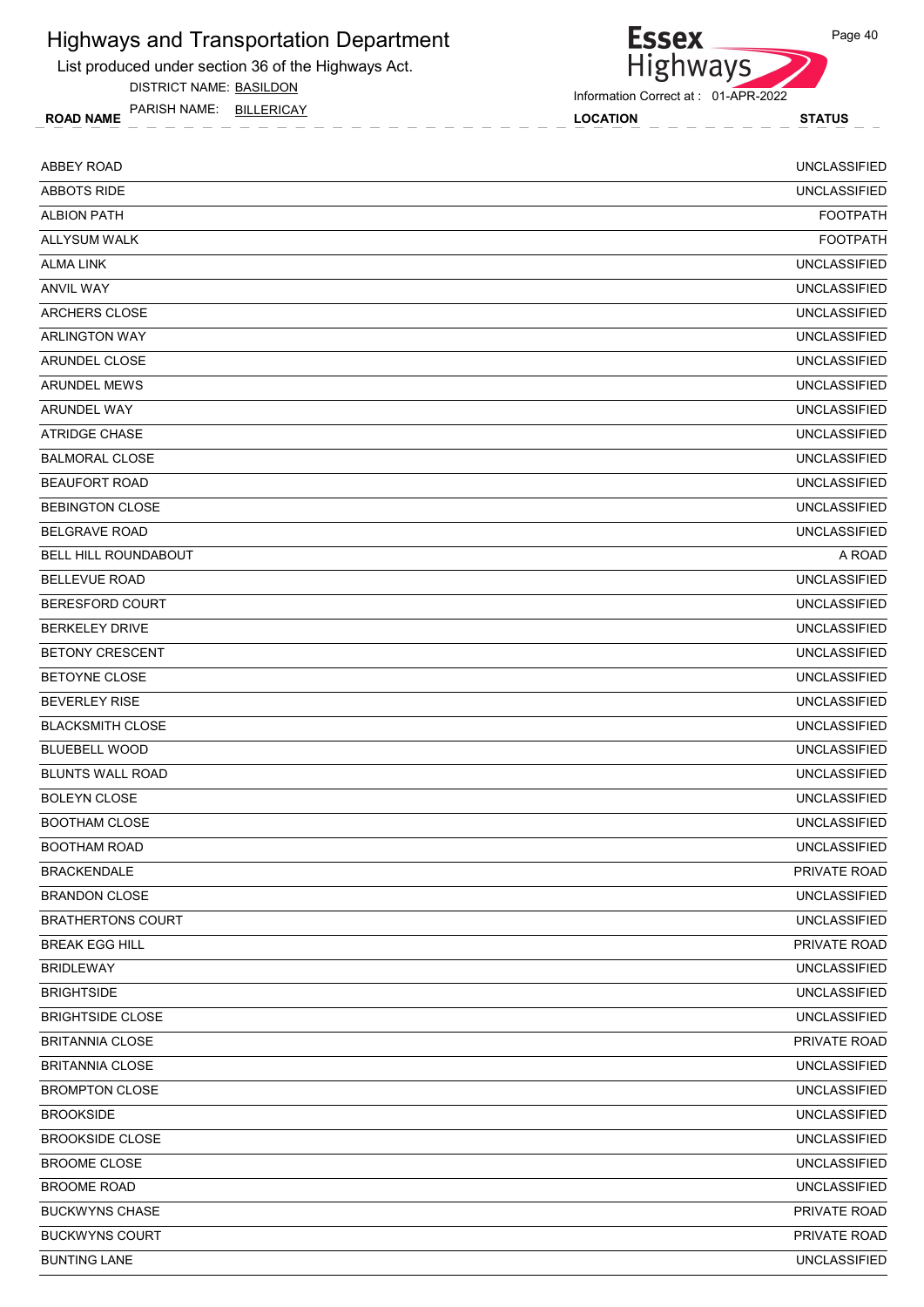List produced under section 36 of the Highways Act.

DISTRICT NAME: BASILDON

ROAD NAME LOCATION STATUS PARISH NAME: BILLERICAY



| <b>BURGHSTEAD CLOSE</b>   | <b>UNCLASSIFIED</b> |
|---------------------------|---------------------|
| <b>BURLEIGH CLOSE</b>     | <b>UNCLASSIFIED</b> |
| <b>BURNS CLOSE</b>        | <b>UNCLASSIFIED</b> |
| <b>BURNTWOOD CLOSE</b>    | <b>UNCLASSIFIED</b> |
| <b>BUSH HALL ROAD</b>     | <b>UNCLASSIFIED</b> |
| <b>BUTTERCUP CLOSE</b>    | <b>UNCLASSIFIED</b> |
| <b>CARLYLE GARDENS</b>    | <b>UNCLASSIFIED</b> |
| <b>CARPENTER CLOSE</b>    | <b>UNCLASSIFIED</b> |
| <b>CARSON ROAD</b>        | <b>UNCLASSIFIED</b> |
| <b>CATER WOOD</b>         | <b>UNCLASSIFIED</b> |
| <b>CAVELL ROAD</b>        | <b>UNCLASSIFIED</b> |
| <b>CELANDINE CLOSE</b>    | <b>UNCLASSIFIED</b> |
| <b>CENTRAL AVENUE</b>     | <b>UNCLASSIFIED</b> |
| <b>CHAFFINCH CRESCENT</b> | <b>UNCLASSIFIED</b> |
| <b>CHANTRY CHASE</b>      | <b>UNCLASSIFIED</b> |
| <b>CHANTRY WAY</b>        | <b>UNCLASSIFIED</b> |
| <b>CHAPEL COURT</b>       | <b>UNCLASSIFIED</b> |
| <b>CHAPEL STREET</b>      | <b>UNCLASSIFIED</b> |
| <b>CHARITY FARM CHASE</b> | PRIVATE ROAD        |
| <b>CHARITY FARM CHASE</b> | <b>UNCLASSIFIED</b> |
| CHEPSTOW CLOSE            | <b>UNCLASSIFIED</b> |
| <b>CHERRY GARDENS</b>     | <b>UNCLASSIFIED</b> |
| <b>CHERRYTREES</b>        | <b>UNCLASSIFIED</b> |
| <b>CHESTNUT AVENUE</b>    | <b>UNCLASSIFIED</b> |
| CHESTWOOD CLOSE           | <b>UNCLASSIFIED</b> |
| <b>COACH MEWS</b>         | <b>UNCLASSIFIED</b> |
| <b>COLVILLE MEWS</b>      | <b>UNCLASSIFIED</b> |
| <b>CONNAUGHT WAY</b>      | <b>UNCLASSIFIED</b> |
| <b>COOMBES CLOSE</b>      | <b>UNCLASSIFIED</b> |
| COPFORD CLOSE             | <b>UNCLASSIFIED</b> |
| COPFORD ROAD              | <b>UNCLASSIFIED</b> |
| <b>CORNFLOWER GARDENS</b> | <b>UNCLASSIFIED</b> |
| <b>COULTER MEWS</b>       | <b>UNCLASSIFIED</b> |
| <b>COURTLANDS</b>         | <b>UNCLASSIFIED</b> |
| <b>COXBRIDGE COURT</b>    | PRIVATE ROAD        |
| <b>CRANMER CLOSE</b>      | UNCLASSIFIED        |
| CRAWFORD CLOSE            | <b>UNCLASSIFIED</b> |
| CRESCENT CLOSE            | <b>UNCLASSIFIED</b> |
| <b>CRESCENT COURT</b>     | PRIVATE ROAD        |
| <b>CRESCENT GARDENS</b>   | <b>UNCLASSIFIED</b> |
| <b>CRESCENT ROAD</b>      | PRIVATE STREET      |
| <b>CRESCENT ROAD</b>      | <b>UNCLASSIFIED</b> |
| CROMWELL AVENUE           | <b>UNCLASSIFIED</b> |
| <b>CROWN ROAD</b>         | <b>UNCLASSIFIED</b> |
| <b>DAINES ROAD</b>        | <b>UNCLASSIFIED</b> |
| DARELL WAY                | <b>UNCLASSIFIED</b> |
|                           |                     |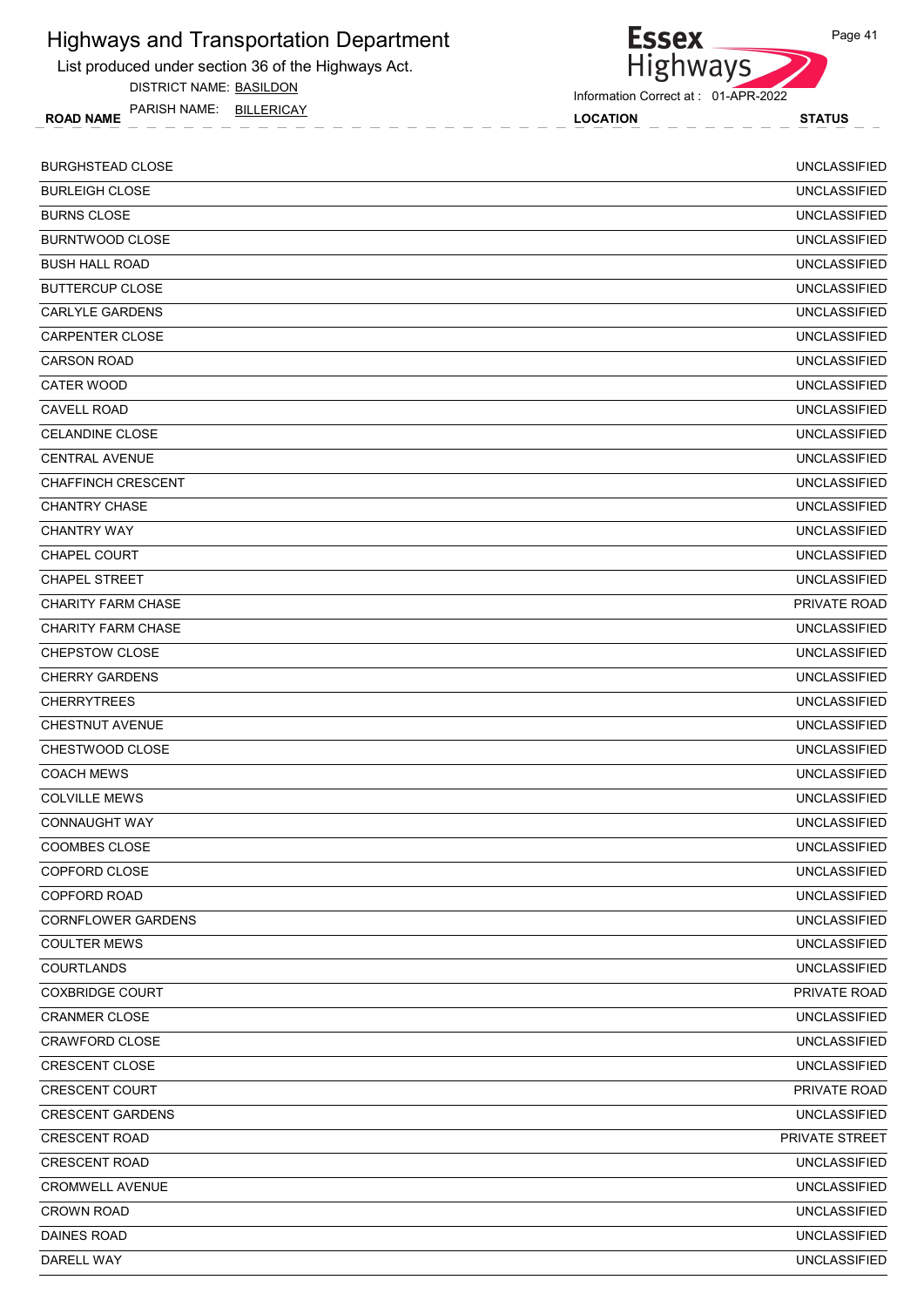| <b>Highways and Transportation Department</b><br>List produced under section 36 of the Highways Act. | <b>Essex</b><br>Highways            | Page 42             |
|------------------------------------------------------------------------------------------------------|-------------------------------------|---------------------|
| DISTRICT NAME: BASILDON<br>PARISH NAME: BILLERICAY                                                   | Information Correct at: 01-APR-2022 |                     |
| <b>ROAD NAME</b>                                                                                     | <b>LOCATION</b>                     | <b>STATUS</b>       |
| DARELL WAY REAR SERVICE ROAD                                                                         |                                     | <b>UNCLASSIFIED</b> |
| DAVIDS WALK                                                                                          |                                     | <b>UNCLASSIFIED</b> |
| <b>DAWSON MEWS</b>                                                                                   |                                     | PRIVATE ROAD        |
| <b>DEDHAM CLOSE</b>                                                                                  |                                     | <b>UNCLASSIFIED</b> |
| <b>DEDHAM ROAD</b>                                                                                   |                                     | <b>UNCLASSIFIED</b> |
| <b>DEERBANK ROAD</b>                                                                                 |                                     | PRIVATE ROAD        |
| DERBY CLOSE                                                                                          |                                     | <b>UNCLASSIFIED</b> |
| DEVEREUX WAY                                                                                         |                                     | <b>UNCLASSIFIED</b> |
| <b>DOLPHIN GARDENS</b>                                                                               |                                     | <b>UNCLASSIFIED</b> |
| DORCHESTER ROAD                                                                                      |                                     | <b>UNCLASSIFIED</b> |
| <b>DORSET WAY</b>                                                                                    |                                     | <b>UNCLASSIFIED</b> |
| <b>DOUBLET MEWS</b>                                                                                  |                                     | <b>UNCLASSIFIED</b> |
| <b>DUKES FARM CLOSE</b>                                                                              |                                     | <b>UNCLASSIFIED</b> |
| <b>DUKES FARM ROAD</b>                                                                               |                                     | <b>UNCLASSIFIED</b> |
| <b>DUKES ROAD</b>                                                                                    |                                     | <b>UNCLASSIFIED</b> |
| <b>DUNFANE</b>                                                                                       |                                     | <b>UNCLASSIFIED</b> |
| EARL MOUNTBATTEN DRIVE                                                                               |                                     | <b>UNCLASSIFIED</b> |
| <b>EATON CLOSE</b>                                                                                   |                                     | <b>UNCLASSIFIED</b> |
| <b>ECCLESTON GARDENS</b>                                                                             |                                     | <b>UNCLASSIFIED</b> |
| <b>EDWARD CLOSE</b>                                                                                  |                                     | <b>UNCLASSIFIED</b> |
| <b>ELM GREEN</b>                                                                                     |                                     | <b>FOOTPATH</b>     |
| EPSOM CLOSE                                                                                          |                                     | <b>UNCLASSIFIED</b> |
| <b>EVEREST RISE</b>                                                                                  |                                     | <b>UNCLASSIFIED</b> |
| <b>FAIRFIELD RISE</b>                                                                                |                                     | <b>UNCLASSIFIED</b> |
| <b>FAIRVIEW</b>                                                                                      |                                     | <b>UNCLASSIFIED</b> |
| <b>FARRIERS DRIVE</b>                                                                                |                                     | <b>UNCLASSIFIED</b> |
| <b>FEERING ROAD</b>                                                                                  |                                     | <b>UNCLASSIFIED</b> |
| <b>FELSTED ROAD</b>                                                                                  |                                     | <b>UNCLASSIFIED</b> |
| <b>FERN CLOSE</b>                                                                                    |                                     | <b>UNCLASSIFIED</b> |
| <b>FERNBANK</b>                                                                                      |                                     | <b>UNCLASSIFIED</b> |
| <b>FIRST AVENUE</b>                                                                                  |                                     | <b>UNCLASSIFIED</b> |
| <b>FITZROY CLOSE</b>                                                                                 |                                     | <b>UNCLASSIFIED</b> |
| <b>FORESTER COURT</b>                                                                                |                                     | <b>UNCLASSIFIED</b> |
| <b>FOXHUNTER WALK</b>                                                                                |                                     | <b>FOOTPATH</b>     |
| <b>FOXLEIGH</b>                                                                                      |                                     | <b>UNCLASSIFIED</b> |
| <b>FOXLEIGH CLOSE</b>                                                                                |                                     | <b>UNCLASSIFIED</b> |
| FRITHWOOD CLOSE                                                                                      |                                     | <b>UNCLASSIFIED</b> |
| <b>FRITHWOOD LANE</b>                                                                                |                                     | <b>UNCLASSIFIED</b> |
| <b>GAINSBOROUGH CLOSE</b>                                                                            |                                     | <b>UNCLASSIFIED</b> |
| <b>GANLEY CLOSE</b>                                                                                  |                                     | <b>UNCLASSIFIED</b> |
| <b>GASCOIGNE WAY</b>                                                                                 |                                     | <b>UNCLASSIFIED</b> |
| <b>GILMOUR RISE</b>                                                                                  |                                     | <b>UNCLASSIFIED</b> |
| <b>GLANMIRE</b>                                                                                      |                                     | <b>UNCLASSIFIED</b> |
| <b>GLENCREE</b>                                                                                      |                                     | <b>UNCLASSIFIED</b> |
| <b>GLENSIDE</b>                                                                                      |                                     | <b>UNCLASSIFIED</b> |
| <b>GLOUCESTER PLACE</b>                                                                              |                                     | <b>UNCLASSIFIED</b> |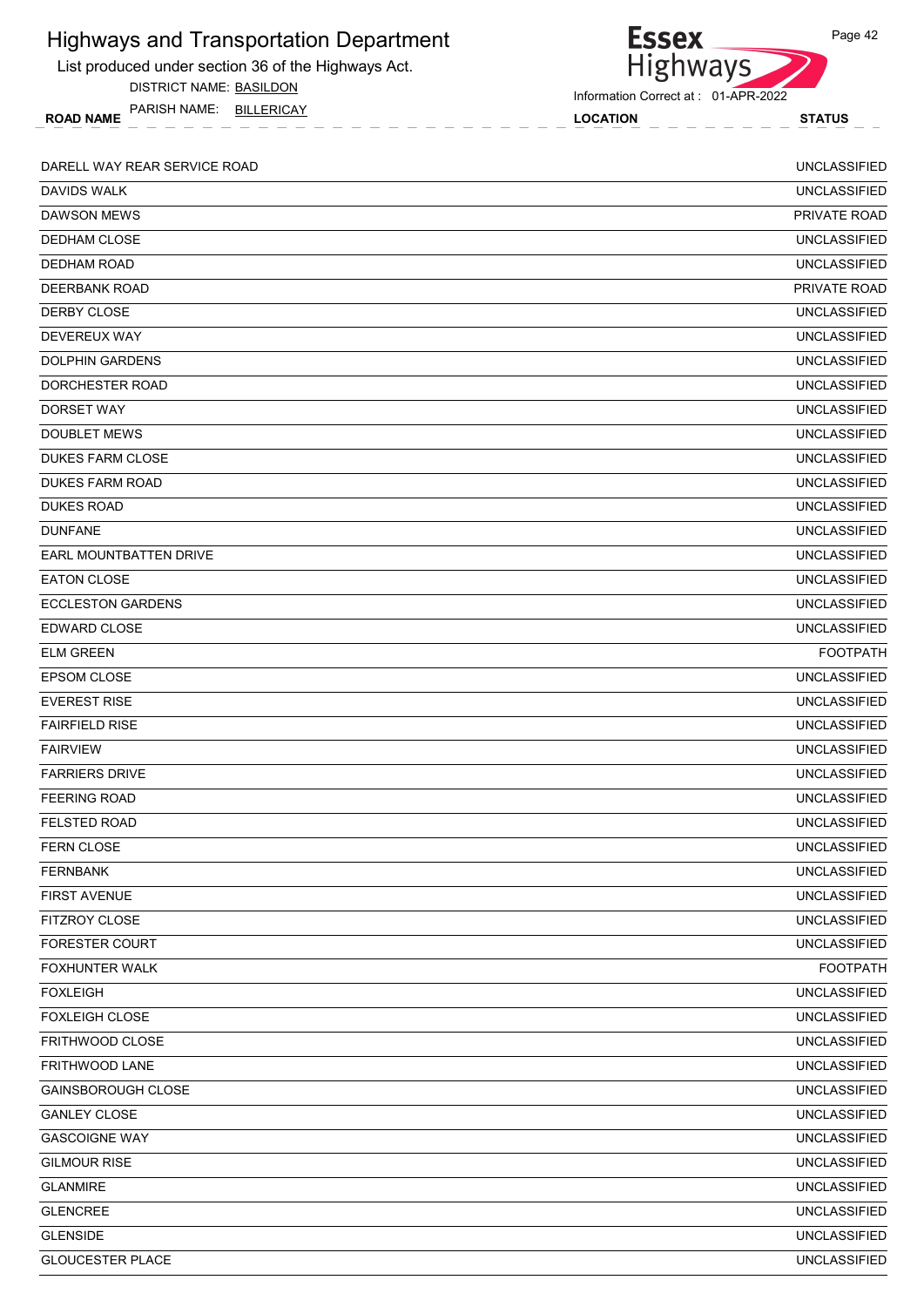List produced under section 36 of the Highways Act.

DISTRICT NAME: BASILDON

ROAD NAME LOCATION STATUS PARISH NAME: BILLERICAY



Information Correct at : 01-APR-2022

| <b>GOATSMOOR LANE</b>      | <b>UNCLASSIFIED</b> |
|----------------------------|---------------------|
| <b>GOLDCREST DRIVE</b>     | <b>UNCLASSIFIED</b> |
| <b>GOLDINGTON CRESCENT</b> | <b>UNCLASSIFIED</b> |
| <b>GORDON CLOSE</b>        | <b>UNCLASSIFIED</b> |
| <b>GRAHAM CLOSE</b>        | <b>UNCLASSIFIED</b> |
| <b>GRANVILLE CLOSE</b>     | <b>UNCLASSIFIED</b> |
| <b>GREENFIELDS</b>         | <b>UNCLASSIFIED</b> |
| <b>GREENFIELDS CLOSE</b>   | <b>UNCLASSIFIED</b> |
| <b>GREENS FARM LANE</b>    | <b>UNCLASSIFIED</b> |
| <b>GREENWAY</b>            | <b>UNCLASSIFIED</b> |
| <b>GROSVENOR GARDENS</b>   | <b>UNCLASSIFIED</b> |
| <b>GROVE ROAD</b>          | <b>UNCLASSIFIED</b> |
| <b>HALLAM COURT</b>        | <b>UNCLASSIFIED</b> |
| HAREBELL CLOSE             | <b>UNCLASSIFIED</b> |
| <b>HARES CHASE</b>         | <b>UNCLASSIFIED</b> |
| <b>HARRODS COURT</b>       | <b>UNCLASSIFIED</b> |
| <b>HATFIELD DRIVE</b>      | <b>UNCLASSIFIED</b> |
| <b>HEADLEY ROAD</b>        | <b>UNCLASSIFIED</b> |
| <b>HEATH CLOSE</b>         | PRIVATE ROAD        |
| <b>HEATHER BANK</b>        | <b>UNCLASSIFIED</b> |
| <b>HENHAM CLOSE</b>        | <b>UNCLASSIFIED</b> |
| <b>HIGH CLOISTER</b>       | <b>UNCLASSIFIED</b> |
| <b>HIGH MEADOW</b>         | <b>UNCLASSIFIED</b> |
| <b>HIGH STREET</b>         | <b>B ROAD</b>       |
| <b>HIGHLAND GROVE</b>      | <b>UNCLASSIFIED</b> |
| <b>HILLARY MOUNT</b>       | <b>UNCLASSIFIED</b> |
| HILLHOUSE CLOSE            | <b>UNCLASSIFIED</b> |
| <b>HILLHOUSE DRIVE</b>     | <b>UNCLASSIFIED</b> |
| <b>HILLSIDE CLOSE</b>      | <b>UNCLASSIFIED</b> |
| <b>HILLSIDE ROAD</b>       | <b>UNCLASSIFIED</b> |
| <b>HILLWAY</b>             | <b>UNCLASSIFIED</b> |
| <b>HILLWAY</b>             | PRIVATE ROAD        |
| <b>HOLBROOK CLOSE</b>      | <b>UNCLASSIFIED</b> |
| <b>HOLLY COURT</b>         | PRIVATE ROAD        |
| <b>HOLLYFORD</b>           | <b>UNCLASSIFIED</b> |
| HOME MEADOWS               | <b>UNCLASSIFIED</b> |
| HORACE ROAD                | <b>UNCLASSIFIED</b> |
| HORSESHOE CLOSE            | <b>UNCLASSIFIED</b> |
| <b>HUNTS MEAD</b>          | <b>UNCLASSIFIED</b> |
| <b>HURLOCK ROAD</b>        | <b>UNCLASSIFIED</b> |
| <b>IAN ROAD</b>            | <b>UNCLASSIFIED</b> |
| <b>INVICTA COURT</b>       | <b>UNCLASSIFIED</b> |
| <b>IRVINE WAY</b>          | <b>UNCLASSIFIED</b> |
| JACKSONS LANE              | <b>UNCLASSIFIED</b> |
| <b>JACKSONS MEWS</b>       | <b>UNCLASSIFIED</b> |
| JACQUELINE GARDENS         | <b>UNCLASSIFIED</b> |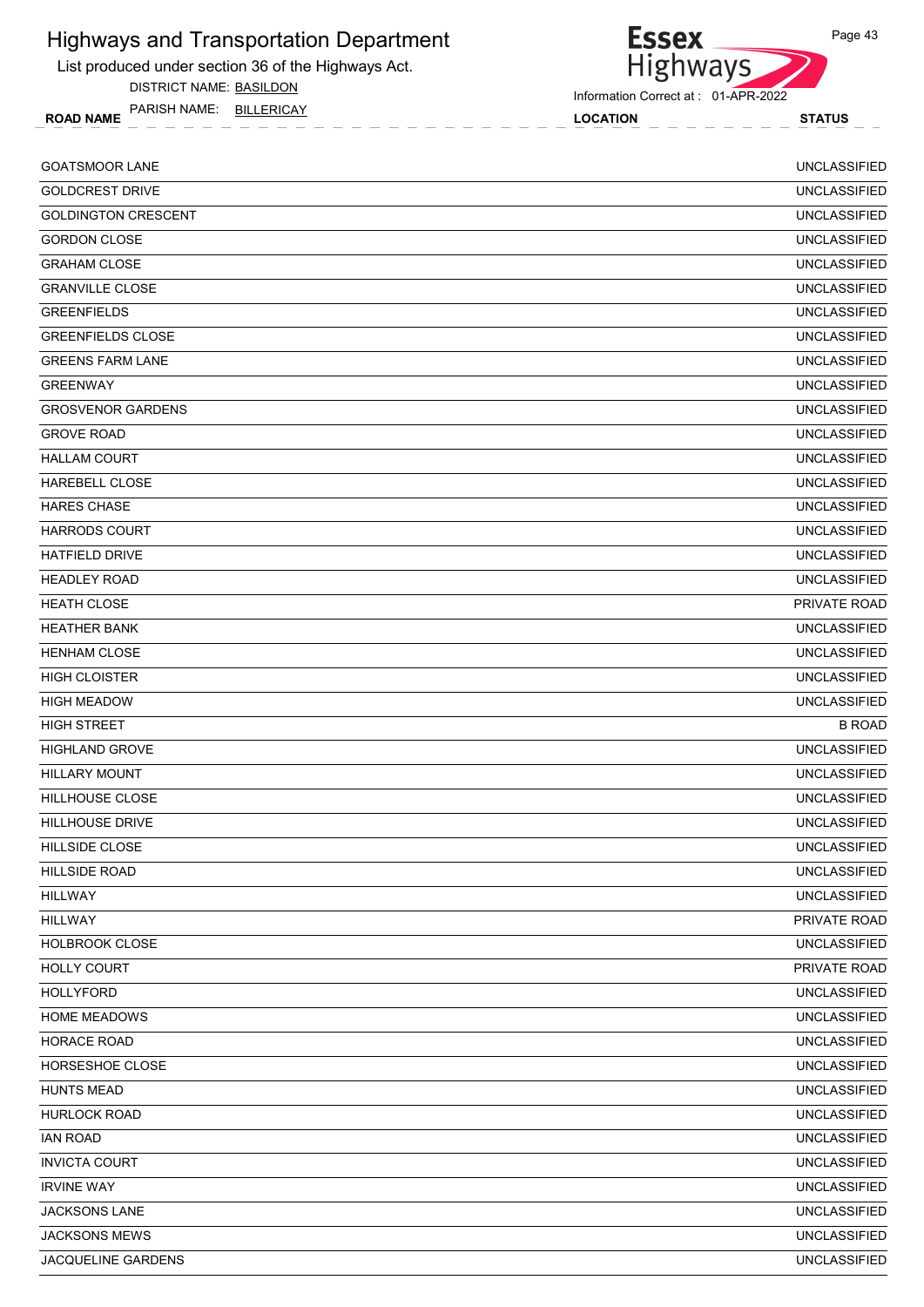List produced under section 36 of the Highways Act.

DISTRICT NAME: BASILDON

ROAD NAME LOCATION STATUS PARISH NAME: BILLERICAY



Information Correct at : 01-APR-2022

| <b>JAMES SQUARE</b>       | <b>UNCLASSIFIED</b> |
|---------------------------|---------------------|
| <b>JUNIPER CLOSE</b>      | <b>UNCLASSIFIED</b> |
| <b>KELVEDON CLOSE</b>     | <b>UNCLASSIFIED</b> |
| <b>KELVEDON ROAD</b>      | <b>UNCLASSIFIED</b> |
| <b>KENILWORTH CLOSE</b>   | <b>UNCLASSIFIED</b> |
| <b>KENSINGTON GARDENS</b> | <b>UNCLASSIFIED</b> |
| KILBARRY WALK             | <b>FOOTPATH</b>     |
| KNIGHTBRIDGE WALK         | <b>UNCLASSIFIED</b> |
| <b>LAINDON ROAD</b>       | A ROAD              |
| <b>LAKE AVENUE</b>        | <b>UNCLASSIFIED</b> |
| LAKE MEADOWS ACCESS ROAD  | PRIVATE ROAD        |
| <b>LAKESIDE</b>           | <b>UNCLASSIFIED</b> |
| <b>LAMPERN CLOSE</b>      | <b>UNCLASSIFIED</b> |
| <b>LAMPERN CRESCENT</b>   | <b>UNCLASSIFIED</b> |
| <b>LAMPERN CRESCENT</b>   | PRIVATE ROAD        |
| <b>LAMPERN MEWS</b>       | <b>UNCLASSIFIED</b> |
| <b>LANCER WAY</b>         | <b>UNCLASSIFIED</b> |
| <b>LANGEMORE WAY</b>      | <b>UNCLASSIFIED</b> |
| <b>LANGLEY PLACE</b>      | <b>UNCLASSIFIED</b> |
| <b>LEIGHS RIFLEMAN</b>    | <b>UNCLASSIFIED</b> |
| LEVELLER ROW              | PRIVATE ROAD        |
| LILFORD ROAD              | <b>UNCLASSIFIED</b> |
| <b>LINDA GARDENS</b>      | <b>UNCLASSIFIED</b> |
| <b>LION LANE</b>          | PRIVATE ROAD        |
| LISA CLOSE                | <b>UNCLASSIFIED</b> |
| LITTLE NORSEY ROAD        | <b>UNCLASSIFIED</b> |
| <b>LONDON ROAD</b>        | A ROAD              |
| <b>LONDON ROAD</b>        | <b>UNCLASSIFIED</b> |
| LONGTAIL                  | <b>UNCLASSIFIED</b> |
| LORRIMORE CLOSE           | <b>UNCLASSIFIED</b> |
| LOWER CLOISTER            | <b>UNCLASSIFIED</b> |
| <b>MAGENTA CLOSE</b>      | <b>UNCLASSIFIED</b> |
| MALLORY WAY               | <b>UNCLASSIFIED</b> |
| <b>MALLOW GARDENS</b>     | <b>UNCLASSIFIED</b> |
| <b>MARKS CLOSE</b>        | <b>UNCLASSIFIED</b> |
| MARLBOROUGH WAY           | <b>UNCLASSIFIED</b> |
| MARLOWE CLOSE             | <b>UNCLASSIFIED</b> |
| <b>MARTIN CLOSE</b>       | <b>UNCLASSIFIED</b> |
| MARTINGALE CLOSE          | <b>UNCLASSIFIED</b> |
| <b>MARTINGALE ROAD</b>    | <b>UNCLASSIFIED</b> |
| <b>MAYFLOWER ROAD</b>     | <b>UNCLASSIFIED</b> |
| MEADE CLOSE               | <b>UNCLASSIFIED</b> |
| <b>MEADE ROAD</b>         | <b>UNCLASSIFIED</b> |
| <b>MEADOW RISE</b>        | <b>UNCLASSIFIED</b> |
| <b>MERCER ROAD</b>        | <b>UNCLASSIFIED</b> |
| MIDDLE CLOISTER           | <b>UNCLASSIFIED</b> |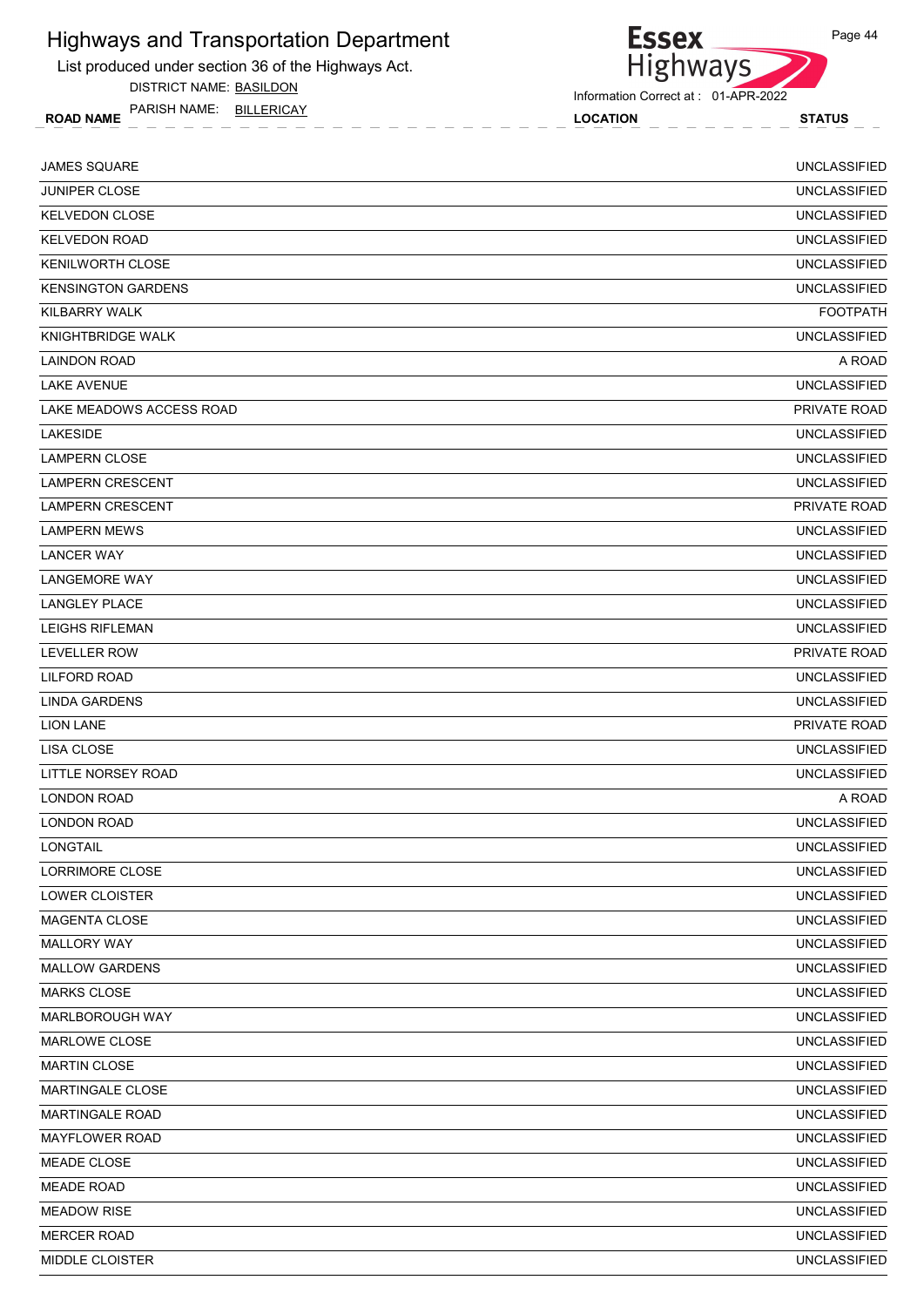List produced under section 36 of the Highways Act.

DISTRICT NAME: BASILDON

ROAD NAME LOCATION STATUS PARISH NAME: BILLERICAY

**Essex** Highways

Information Correct at : 01-APR-2022

| MILL HILL DRIVE                | PRIVATE ROAD        |
|--------------------------------|---------------------|
| <b>MILNER PLACE</b>            | <b>UNCLASSIFIED</b> |
| <b>MOAT EDGE GARDENS</b>       | <b>UNCLASSIFIED</b> |
| MONOUX CLOSE                   | <b>UNCLASSIFIED</b> |
| <b>MONS AVENUE</b>             | <b>UNCLASSIFIED</b> |
| <b>MONTAGUE WAY</b>            | <b>UNCLASSIFIED</b> |
| MONTPELIER CLOSE               | <b>UNCLASSIFIED</b> |
| MOORE CLOSE                    | <b>UNCLASSIFIED</b> |
| <b>MORRIS AVENUE</b>           | <b>UNCLASSIFIED</b> |
| <b>MOUNT VIEW</b>              | <b>UNCLASSIFIED</b> |
| <b>MOUNTNESSING ROAD</b>       | <b>UNCLASSIFIED</b> |
| MOUNTNESSING ROAD              | PRIVATE ROAD        |
| MOUNTNESSING ROAD SERVICE ROAD | <b>PRIVATE ROAD</b> |
| <b>MUNSTER COURT</b>           | <b>UNCLASSIFIED</b> |
| NEEDHAM CLOSE                  | <b>UNCLASSIFIED</b> |
| NEWLANDS CLOSE                 | <b>UNCLASSIFIED</b> |
| <b>NEWLANDS ROAD</b>           | <b>UNCLASSIFIED</b> |
| <b>NOAK HILL ROAD</b>          | A ROAD              |
| NOAK HILL ROAD ROUNDABOUT      | A ROAD              |
| NORSEY CLOSE                   | <b>UNCLASSIFIED</b> |
| NORSEY ROAD                    | <b>CLASS III</b>    |
| NORSEY VIEW DRIVE              | <b>UNCLASSIFIED</b> |
| NORTHFIELD CLOSE               | <b>UNCLASSIFIED</b> |
| <b>OAK GREEN</b>               | PRIVATE ROAD        |
| <b>OAKLEY DRIVE</b>            | <b>UNCLASSIFIED</b> |
| OAKWOOD DRIVE                  | <b>UNCLASSIFIED</b> |
| <b>OLD FARM COURT</b>          | PRIVATE ROAD        |
| <b>ORCHARD AVENUE</b>          | <b>UNCLASSIFIED</b> |
| OUTWOOD COMMON ROAD            | <b>UNCLASSIFIED</b> |
| OUTWOOD FARM CLOSE             | <b>UNCLASSIFIED</b> |
| OUTWOOD FARM ROAD              | <b>UNCLASSIFIED</b> |
| <b>OVINGTON GARDENS</b>        | <b>UNCLASSIFIED</b> |
| PAGET DRIVE                    | <b>UNCLASSIFIED</b> |
| <b>PARKLANDS</b>               | <b>UNCLASSIFIED</b> |
| <b>PARKSIDE</b>                | <b>UNCLASSIFIED</b> |
| PAULINE GARDENS                | <b>UNCLASSIFIED</b> |
| PAVILION PLACE                 | <b>UNCLASSIFIED</b> |
| PEMBROKE CLOSE                 | <b>UNCLASSIFIED</b> |
| PENWOOD CLOSE                  | <b>UNCLASSIFIED</b> |
| PERRY STREET                   | <b>UNCLASSIFIED</b> |
| PERRY STREET ROUNDABOUT        | <b>UNCLASSIFIED</b> |
| PILGRIMS CLOSE                 | <b>UNCLASSIFIED</b> |
| PILGRIMS WALK                  | PRIVATE ROAD        |
| PLEASANT DRIVE                 | <b>UNCLASSIFIED</b> |
| PORCHESTER ROAD                | <b>UNCLASSIFIED</b> |
| PORTMAN DRIVE                  | <b>UNCLASSIFIED</b> |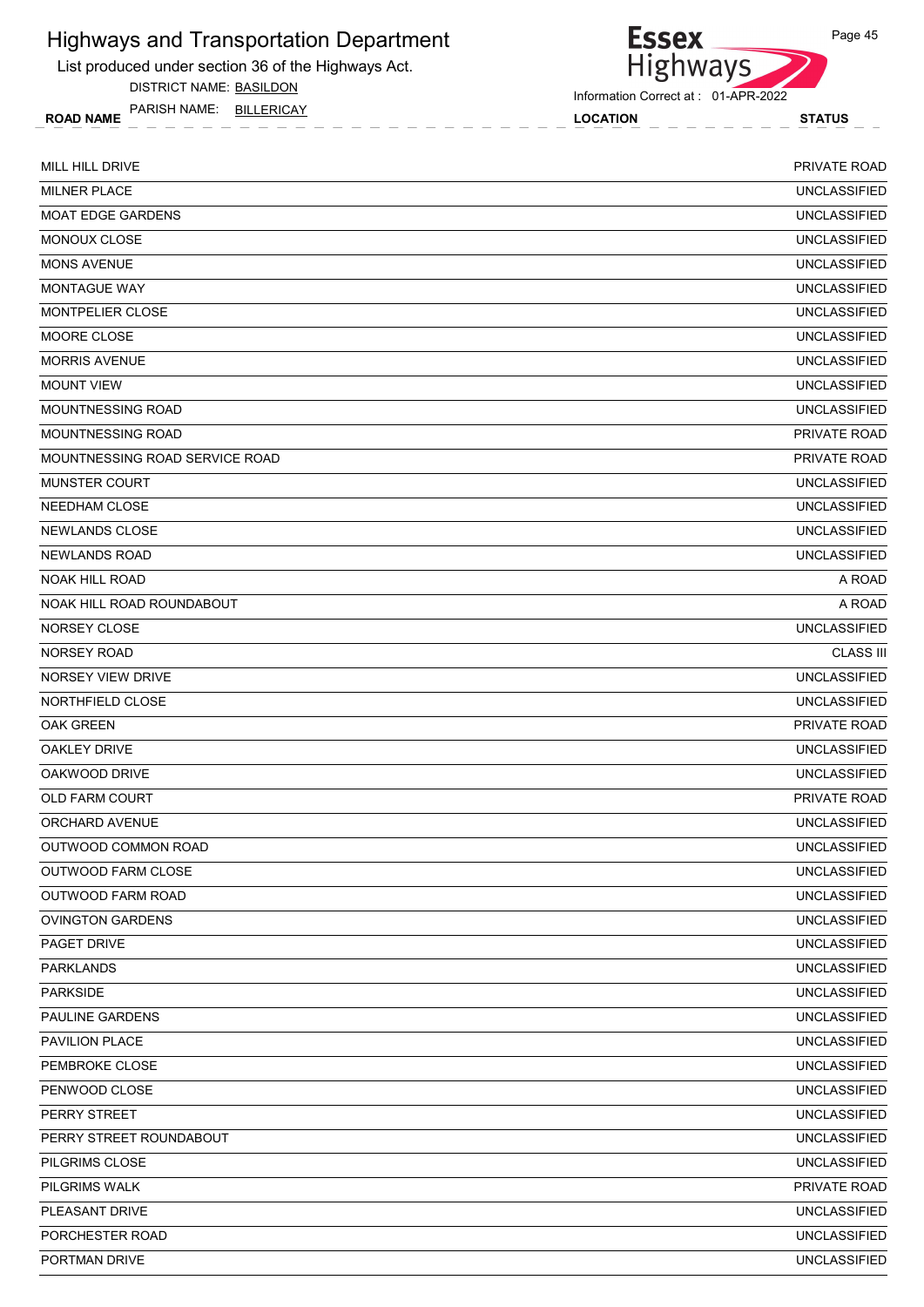List produced under section 36 of the Highways Act.

DISTRICT NAME: BASILDON

ROAD NAME LOCATION STATUS PARISH NAME: BILLERICAY



Information Correct at : 01-APR-2022

| POTASH ROAD               | <b>UNCLASSIFIED</b> |
|---------------------------|---------------------|
| PRINCE EDWARD ROAD        | <b>UNCLASSIFIED</b> |
| PRINCES CLOSE             | <b>UNCLASSIFIED</b> |
| PRINCES COURT             | <b>UNCLASSIFIED</b> |
| <b>PRINCES MEWS</b>       | <b>UNCLASSIFIED</b> |
| <b>PROWER CLOSE</b>       | <b>UNCLASSIFIED</b> |
| <b>QUEENS GATE MEWS</b>   | <b>UNCLASSIFIED</b> |
| <b>QUEENS PARK AVENUE</b> | <b>UNCLASSIFIED</b> |
| <b>QUEENS PARK COURT</b>  | PRIVATE ROAD        |
| QUILTERS DRIVE            | <b>UNCLASSIFIED</b> |
| RADFORD COURT             | <b>UNCLASSIFIED</b> |
| <b>RADFORD CRESCENT</b>   | <b>UNCLASSIFIED</b> |
| RADFORD WAY               | <b>UNCLASSIFIED</b> |
| <b>RAVEN CLOSE</b>        | <b>UNCLASSIFIED</b> |
| <b>RAVEN CRESCENT</b>     | <b>UNCLASSIFIED</b> |
| <b>RAVEN LANE</b>         | <b>UNCLASSIFIED</b> |
| <b>REGENT DRIVE</b>       | <b>UNCLASSIFIED</b> |
| <b>RICKETTS DRIVE</b>     | <b>UNCLASSIFIED</b> |
| <b>RIDGEWAY</b>           | <b>UNCLASSIFIED</b> |
| ROBERT CLOSE              | <b>UNCLASSIFIED</b> |
| ROBIN CLOSE               | <b>UNCLASSIFIED</b> |
| <b>ROMAN WAY</b>          | PRIVATE ROAD        |
| ROMAN WAY                 | <b>UNCLASSIFIED</b> |
| <b>ROMNEY ROAD</b>        | <b>UNCLASSIFIED</b> |
| ROSE LANE                 | PRIVATE ROAD        |
| <b>ROSEBAY AVENUE</b>     | <b>UNCLASSIFIED</b> |
| ROSSLYN ROAD              | <b>UNCLASSIFIED</b> |
| <b>RUMBULLION DRIVE</b>   | <b>UNCLASSIFIED</b> |
| <b>RUSHDENE ROAD</b>      | <b>UNCLASSIFIED</b> |
| <b>RUSKIN DENE</b>        | <b>UNCLASSIFIED</b> |
| RUTHERFORD CLOSE          | <b>UNCLASSIFIED</b> |
| SADLERS CLOSE             | <b>UNCLASSIFIED</b> |
| <b>SAFFRON WALK</b>       | <b>UNCLASSIFIED</b> |
| SALESBURY DRIVE           | <b>UNCLASSIFIED</b> |
| <b>SCHOOL ROAD</b>        | <b>UNCLASSIFIED</b> |
| <b>SCRUB RISE</b>         | <b>UNCLASSIFIED</b> |
| SECOND AVENUE             | <b>UNCLASSIFIED</b> |
| SHAKESPEARE AVENUE        | <b>UNCLASSIFIED</b> |
| SHALFORD ROAD             | <b>UNCLASSIFIED</b> |
| SHANKLIN AVENUE           | PRIVATE ROAD        |
| SHIRE CLOSE               | <b>UNCLASSIFIED</b> |
| SKYLARK CLOSE             | <b>UNCLASSIFIED</b> |
| <b>SLOANE MEWS</b>        | <b>UNCLASSIFIED</b> |
| SMYTHE CLOSE              | <b>UNCLASSIFIED</b> |
| SMYTHE ROAD               | <b>UNCLASSIFIED</b> |
| SOUTH RIDGE               | <b>UNCLASSIFIED</b> |
|                           |                     |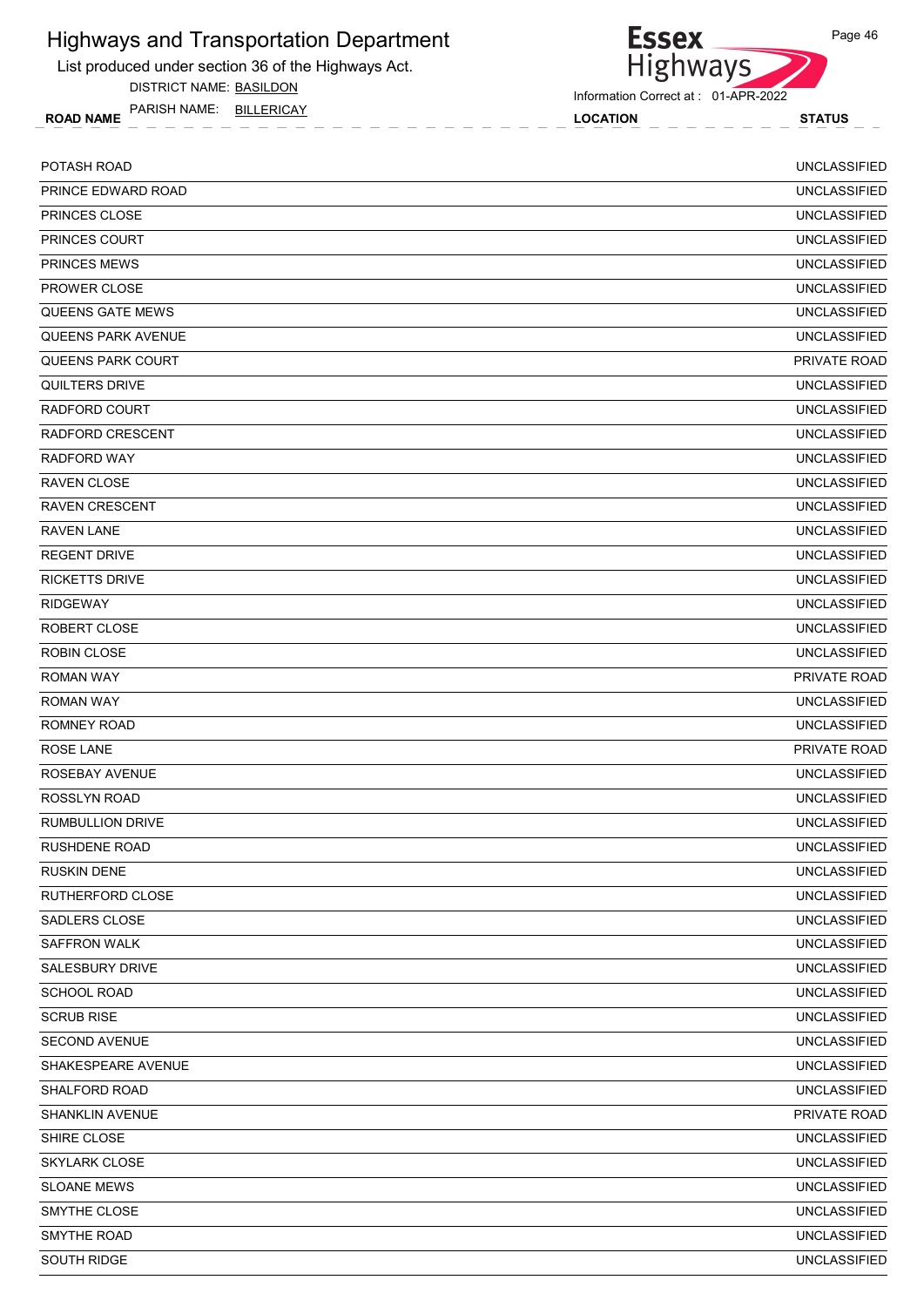List produced under section 36 of the Highways Act.

DISTRICT NAME: BASILDON

ROAD NAME LOCATION STATUS PARISH NAME: BILLERICAY



Information Correct at : 01-APR-2022

| SOUTHEND ROAD           | A ROAD              |
|-------------------------|---------------------|
| <b>SPENCER CLOSE</b>    | <b>UNCLASSIFIED</b> |
| SPRINGFIELD ROAD        | <b>UNCLASSIFIED</b> |
| ST ANDREWS DRIVE        | <b>UNCLASSIFIED</b> |
| ST EDITHS COURT         | <b>UNCLASSIFIED</b> |
| <b>ST EDITHS LANE</b>   | <b>UNCLASSIFIED</b> |
| ST HELENS WALK          | <b>UNCLASSIFIED</b> |
| <b>ST JAMES MEWS</b>    | <b>UNCLASSIFIED</b> |
| <b>ST JOHNS ROAD</b>    | PRIVATE STREET      |
| <b>ST MARYS AVENUE</b>  | <b>PRIVATE ROAD</b> |
| ST PAULS GARDENS        | <b>UNCLASSIFIED</b> |
| ST PETERS WALK          | <b>UNCLASSIFIED</b> |
| <b>STANLEY TERRACE</b>  | <b>PRIVATE ROAD</b> |
| STANSTED CLOSE          | <b>UNCLASSIFIED</b> |
| <b>STATION APPROACH</b> | <b>UNCLASSIFIED</b> |
| <b>STATION APPROACH</b> | PRIVATE ROAD        |
| <b>STATION ROAD</b>     | <b>UNCLASSIFIED</b> |
| <b>STOCK ROAD</b>       | <b>B ROAD</b>       |
| STOCK ROAD ROUNDABOUT   | <b>B ROAD</b>       |
| <b>STUART WAY</b>       | <b>UNCLASSIFIED</b> |
| <b>SUMMERDALE</b>       | <b>UNCLASSIFIED</b> |
| <b>SUN STREET</b>       | A ROAD              |
| <b>SUSSEX COURT</b>     | <b>UNCLASSIFIED</b> |
| <b>SUSSEX WAY</b>       | <b>UNCLASSIFIED</b> |
| <b>SYLVAN TRYST</b>     | <b>UNCLASSIFIED</b> |
| <b>TALISMAN WALK</b>    | <b>FOOTPATH</b>     |
| <b>TANFIELD DRIVE</b>   | PRIVATE ROAD        |
| <b>TAVISTOCK DRIVE</b>  | <b>UNCLASSIFIED</b> |
| <b>TEMPLE CLOSE</b>     | <b>UNCLASSIFIED</b> |
| <b>TENSING GARDENS</b>  | <b>UNCLASSIFIED</b> |
| THE AVENUE              | <b>UNCLASSIFIED</b> |
| THE CHASE               | <b>UNCLASSIFIED</b> |
| THE COPSE               | <b>UNCLASSIFIED</b> |
| THE CROSSWAY            | PRIVATE ROAD        |
| THE FOXGLOVES           | <b>UNCLASSIFIED</b> |
| THE GROVE               | <b>UNCLASSIFIED</b> |
| THE GROVE               | PRIVATE STREET      |
| THE GROVE               | PRIVATE ROAD        |
| THE KNOLL               | <b>UNCLASSIFIED</b> |
| THE LINKS               | <b>UNCLASSIFIED</b> |
| THE MEADOW WAY          | <b>UNCLASSIFIED</b> |
| THE MOUNT               | <b>UNCLASSIFIED</b> |
| THE MULLIONS            | <b>UNCLASSIFIED</b> |
| THE PANTILES            | PRIVATE ROAD        |
| THE PRIORY              | <b>UNCLASSIFIED</b> |
| THE RISING              | <b>UNCLASSIFIED</b> |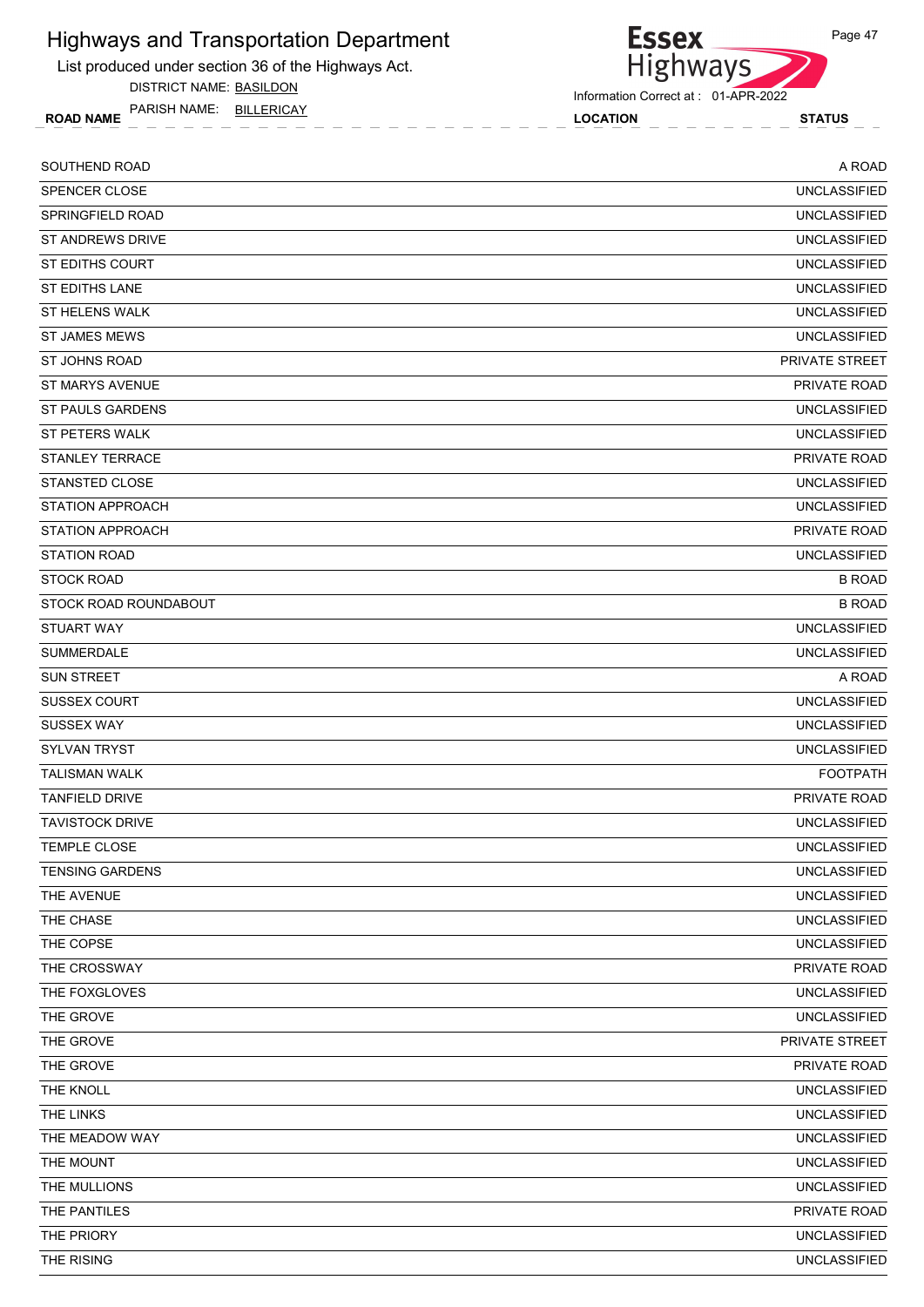List produced under section 36 of the Highways Act.

DISTRICT NAME: BASILDON

**Essex** Highways

Information Correct at : 01-APR-2022

ROAD NAME LOCATION STATUS PARISH NAME: BILLERICAY

| THE SPINNEY               | <b>UNCLASSIFIED</b> |
|---------------------------|---------------------|
| THE VALE                  | <b>UNCLASSIFIED</b> |
| THE WALK                  | <b>UNCLASSIFIED</b> |
| THE WARREN                | <b>UNCLASSIFIED</b> |
| <b>THYNNE ROAD</b>        | <b>UNCLASSIFIED</b> |
| <b>TRAFALGAR WAY</b>      | <b>UNCLASSIFIED</b> |
| <b>TREVOR CLOSE</b>       | <b>UNCLASSIFIED</b> |
| <b>TRUMPETER COURT</b>    | <b>UNCLASSIFIED</b> |
| <b>TYE COMMON ROAD</b>    | <b>UNCLASSIFIED</b> |
| <b>TYELANDS</b>           | <b>UNCLASSIFIED</b> |
| <b>TYLERS AVENUE</b>      | <b>UNCLASSIFIED</b> |
| UPLAND CLOSE              | <b>UNCLASSIFIED</b> |
| <b>UPLAND DRIVE</b>       | <b>UNCLASSIFIED</b> |
| <b>UPLAND ROAD</b>        | <b>UNCLASSIFIED</b> |
| <b>VALLEY ROAD</b>        | <b>UNCLASSIFIED</b> |
| <b>VINCENT WAY</b>        | <b>UNCLASSIFIED</b> |
| <b>WAKEFIELD AVENUE</b>   | PRIVATE STREET      |
| <b>WALSINGHAM WAY</b>     | <b>UNCLASSIFIED</b> |
| <b>WARNER CLOSE</b>       | <b>UNCLASSIFIED</b> |
| <b>WARRINGTON SQUARE</b>  | <b>UNCLASSIFIED</b> |
| <b>WEAVERS CLOSE</b>      | <b>UNCLASSIFIED</b> |
| <b>WEIR WYND</b>          | <b>UNCLASSIFIED</b> |
| <b>WELLINGTON MEWS</b>    | <b>UNCLASSIFIED</b> |
| <b>WESLEY GARDENS</b>     | <b>UNCLASSIFIED</b> |
| <b>WEST CLOISTER</b>      | <b>UNCLASSIFIED</b> |
| <b>WEST CROFT</b>         | <b>UNCLASSIFIED</b> |
| <b>WEST PARK AVENUE</b>   | PRIVATE STREET      |
| <b>WEST PARK AVENUE</b>   | <b>UNCLASSIFIED</b> |
| WEST PARK CRESCENT        | PRIVATE STREET      |
| <b>WEST PARK DRIVE</b>    | PRIVATE STREET      |
| <b>WEST RIDGE</b>         | <b>UNCLASSIFIED</b> |
| <b>WESTBOURNE GARDENS</b> | <b>UNCLASSIFIED</b> |
| <b>WESTERN MEWS</b>       | PRIVATE ROAD        |
| <b>WESTERN ROAD</b>       | <b>UNCLASSIFIED</b> |
| <b>WHEATEAR PLACE</b>     | <b>UNCLASSIFIED</b> |
| <b>WHINHAMS WAY</b>       | <b>UNCLASSIFIED</b> |
| <b>WHITESMITH DRIVE</b>   | <b>UNCLASSIFIED</b> |
| <b>WHITEWAYS</b>          | <b>UNCLASSIFIED</b> |
| <b>WICK GLEN</b>          | <b>UNCLASSIFIED</b> |
| <b>WIGGINS LANE</b>       | <b>UNCLASSIFIED</b> |
| <b>WOBURN PLACE</b>       | <b>UNCLASSIFIED</b> |
| WOODBROOK CRESCENT        | PRIVATE ROAD        |
| <b>WREN CLOSE</b>         | <b>UNCLASSIFIED</b> |
| YORK ROAD                 | <b>UNCLASSIFIED</b> |
| <b>TOTAL</b>              | 412                 |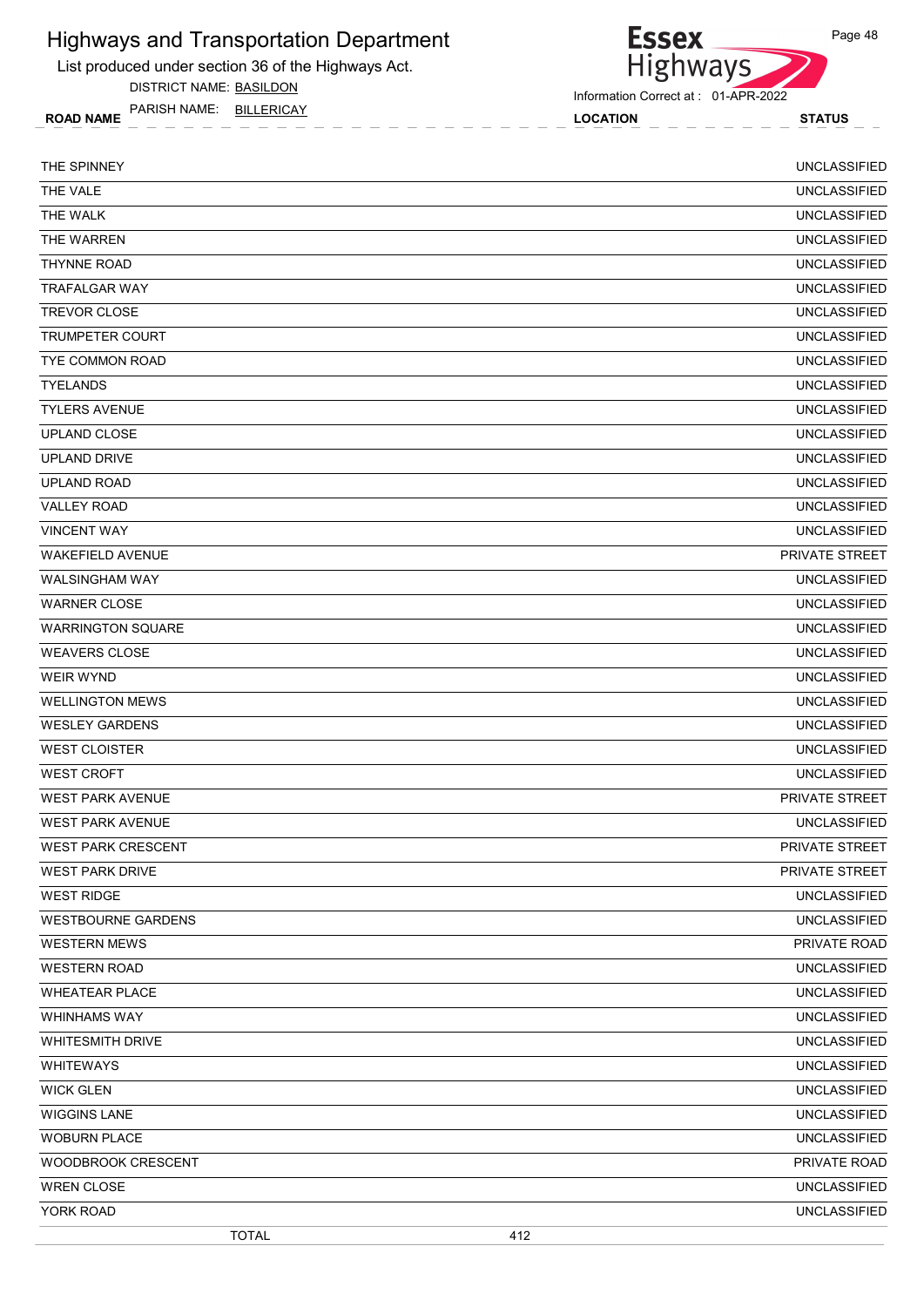List produced under section 36 of the Highways Act.

DISTRICT NAME: BASILDON

ROAD NAME PARISH NAME: <u>BOWERS GIFFORD AND NORTH BENFLEET</u> LOCATION STATUS



| A130 NEW BYPASS           | <b>UNCLASSIFIED</b> |
|---------------------------|---------------------|
| <b>ACACIA ROAD</b>        | PRIVATE ROAD        |
| ALPHA CLOSE               | <b>UNCLASSIFIED</b> |
| ALPHA ROAD                | <b>UNCLASSIFIED</b> |
| <b>BARCLAY ROAD</b>       | PRIVATE ROAD        |
| <b>BOWERS COURT DRIVE</b> | <b>UNCLASSIFIED</b> |
| <b>BURNT MILLS ROAD</b>   | <b>UNCLASSIFIED</b> |
| <b>CANVEY ROAD</b>        | <b>UNCLASSIFIED</b> |
| <b>CANVEY WAY</b>         | A ROAD              |
| <b>CANVEY WAY</b>         | A ROAD              |
| <b>CARLTON ROAD</b>       | PRIVATE ROAD        |
| <b>CEDAR ROAD</b>         | <b>PRIVATE ROAD</b> |
| <b>CHURCH ROAD</b>        | <b>UNCLASSIFIED</b> |
| <b>CLARENCE ROAD</b>      | PRIVATE ROAD        |
| <b>CLIFTON ROAD</b>       | PRIVATE ROAD        |
| <b>CORNWALL ROAD</b>      | <b>PRIVATE ROAD</b> |
| <b>CROSS ROAD</b>         | PRIVATE ROAD        |
| <b>ELM ROAD</b>           | PRIVATE ROAD        |
| <b>ERIC ROAD</b>          | <b>UNCLASSIFIED</b> |
| <b>GRANGE ROAD</b>        | PRIVATE ROAD        |
| <b>HAMILTON ROAD</b>      | PRIVATE ROAD        |
| HARROW ROAD               | <b>UNCLASSIFIED</b> |
| <b>HIGHLANDS CRESCENT</b> | <b>UNCLASSIFIED</b> |
| <b>HIGHLANDS ROAD</b>     | <b>UNCLASSIFIED</b> |
| <b>HOMESTEAD ROAD</b>     | PRIVATE ROAD        |
| <b>ILFRACOMBE AVENUE</b>  | <b>UNCLASSIFIED</b> |
| <b>KATHERINE ROAD</b>     | PRIVATE ROAD        |
| <b>KELLY ROAD</b>         | <b>UNCLASSIFIED</b> |
| LEE ROAD                  | <b>UNCLASSIFIED</b> |
| <b>LONDON ROAD</b>        | <b>B ROAD</b>       |
| LOWER AVENUE              | PRIVATE ROAD        |
| NORTH BENFLEET HALL ROAD  | <b>UNCLASSIFIED</b> |
| OLD CHURCH ROAD           | <b>UNCLASSIFIED</b> |
| <b>OSBORNE ROAD</b>       | PRIVATE ROAD        |
| PAGE ROAD                 | <b>UNCLASSIFIED</b> |
| PITSEA BYPASS             | A ROAD              |
| POUND LANE                | <b>CLASS III</b>    |
| POUND LANE                | <b>CLASS III</b>    |
| SADLERS FARM ROUNDABOUT   | A ROAD              |
| <b>SCHOOL LANE</b>        | <b>UNCLASSIFIED</b> |
| THOMAS ROAD               | PRIVATE ROAD        |
| <b>UNA ROAD</b>           | <b>UNCLASSIFIED</b> |
| UPPER AVENUE              | PRIVATE ROAD        |
| <b>WESTLAKE AVENUE</b>    | <b>UNCLASSIFIED</b> |
| <b>WILLIAM ROAD</b>       | <b>UNCLASSIFIED</b> |
| WINDSOR ROAD              | PRIVATE ROAD        |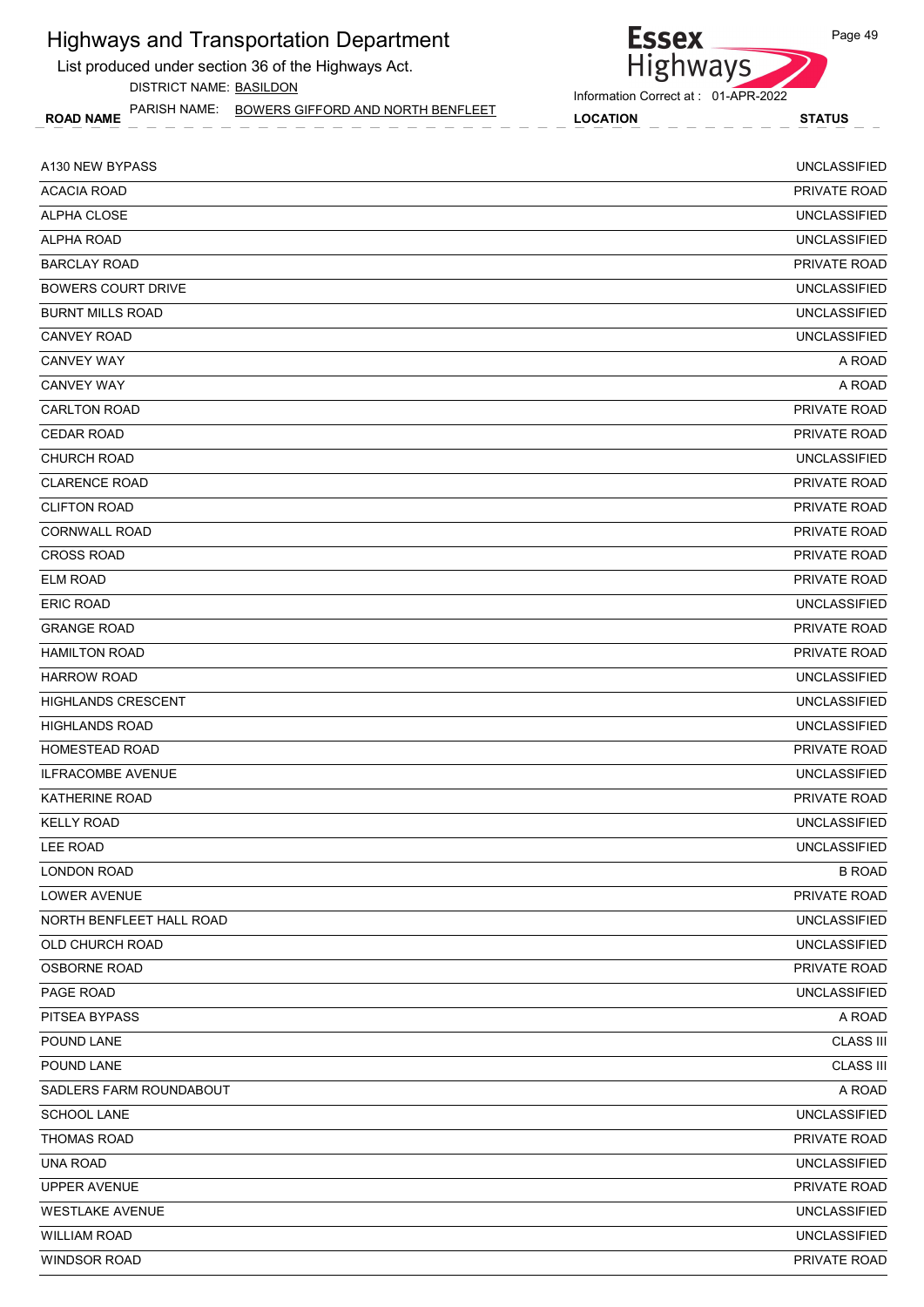List produced under section 36 of the Highways Act.

DISTRICT NAME: BASILDON

ROAD NAME PARISH NAME: <u>BOWERS GIFFORD AND NORTH BENFLEET</u> LOCATION STATUS

**Essex** Page 50 Highways Information Correct at : 01-APR-2022

TOTAL 46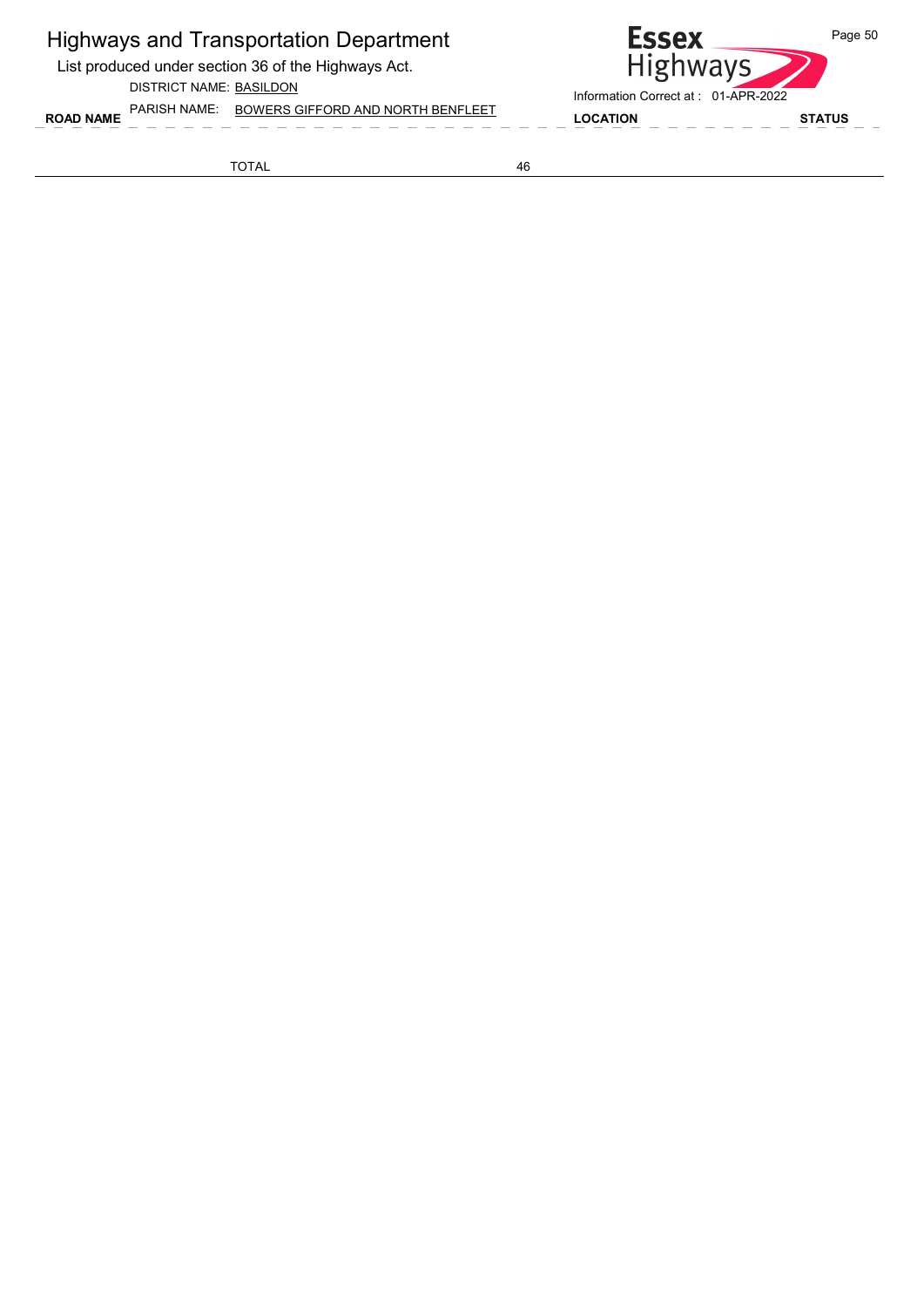| <b>Highways and Transportation Department</b>                   | <b>Essex</b>                                           | Page 51             |
|-----------------------------------------------------------------|--------------------------------------------------------|---------------------|
| List produced under section 36 of the Highways Act.             | <b>Highways</b>                                        |                     |
| DISTRICT NAME: BASILDON                                         |                                                        |                     |
| PARISH NAME: GREAT BURSTEAD AND SOUTH GREEN<br><b>ROAD NAME</b> | Information Correct at: 01-APR-2022<br><b>LOCATION</b> | <b>STATUS</b>       |
|                                                                 |                                                        |                     |
| ACCESS ROAD TO CEMETERY                                         |                                                        | PRIVATE ROAD        |
| <b>ANTHONY CLOSE</b>                                            |                                                        | <b>UNCLASSIFIED</b> |
| <b>BARLEYLANDS ROAD</b>                                         |                                                        | <b>UNCLASSIFIED</b> |
| <b>BEAMS CLOSE</b>                                              |                                                        | <b>UNCLASSIFIED</b> |
| <b>BEAMS WAY</b>                                                |                                                        | <b>UNCLASSIFIED</b> |
| BELL HILL CLOSE                                                 |                                                        | <b>UNCLASSIFIED</b> |
| <b>BELL HILL ROUNDABOUT</b>                                     |                                                        | A ROAD              |
| <b>BRIAR CLOSE</b>                                              |                                                        | <b>UNCLASSIFIED</b> |
| <b>BRIAR VIEW</b>                                               |                                                        | <b>UNCLASSIFIED</b> |
| <b>BURSTEAD DRIVE</b>                                           |                                                        | <b>UNCLASSIFIED</b> |
| <b>CARVERS WOOD</b>                                             |                                                        | PRIVATE ROAD        |
| <b>CHURCH STREET</b>                                            |                                                        | <b>CLASS III</b>    |
| <b>COOPERS DRIVE</b>                                            |                                                        | <b>UNCLASSIFIED</b> |
| COPPERFIELD                                                     |                                                        | <b>UNCLASSIFIED</b> |
| <b>COXES FARM ROAD</b>                                          |                                                        | <b>UNCLASSIFIED</b> |
| <b>CRAYS VIEW</b>                                               |                                                        | <b>UNCLASSIFIED</b> |
| <b>FIELDFARE</b>                                                |                                                        | <b>UNCLASSIFIED</b> |
| <b>FOYS WALK</b>                                                |                                                        | <b>UNCLASSIFIED</b> |
| <b>FRODEN BROOK</b>                                             |                                                        | <b>UNCLASSIFIED</b> |
| <b>FRODEN CLOSE</b>                                             |                                                        | <b>UNCLASSIFIED</b> |
| <b>FRODEN COURT</b>                                             |                                                        | <b>UNCLASSIFIED</b> |
| <b>GANELS CLOSE</b>                                             |                                                        | <b>UNCLASSIFIED</b> |
| <b>GANELS ROAD</b>                                              |                                                        | <b>UNCLASSIFIED</b> |
| <b>GATWICK VIEW</b>                                             |                                                        | <b>UNCLASSIFIED</b> |
| <b>GRANGE ROAD</b>                                              |                                                        | <b>UNCLASSIFIED</b> |
| <b>HAMMONDS LANE</b>                                            |                                                        | <b>UNCLASSIFIED</b> |
| <b>HAVEN RISE</b>                                               |                                                        | <b>UNCLASSIFIED</b> |
| <b>HICKSTARS LANE</b>                                           |                                                        | <b>UNCLASSIFIED</b> |
| HIGHFIELD APPROACH                                              |                                                        | <b>UNCLASSIFIED</b> |
| <b>HIGHFIELD ROAD</b>                                           |                                                        | <b>UNCLASSIFIED</b> |
| <b>HOMEFIELD CLOSE</b>                                          |                                                        | <b>UNCLASSIFIED</b> |
| <b>HUNTERS AVENUE</b>                                           |                                                        | <b>UNCLASSIFIED</b> |
| <b>JACKDAW CLOSE</b>                                            |                                                        | <b>UNCLASSIFIED</b> |
| <b>KENNEL LANE</b>                                              |                                                        | <b>UNCLASSIFIED</b> |
| <b>KEVIN CLOSE</b>                                              |                                                        | <b>UNCLASSIFIED</b> |
| <b>KINGS WAY</b>                                                |                                                        | <b>UNCLASSIFIED</b> |
| <b>LANGHAM CRESCENT</b>                                         |                                                        | <b>UNCLASSIFIED</b> |
| LEAWAY                                                          |                                                        | <b>UNCLASSIFIED</b> |
| LINKDALE                                                        |                                                        | <b>UNCLASSIFIED</b> |
| <b>LONGRISE</b>                                                 |                                                        | <b>UNCLASSIFIED</b> |
| <b>LORRAINE CLOSE</b>                                           |                                                        | <b>UNCLASSIFIED</b> |
| <b>MAGNOLIAS</b>                                                |                                                        | <b>UNCLASSIFIED</b> |
| <b>MAPLE MEAD</b>                                               |                                                        | <b>UNCLASSIFIED</b> |
| <b>MARGETH ROAD</b>                                             |                                                        | <b>UNCLASSIFIED</b> |
| <b>MILL ROAD</b>                                                |                                                        | <b>CLASS III</b>    |
| NOAK HILL CLOSE                                                 |                                                        | PRIVATE ROAD        |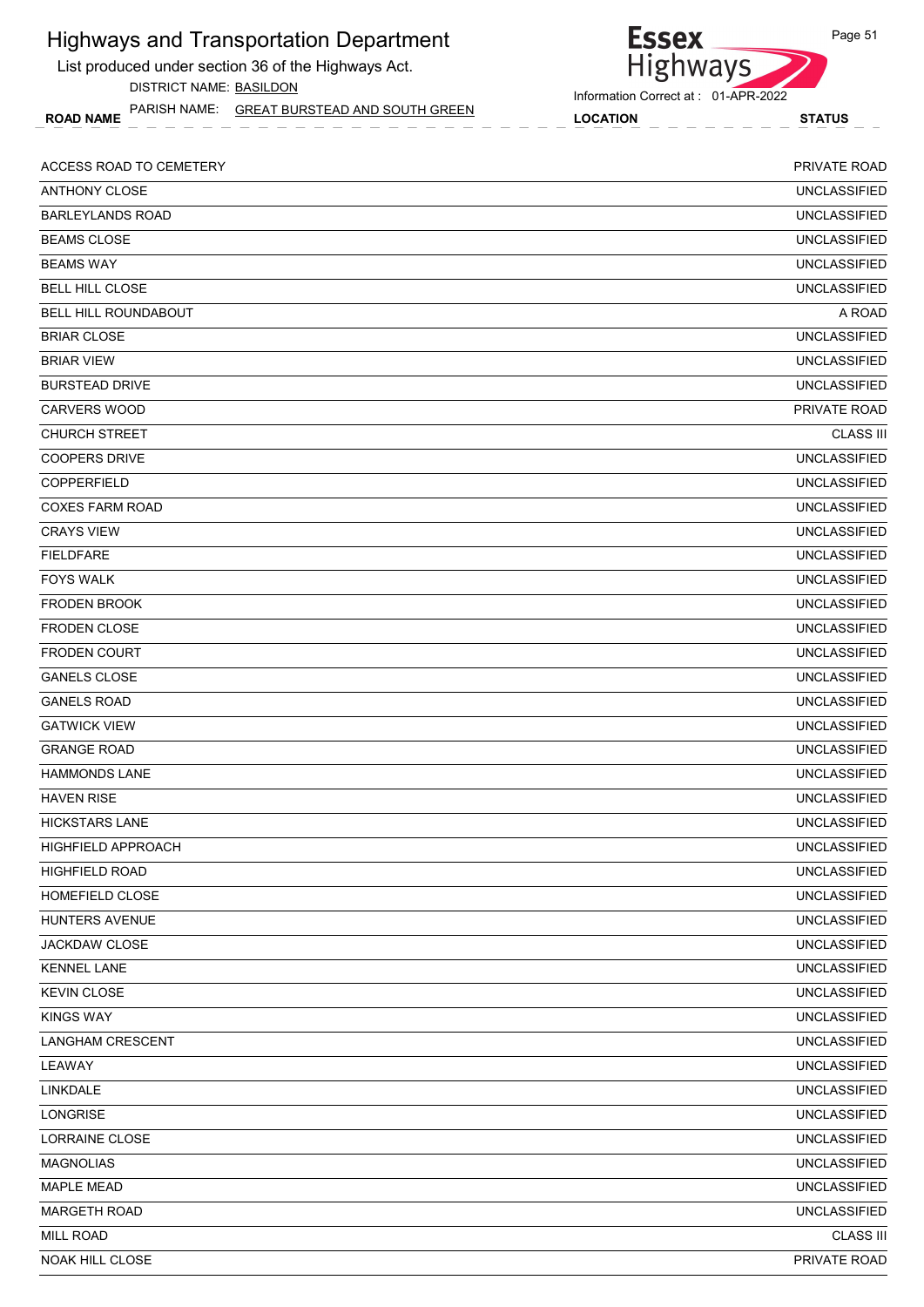List produced under section 36 of the Highways Act.

DISTRICT NAME: BASILDON

ROAD NAME PARISH NAME: <u>GREAT BURSTEAD AND SOUTH GREEN</u> LOCATION STATUS



| <b>NOAK HILL ROAD</b>     | A ROAD              |
|---------------------------|---------------------|
| NOAK HILL ROAD ROUNDABOUT | A ROAD              |
| NUTHATCH CLOSE            | <b>UNCLASSIFIED</b> |
| OUTWOOD COMMON ROAD       | <b>UNCLASSIFIED</b> |
| PADDOCK CLOSE             | <b>UNCLASSIFIED</b> |
| PASSINGHAM AVENUE         | <b>UNCLASSIFIED</b> |
| PASSINGHAM CLOSE          | <b>UNCLASSIFIED</b> |
| <b>PATRICIA GARDENS</b>   | <b>UNCLASSIFIED</b> |
| <b>POST MEADOW</b>        | <b>UNCLASSIFIED</b> |
| <b>REDWING DRIVE</b>      | <b>UNCLASSIFIED</b> |
| SEBERT CLOSE              | <b>UNCLASSIFIED</b> |
| <b>SELWORTHY CLOSE</b>    | <b>UNCLASSIFIED</b> |
| SOUTHEND ROAD             | PRIVATE STREET      |
| SOUTHEND ROAD             | A ROAD              |
| <b>ST AGNES ROAD</b>      | <b>UNCLASSIFIED</b> |
| <b>STOCKWELL CLOSE</b>    | <b>UNCLASSIFIED</b> |
| STONECHAT ROAD            | <b>UNCLASSIFIED</b> |
| THE HOE                   | <b>UNCLASSIFIED</b> |
| THE OAKS                  | <b>UNCLASSIFIED</b> |
| THE REDINGE               | <b>UNCLASSIFIED</b> |
| THE ROWANS                | <b>UNCLASSIFIED</b> |
| THE SWALLOWS              | <b>UNCLASSIFIED</b> |
| THE WILLOWS               | <b>UNCLASSIFIED</b> |
| <b>TRINITY CLOSE</b>      | <b>UNCLASSIFIED</b> |
| <b>TRINITY ROAD</b>       | <b>UNCLASSIFIED</b> |
| <b>TYRONE CLOSE</b>       | <b>UNCLASSIFIED</b> |
| <b>TYRONE ROAD</b>        | <b>UNCLASSIFIED</b> |
| <b>TYRRELLS ROAD</b>      | <b>UNCLASSIFIED</b> |
| <b>WELL MEAD</b>          | <b>UNCLASSIFIED</b> |
| <b>WINDMILL HEIGHTS</b>   | <b>UNCLASSIFIED</b> |
| <b>TOTAL</b>              | 76                  |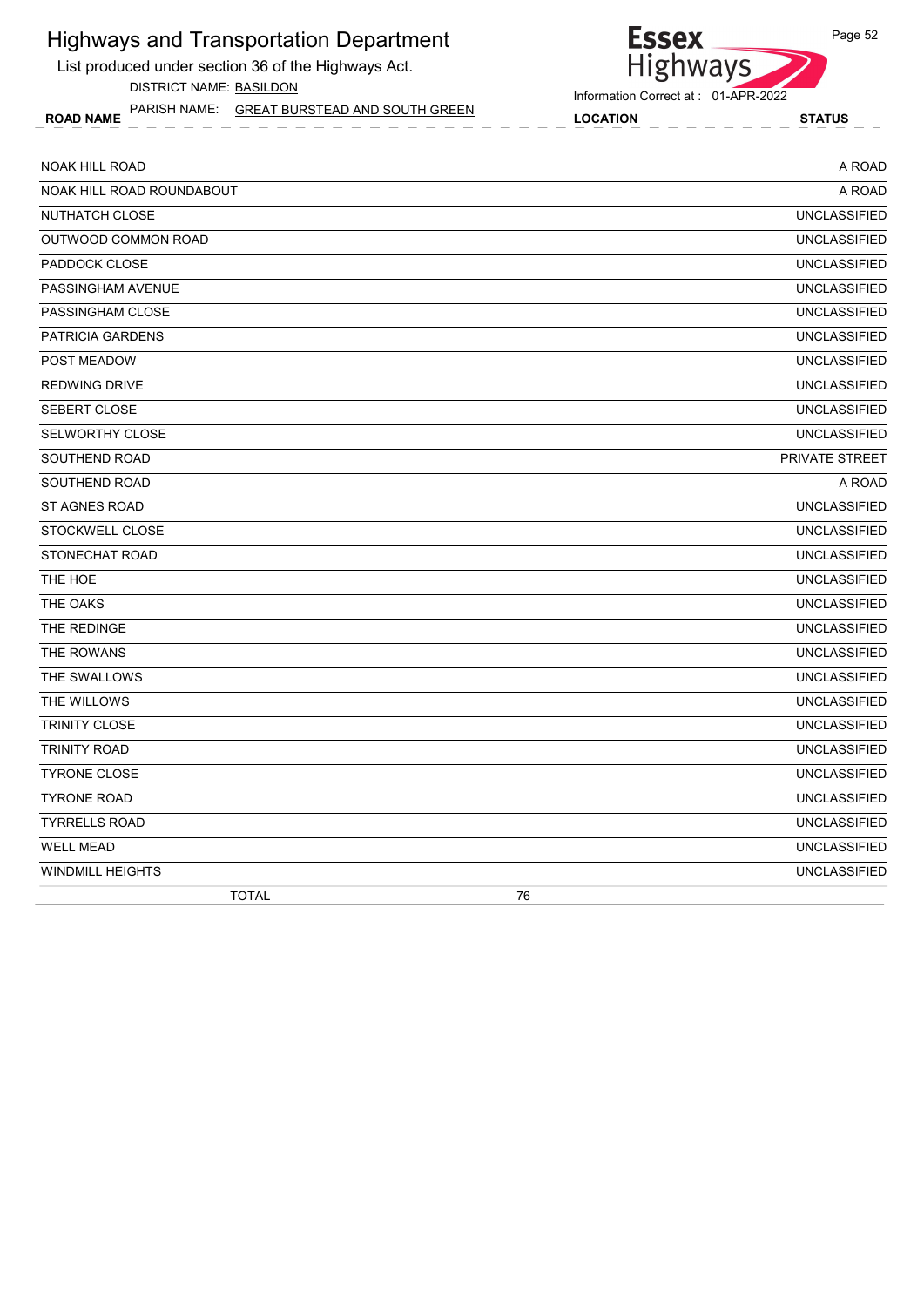List produced under section 36 of the Highways Act.

DISTRICT NAME: BASILDON

ROAD NAME LOCATION STATUS PARISH NAME: LITTLE BURSTEAD



| <b>BLIND LANE</b>        | PRIVATE ROAD        |
|--------------------------|---------------------|
| BOTNEY HILL ROAD         | <b>CLASS III</b>    |
| <b>BROOMHILLS CHASE</b>  | PRIVATE ROAD        |
| <b>CLOCK HOUSE ROAD</b>  | <b>CLASS III</b>    |
| <b>DUNTON ROAD</b>       | <b>UNCLASSIFIED</b> |
| <b>GREEN LANE</b>        | PRIVATE ROAD        |
| <b>HATCHES FARM ROAD</b> | <b>UNCLASSIFIED</b> |
| LAINDON COMMON ROAD      | <b>CLASS III</b>    |
| <b>LAINDON ROAD</b>      | A ROAD              |
| <b>NEW ROAD</b>          | PRIVATE ROAD        |
| <b>NOAK HILL ROAD</b>    | A ROAD              |
| <b>RECTORY ROAD</b>      | <b>UNCLASSIFIED</b> |
| SUDBURYS FARM ROAD       | PRIVATE ROAD        |
| SUDBURYS FARM ROAD       | <b>UNCLASSIFIED</b> |
| THE CHASE                | PRIVATE ROAD        |
| TYE COMMON ROAD          | <b>UNCLASSIFIED</b> |
| <b>TOTAL</b>             | 16                  |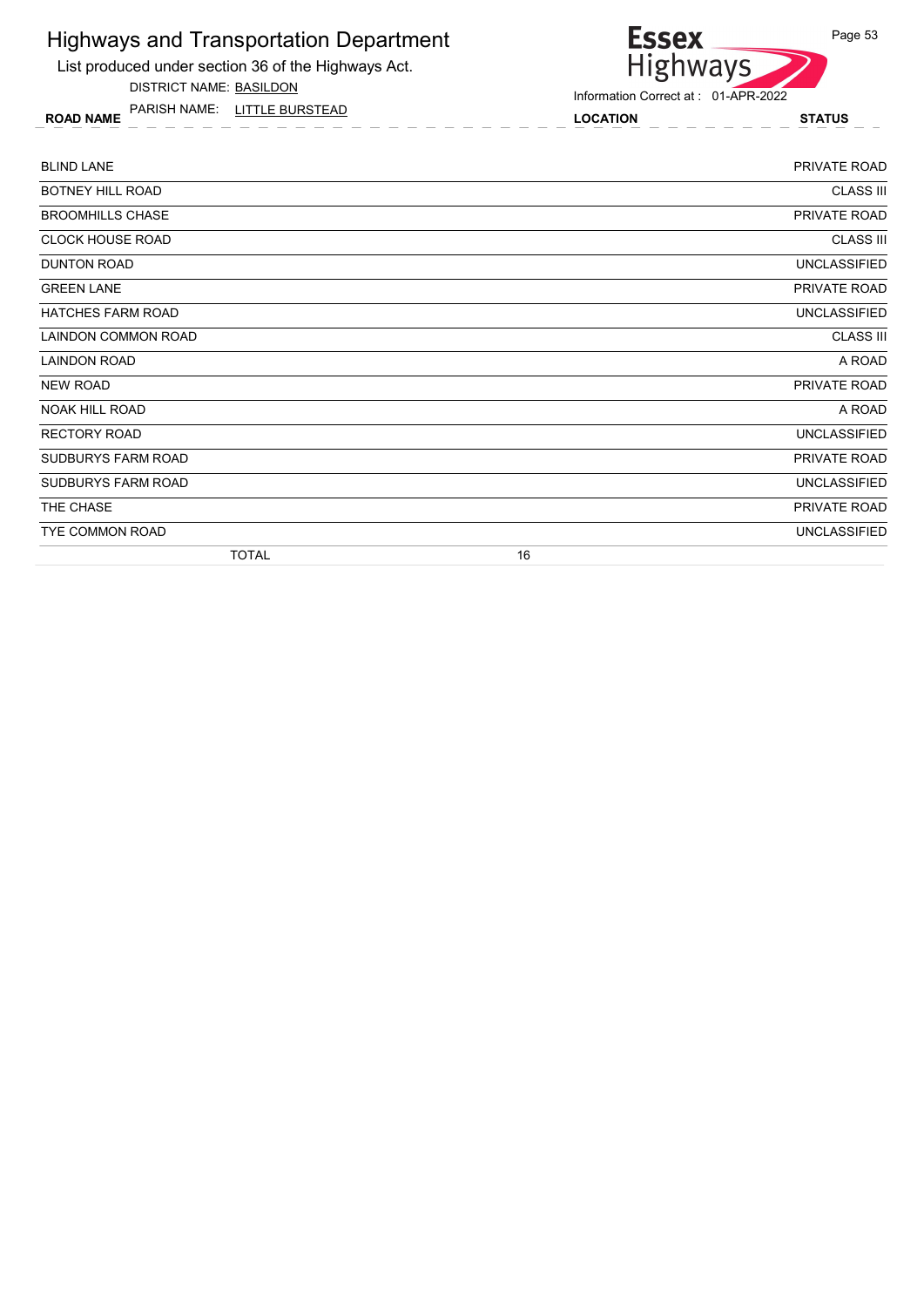List produced under section 36 of the Highways Act.

DISTRICT NAME: BASILDON

ROAD NAME LOCATION STATUS PARISH NAME: NOAK BRIDGE

**Essex** 

| ABBOTS COURT                                                              | <b>UNCLASSIFIED</b> |
|---------------------------------------------------------------------------|---------------------|
| <b>BARLEYLANDS ROAD</b>                                                   | <b>UNCLASSIFIED</b> |
| <b>BRAMBLE TYE</b>                                                        | <b>UNCLASSIFIED</b> |
| <b>BRIDGE STREET</b>                                                      | <b>UNCLASSIFIED</b> |
| <b>BRIDGECOTE LANE</b>                                                    | <b>UNCLASSIFIED</b> |
| CALVINIA CLOSE                                                            | <b>UNCLASSIFIED</b> |
| <b>CAVENDISH WAY</b>                                                      | <b>UNCLASSIFIED</b> |
| <b>CHAPLIN CLOSE</b>                                                      | PRIVATE ROAD        |
| <b>CHURCH ROAD</b>                                                        | <b>UNCLASSIFIED</b> |
| <b>COPPICE LANE</b>                                                       | <b>UNCLASSIFIED</b> |
| <b>CROUCH STREET</b>                                                      | <b>UNCLASSIFIED</b> |
| <b>DURBAN LANE</b>                                                        | <b>UNCLASSIFIED</b> |
| <b>EASTFIELD ROAD</b>                                                     | <b>PRIVATE ROAD</b> |
| <b>EASTFIELD ROAD</b>                                                     | <b>UNCLASSIFIED</b> |
| <b>FORE STREET</b>                                                        | <b>UNCLASSIFIED</b> |
| <b>GATE LODGE SQUARE</b>                                                  | <b>UNCLASSIFIED</b> |
| <b>GATE LODGE WAY</b>                                                     | <b>UNCLASSIFIED</b> |
| <b>GOODVIEW ROAD</b>                                                      | PRIVATE ROAD        |
| <b>HANDLEYS CHASE</b>                                                     | <b>UNCLASSIFIED</b> |
| <b>HAZEL CLOSE</b>                                                        | <b>UNCLASSIFIED</b> |
| <b>HEDGEROW COURT</b>                                                     | <b>UNCLASSIFIED</b> |
| <b>KENILWORTH PLACE</b>                                                   | <b>UNCLASSIFIED</b> |
| KIMBERLEY DRIVE                                                           | <b>UNCLASSIFIED</b> |
| <b>LADYSMITH WAY</b>                                                      | <b>UNCLASSIFIED</b> |
| LITTLEHURST LANE                                                          | <b>UNCLASSIFIED</b> |
| <b>LOWER STREET</b>                                                       | <b>UNCLASSIFIED</b> |
| MARTINDALE AVENUE                                                         | PRIVATE ROAD        |
| NEW WAVERLEY ROAD                                                         | <b>UNCLASSIFIED</b> |
| <b>NOAK HILL ROAD</b>                                                     | A ROAD              |
| NOAK HILL ROAD ROUNDABOUT                                                 | A ROAD              |
| POUND LANE NORTH                                                          | <b>UNCLASSIFIED</b> |
| PRETORIA AVENUE                                                           | <b>UNCLASSIFIED</b> |
| <b>ROYSTON AVENUE</b>                                                     | <b>UNCLASSIFIED</b> |
| <b>SALING GREEN</b>                                                       | <b>UNCLASSIFIED</b> |
| SOUTH WASH ROAD                                                           | A ROAD              |
| SOUTH WASH ROAD                                                           | <b>UNCLASSIFIED</b> |
| SOUTHEND ARTERIAL ROAD                                                    | A ROAD              |
| SOUTHEND ARTERIAL ROAD SLIP ROAD FROM A127 TO NOAK HILL<br>ROAD EASTBOUND | A ROAD              |
| SOUTHEND ARTERIAL ROAD SLIP ROAD FROM NOAK HILL ROAD<br>A127 EASTBOUND    | A ROAD              |
| SOUTHEND ROAD                                                             | A ROAD              |
| THETFORD PLACE                                                            | <b>UNCLASSIFIED</b> |
| THISTLE CLOSE                                                             | <b>UNCLASSIFIED</b> |
| <b>TUDOR COURT</b>                                                        | <b>UNCLASSIFIED</b> |
| <b>UPPER MAYNE</b>                                                        | A ROAD              |
| <b>WASH ROAD</b>                                                          | <b>UNCLASSIFIED</b> |
|                                                                           |                     |

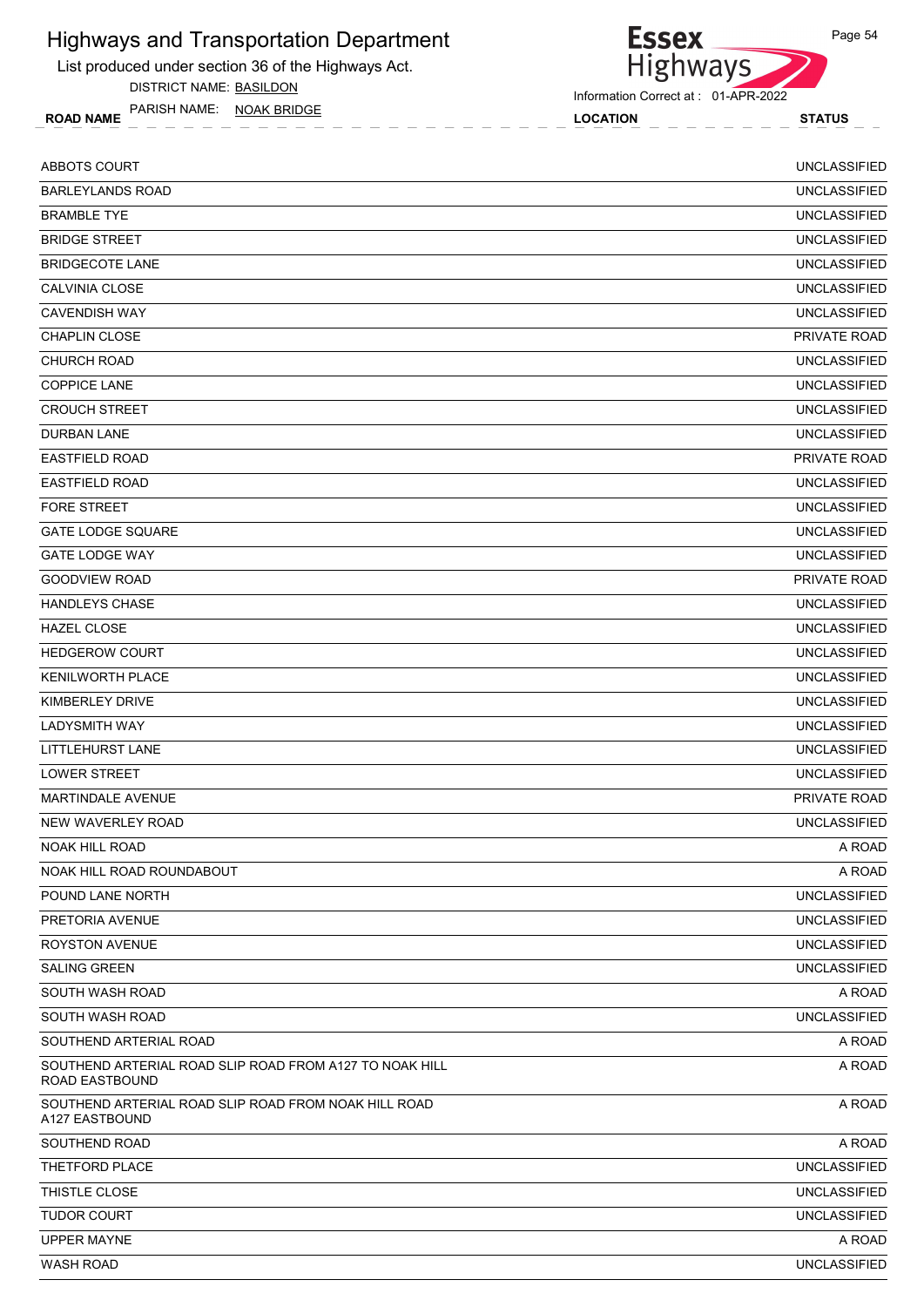List produced under section 36 of the Highways Act.

DISTRICT NAME: BASILDON

TOTAL 45

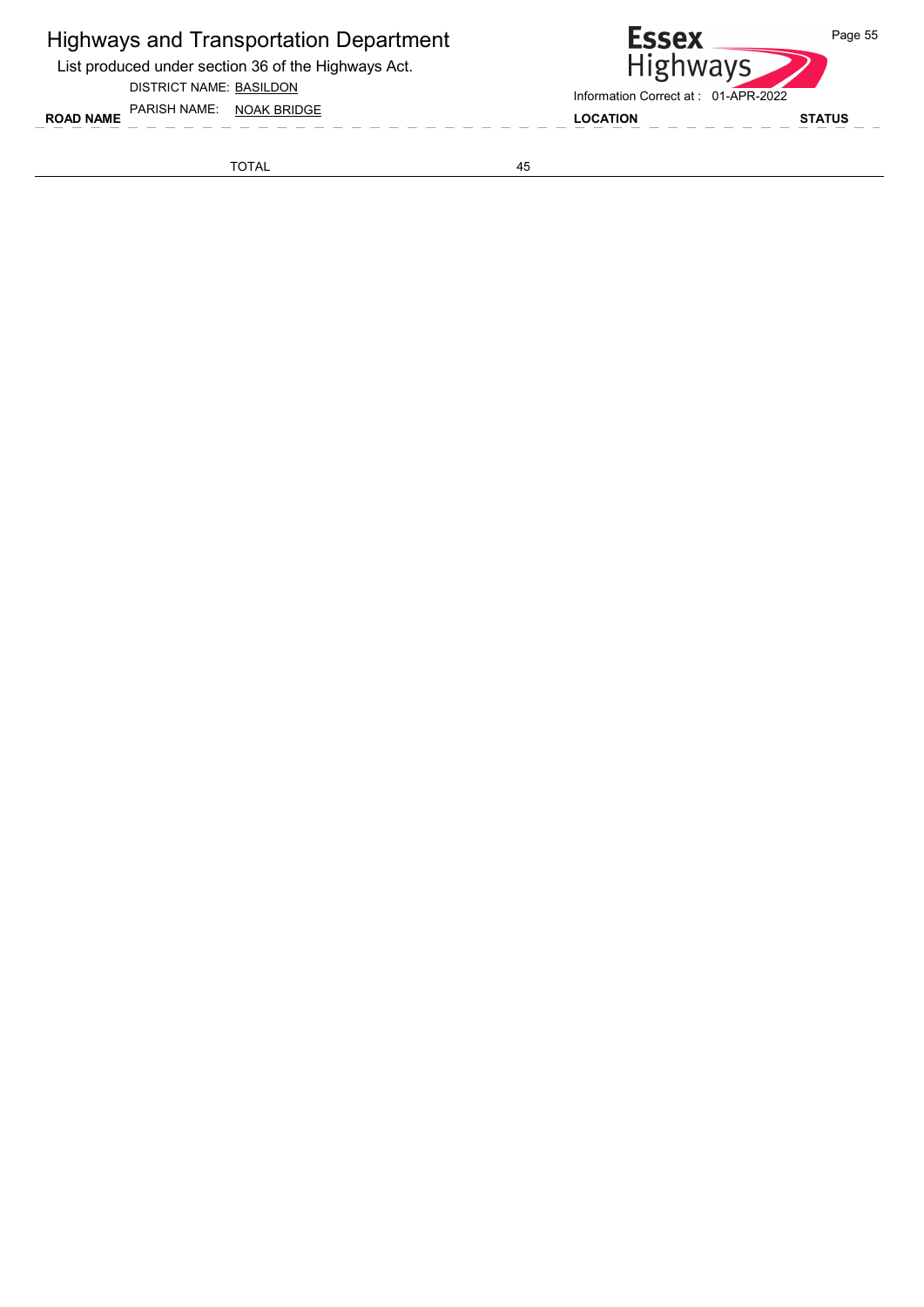| Page 56<br><b>Essex</b><br><b>Highways</b><br>Information Correct at: 01-APR-2022 |  |
|-----------------------------------------------------------------------------------|--|
| <b>LOCATION</b><br><b>STATUS</b>                                                  |  |
| <b>CLASS III</b>                                                                  |  |
| PRIVATE ROAD                                                                      |  |
| PRIVATE ROAD                                                                      |  |
| PRIVATE ROAD                                                                      |  |
| PRIVATE ROAD                                                                      |  |
|                                                                                   |  |
|                                                                                   |  |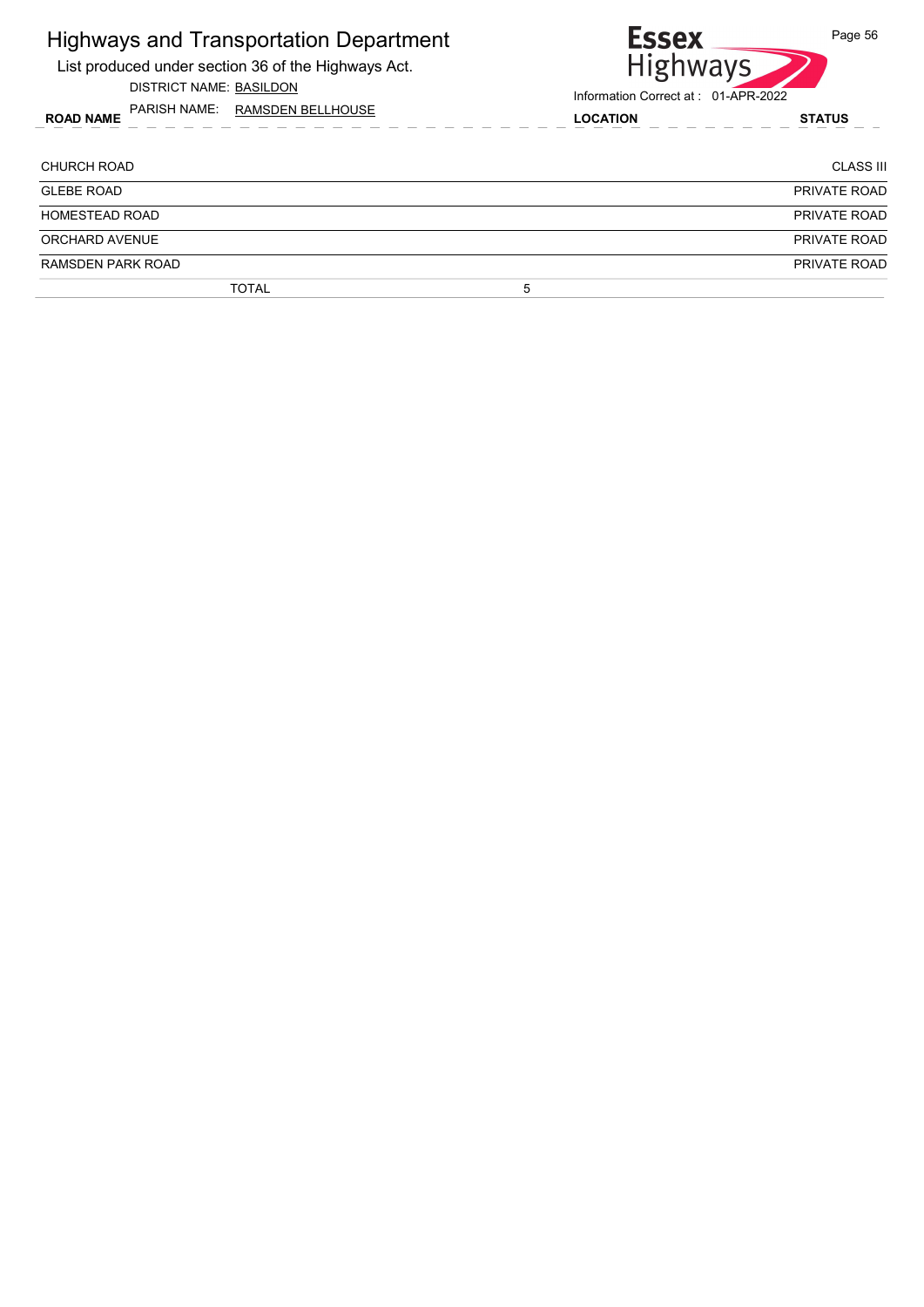List produced under section 36 of the Highways Act.

DISTRICT NAME: BASILDON

ROAD NAME LOCATION STATUS PARISH NAME: RAMSDEN CRAYS



| <b>TOTAL</b>                | 29                  |
|-----------------------------|---------------------|
| <b>WASH ROAD</b>            | <b>UNCLASSIFIED</b> |
| <b>UPPER ROAD</b>           | PRIVATE ROAD        |
| <b>STACEYS MOUNT</b>        | <b>UNCLASSIFIED</b> |
| SOUTHLANDS ROAD             | PRIVATE ROAD        |
| SOUTHEND ROAD               | A ROAD              |
| SOUTHEND ARTERIAL ROAD      | A ROAD              |
| <b>SOUTH ROAD</b>           | PRIVATE ROAD        |
| <b>QUEENS ROAD</b>          | <b>PRIVATE ROAD</b> |
| PITSEA VIEW ROAD            | PRIVATE ROAD        |
| PIPPS HILL ROAD NORTH       | <b>CLASS III</b>    |
| <b>OAK ROAD</b>             | <b>UNCLASSIFIED</b> |
| <b>OAK LANE</b>             | PRIVATE ROAD        |
| <b>OAK AVENUE</b>           | PRIVATE STREET      |
| <b>NORTH ROAD</b>           | PRIVATE ROAD        |
| <b>LONDON ROAD</b>          | A ROAD              |
| <b>JUBILEE ROAD</b>         | PRIVATE ROAD        |
| <b>HOPE ROAD</b>            | <b>UNCLASSIFIED</b> |
| <b>HIGH VIEW RISE</b>       | <b>UNCLASSIFIED</b> |
| <b>HARDINGS ELMS ROAD</b>   | <b>CLASS III</b>    |
| <b>GOODVIEW ROAD</b>        | PRIVATE ROAD        |
| <b>GARDINERS LANE NORTH</b> | <b>UNCLASSIFIED</b> |
| <b>CRAYS HILL ROAD</b>      | PRIVATE STREET      |
| <b>CRAYS HILL</b>           | A ROAD              |
| <b>CORNER ROAD</b>          | PRIVATE ROAD        |
| <b>CHURCH ROAD</b>          | <b>CLASS III</b>    |
| <b>CHURCH LANE</b>          | <b>UNCLASSIFIED</b> |
| <b>BROMFELDE ROAD</b>       | <b>UNCLASSIFIED</b> |
| <b>BORWICK LANE</b>         | <b>UNCLASSIFIED</b> |
| APPROACH ROAD               | PRIVATE ROAD        |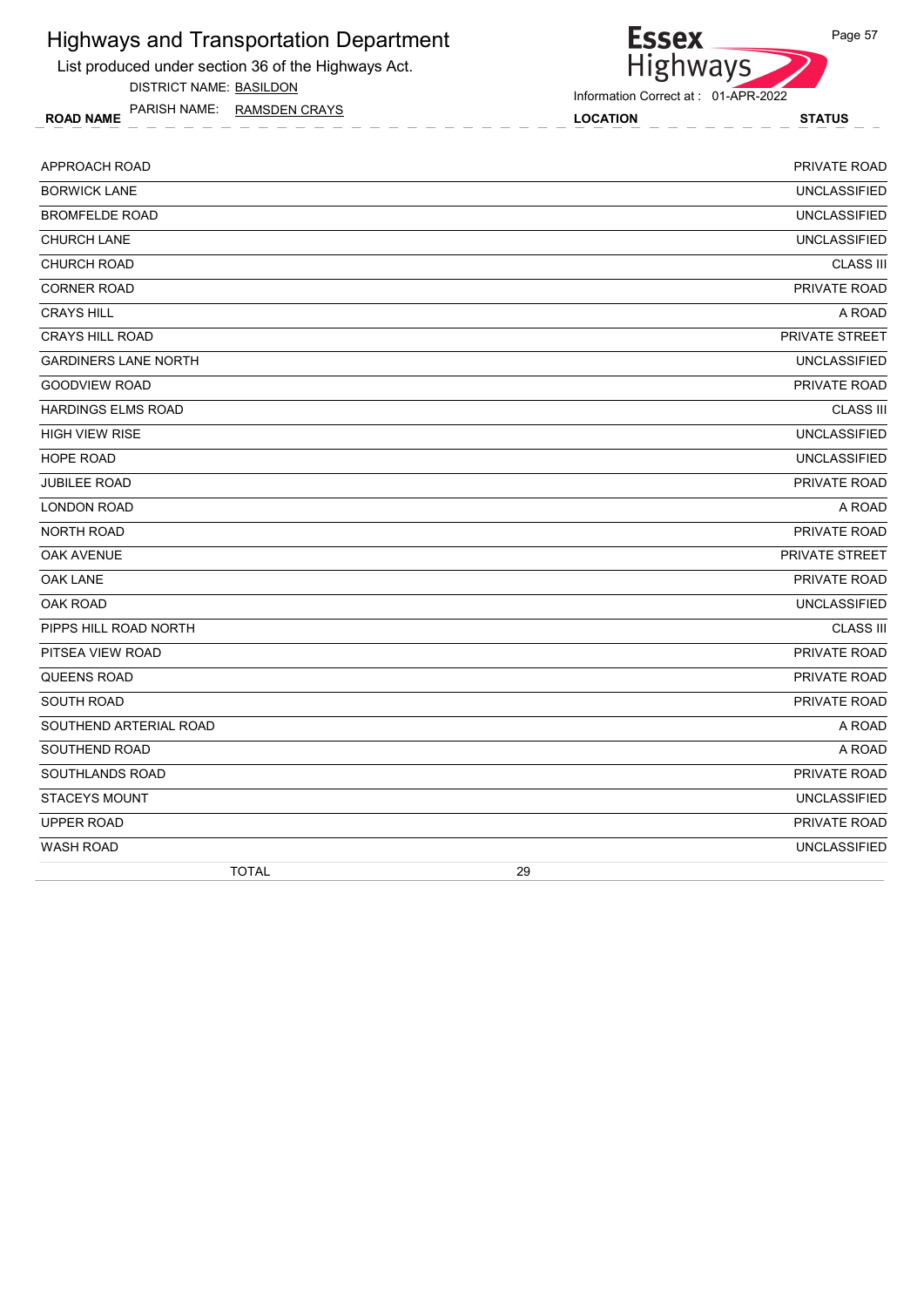List produced under section 36 of the Highways Act.

DISTRICT NAME: BASILDON

ROAD NAME LOCATION STATUS PARISH NAME: SHOTGATE



Information Correct at : 01-APR-2022

| A130 NEW BYPASS          | <b>UNCLASSIFIED</b> |
|--------------------------|---------------------|
| <b>ALICIA AVENUE</b>     | <b>UNCLASSIFIED</b> |
| <b>ALICIA CLOSE</b>      | <b>UNCLASSIFIED</b> |
| <b>ALICIA WALK</b>       | <b>UNCLASSIFIED</b> |
| <b>ALICIA WAY</b>        | <b>UNCLASSIFIED</b> |
| <b>BAKERS FARM CLOSE</b> | <b>UNCLASSIFIED</b> |
| <b>BEEDELL AVENUE</b>    | <b>UNCLASSIFIED</b> |
| <b>BLAKE HALL DRIVE</b>  | <b>UNCLASSIFIED</b> |
| <b>BOREHAM CLOSE</b>     | <b>UNCLASSIFIED</b> |
| <b>BRIDGE ROAD</b>       | <b>UNCLASSIFIED</b> |
| <b>BRUCE GROVE</b>       | <b>UNCLASSIFIED</b> |
| <b>BUCKINGHAM SQUARE</b> | PRIVATE ROAD        |
| <b>COLTISHALL CLOSE</b>  | <b>UNCLASSIFIED</b> |
| <b>CROUCHVIEW CLOSE</b>  | <b>UNCLASSIFIED</b> |
| <b>DUXFORD</b>           | <b>UNCLASSIFIED</b> |
| <b>ENFIELD ROAD</b>      | PRIVATE ROAD        |
| <b>ENTERPRISE WAY</b>    | <b>UNCLASSIFIED</b> |
| <b>FANTON CHASE</b>      | <b>UNCLASSIFIED</b> |
| <b>FANTON GARDENS</b>    | <b>PRIVATE ROAD</b> |
| <b>FANTON GARDENS</b>    | <b>UNCLASSIFIED</b> |
| <b>FANTON WALK</b>       | <b>UNCLASSIFIED</b> |
| <b>FIFTH AVENUE</b>      | <b>UNCLASSIFIED</b> |
| <b>FIRST AVENUE</b>      | <b>UNCLASSIFIED</b> |
| <b>FOURTH AVENUE</b>     | <b>UNCLASSIFIED</b> |
| <b>FULMAR WAY</b>        | <b>UNCLASSIFIED</b> |
| <b>GREAT SALING</b>      | <b>UNCLASSIFIED</b> |
| <b>HEATHERCROFT ROAD</b> | <b>UNCLASSIFIED</b> |
| <b>HERON AVENUE</b>      | <b>UNCLASSIFIED</b> |
| <b>HODGSON COURT</b>     | PRIVATE ROAD        |
| <b>HODGSON WAY</b>       | <b>UNCLASSIFIED</b> |
| HONINGTON CLOSE          | <b>UNCLASSIFIED</b> |
| HORNCHURCH CLOSE         | <b>UNCLASSIFIED</b> |
| <b>HURRICANE WAY</b>     | <b>UNCLASSIFIED</b> |
| <b>KENDAL COURT</b>      | PRIVATE ROAD        |
| <b>KENLEY CLOSE</b>      | <b>UNCLASSIFIED</b> |
| LONGFIELD CLOSE          | <b>UNCLASSIFIED</b> |
| LONGFIELD ROAD           | <b>UNCLASSIFIED</b> |
| LUCERNE DRIVE            | <b>UNCLASSIFIED</b> |
| LUCERNE WALK             | <b>UNCLASSIFIED</b> |
| MEADOWLAND ROAD          | <b>UNCLASSIFIED</b> |
| NORTH WEALD CLOSE        | <b>UNCLASSIFIED</b> |
| OAK AVENUE               | PRIVATE ROAD        |
| <b>RIVENHALL</b>         | <b>UNCLASSIFIED</b> |
| ROBERT WAY               | <b>UNCLASSIFIED</b> |
| ROCHFORD CLOSE           | <b>UNCLASSIFIED</b> |
| RUSSELL GARDENS          | <b>UNCLASSIFIED</b> |